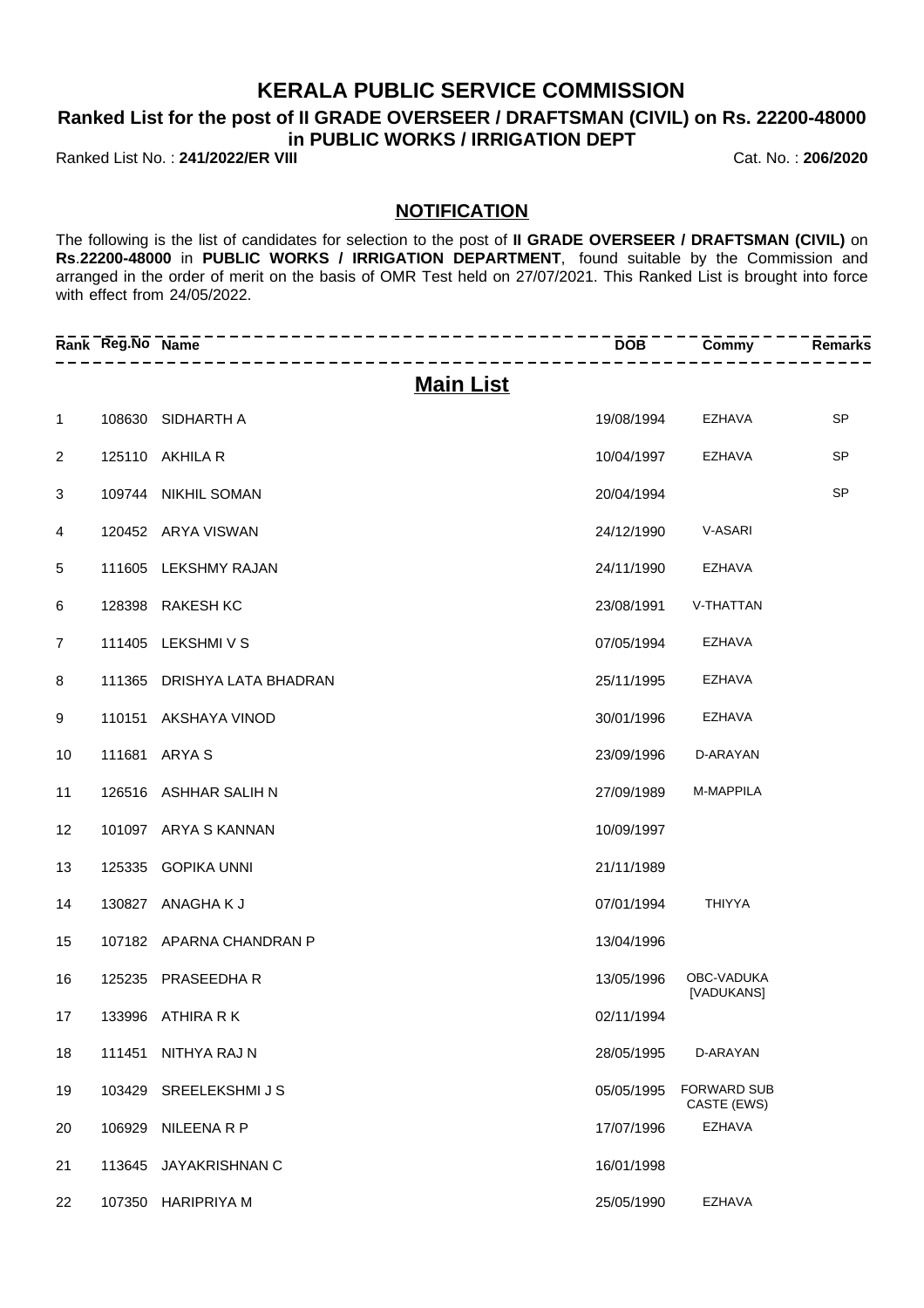|    | Rank Reg.No Name |                         | <b>DOB</b> | <b>Commy</b>                          | <b>Remarks</b> |
|----|------------------|-------------------------|------------|---------------------------------------|----------------|
| 23 |                  | 135549 AKHIL P M        | 17/05/1996 |                                       |                |
| 24 |                  | 103131 NYMA SHIFAR      | 20/06/1996 | <b>M-MUSLIM</b>                       |                |
| 25 |                  | 101544 ARYA A M         | 12/12/1996 | EZHAVA                                |                |
| 26 |                  | 137108 SOORAJ K         | 14/05/1993 |                                       |                |
| 27 |                  | 131760 SNEHAPOORNIMA PV | 30/06/1995 | THIYYA                                |                |
| 28 |                  | 126204 DEEPAKMOHAN M    | 12/05/1996 | OBC-<br>EZHUTHACHAN                   |                |
| 29 |                  | 118557 KRISHNA RYMA R   | 01/04/1997 | <b>EZHAVA</b>                         |                |
| 30 |                  | 106382 ANJU V           | 20/05/1991 | EZHAVA                                |                |
| 31 |                  | 121780 GREESHMA MOHAN   | 01/06/1996 | <b>EZHAVA</b>                         |                |
| 32 |                  | 118348 ANU MATHEW       | 19/09/1990 |                                       |                |
| 33 |                  | 107414 SHILPA ANIL      | 30/09/1993 | <b>EZHAVA</b>                         |                |
| 34 |                  | 106429 LITTY DAS        | 12/01/1994 | <b>EZHAVA</b>                         |                |
| 35 |                  | 105308 SUSHANTH R       | 31/05/1994 | EZHAVA                                |                |
| 36 |                  | 134788 SAPTHA P         | 30/11/1994 | THIYYA                                |                |
| 37 |                  | 113123 RENJITH P B      |            | 16/05/1995 OBC-KUDUMBIS               |                |
| 38 |                  | 128214 NASEEF AHAMED V  | 04/11/1996 | <b>M-MUSLIM</b>                       |                |
| 39 |                  | 105619 ADARSH V S       | 29/04/1993 | <b>OBC-VANIKA</b><br>VAISYA           |                |
| 40 |                  | 132863 PRANAV K         |            | 30/04/1994 FORWARD SUB<br>CASTE (EWS) |                |
| 41 | 128771           | JUNAIS PT               | 19/06/1994 | M-MAPPILA                             |                |
| 42 | 120358           | <b>NIMMI ANTONY</b>     | 20/06/1994 | <b>FORWARD SUB</b><br>CASTE (EWS)     |                |
| 43 |                  | 106974 DEEPTHISG        | 07/02/1996 | <b>EZHAVA</b>                         |                |
| 44 |                  | 102712 VANI MK          | 31/08/1996 | <b>FORWARD SUB</b><br>CASTE (EWS)     |                |
| 45 | 103780           | AKHIL RAJ R             | 05/01/1997 | <b>SIUC NADAR</b>                     |                |
| 46 | 130736           | HAREESHMA T M           | 11/05/1998 | <b>THIYYA</b>                         |                |
| 47 |                  | 126882 NEETHU A         | 11/04/1991 |                                       |                |
| 48 | 125735           | VISHNU MC               | 12/04/1993 |                                       |                |
| 49 |                  | 103867 ABHIJITH M G     | 24/11/1993 | <b>EZHAVA</b>                         |                |
| 50 | 107669           | CHANDANA CHAPRAYIL      | 10/11/1995 | <b>EZHAVA</b>                         |                |
| 51 | 127693           | <b>SARATH M</b>         | 02/12/1996 |                                       |                |
| 52 |                  | 108136 NEETHU G         | 25/10/1989 | <b>EZHAVA</b>                         |                |
| 53 |                  | 131964 FABIL T          | 16/10/1991 | M-MAPPILA                             |                |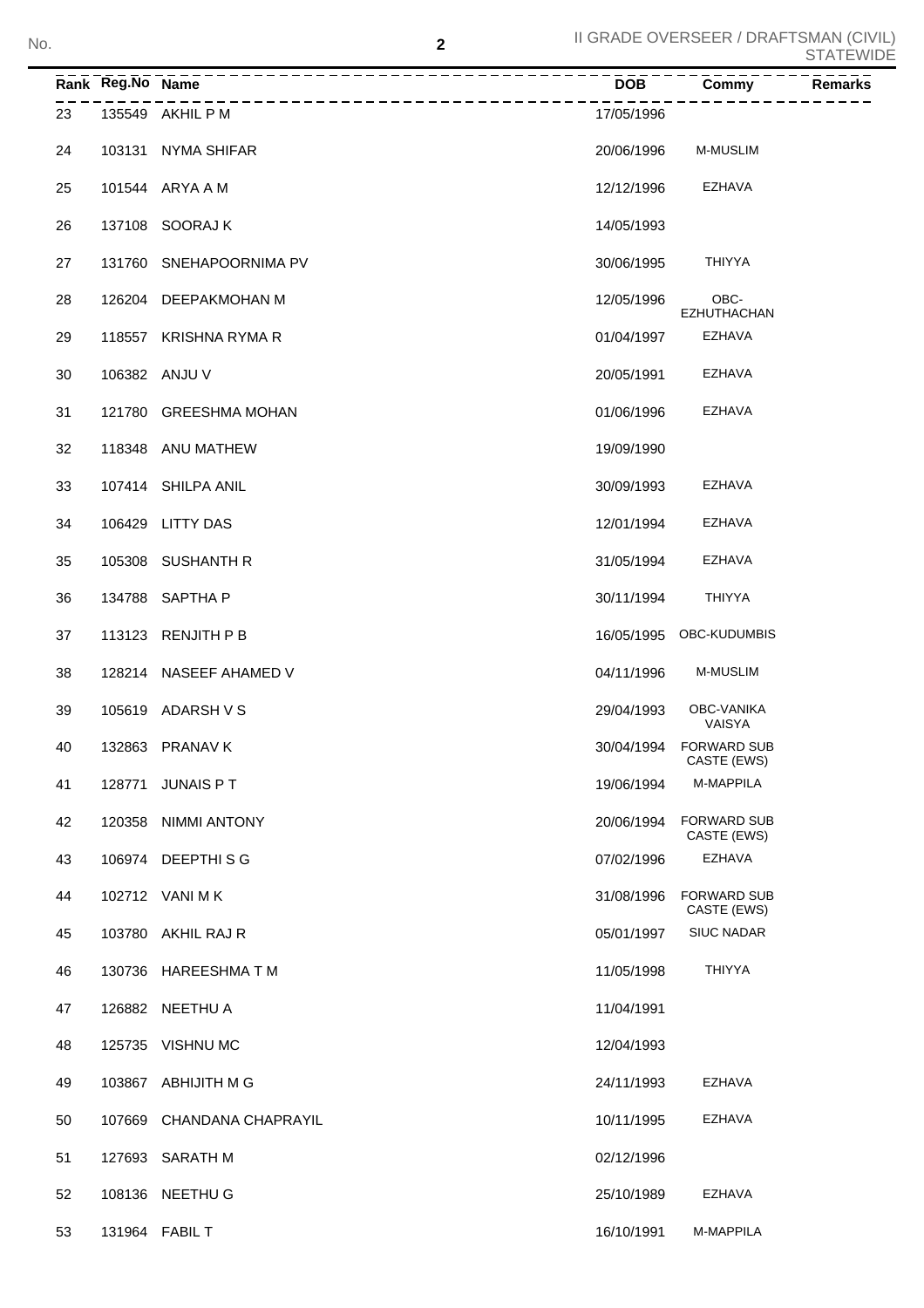## II GRADE OVERSEER / DRAFTSMAN (CIVIL) STATEWIDE No.

|    | Rank Reg.No Name | -----------------         |            | $\overline{\text{Commy}}$             | <b>Remarks</b> |
|----|------------------|---------------------------|------------|---------------------------------------|----------------|
| 54 |                  | 132565 PRANAV N K         | 04/08/1992 | THIYYA                                |                |
| 55 | 109906           | NITHIN D                  | 21/05/1993 | EZHAVA                                |                |
| 56 |                  | 130034 ANASWARA C S       | 01/06/1993 | <b>THIYYA</b>                         |                |
| 57 |                  | 134036 ASWATHI V V        | 10/09/1994 | <b>THIYYA</b>                         |                |
| 58 | 120577           | MEETHU MURALI             | 05/05/1995 | V-KALLASARY                           |                |
| 59 |                  | 122104 ATHIRA P C         | 13/11/1995 | OBC-<br><b>EZHUTHACHAN</b>            |                |
| 60 | 114385           | <b>MARIYA THOMAS</b>      | 24/04/1996 | <b>FORWARD SUB</b><br>CASTE (EWS)     |                |
| 61 |                  | 127044 HASNATH P M        | 30/07/1996 | M-MAPPILA                             |                |
| 62 |                  | 105222 ABDULLAH FAIZY S   | 27/08/1996 | <b>M-MUSLIM</b>                       |                |
| 63 | 107607           | MIDHULA J                 | 31/05/1994 | OBC-VANIYAN                           |                |
| 64 |                  | 130322 ASHMINA K          | 26/09/1994 | M-MAPPILA                             |                |
| 65 |                  | 132402 JISHNU K           | 27/03/1997 | <b>THIYYA</b>                         |                |
| 66 |                  | 125729 SARATH J           | 01/05/1997 | <b>EZHAVA</b>                         |                |
| 67 |                  | 107863 PARVATHY B R       | 09/08/1990 | <b>EZHAVA</b>                         |                |
| 68 | 116201           | LIJU GEORGE K             |            | 13/09/1990 LATIN CATHOLICS            |                |
| 69 | 118191           | ANILA P V                 | 16/04/1991 | <b>EZHAVA</b>                         |                |
| 70 |                  | 117878 ANJU ANTONY        |            | 31/05/1993 LATIN CATHOLICS            |                |
| 71 | 136951           | JISHNU PRASAD C           |            | 21/04/1994 FORWARD SUB<br>CASTE (EWS) |                |
| 72 |                  | 130833 ANUSREE V P        | 16/05/1994 | THIYYA                                |                |
| 73 |                  | 114361 JESIN RAJAN        | 26/09/1994 |                                       |                |
| 74 |                  | 121087 PRASEEJAKC         | 06/11/1995 | OBC-<br>EZHUTHACHAN                   |                |
| 75 |                  | 115032 ADARSHTV           | 10/11/1995 | <b>EZHAVA</b>                         |                |
| 76 |                  | 123981 PRASANTH P         | 12/04/1996 |                                       |                |
| 77 |                  | 111460 SREELEKSHMIVS      | 07/08/1996 |                                       |                |
| 78 |                  | 124852 ANJANA M           | 23/12/1996 | EZHAVA                                |                |
| 79 |                  | 116886 AVANI ANIL         | 09/02/1997 | EZHAVA                                |                |
| 80 |                  | 121660 ANJU KRISHNA M S   | 17/09/1994 | THIYYA                                |                |
| 81 |                  | 115148 AMITH K SUDHAKARAN |            | 02/06/1995 V-VISWAKARMA               |                |
| 82 |                  | 122720 KASHMEERA C S      | 09/06/1995 | EZHAVA                                |                |
| 83 |                  | 102013 MONISHA P S        | 16/11/1996 | EZHAVA                                |                |
| 84 |                  | 135196 KISHOR M           | 06/04/1997 | <b>FORWARD SUB</b><br>CASTE (EWS)     |                |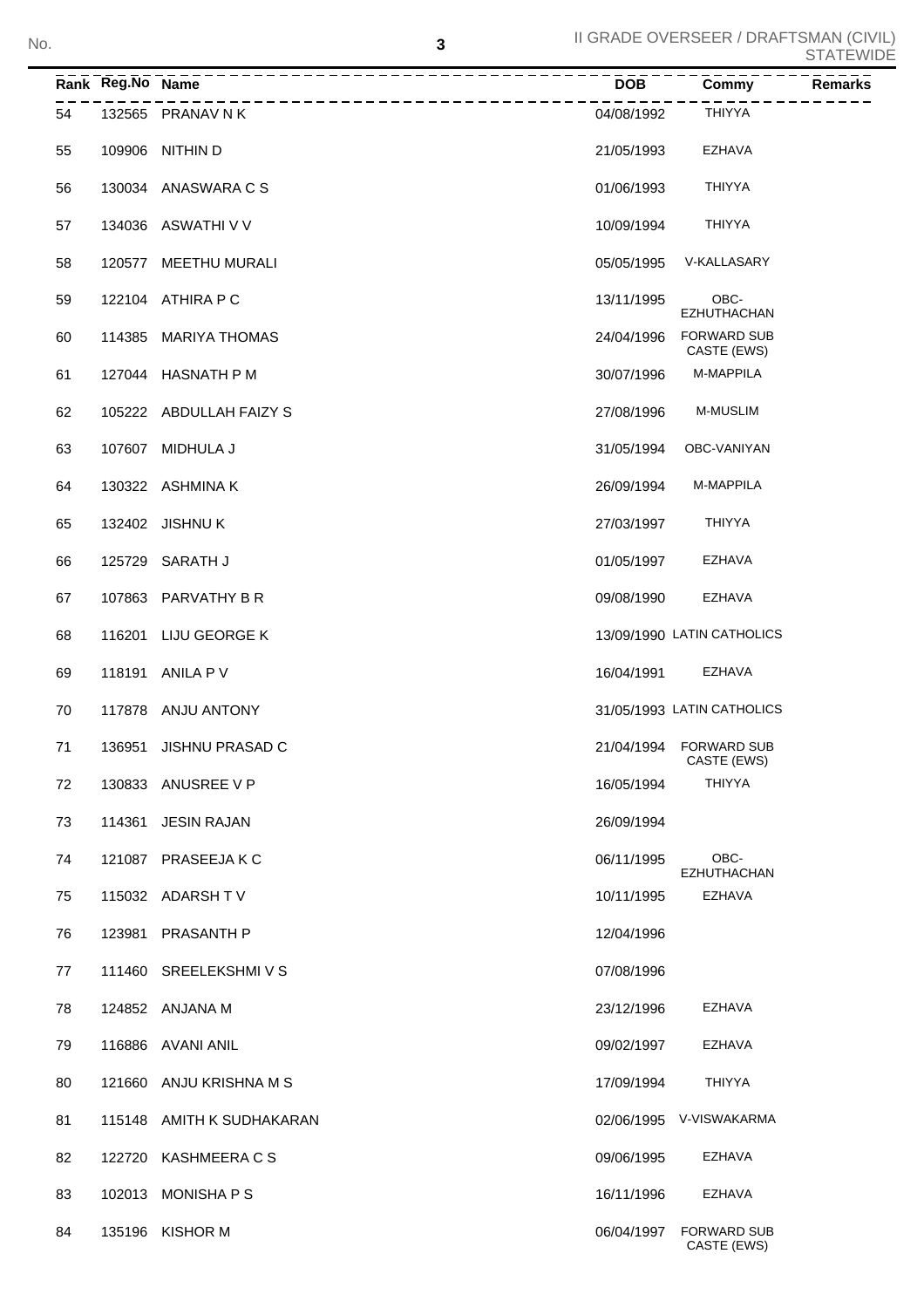|     | Rank Reg.No Name |                                  | <b>DOB</b> | Commy                             | Remarks |
|-----|------------------|----------------------------------|------------|-----------------------------------|---------|
| 85  |                  | ----------<br>112894 ARYA MURALI | 02/08/1997 | OBC-<br>VELUTHEDATHU              |         |
| 86  |                  | 124933 AARYAKS                   | 11/10/1998 | <b>NAIR</b><br><b>EZHUVA</b>      |         |
| 87  |                  | 129497 JABEENA M                 | 30/11/1989 | <b>M-MUSLIM</b>                   |         |
| 88  |                  | 132456 JAMSHID K P               | 25/07/1990 | M-MAPPILA                         |         |
| 89  |                  | 110551 MARIA THOMAS              | 20/08/1994 |                                   |         |
| 90  |                  | 111133 ANANDHUR                  | 07/11/1994 | EZHAVA                            |         |
| 91  |                  | 100279 ANJU RAJAN                | 23/01/1995 | EZHAVA                            |         |
| 92  |                  | 122428 ANU JO MARIYA             | 14/08/1995 |                                   |         |
| 93  |                  | 127628 NAJLA PK                  | 23/10/1995 | M-MUSLIM                          |         |
| 94  |                  | 118428 ELIZABETH JOY             | 23/07/1996 |                                   |         |
| 95  |                  | 136720 MEGHA VISWAN              | 24/07/1996 | THIYYA                            |         |
| 96  |                  | 104510 SAJAY S                   |            | 14/08/1996 V-VISWAKARMA           |         |
| 97  |                  | 122083 ANSHAKA                   | 24/09/1996 | <b>M-MUSLIM</b>                   |         |
| 98  |                  | 120992 GOPIKA BALAGOPAL P C      | 22/11/1996 |                                   |         |
| 99  |                  | 131423 RESHMAK                   | 07/02/1997 | <b>THIYYA</b>                     |         |
| 100 |                  | 135481 PRASHOBH P                | 26/07/1997 | OBC-<br>SALIYA/SALIYAS            |         |
| 101 |                  | 120148 GHANASYAM J               | 05/10/1998 |                                   |         |
| 102 |                  | 112245 SITALEKSHMI KV            | 30/05/1985 |                                   |         |
| 103 |                  | 118285 KARTHIKA RAMESAN          | 08/04/1989 | EZHAVA                            |         |
| 104 |                  | 120893 CHRISTY JOSE              | 02/11/1992 |                                   |         |
| 105 |                  | 118006 ATHIRA SUDHAKARAN         | 12/08/1993 | V-KALLASARY                       |         |
| 106 |                  | 115375 VIJAI KRISHNAN V          | 22/03/1994 |                                   |         |
| 107 |                  | 129175 AKHILRAJ K                | 15/04/1994 | THIYYA                            |         |
| 108 |                  | 122006 JIJI P V                  | 08/03/1995 | EZHAVA                            |         |
| 109 |                  | 128439 SAKARIYA K                | 03/08/1996 | M-MAPPILA                         |         |
| 110 |                  | 108232 ANUSREE BABU              | 08/11/1996 | <b>FORWARD SUB</b><br>CASTE (EWS) |         |
| 111 |                  | 120707 LIYA JOY                  | 25/11/1996 |                                   |         |
| 112 |                  | 136931 SIVARAG K                 | 07/12/1996 | <b>FORWARD SUB</b><br>CASTE (EWS) |         |
| 113 |                  | 109966 ASWIN S                   | 05/02/1997 | <b>EZHAVA</b>                     |         |
| 114 |                  | 105789 SEENA SALIM               | 11/12/1984 | <b>M-MUSLIM</b>                   |         |
| 115 |                  | 131434 NRITHYA O                 | 07/06/1988 | <b>THIYYA</b>                     |         |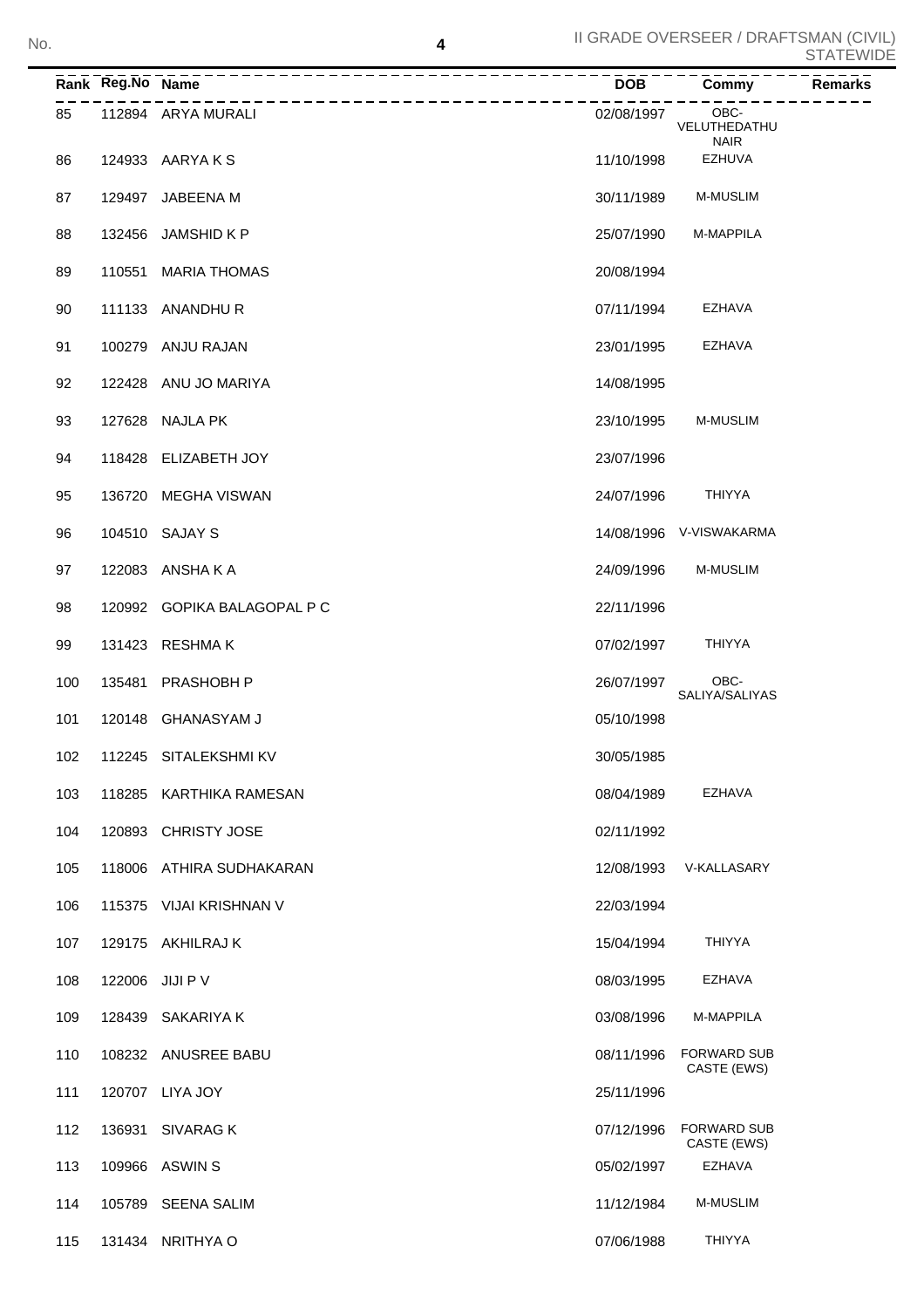SALIYA/SALIYAS

|     | Rank Reg.No Name |                             | <b>DOB</b> | Commy                               | Remarks |
|-----|------------------|-----------------------------|------------|-------------------------------------|---------|
| 116 |                  | 119284 MUMTHAZ T A          | 20/10/1990 | <b>M-MUSLIM</b>                     |         |
| 117 |                  | 119063 SARANYA C P          | 21/05/1992 | EZHAVA                              |         |
| 118 |                  | 110765 MEERA S PRASAD       | 15/11/1992 | OBC-<br>VELUTHEDATHU<br><b>NAIR</b> |         |
| 119 |                  | 111848 RAKHIR               | 02/05/1993 |                                     |         |
| 120 |                  | 114396 RESHMA P RAJ         | 23/12/1993 | EZHAVA                              |         |
| 121 |                  | 123125 VAISHAKH SEKHAR      | 24/03/1995 | EZHAVA                              |         |
| 122 |                  | 133255 JITHYA M J           | 10/06/1995 |                                     |         |
| 123 |                  | 108252 ARDRA T              | 13/04/1996 | V-KOLLAN                            |         |
| 124 |                  | 104137 PRITHVIRAJ R         | 31/12/1996 |                                     |         |
| 125 |                  | 118545 UTHARAKS             | 20/04/1997 | EZHAVA                              |         |
| 126 | 101093           | NEETHUR J                   | 12/01/1998 |                                     |         |
| 127 |                  | 122347 GEETHIKA CHANDRABOSE | 13/08/1989 | EZHAVA                              |         |
| 128 |                  | 124926 ASWATHY CA           | 05/01/1990 |                                     |         |
| 129 |                  | 114757 NISSY SUSAN MANI     | 06/02/1990 | <b>FORWARD SUB</b><br>CASTE (EWS)   |         |
| 130 |                  | 127020 SHAHANAS K           | 28/08/1990 | M-MAPPILA                           |         |
| 131 | 111931           | ARUNA P MOHAN               | 30/05/1991 | EZHAVA                              |         |
| 132 | 104731           | THRYSHNAV A KUMAR           | 29/10/1991 | EZHAVA                              |         |
| 133 |                  | 100766 SONU RASHEED         | 17/07/1992 | M-MUSLIM                            |         |
| 134 |                  | 121738 KRISHNAPRIYA ML      | 13/12/1992 | EZHAVA                              |         |
| 135 |                  | 108876 SYAM BABUS           | 13/02/1993 | EZHAVA                              |         |
| 136 | 104089           | NANDAGOPAL S                | 02/09/1994 |                                     |         |
| 137 |                  | 120616 GLADIS THOMAS        | 16/01/1995 | <b>FORWARD SUB</b><br>CASTE (EWS)   |         |
| 138 |                  | 105307 GOVIND A             | 01/02/1995 |                                     |         |
| 139 |                  | 105384 NANDHU H             | 22/10/1996 | <b>FORWARD SUB</b><br>CASTE (EWS)   |         |
| 140 |                  | 117049 RABEELAKK            | 21/06/1997 | M-MUSLIM                            |         |
| 141 | 135691           | ADITHYA RAGESH K            | 09/11/1997 | <b>THIYYA</b>                       |         |
| 142 |                  | 100102 RAZNA RAHIM          | 29/12/1989 | M-MUSLIM                            |         |
| 143 |                  | 105066 SARATH S             | 14/06/1991 | EZHAVA                              |         |
| 144 |                  | 107438 SIVA L KRISHNAN      | 14/05/1992 |                                     |         |
| 145 |                  | 127867 FAISAL A             | 28/06/1992 | M-MAPPILA                           |         |
| 146 |                  | 130898 ATHIRA A P           | 20/10/1993 | OBC-                                |         |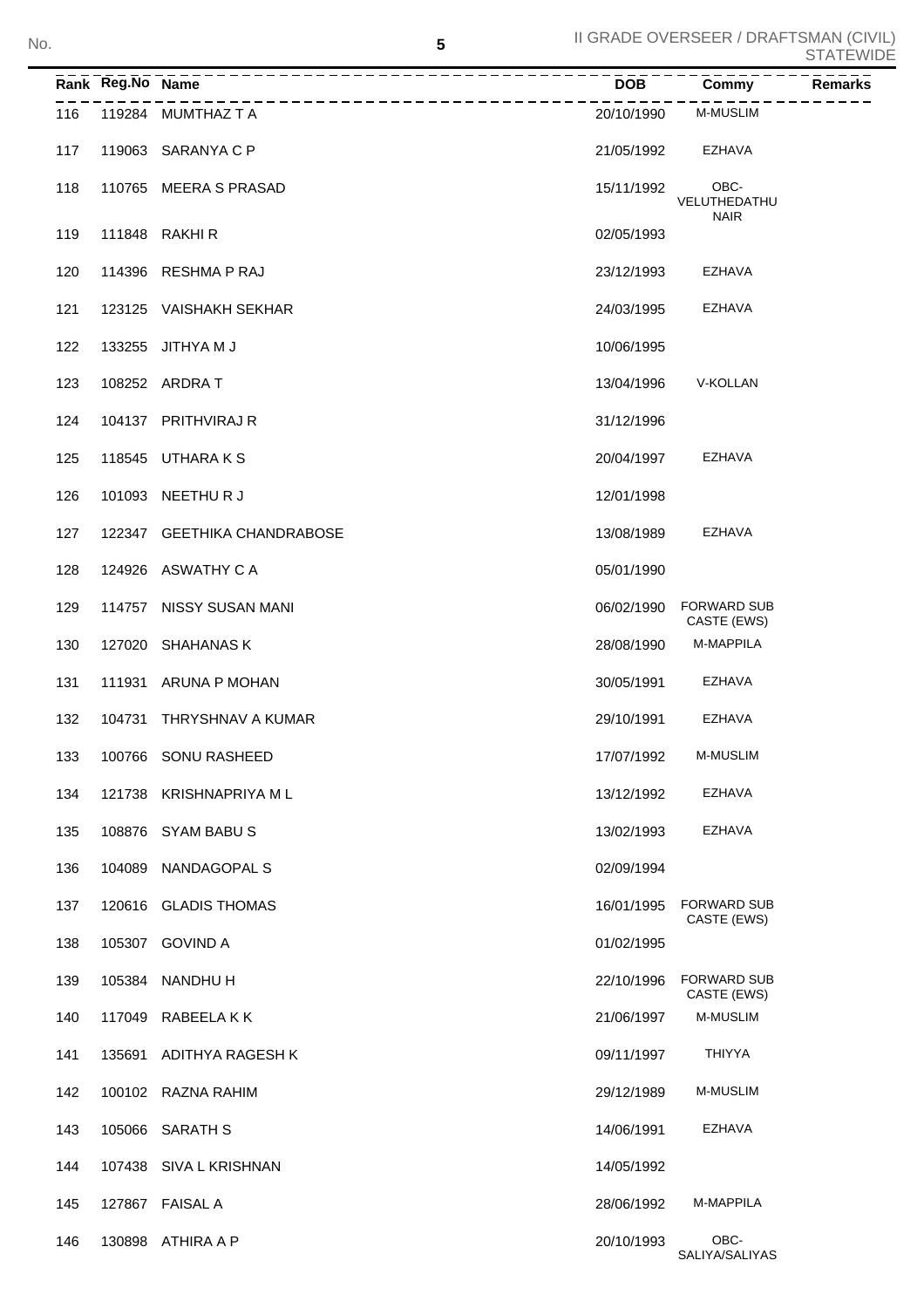|     | Rank Reg.No Name | -----------------------------------<br>. _ _ _ _ _ _ _ _ _ _ _ _ _ _ _ _ _ _ | $\frac{1}{\text{DOB}} - \frac{1}{\text{DOB}}$ | $\overline{Commy}$                         | <b>Remarks</b> |
|-----|------------------|------------------------------------------------------------------------------|-----------------------------------------------|--------------------------------------------|----------------|
| 147 |                  | 126999 JALEESA CHERUVAPPALLY                                                 | 10/05/1994                                    | M-MAPPILA                                  |                |
| 148 |                  | 116854 ANU PETER                                                             | 19/06/1994                                    |                                            |                |
| 149 |                  | 128783 ARSHAD P                                                              | 19/07/1994                                    | <b>M-MUSLIM</b>                            |                |
| 150 |                  | 134446 SREEPRIYA PRAMOD                                                      | 13/11/1994                                    | THIYYA                                     |                |
| 151 |                  | 130680 MAHFOOSA KHATHOON C                                                   | 04/02/1995                                    | <b>M-MAPPILA</b>                           |                |
| 152 |                  | 124971 BINDU M                                                               |                                               | 20/05/1995 SC-CHERUMAN                     |                |
| 153 |                  | 116117 DEVOOTTY TS                                                           |                                               | 19/11/1995 OBC-VILAKKITHALA<br><b>NAIR</b> |                |
| 154 |                  | 110582 HARITHA H                                                             | 17/02/1996                                    | <b>FORWARD SUB</b><br>CASTE (EWS)          |                |
| 155 |                  | 105785 SEETHAL J                                                             | 25/04/1996                                    | <b>EZHAVA</b>                              |                |
| 156 |                  | 116540 KAVYA MOHAN                                                           | 23/08/1996                                    | D-VALAN                                    |                |
| 157 |                  | 131950 VARUN MADANAMOHANAN                                                   | 20/11/1996                                    | <b>FORWARD SUB</b><br>CASTE (EWS)          |                |
| 158 |                  | 109926 KIRAN PRASAD                                                          | 14/12/1996                                    | <b>EZHAVA</b>                              |                |
| 159 |                  | 118086 AMEENA M                                                              | 17/07/1998                                    | <b>M-MUSLIM</b>                            |                |
| 160 |                  | 117558 SALINI P S                                                            | 23/11/1990                                    | EZHAVA                                     |                |
| 161 | 126837           | NIMMI K P                                                                    | 31/05/1991                                    | OBC-<br>SALIYA/SALIYAS                     |                |
| 162 |                  | 118798 SINJU P S                                                             | 20/11/1992                                    | <b>EZHAVA</b>                              |                |
| 163 |                  | 112194 RESHMA B                                                              | 13/03/1993                                    | EZHAVA                                     |                |
| 164 |                  | 121437 KRISHNENDU M V                                                        | 13/04/1994                                    | EZHAVA                                     |                |
| 165 |                  | 135953 RAHUL M V                                                             | 23/06/1994                                    | OBC-MANIYANI                               |                |
| 166 | 107101           | <b>GARGIS</b>                                                                | 16/07/1994                                    | <b>EZHAVA</b>                              |                |
| 167 | 133094           | RAKESH P R                                                                   | 17/10/1994                                    | THIYYA                                     |                |
| 168 | 129330           | MOHAMED SHARAFUDHEEN T                                                       | 27/11/1995                                    | M-MUSLIM                                   |                |
| 169 | 121428           | HASHMI MANOHARAN                                                             | 28/02/1996                                    | EZHAVA                                     |                |
| 170 | 133266           | NIMISHA KRISHNAN                                                             | 28/02/1996                                    | EZHAVA                                     |                |
| 171 |                  | 117212 CIPHINS P NASSAR                                                      | 26/01/1997                                    | M-MUSLIM                                   |                |
| 172 |                  | 118624 ATHIRA O S                                                            |                                               | 06/01/1998 V-VISWAKARMA                    |                |
| 173 | 108959           | ABHISH A                                                                     | 10/09/1989                                    | EZHAVA                                     |                |
| 174 | 130899           | DEVIKA K R                                                                   | 01/09/1990                                    |                                            |                |
| 175 | 115505           | <b>JIPSON K MAKIL</b>                                                        | 10/12/1990                                    |                                            |                |
| 176 |                  | 114356 APARNA KRISHNAN                                                       | 01/04/1991                                    | V-KALLASARY                                |                |
| 177 |                  | 130874 ASHA PRAKASH P                                                        | 15/06/1991                                    | <b>THIYYA</b>                              |                |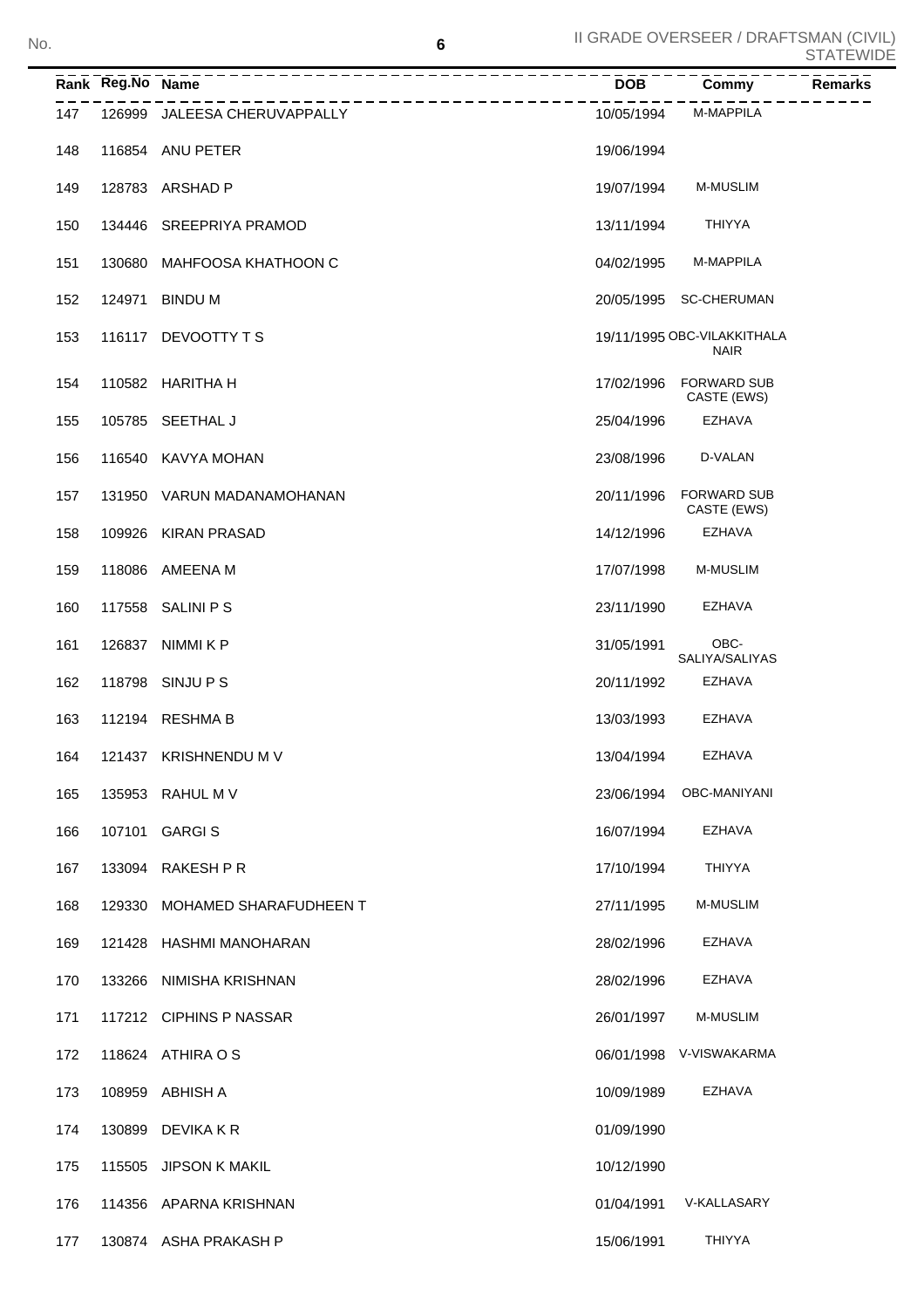|     | Rank Reg.No Name |                                 | <b>DOB</b> | Commy<br><b>Remarks</b>           |
|-----|------------------|---------------------------------|------------|-----------------------------------|
| 178 |                  | 120599 SALINI K S               | 16/05/1992 | EZHAVA                            |
| 179 | 130596           | SAFEEDA N P                     | 30/05/1992 | M-MAPPILA                         |
| 180 | 121518           | DEEPA DAVIS                     | 11/09/1992 | <b>FORWARD SUB</b><br>CASTE (EWS) |
| 181 |                  | 122794 SOORYA ELIZABATH G       | 19/11/1992 |                                   |
| 182 | 124459           | THANZEELU C N                   | 01/03/1993 | M-MAPPILA                         |
| 183 | 109711           | HARIKRISHNAN UNNITHAN M         | 24/11/1993 |                                   |
| 184 | 102768 LIJI L V  |                                 | 11/01/1994 | <b>HINDU NADAR</b>                |
| 185 | 111724           | <b>HARIPRIYA S</b>              | 13/04/1994 |                                   |
| 186 | 118559           | NAMITHA JOSHY                   | 11/05/1994 | EZHAVA                            |
| 187 | 107979           | TEENA MAMEN                     | 10/08/1994 |                                   |
| 188 |                  | 111850 ALFIYA BASHEER           | 28/11/1994 | <b>M-MUSLIM</b>                   |
| 189 | 130907           | <b>PRATHEEKSHA MARIA GEORGE</b> | 05/02/1996 |                                   |
| 190 |                  | 131717 ANASWARA K P             |            | 26/02/1996 V-VISWAKARMA           |
| 191 | 110701           | ANJITHA P R                     | 18/04/1997 | EZHAVA                            |
| 192 | 136059           | <b>PRATHUL RAGESH</b>           | 05/02/1998 | <b>THIYYA</b>                     |
| 193 | 126777           | RAIBA SHAMLY KT                 | 09/11/1990 | M-MAPPILA                         |
| 194 | 116819           | LINU JOY                        | 23/10/1991 |                                   |
| 195 |                  | 134114 SREESHMAKK               | 26/10/1991 |                                   |
| 196 |                  | 118579 NAMITHA N                | 30/03/1992 | EZHAVA                            |
| 197 |                  | 115512 SREEKUMAR K K            | 14/08/1992 | EZHAVA                            |
| 198 | 128829           | <b>MOHAMED RAHEES K</b>         | 18/01/1993 | M-MAPPILA                         |
| 199 | 106396           | <b>MARGRET L</b>                |            | 12/03/1993 LATIN CATHOLICS        |
| 200 | 137235           | <b>MANEESH B M</b>              | 03/11/1993 | <b>FORWARD SUB</b><br>CASTE (EWS) |
| 201 |                  | 134724 SAJITHA K                | 03/09/1994 | M-MAPPILA                         |
| 202 |                  | 114213 SETHULAKSHMIG            | 29/01/1995 | <b>FORWARD SUB</b><br>CASTE (EWS) |
| 203 | 130930           | ASWATHI RAMESHBABU KK           | 21/02/1995 | V-KAMMALA                         |
| 204 |                  | 135072 THUSHARA TV              | 21/04/1995 | OBC-<br>SALIYA/SALIYAS            |
| 205 | 109669           | MUHAMMAD JUNAID B K             | 01/07/1995 | <b>M-MUSLIM</b>                   |
| 206 |                  | 119632 VISHNU M M               | 09/07/1995 | EZHAVA                            |
| 207 | 131645           | ANJANA CHANDRAN S               | 14/04/1996 | OBC-VANIAN                        |
| 208 |                  | 124787 SRUTHI S                 | 09/12/1996 | OBC-VADUKA<br>[VADUKANS]          |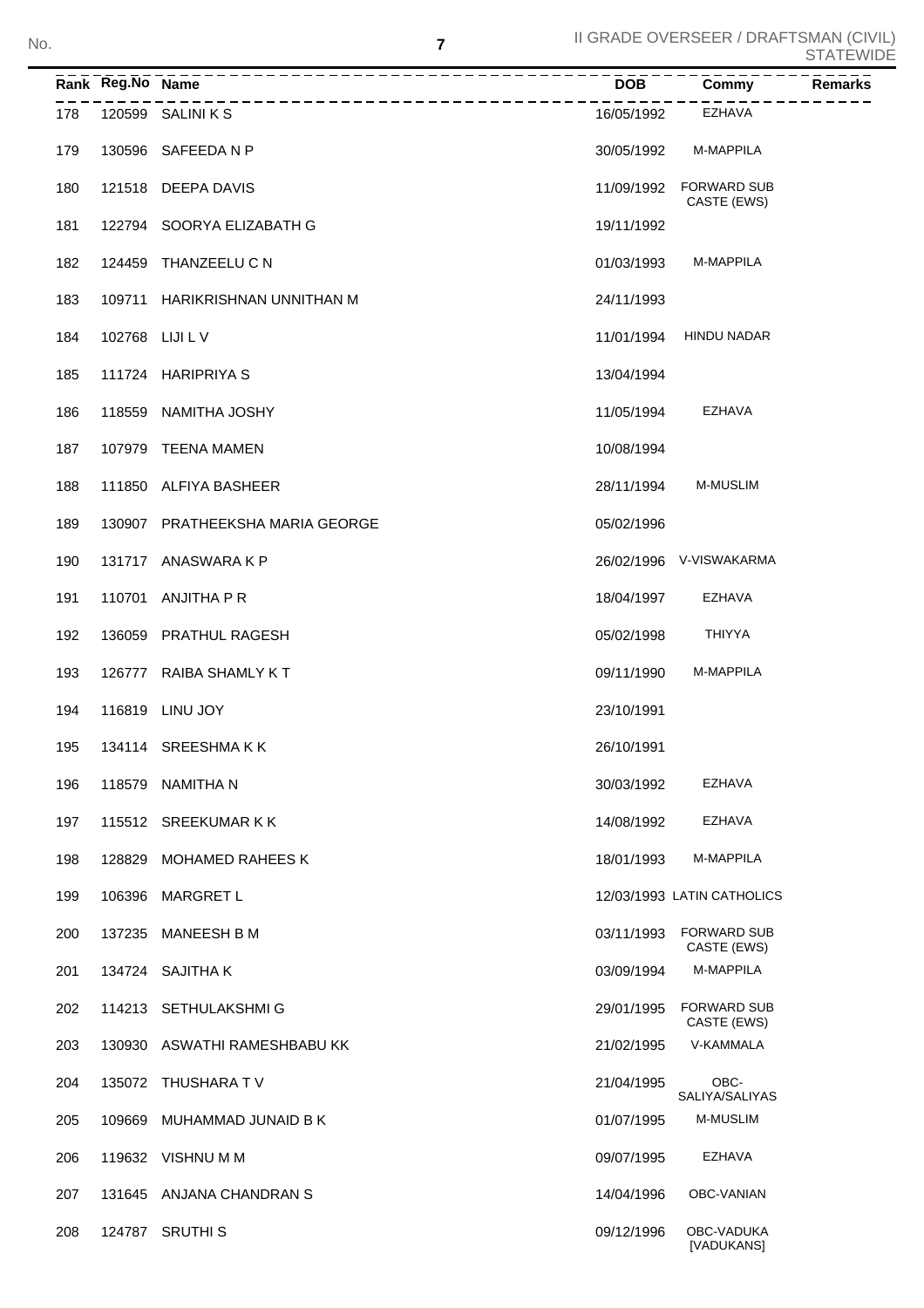|     | Rank Reg.No Name |                                       | <b>DOB</b> | Commy                             | ◡╷┌╮╷∟▾▾╷<br><b>Remarks</b> |
|-----|------------------|---------------------------------------|------------|-----------------------------------|-----------------------------|
| 209 |                  | _________________<br>101068 LAKSHMISG | 13/12/1996 | EZHAVA                            |                             |
| 210 |                  | 103113 BINIRAJ B G                    | 03/05/1998 | EZHAVA                            |                             |
| 211 |                  | 119121 AJITH RAVEENDRAN               | 21/12/1989 | EZHAVA                            |                             |
| 212 |                  | 107259 REHNA S NAZEER                 | 27/04/1991 | <b>M-MUSLIM</b>                   |                             |
| 213 |                  | 126077 SREEJISH M                     | 08/05/1992 | V-ASARI                           |                             |
| 214 |                  | 115918 GISSAMOL JIJO                  | 08/03/1994 |                                   |                             |
| 215 |                  | 131181 SOORYA M                       | 23/03/1994 | <b>THIYYA</b>                     |                             |
| 216 |                  | 125968 VIPIN SANKAR P                 | 07/05/1994 | <b>THIYYA</b>                     |                             |
| 217 |                  | 107525 ANJU RAJU                      | 24/09/1994 | V-THATTAN                         |                             |
| 218 |                  | 121392 SRUTHY BABU                    | 11/05/1995 | EZHAVA                            |                             |
| 219 |                  | 126108 NIHAL B                        | 15/03/1996 | M-MAPPILA                         |                             |
| 220 |                  | 101776 VARSHA J NAIR                  | 28/09/1996 |                                   |                             |
| 221 |                  | 134934 SAJISHA C                      | 16/04/1997 | OBC-<br>SALIYA/SALIYAS            |                             |
| 222 |                  | 132451 SHAIJAL K M                    | 31/05/1997 | M-MAPPILA                         |                             |
| 223 |                  | 136862 ASWIN KRISHNAN M               | 07/05/1998 |                                   |                             |
| 224 |                  | 120687 NISARY E S                     | 28/11/1990 | EZHAVA                            |                             |
| 225 |                  | 116315 ANANTHU RAJAN                  | 09/05/1991 | EZHAVA                            |                             |
| 226 |                  | 106776 SHABNAM S                      | 10/11/1991 | <b>M-MUSLIM</b>                   |                             |
| 227 |                  | 124639 SREESHNAKS                     | 01/11/1992 | EZHAVA                            |                             |
| 228 |                  | 126670 HUSNUL JAMAL C K               | 01/01/1993 | M-MAPPILA                         |                             |
| 229 |                  | 121537 SNEHA SURESH                   | 21/07/1993 |                                   |                             |
| 230 |                  | 122455 RESEENA KR                     | 07/05/1994 | M-MAPPILA                         |                             |
| 231 | 127887           | MITHUN K                              | 17/05/1994 | <b>THIYYA</b>                     |                             |
| 232 | 108634           | ABHILASH DANIEL                       | 15/06/1994 |                                   |                             |
| 233 | 121359           | DRISHYA GIREESH                       | 26/10/1994 | OBC-<br><b>EZHUTHACHAN</b>        |                             |
| 234 |                  | 104289 RAHUL S G                      | 19/09/1995 | OBC-VANIKA<br>VAISYA              |                             |
| 235 | 108990           | AKSHAY SURESH                         | 04/10/1995 | <b>FORWARD SUB</b><br>CASTE (EWS) |                             |
| 236 |                  | 133662 ANAND G M                      | 29/02/1996 |                                   |                             |
| 237 |                  | 130904 ANAGHA SREEJAN O               | 12/08/1996 | <b>THIYYA</b>                     |                             |
| 238 |                  | 112004 JANNATH T                      | 18/09/1996 | <b>M-MUSLIM</b>                   |                             |
| 239 |                  | 116094 NAVAMY RAVIDAS                 | 23/10/1996 | <b>EZHAVA</b>                     |                             |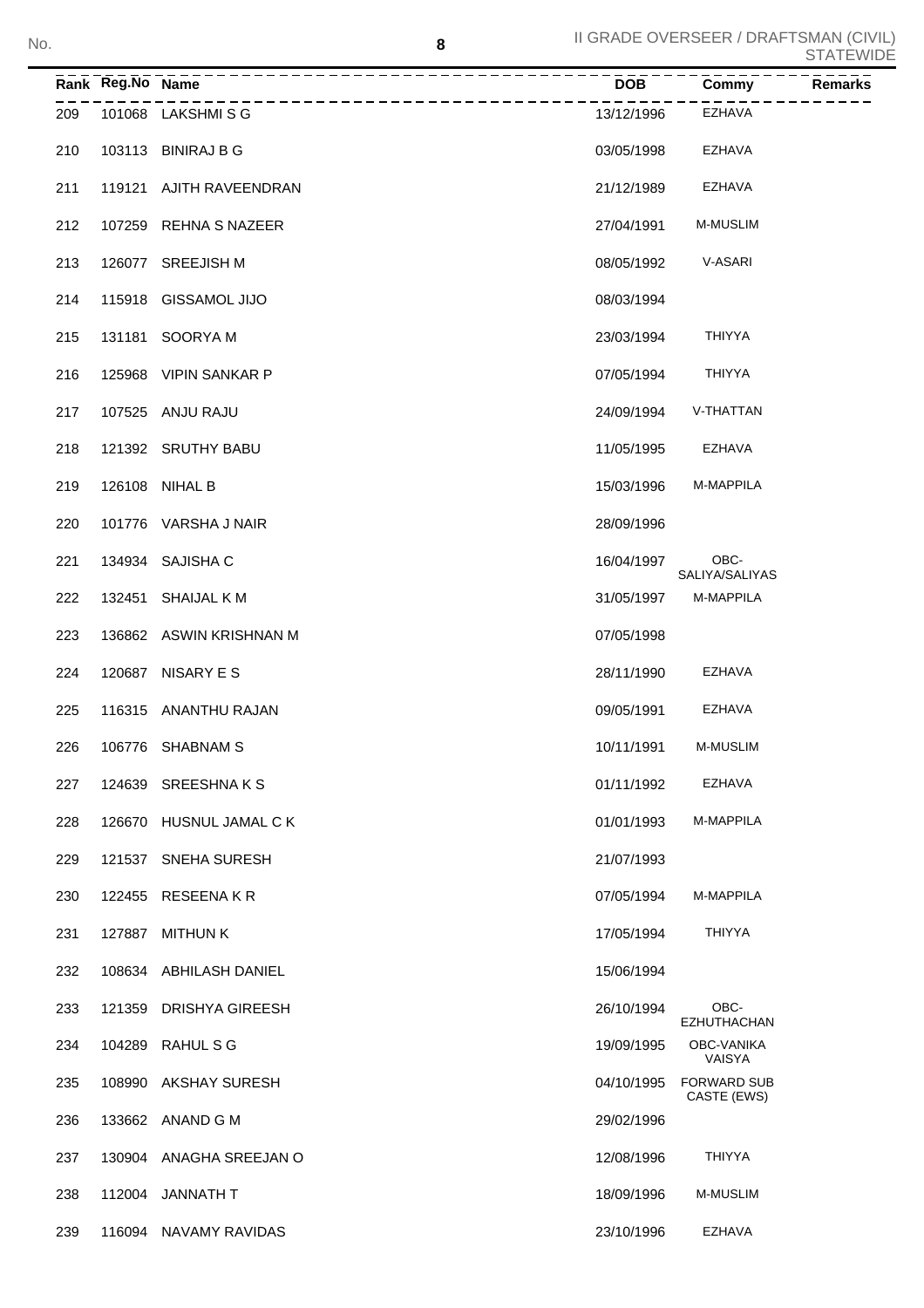|     | Rank Reg.No Name |                              | <b>DOB</b> | Commy                                      | Remarks |
|-----|------------------|------------------------------|------------|--------------------------------------------|---------|
| 240 |                  | 102893 SHAMIYA S             | 15/12/1996 | <b>M-MUSLIM</b>                            |         |
| 241 |                  | 124212 AMAL SATHYAPRAKASH    | 16/12/1996 | <b>FORWARD SUB</b><br>CASTE (EWS)          |         |
| 242 |                  | 108299 ASWIN MURALI          |            | 08/04/1997 OBC-VILAKKITHALA<br><b>NAIR</b> |         |
| 243 |                  | 121072 DHANYA M S            | 12/05/1997 | <b>EZHAVA</b>                              |         |
| 244 |                  | 134247 LAVANYA TV            | 27/03/1999 | OBC-<br>SALIYA/SALIYAS                     |         |
| 245 | 132306           | JYOTHISH V                   | 01/01/1988 | <b>FORWARD SUB</b><br>CASTE (EWS)          |         |
| 246 |                  | 117326 JASNA C A             | 10/04/1990 | M-MUSLIM                                   |         |
| 247 |                  | 130672 BINDIA M              | 19/03/1991 |                                            |         |
| 248 | 110121           | THARA PRASAD K               | 01/09/1992 | <b>EZHAVA</b>                              |         |
| 249 |                  | 114349 CHRISTINA S ALEXANDER | 18/12/1992 |                                            |         |
| 250 |                  | 124468 NASHEEDA MUNAWIR P    | 18/01/1993 | M-MAPPILA                                  |         |
| 251 |                  | 134352 MUBSEENA MOOSAN       | 21/03/1993 | <b>M-MUSLIM</b>                            |         |
| 252 |                  | 132239 ARUN M                | 10/04/1993 | <b>FORWARD SUB</b><br>CASTE (EWS)          |         |
| 253 |                  | 110623 REVATHY KS            | 14/06/1993 | <b>EZHAVA</b>                              |         |
| 254 | 107007           | NAJIMIYA A                   | 23/07/1993 | <b>M-MUSLIM</b>                            |         |
| 255 | 128249           | SHAHRUKH K V                 | 03/08/1993 | <b>M-MUSLIM</b>                            |         |
| 256 |                  | 123872 YADHUKRISHNAN PS      | 08/09/1993 |                                            |         |
| 257 |                  | 100628 RESMA S               | 18/10/1993 | <b>SC-PANAN</b>                            |         |
| 258 |                  | 102194 URMILA L V            | 26/11/1993 | <b>FORWARD SUB</b><br>CASTE (EWS)          |         |
| 259 |                  | 128617 SHABEER P             | 28/01/1994 | <b>M-MUSLIM</b>                            |         |
| 260 |                  | 105646 GOVIND S              | 27/02/1994 |                                            |         |
| 261 |                  | 108468 KAVYA T               | 15/05/1994 | <b>FORWARD SUB</b><br>CASTE (EWS)          |         |
| 262 |                  | 112714 KAVYA R NAIR          | 17/08/1994 |                                            |         |
| 263 | 116621           | <b>GOPIKA V B</b>            | 19/08/1994 | EZHAVA                                     |         |
| 264 |                  | 115052 ARJUN T N             | 23/05/1995 | <b>FORWARD SUB</b><br>CASTE (EWS)          |         |
| 265 | 100121           | ATHIRA V G                   |            | 31/05/1995 LATIN CATHOLICS                 |         |
| 266 | 127733           | <b>MOHAMED SALEEL</b>        | 01/04/1996 | M-MAPPILA                                  |         |
| 267 |                  | 100359 GOPIKA PRAKASH        | 02/05/1996 | OBC-VANIKA<br>VAISYA                       |         |
| 268 |                  | 118110 VINEETHAR             | 18/05/1996 |                                            |         |
| 269 |                  | 131138 ARYA BABU P           | 08/06/1996 | OBC-<br>SALIYA/SALIYAS                     |         |
| 270 |                  | 106866 ANCY G                |            | 03/03/1997 LATIN CATHOLICS                 |         |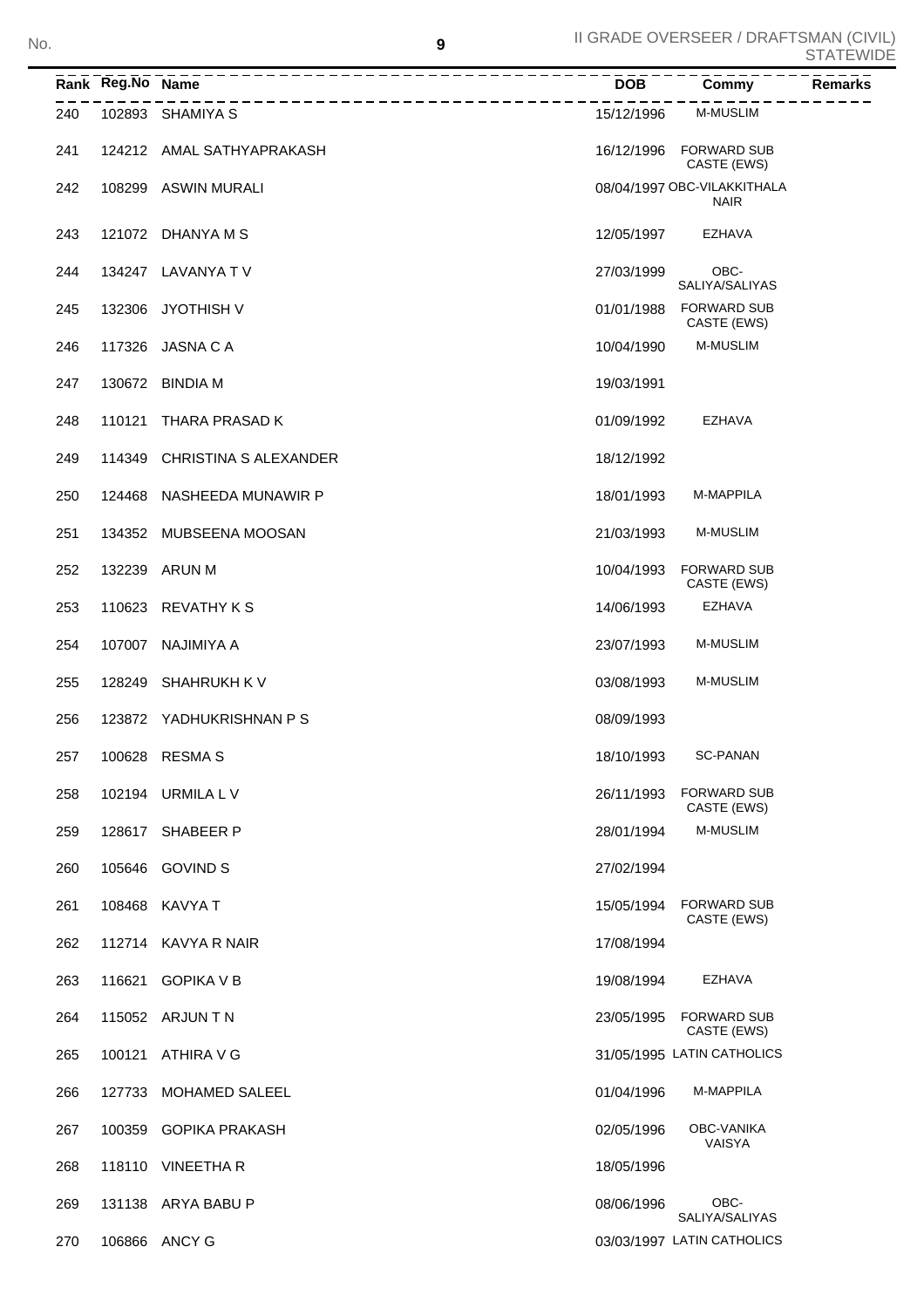|     | Rank Reg.No Name |                        | <b>DOB</b> | Commy                      | Remarks |
|-----|------------------|------------------------|------------|----------------------------|---------|
| 271 |                  | 108907 SADIK ALI S     | 10/06/1997 | <b>M-MUSLIM</b>            |         |
| 272 | 110111           | <b>JOMMY MERLIN</b>    | 08/12/1997 |                            |         |
| 273 |                  | 134615 SARIKA RAJAN    | 18/02/1998 |                            |         |
| 274 | 135840           | NITHIN TV              | 28/04/1998 | OBC-<br>Mukhari/Moovari    |         |
| 275 | 120271           | MUHAMMED SADHIK        | 07/01/1999 | <b>M-MUSLIM</b>            |         |
| 276 | 120226           | ANAND BOSE N           | 23/01/1991 | EZHAVA                     |         |
| 277 | 112619           | SANGEETHA MURALI       | 19/06/1991 | EZHAVA                     |         |
| 278 |                  | 122734 SIMI P M        | 06/04/1992 | EZHAVA                     |         |
| 279 | 122510           | ATHIRA RAMACHANDRAN    | 18/05/1992 | OBC-<br><b>EZHUTHACHAN</b> |         |
| 280 |                  | 102967 ARCHANA S RAJ   | 18/07/1992 | EZHAVA                     |         |
| 281 |                  | 126716 FARSANA P V     | 05/10/1992 | M-MAPPILA                  |         |
| 282 | 135151           | ASWATHI I V            | 02/02/1993 | <b>THIYYA</b>              |         |
| 283 |                  | 106007 ANUPRIYA R S    | 17/02/1993 |                            |         |
| 284 |                  | 108937 ASWANTH M S     | 22/02/1993 | EZHAVA                     |         |
| 285 | 118990           | STEPHANIA VARGHESE     |            | 05/05/1993 LATIN CATHOLICS |         |
| 286 |                  | 103726 KEVIN JOHN      |            | 01/11/1993 LATIN CATHOLICS |         |
| 287 |                  | 130755 ANJANA TK       | 20/12/1993 | <b>THIYYA</b>              |         |
| 288 |                  | 127368 AKHILA N        | 08/03/1994 | <b>THIYYA</b>              |         |
| 289 |                  | 134433 NIMISHA P       | 23/03/1994 | <b>THIYYA</b>              |         |
| 290 |                  | 131524 SALIHA P        | 06/05/1994 | M-MAPPILA                  |         |
| 291 |                  | 109114 ARUNHARI P      | 12/10/1994 | EZHAVA                     |         |
| 292 |                  | 112580 ANU SAKUNTHALA  | 09/12/1994 |                            |         |
| 293 |                  | 130716 ANAGHAKC        | 19/12/1994 | <b>THIYYA</b>              |         |
| 294 |                  | 126983 ATHIRA C        | 28/12/1994 |                            |         |
| 295 |                  | 132346 BASIL M K       | 06/03/1995 | M-MAPPILA                  |         |
| 296 |                  | 107274 RESHMA S        | 08/03/1995 | EZHAVA                     |         |
| 297 |                  | 135053 GREESHMAK       | 30/05/1995 | V-KAMMALA                  |         |
| 298 |                  | 124728 RAKENDU P S     | 27/07/1995 | <b>THIYYA</b>              |         |
| 299 |                  | 128621 AZEEM SAJAD K K | 20/09/1995 | M-MAPPILA                  |         |
| 300 |                  | 107243 RUKSANA RAHIM   | 05/10/1995 | <b>M-MUSLIM</b>            |         |
| 301 | 100060           | ANSEENA RASHEED S      | 08/12/1995 | <b>M-MUSLIM</b>            |         |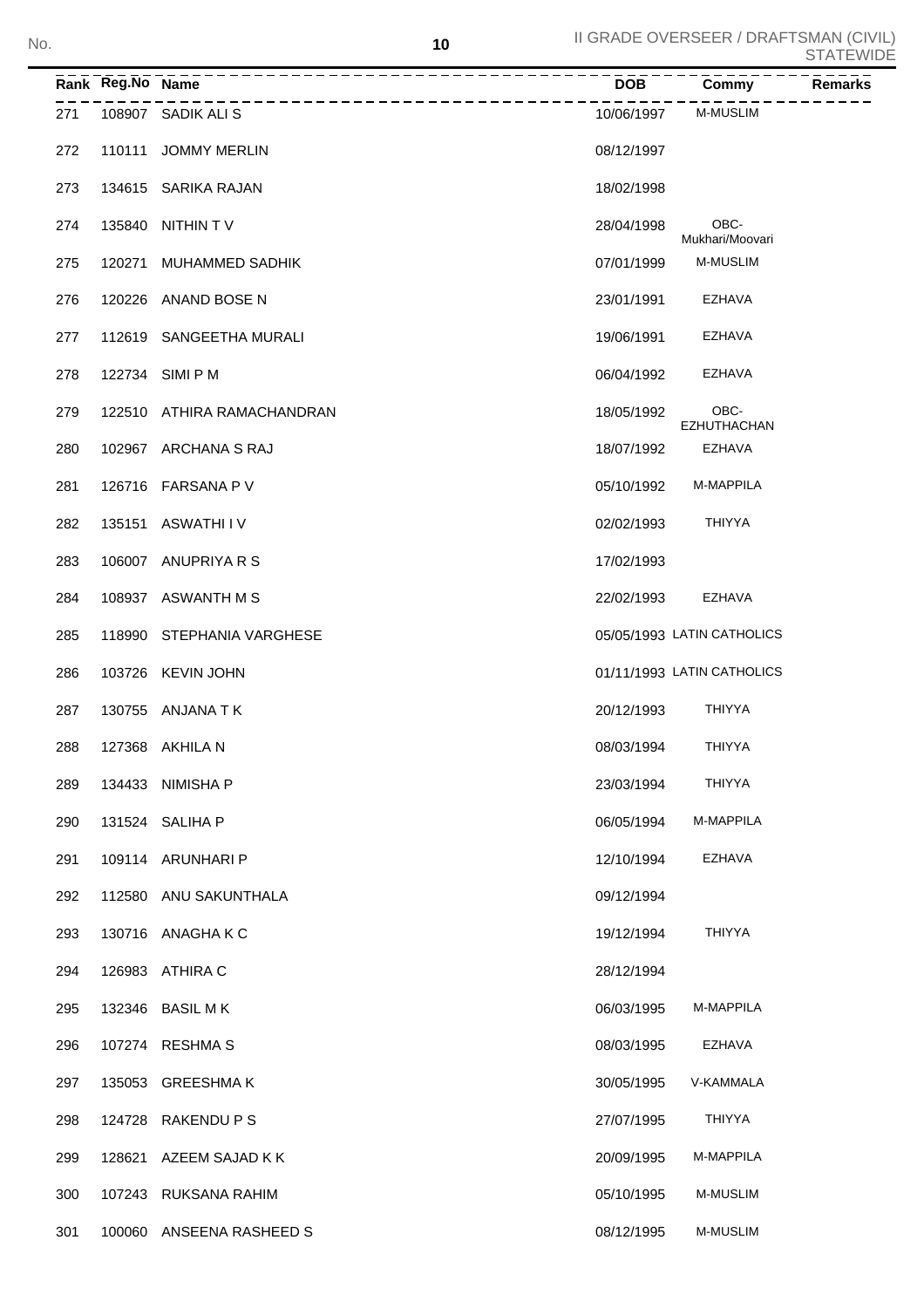CASTE (EWS)

CASTE (EWS)

| No. |     |                  |                           | 11 |            | II GRADE OVERSEER / DRAFTSMAN (CIVIL) | <b>STATEWIDE</b> |
|-----|-----|------------------|---------------------------|----|------------|---------------------------------------|------------------|
|     |     | Rank Reg.No Name |                           |    | <b>DOB</b> | Commy                                 | <b>Remarks</b>   |
|     | 302 |                  | 104916 ANAM MUHAMMED AZIF |    | 20/05/1996 | M-MAPPILA                             |                  |
|     | 303 |                  | 115219 JITHIN K ABRAHAM   |    | 24/05/1996 |                                       |                  |
|     | 304 |                  | 117004 TASLIN GEORGE      |    |            | 19/03/1997 LATIN CATHOLICS            |                  |
|     | 305 |                  | 129499 MUFEEDA K K        |    | 11/07/1997 | <b>M-MAPPILA</b>                      |                  |
|     | 306 |                  | 121523 VRINDHAT V         |    |            | 12/12/1997 V-VISWAKARMA               |                  |
|     | 307 |                  | 107499 REMYA MARY K J     |    |            | 19/02/1987 LATIN CATHOLICS            |                  |
|     | 308 |                  | 130819 NEETHU E           |    | 29/09/1988 | OBC-<br>SALIYA/SALIYAS                |                  |
|     | 309 |                  | 105860 PRIYANKA P         |    | 06/11/1990 | <b>EZHAVA</b>                         |                  |
|     | 310 |                  | 122553 RAGIYA JOSE C      |    | 28/02/1991 |                                       |                  |
|     | 311 |                  | 134854 ATHIRA GANESH P    |    | 19/04/1991 | OBC-<br>SALIYA/SALIYAS                |                  |
|     | 312 |                  | 103450 ANSY A L           |    | 31/07/1991 | <b>EZHAVA</b>                         |                  |
|     | 313 |                  | 110335 RAVEENA R          |    | 04/11/1991 | <b>FORWARD SUB</b><br>CASTE (EWS)     |                  |
|     | 314 |                  | 114003 NAVAMI M           |    | 13/01/1992 |                                       |                  |
|     |     |                  |                           |    |            |                                       |                  |

| 315 119482 MATHEWS EAPEN |  | 20/02/1992 FORWARD SUB<br>CASTE (EWS) |
|--------------------------|--|---------------------------------------|
|--------------------------|--|---------------------------------------|

316 101702 SURYA S 05/09/1992 HINDU NADAR

| 317 | 107806 CHIPPY S |  | 30/04/1993 | EZHAVA |
|-----|-----------------|--|------------|--------|

| 318 | 124916 ANUSHA G | 31/05/1993 | EZHAVA |
|-----|-----------------|------------|--------|
|     |                 |            |        |

- 319 133205 GEETHU MOL KURIAN 21/06/1993
- 320 107038 SHEHINA S 03/10/1993 M-MUSLIM
- 321 129460 ARCHANA E S 08/10/1993
- 322 100691 GAYATHRI V S 29/10/1993 FORWARD SUB
- 323 112808 ASWANY B S 25/11/1993 EZHAVA
- 324 100334 NEETHU S S 16/12/1993
- 325 126598 SHABNA P 26/02/1994 M-MUSLIM
- 326 100837 SOORYA GAYATHRI R 25/03/1994 EZHAVA
- 327 114233 KEERTHI KRISHNAN 25/06/1994 V-KOLLAN
- 328 126065 FORWARD SUB SREERAG R 24/07/1994
- 329 124310 ALAN JOSE 10/08/1994
- 330 117799 AFEEFA BASHEER 17/08/1994 M-MUSLIM
- 331 103494 MERIN S A 25/01/1995 LATIN CATHOLICS
- 332 110188 GREESHMA S THILAKAN 08/02/1995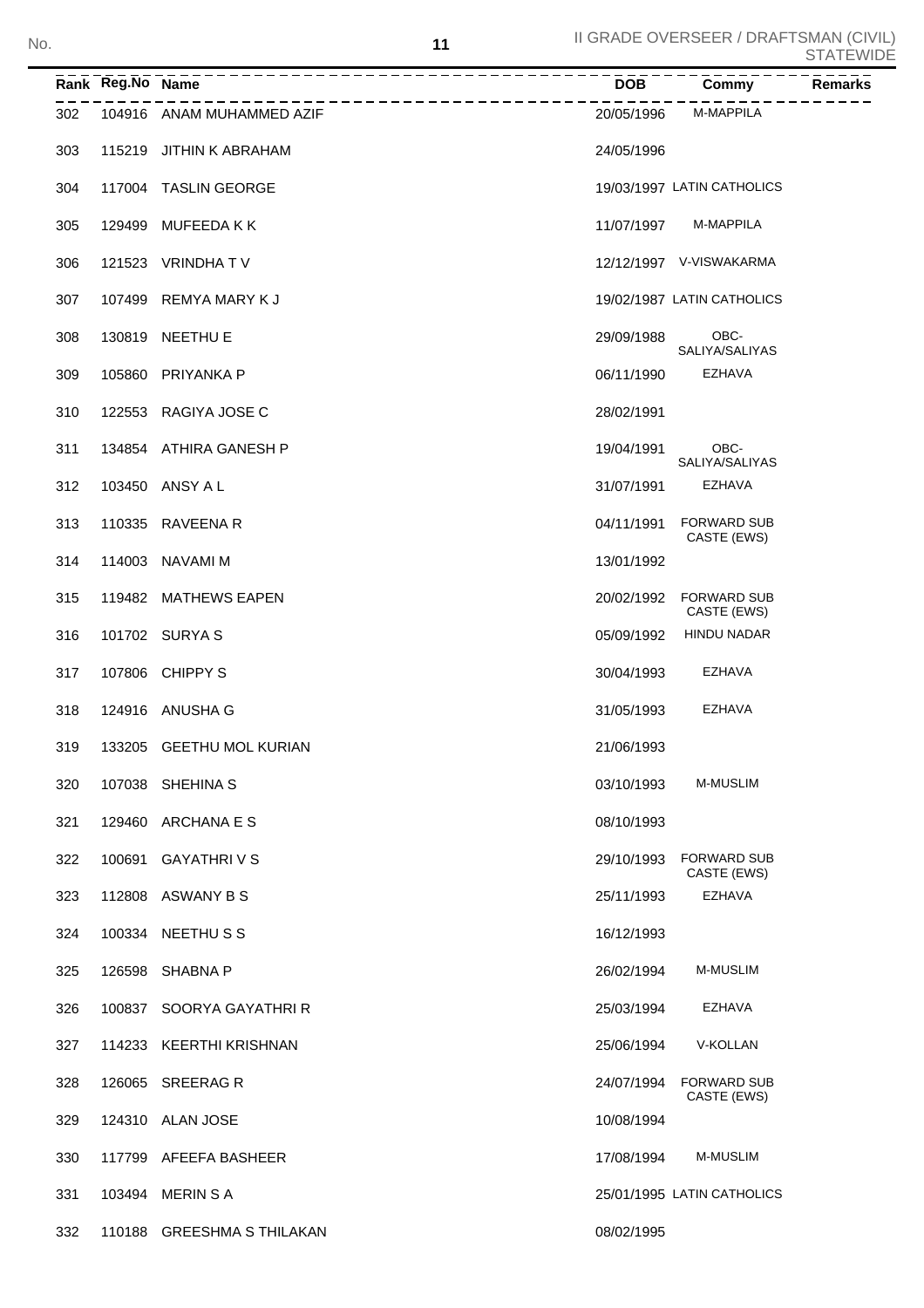|     | Rank Reg.No Name |                           | <b>DOB</b> | Commy                             | <b>Remarks</b> |
|-----|------------------|---------------------------|------------|-----------------------------------|----------------|
| 333 |                  | 102917 MEENU P R          | 14/03/1995 | <b>EZHAVA</b>                     |                |
| 334 |                  | 127440 SHILPA SURENDRAN K | 28/03/1995 | <b>THIYYA</b>                     |                |
| 335 |                  | 105989 SOUFI SIRAJ        | 06/04/1995 | <b>M-MUSLIM</b>                   |                |
| 336 |                  | 103969 ARAVIND S S        | 24/04/1995 |                                   |                |
| 337 |                  | 120040 GOKUL S NAIR       | 13/07/1996 |                                   |                |
| 338 |                  | 135936 JITHIN M           | 22/08/1996 | <b>THIYYA</b>                     |                |
| 339 |                  | 133885 SEBIN BENNY        | 03/06/1997 |                                   |                |
| 340 |                  | 128195 AJIN K P           | 17/04/1998 | <b>THIYYA</b>                     |                |
| 341 |                  | 126996 DEVIKRISHNA P M    | 28/09/1988 |                                   |                |
| 342 |                  | 127526 RUBY M             | 10/11/1989 | M-MAPPILA                         |                |
| 343 | 119297           | MONI SEBASTIAN            | 21/08/1990 | <b>FORWARD SUB</b><br>CASTE (EWS) |                |
| 344 |                  | 117139 MEENU PRAKASH      | 04/01/1991 | <b>EZHAVA</b>                     |                |
| 345 | 120780           | MAYA K M                  | 19/01/1991 | <b>EZHAVA</b>                     |                |
| 346 |                  | 119372 RAGESH SIVARAJAN   | 15/04/1991 | <b>FORWARD SUB</b><br>CASTE (EWS) |                |
| 347 | 123990           | <b>ROHITH JOHN</b>        | 18/04/1991 |                                   |                |
| 348 | 135289           | NAMITHA K V               | 12/05/1991 | <b>THIYYA</b>                     |                |
| 349 | 130668           | NIKHILA K N               | 25/09/1991 |                                   |                |
| 350 |                  | 131155 ALEENA R S         | 22/09/1992 |                                   |                |
| 351 |                  | 108918 ABHIROOP G         | 12/10/1992 | EZHAVA                            |                |
| 352 | 116700           | AMJATHA MAKKAR            | 18/11/1992 | M-MUSLIM                          |                |
| 353 | 106391           | <b>JISHA R R</b>          | 16/04/1993 | <b>EZHAVA</b>                     |                |
| 354 | 130331           | ANJALI R K                | 12/06/1993 |                                   |                |
| 355 | 122391           | DRISYA DINESAN            | 08/04/1994 | EZHAVA                            |                |
| 356 | 112638           | SANDRA BRIDGIT THOMAS     | 12/04/1994 |                                   |                |
| 357 |                  | 134042 VISMAYA PK         | 24/05/1994 | <b>THIYYA</b>                     |                |
| 358 | 118498           | SHIFNA NISHAD             | 18/09/1994 | M-MUSLIM                          |                |
| 359 |                  | 118537 ANITHA BOSE        | 03/10/1994 | EZHAVA                            |                |
| 360 |                  | 122896 ANJITHA JAYAN      | 23/12/1994 | EZHAVA                            |                |
| 361 |                  | 110842 MERIN S RAJU       | 15/08/1995 | <b>FORWARD SUB</b><br>CASTE (EWS) |                |
| 362 |                  | 109646 ANANDU KRISHNAN M  | 22/08/1995 | <b>FORWARD SUB</b><br>CASTE (EWS) |                |
| 363 | 103508           | <b>ROSHNIVR</b>           | 11/04/1996 | EZHAVA                            |                |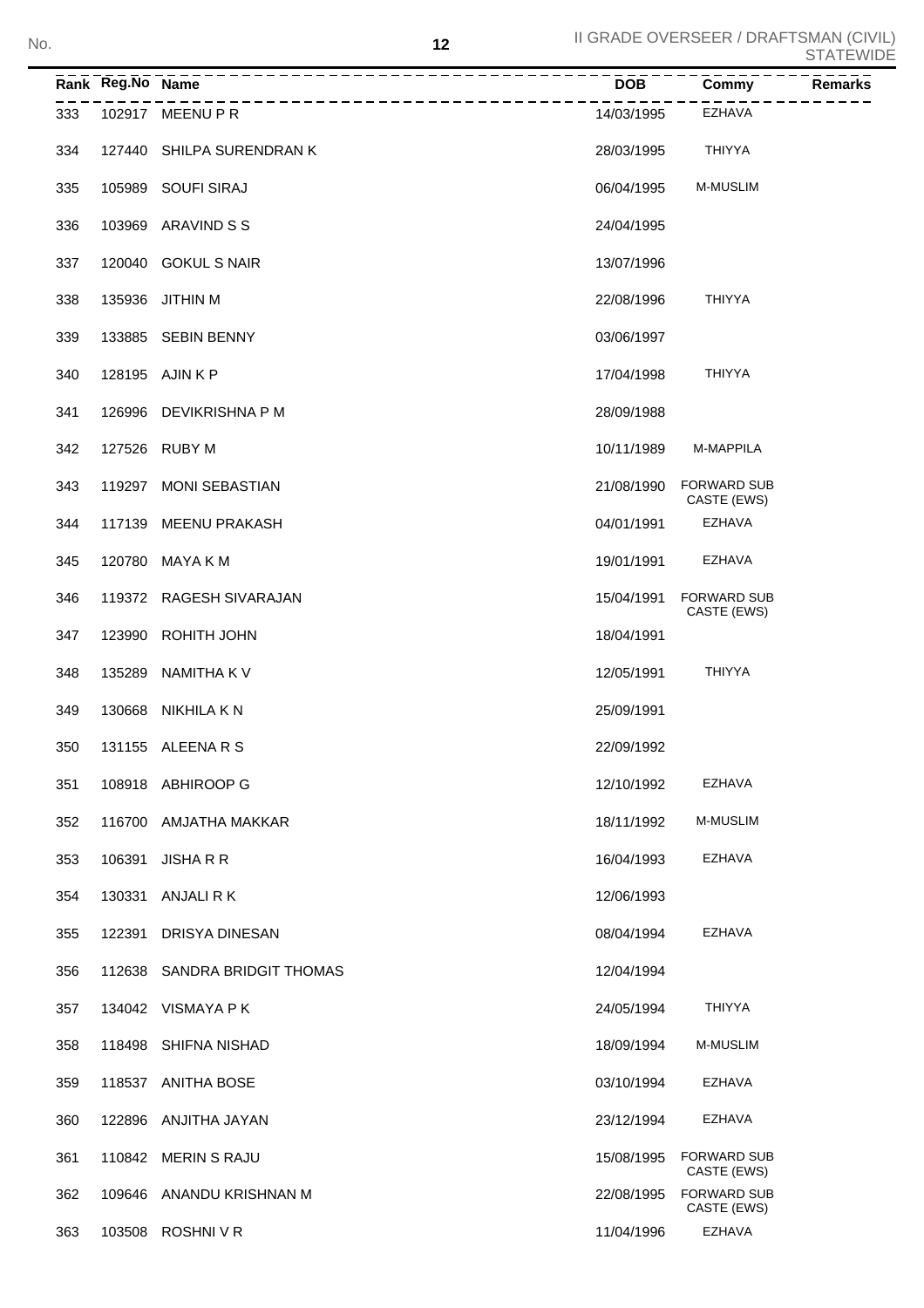|     | Rank Reg.No Name |                         | $\overline{DOB}$ | <b>Commy</b>                      | <b>Remarks</b> |
|-----|------------------|-------------------------|------------------|-----------------------------------|----------------|
| 364 |                  | 129396 SALVA K V        | 18/08/1996       | M-MAPPILA                         |                |
| 365 |                  | 117618 KEERTHANA RAJ    | 24/08/1996       | <b>EZHAVA</b>                     |                |
| 366 |                  | 101723 SUGI NAIR S G    | 18/12/1996       | <b>FORWARD SUB</b><br>CASTE (EWS) |                |
| 367 |                  | 132355 SREEHARI B       | 24/05/1997       | <b>THIYYA</b>                     |                |
| 368 | 121395           | KRISHNATHULASI K U      | 30/05/1997       | <b>EZHAVA</b>                     |                |
| 369 | 118090           | SHIFANA T A             | 23/12/1997       | <b>M-MUSLIM</b>                   |                |
| 370 |                  | 114293 GEETHU G KUMAR   | 13/03/1998       | <b>FORWARD SUB</b><br>CASTE (EWS) |                |
| 371 | 106058           | NAMITHA S               | 23/06/1998       | <b>EZHAVA</b>                     |                |
| 372 | 100840           | JEENA S L               |                  | 27/12/1998 LATIN CATHOLICS        |                |
| 373 |                  | 117452 CISSY THOMAS     | 14/05/1987       |                                   |                |
| 374 |                  | 117323 LAKSHMIPRIYA A R | 12/11/1991       | <b>EZHAVA</b>                     |                |
| 375 |                  | 131246 VEDIKA V         | 10/12/1991       | <b>THIYYA</b>                     |                |
| 376 | 122870           | RENJI XAVIER C          | 20/12/1991       |                                   |                |
| 377 |                  | 130127 SREELAKSHMI B    | 12/05/1992       | <b>FORWARD SUB</b><br>CASTE (EWS) |                |
| 378 | 124095           | ABHAYAN GS              | 31/05/1992       |                                   |                |
| 379 | 117990           | FEHMIDA FATIMA S        | 15/07/1992       | <b>M-MUSLIM</b>                   |                |
| 380 | 127991           | UNNIKRISHNAN P          | 18/07/1992       | V-ASARI                           |                |
| 381 |                  | 135398 NRISHYA P V      | 07/11/1992       |                                   |                |
| 382 |                  | 100345 AMI CHANDRAN     | 27/01/1993       | EZHAVA                            |                |
| 383 |                  | 131753 SRUTHI K         | 30/05/1993       |                                   |                |
| 384 |                  | 128084 NOUFAL T         | 07/03/1995       | M-MAPPILA                         |                |
| 385 |                  | 116822 JINTU KURIAN     | 12/03/1995       | <b>FORWARD SUB</b><br>CASTE (EWS) |                |
| 386 |                  | 132944 KISHORLAL C T    | 23/03/1995       | <b>FORWARD SUB</b><br>CASTE (EWS) |                |
| 387 | 108969           | <b>CHITHU BABU</b>      | 02/08/1995       | EZHAVA                            |                |
| 388 | 123365           | NIKHIL K MURALI         | 31/12/1995       | OBC-<br><b>EZHUTHACHAN</b>        |                |
| 389 |                  | 108783 BADARINADH S     | 27/07/1996       | <b>EZHAVA</b>                     |                |
| 390 |                  | 117394 SHABNA NAZAR     | 15/09/1996       | M-MUSLIM                          |                |
| 391 |                  | 126646 AKHILA K         | 27/02/1997       | THIYYA                            |                |
| 392 |                  | 100890 ANJU S           | 29/03/1997       | EZHAVA                            |                |
| 393 | 124751           | MEENU M                 | 07/05/1997       | EZHUVA                            |                |
| 394 |                  | 121714 ARYAKS           | 14/05/1997       | <b>EZHAVA</b>                     |                |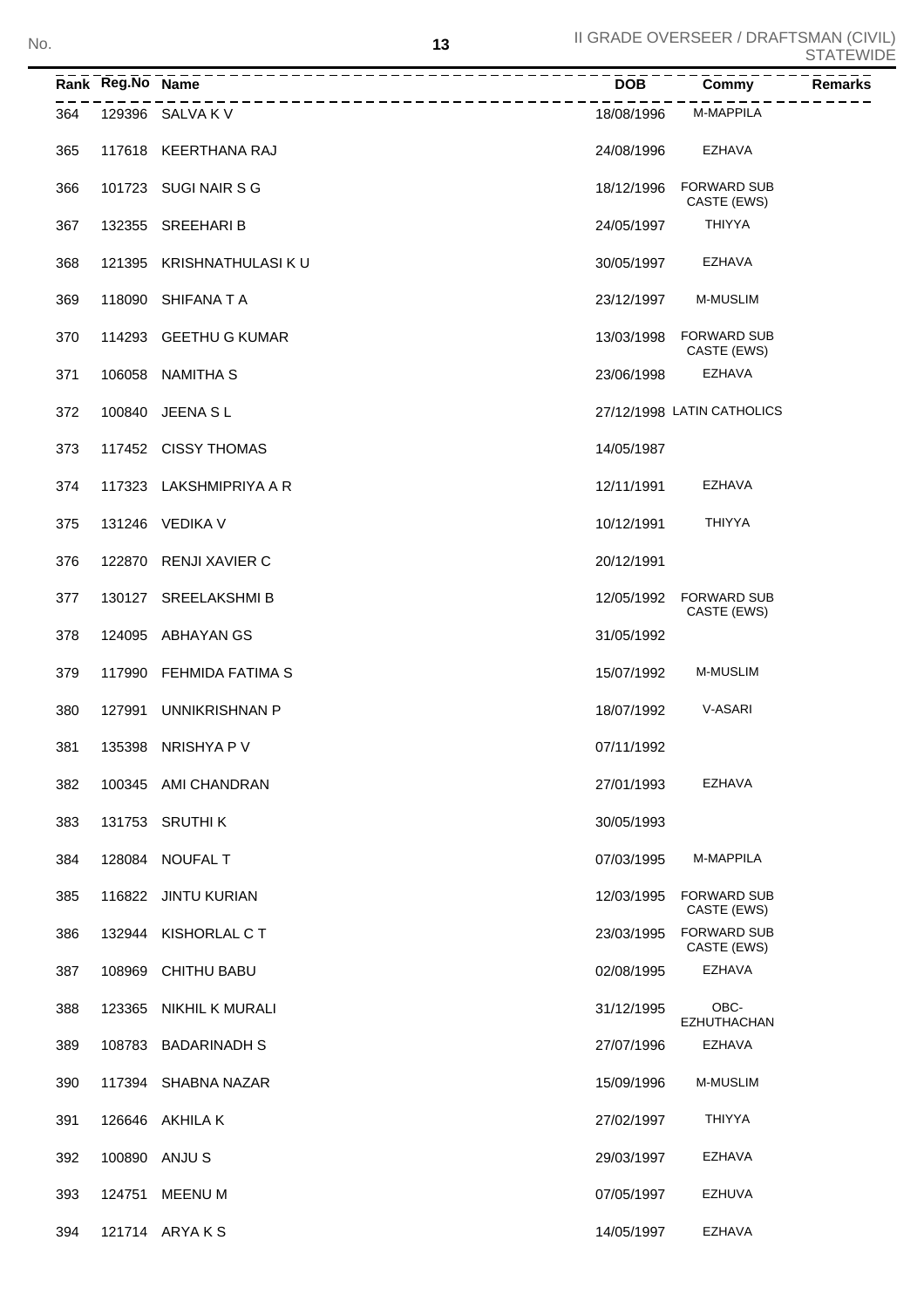|     | Rank Reg.No Name |                                     | <b>DOB</b> | Commy                             | <b>Remarks</b> |
|-----|------------------|-------------------------------------|------------|-----------------------------------|----------------|
| 395 |                  | ------------<br>105526 MERVIN RAJ M | 25/05/1997 | <b>SIUC NADAR</b>                 |                |
| 396 | 105369           | <b>ABHIJITH S</b>                   | 01/06/1997 |                                   |                |
| 397 |                  | 133397 AKSHAYA PRAKASH              | 01/01/1998 | <b>EZHAVA</b>                     |                |
| 398 |                  | 111867 SURAMYA RAJ                  | 07/02/1998 | <b>EZHAVA</b>                     |                |
| 399 | 117888           | NISEYA MAHIN T M                    | 10/08/1998 | M-MUSLIM                          |                |
| 400 | 106261           | <b>BINDHYA PREM</b>                 | 25/04/1989 | <b>EZHAVA</b>                     |                |
| 401 |                  | 121258 SREEMA P S                   | 16/01/1990 | <b>THIYYA</b>                     |                |
| 402 | 112500           | APARNA BEN                          | 21/12/1990 | EZHAVA                            |                |
| 403 |                  | 117560 SAJNA K M                    | 13/01/1991 | M-MUSLIM                          |                |
| 404 |                  | 112314 ARPITHA P                    | 10/08/1991 | D-ARAYAN                          |                |
| 405 |                  | 129954 RANCHANA M P                 | 11/12/1991 |                                   |                |
| 406 | 136459           | SHANI V P                           | 30/04/1992 | <b>THIYYA</b>                     |                |
| 407 |                  | 108457 CHANDU BOSE                  | 30/11/1992 | <b>EZHAVA</b>                     |                |
| 408 |                  | 137018 SREENATH K V                 | 11/04/1993 | <b>FORWARD SUB</b><br>CASTE (EWS) |                |
| 409 | 121003           | <b>MARY JISMI</b>                   | 13/11/1993 | <b>FORWARD SUB</b><br>CASTE (EWS) |                |
| 410 |                  | 134686 ANKITHA T P                  | 18/12/1993 |                                   |                |
| 411 | 100063           | MONIKA PRASANNAN S                  | 17/02/1994 | EZHAVA                            |                |
| 412 |                  | 113254 RAHUL R                      | 23/03/1994 | <b>EZHAVA</b>                     |                |
| 413 |                  | 132792 BINOY C                      | 29/05/1994 | V-KAMMALA                         |                |
| 414 |                  | 109146 GOKUL KRISHNAN R             | 18/07/1994 |                                   |                |
| 415 |                  | 137046 VAISHAK S M                  | 06/09/1994 | <b>THIYYA</b>                     |                |
| 416 | 116971           | <b>MEGHAKJ</b>                      | 23/06/1995 | EZHAVA                            |                |
| 417 | 100525           | SINI S NAIR                         | 11/07/1995 | <b>FORWARD SUB</b><br>CASTE (EWS) |                |
| 418 |                  | 116914 UMAMAHESWARI P S             | 25/07/1995 | <b>EZHAVA</b>                     |                |
| 419 |                  | 109670 KARGIL C G                   | 05/09/1995 | <b>EZHAVA</b>                     |                |
| 420 | 102278 SINI A    |                                     | 20/11/1996 | <b>HINDU NADAR</b>                |                |
| 421 | 106369           | JAYALEKSHMI R                       | 01/12/1996 | <b>EZHAVA</b>                     |                |
| 422 |                  | 116545 SANDHRA BENNY                | 11/12/1996 |                                   |                |
| 423 | 109866           | JEFIN K ALBERT                      | 05/02/1997 |                                   |                |
| 424 | 124059           | KIRAN VIJAY                         | 20/09/1997 | EZHAVA                            |                |
| 425 |                  | 109015 TOM K ISAC                   | 26/10/1997 |                                   |                |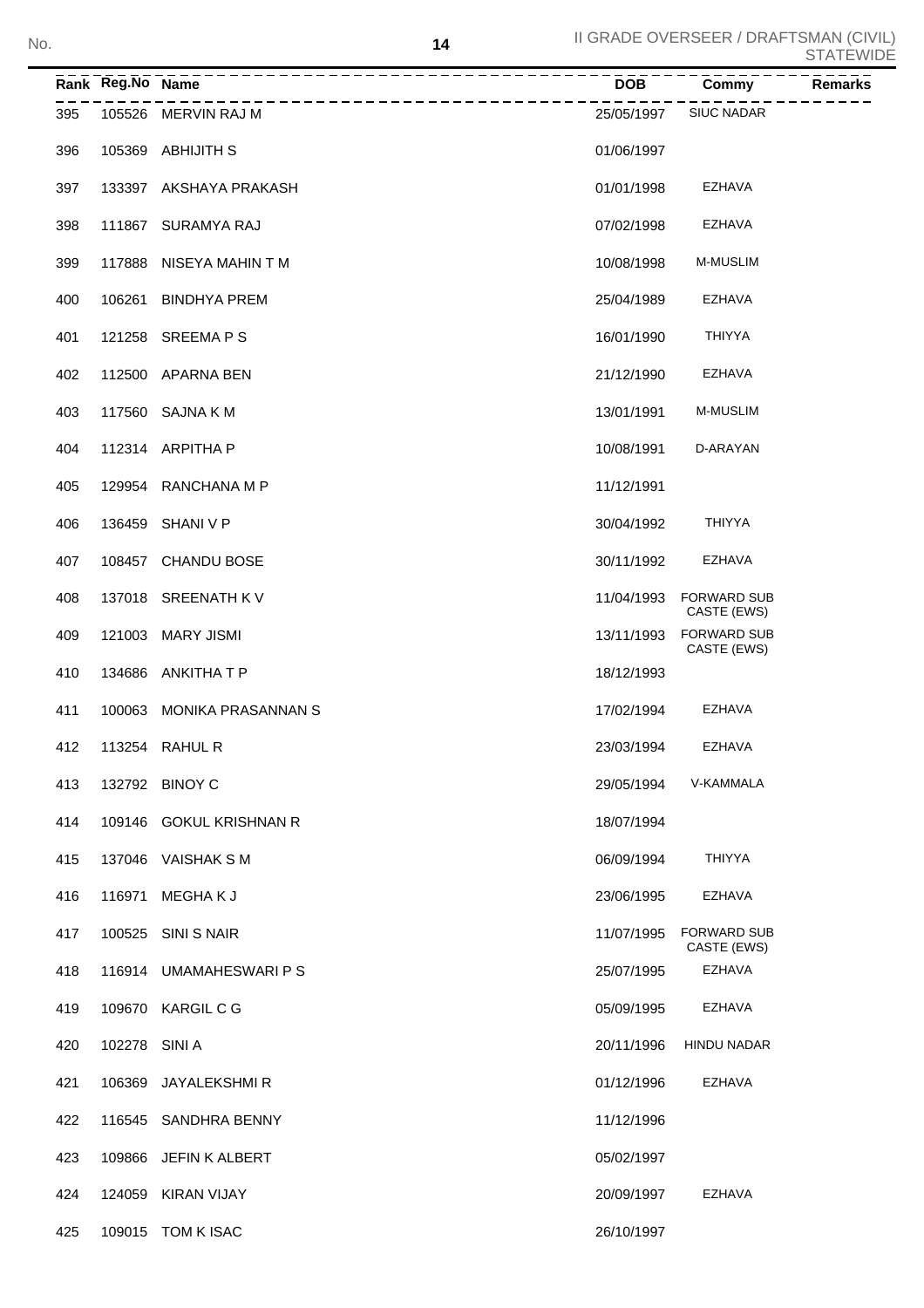|     | Rank Reg.No Name | ----------------------<br>-------------- | <b>DOB</b> | Commy                                 | <b>Remarks</b> |
|-----|------------------|------------------------------------------|------------|---------------------------------------|----------------|
| 426 |                  | 109420 ANANDHU KRISHNAN                  |            | 24/12/1997 FORWARD SUB<br>CASTE (EWS) |                |
| 427 |                  | 129671 ROSE PAUL                         | 08/08/1998 |                                       |                |
| 428 |                  | 130476 ATHIRA C M                        | 01/03/1999 | <b>THIYYA</b>                         |                |
| 429 | 128721           | MUBASHIR KHAN M                          | 27/06/1999 | <b>M-MUSLIM</b>                       |                |
| 430 |                  | 100142 DHANYA P                          | 30/06/1986 | EZHAVA                                |                |
| 431 |                  | 122097 REMYA VENUGOPAL                   | 12/02/1989 |                                       |                |
| 432 |                  | 101653 AKHILA C NAIR                     | 28/02/1989 |                                       |                |
| 433 |                  | 103365 MOHAMED ZACHARIYA A               | 15/05/1989 | <b>M-MUSLIM</b>                       |                |
| 434 |                  | 106205 KARTHIKA M S                      | 11/12/1989 |                                       |                |
| 435 |                  | 117664 JASHIYA IBRAHIM                   | 10/09/1990 | <b>M-MUSLIM</b>                       |                |
| 436 |                  | 118512 SISIRA VENUGOPAL                  | 12/09/1990 | <b>FORWARD SUB</b><br>CASTE (EWS)     |                |
| 437 | 115951           | <b>JENI JOSE</b>                         | 19/11/1990 |                                       |                |
| 438 |                  | 129266 JAHFAR K V                        | 15/05/1991 | M-MAPPILA                             |                |
| 439 |                  | 124530 APARNA M K                        | 02/09/1991 |                                       |                |
| 440 |                  | 122054 FARSEENANI                        | 31/12/1991 | <b>M-MUSLIM</b>                       |                |
| 441 |                  | 136064 MADHUTK                           | 01/06/1992 | OBC-KULALA                            |                |
| 442 |                  | 125202 ASWATHI MENON                     | 19/08/1992 |                                       |                |
| 443 |                  | 130996 AMEENA F A                        | 05/10/1992 | M-MAPPILA                             |                |
| 444 |                  | 126729 SHABNA K V                        | 09/11/1992 | <b>M-MUSLIM</b>                       |                |
| 445 |                  | 114934 VIDYA B                           |            | 03/12/1992 V-VISWAKARMA               |                |
| 446 |                  | 111996 JYOTHI V NAIR                     | 04/03/1993 |                                       |                |
| 447 | 103411           | LEKSHMISREE A S                          | 21/05/1993 | <b>FORWARD SUB</b><br>CASTE (EWS)     |                |
| 448 |                  | 135742 RAMITH R                          | 24/08/1993 | SC-VALLUVAN                           |                |
| 449 | 121710           | BHASURA PRATHAP                          | 18/09/1993 | <b>EZHAVA</b>                         |                |
| 450 |                  | 104508 DEEPAK R                          | 05/11/1993 |                                       |                |
| 451 |                  | 108638 ARUN S BHATT                      | 30/12/1993 | <b>FORWARD SUB</b><br>CASTE (EWS)     |                |
| 452 |                  | 102711 ANJANA J                          | 21/06/1994 |                                       |                |
| 453 |                  | 107457 SHEBA BABU                        | 20/10/1994 |                                       |                |
| 454 |                  | 101552 RESHMA RAJ J S                    | 23/11/1994 | <b>SIUC NADAR</b>                     |                |
| 455 |                  | 120717 ATHULYA M V                       | 01/05/1995 | OBC-<br><b>EZHUTHACHAN</b>            |                |
| 456 |                  | 104863 NIJAS S S                         | 25/05/1995 | <b>M-MUSLIM</b>                       |                |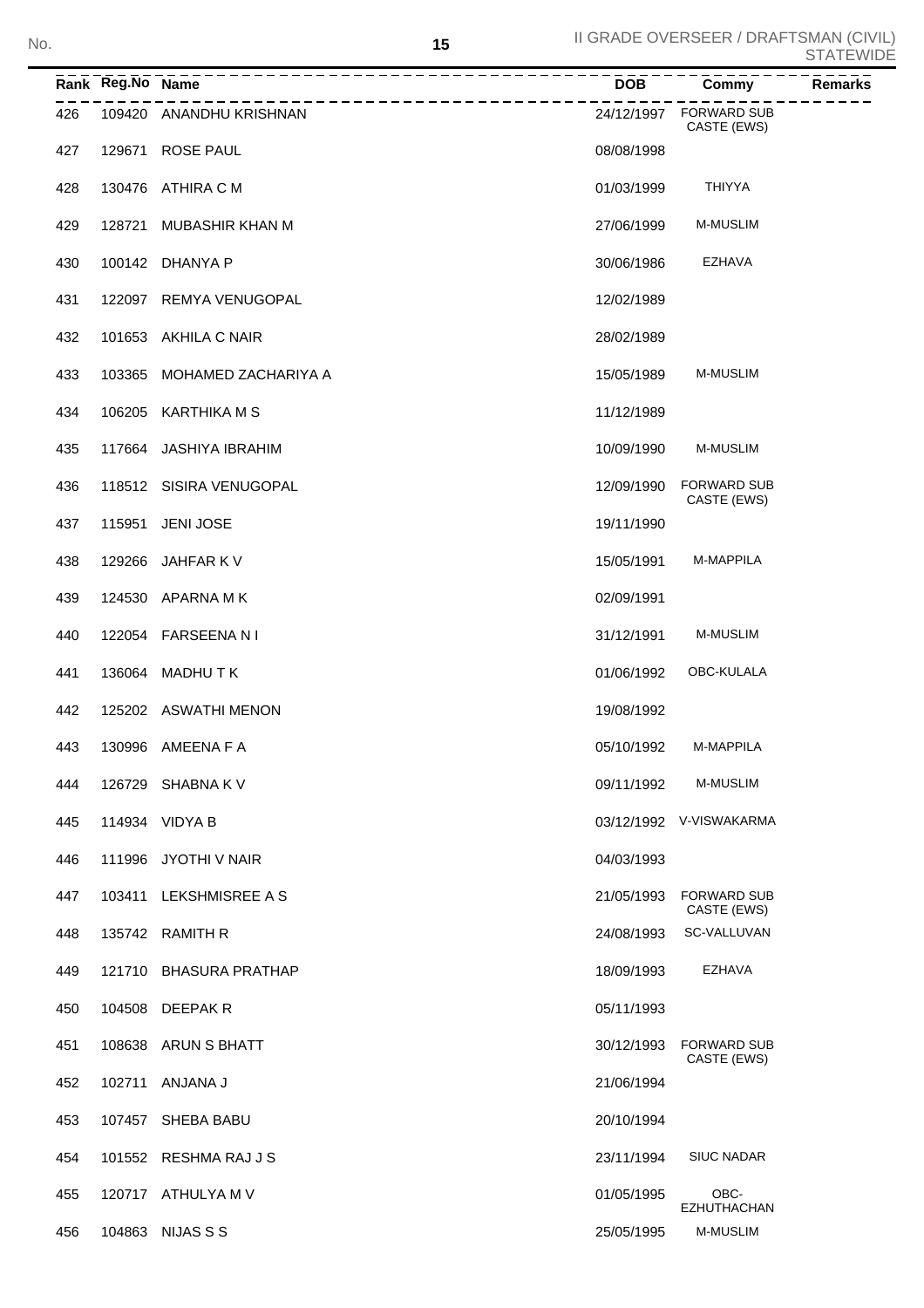|     | Rank Reg.No Name | <u> -----------------------</u>                     | <b>DOB</b> | Commy                   | <b>Remarks</b> |
|-----|------------------|-----------------------------------------------------|------------|-------------------------|----------------|
| 457 |                  | ___________________<br>105733 FARZEEN MUJEEB RAHMAN | 02/06/1995 | <b>M-MUSLIM</b>         |                |
| 458 |                  | 128088 JASEEM C P                                   | 02/07/1995 | M-MAPPILA               |                |
| 459 |                  | 127669 ABHIJITH K V                                 | 11/07/1995 | <b>THIYYA</b>           |                |
| 460 |                  | 115564 JOJO Y GEORGE                                | 14/10/1995 |                         |                |
| 461 |                  | 123705 JISHNU GOPAL                                 | 04/05/1996 | V-ASARI                 |                |
| 462 |                  | 104515 HAREESH SS                                   | 31/05/1996 | EZHAVA                  |                |
| 463 |                  | 122285 RAHEEMAKM                                    | 08/06/1996 | M-MAPPILA               |                |
| 464 |                  | 135791 ANURANJ K                                    | 17/06/1996 | THIYYA                  |                |
| 465 |                  | 133042 ABHINAV JEEVAN                               | 17/08/1996 | THIYYA                  |                |
| 466 |                  | 133599 REVATHY C V                                  | 22/11/1996 | EZHAVA                  |                |
| 467 |                  | 136713 APARNA A NAIR                                | 11/02/1997 |                         |                |
| 468 |                  | 136032 PRANAV A                                     | 13/05/1997 |                         |                |
| 469 |                  | 117876 ANCY C J                                     | 08/09/1997 |                         |                |
| 470 |                  | 102821 ATHIRA S KUMAR                               | 03/10/1997 |                         |                |
| 471 |                  | 136880 JAYADEVAN PRADEEP                            | 08/11/1997 |                         |                |
| 472 |                  | 130846 ATHIRA A                                     | 23/12/1997 | <b>THIYYA</b>           |                |
| 473 |                  | 112793 AKSHARA BABU                                 | 15/05/1998 | EZHAVA                  |                |
| 474 |                  | 107711 LEKSHMIS                                     | 30/05/1985 | EZHAVA                  |                |
| 475 |                  | 114986 AMAL CHANDRAN                                | 02/06/1988 | <b>EZHAVA</b>           |                |
| 476 | 121536           | <b>INDUJA P C</b>                                   | 16/11/1989 | OBC-VELAANS<br>[VELAAN] |                |
| 477 |                  | 110230 CHINNU SARA PRASAD                           | 27/12/1989 |                         |                |
| 478 |                  | 135433 SIMSHA SURESH                                | 22/05/1990 | <b>THIYYA</b>           |                |
| 479 |                  | 107405 ARYA C A                                     | 21/05/1991 | <b>EZHAVA</b>           |                |
| 480 |                  | 129965 HRIDYA P                                     | 28/09/1991 | <b>THIYYA</b>           |                |
| 481 | 129095           | <b>PRASANTH P</b>                                   | 25/04/1992 |                         |                |
| 482 | 129111           | SHUHAIB MOHAMMED U K                                | 14/05/1992 | <b>M-MUSLIM</b>         |                |
| 483 |                  | 119037 SHERLY HAZEL MONICA E R A                    | 13/06/1992 |                         |                |
| 484 |                  | 120140 AKBAR SHAH A A                               | 25/09/1992 | <b>M-MUSLIM</b>         |                |
| 485 |                  | 134432 PRAJISHA V P                                 | 26/05/1993 | <b>THIYYA</b>           |                |
| 486 |                  | 120156 JOBIN PAUL                                   | 05/07/1993 |                         |                |

107813 SHEETHAL V 20/07/1993 EZHAVA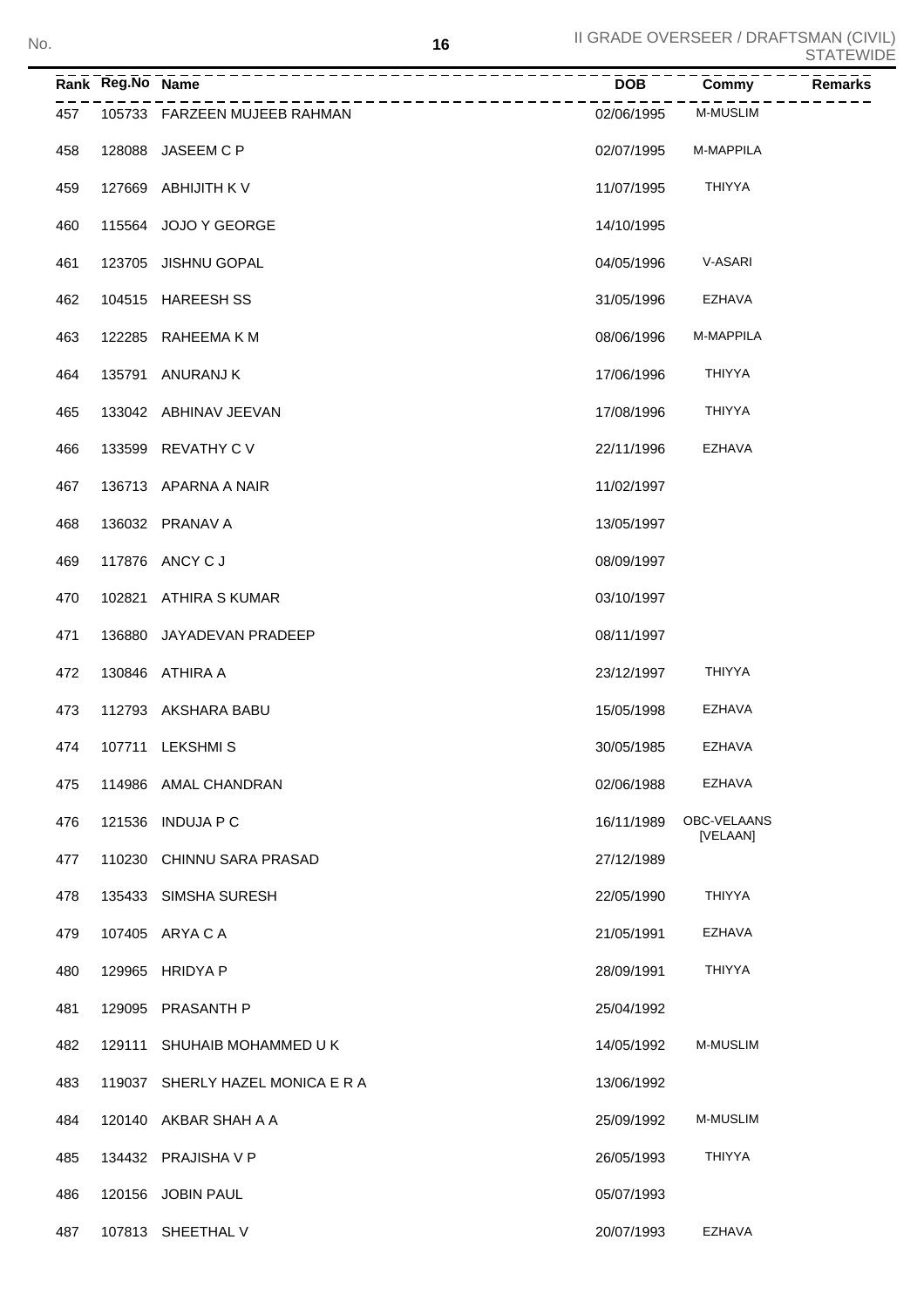| No. |     |                            | 17 |            | II GRADE OVERSEER / DRAFTSMAN (CIVIL) | <b>STATEWIDE</b> |
|-----|-----|----------------------------|----|------------|---------------------------------------|------------------|
|     |     | __________________________ |    | <b>DOB</b> | Commy                                 | Remarks          |
|     | 488 | 109849 ASHISH V            |    | 18/09/1993 |                                       |                  |
|     | 489 | 125879 ANANDHUKR           |    | 26/10/1993 | EZHAVA                                |                  |
|     | 490 | 111450 SANTHU S KRISHNA    |    | 19/11/1993 | EZHAVA                                |                  |
|     | 491 | 128986 DHANEESH K P        |    |            | 12/01/1994 V-VISWAKARMA               |                  |
|     | 492 | 133566 ANAGHA SAI PRAMOD   |    | 06/02/1994 | <b>THIYYA</b>                         |                  |
|     | 493 | 110346 POURNAMI SURADH     |    |            | 05/03/1994 FORWARD SUB<br>CASTE (EWS) |                  |
|     | 494 | 104619 ATHUL G L           |    | 31/05/1994 | <b>SIUC NADAR</b>                     |                  |
|     | 495 | 101889 SHEKHA MOHAN        |    | 08/10/1994 | <b>EZHAVA</b>                         |                  |
|     | 496 | 129900 KRISHNAPRIYA O      |    | 01/01/1995 | OBC-VANIYAN                           |                  |
|     | 497 | 106785 SRUTHI LAKSHMISJ    |    |            | 12/01/1995 V-VISWAKARMA               |                  |
|     | 498 | 101306 HEMA S              |    | 05/04/1995 | <b>SIUC NADAR</b>                     |                  |
|     | 499 | 118313 ASHNA EBRAHIM       |    | 28/05/1995 | <b>M-MUSLIM</b>                       |                  |
|     | 500 | 102592 RESHMA VISWAN R     |    | 11/06/1995 |                                       |                  |
|     | 501 | 100234 AYSWARYA A S        |    | 28/06/1995 | EZHAVA                                |                  |
|     | 502 | 109104 JYOTHIS V LAL       |    | 16/10/1995 | <b>EZHAVA</b>                         |                  |
|     | 503 | 119309 AKHIL GOVIND        |    |            | 22/10/1996 FORWARD SUB<br>CASTE (EWS) |                  |
|     | 504 | 126410 ASIF HUSSAIN A      |    | 20/03/1997 | M-MAPPILA                             |                  |
|     | 505 | 112137 SEETHALEKSHMIR      |    | 19/04/1997 | D-ARAYAN                              |                  |
|     | 506 | 126058 VISHNUR             |    | 23/06/1997 | OBC-VADUKA<br>[VADUKANS]              |                  |
|     | 507 | 114294 ROSE DAMY           |    | 16/08/1997 |                                       |                  |
|     | 508 | 108032 ANANDALEKSHMIA      |    | 07/04/1998 |                                       |                  |
|     | 509 | 114993 RISON BENEDICT      |    | 17/07/1998 |                                       |                  |
|     | 510 | 120826 SRUTHY K M          |    | 12/05/1989 | EZHAVA                                |                  |
|     | 511 | 118514 FATHIMA V E         |    | 30/05/1989 | M-MUSLIM                              |                  |
|     | 512 | 120496 DIVYA M A           |    | 15/05/1990 | <b>THIYYA</b>                         |                  |
|     | 513 | 101643 SEETHAUR            |    | 19/05/1990 |                                       |                  |
|     | 514 | 122357 VANDANA V           |    | 09/09/1990 |                                       |                  |
|     | 515 | 117951 VIDHYA DIVAKARAN    |    | 28/01/1991 | EZHAVA                                |                  |
|     | 516 | 122671 SAMEENA KHALID      |    | 05/06/1991 | M-MUSLIM                              |                  |
|     | 517 | 106438 GREESHMA V          |    | 03/05/1992 | EZHAVA                                |                  |
|     | 518 | 105867 SONY S              |    | 14/05/1992 | EZHAVA                                |                  |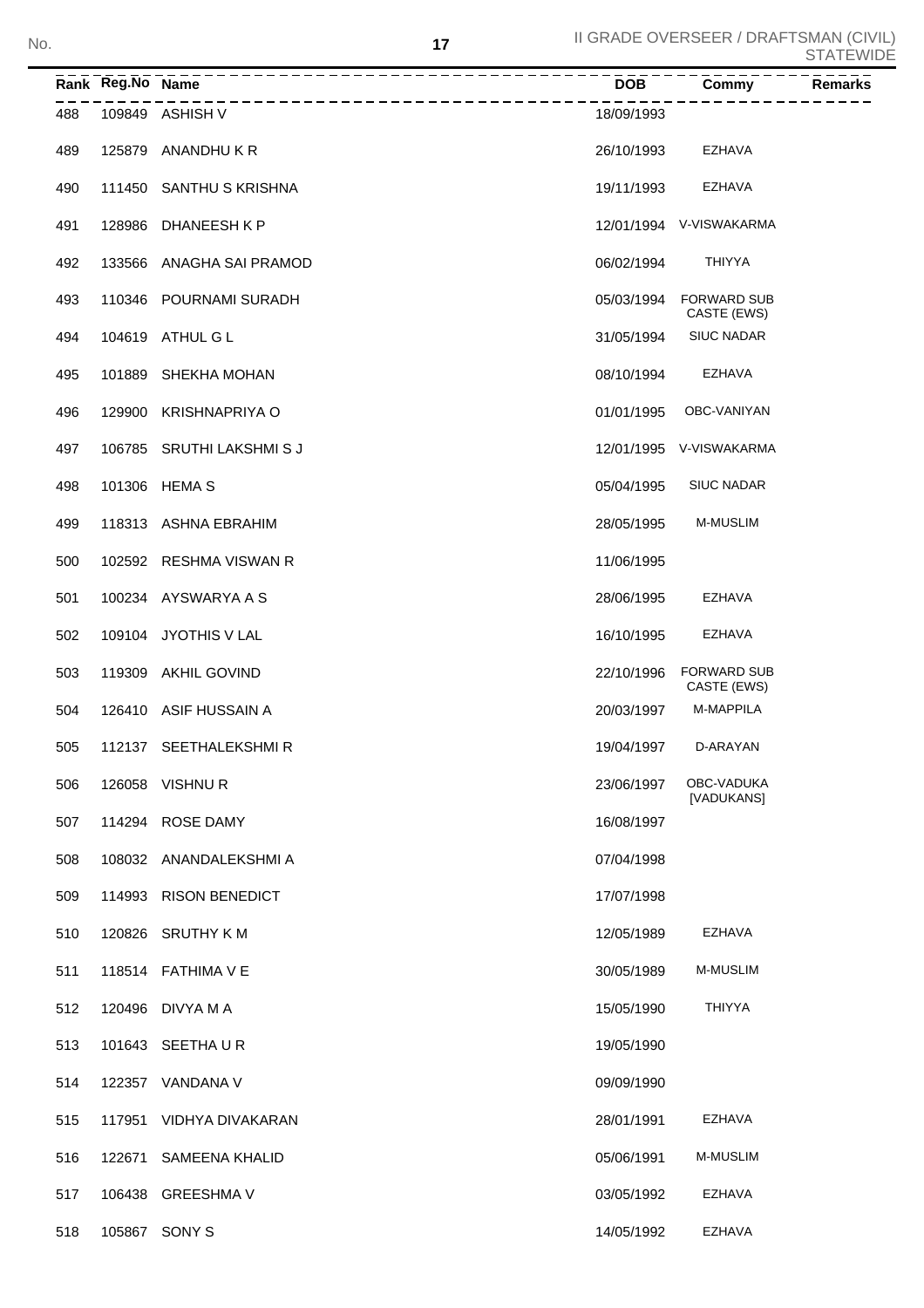|     | Rank Reg.No Name | _____________                | <b>DOB</b> | Commy<br><b>Remarks</b>                   |
|-----|------------------|------------------------------|------------|-------------------------------------------|
| 519 |                  | 131758 ANUSREE K M           | 01/06/1992 | <b>THIYYA</b>                             |
| 520 |                  | 113019 JITHIN XAVIER         | 29/08/1992 |                                           |
| 521 |                  | 114168 SREEVIDYA S           | 07/09/1992 |                                           |
| 522 |                  | 106814 KRISHNA M SHAJI       | 09/09/1992 | EZHAVA                                    |
| 523 |                  | 113915 AKHIL V REGHU         | 18/02/1993 | SC-PATHIYAN                               |
| 524 |                  | 126605 ANJANA N A            | 21/03/1993 | <b>EZHAVA</b>                             |
| 525 |                  | 125678 SURESH K U            | 30/05/1993 | <b>FORWARD SUB</b><br>CASTE (EWS)         |
| 526 |                  | 121977 SHAFNAKJ              | 17/07/1993 | <b>M-MUSLIM</b>                           |
| 527 |                  | 108281 PRAMOD KUMAR P        | 25/09/1993 |                                           |
| 528 |                  | 114072 ANJANA PRASAD         | 22/11/1993 |                                           |
| 529 |                  | 123786 VISHNUPRASAD M        | 16/02/1994 | <b>FORWARD SUB</b><br>CASTE (EWS)         |
| 530 |                  | 130688 HARSHA MD             | 31/05/1994 |                                           |
| 531 |                  | 109778 SUDHIS                | 26/08/1994 |                                           |
| 532 | 109921           | SOORAJ R S                   | 08/10/1994 |                                           |
| 533 |                  | 116288 AJITH RAJU            | 02/02/1995 | EZHAVA                                    |
| 534 |                  | 121972 ATHULYA GOSH C A      | 31/03/1995 | <b>EZHAVA</b>                             |
| 535 |                  | 119869 AKSHAYKUMAR H         | 18/05/1995 |                                           |
| 536 |                  | 102922 NIRANJANA MOHAN       | 27/07/1995 | <b>EZHAVA</b>                             |
| 537 |                  | 114556 VIDHYAMOL V K         | 17/09/1995 | V-ASARI                                   |
| 538 |                  | 110584 SERENE MARIAM ABRAHAM | 22/11/1995 |                                           |
| 539 |                  | 107719 SUMIN                 | 20/05/1996 | M-MUSLIM                                  |
| 540 |                  | 100729 AKSHARA SV            | 29/05/1996 | EZHAVA                                    |
| 541 |                  | 135904 RAHUL T P             | 27/08/1996 |                                           |
| 542 |                  | 124804 ANUMOL A S            |            | 03/12/1996 THANDAN [COCHI<br>AND MALABAR] |
| 543 |                  | 114473 AMRUTHAKS             | 05/12/1996 | EZHAVA                                    |
| 544 |                  | 118482 BIYA S LAKSHMI        | 11/04/1997 | EZHAVA                                    |
| 545 |                  | 137223 PRITHWIN KRISHNA P    | 21/07/1997 | OBC-VANIAR                                |
| 546 |                  | 115603 ASHMY YOOSEPH         | 31/08/1997 | M-MUSLIM                                  |
| 547 |                  | 135307 NEXIA MURALI          | 11/12/1998 | <b>THIYYA</b>                             |
| 548 |                  | 108267 JEENA A               | 14/08/1989 | M-MUSLIM                                  |
| 549 |                  | 103085 DELNO CHRISTOPHER     | 11/10/1989 | <b>SIUC NADAR</b>                         |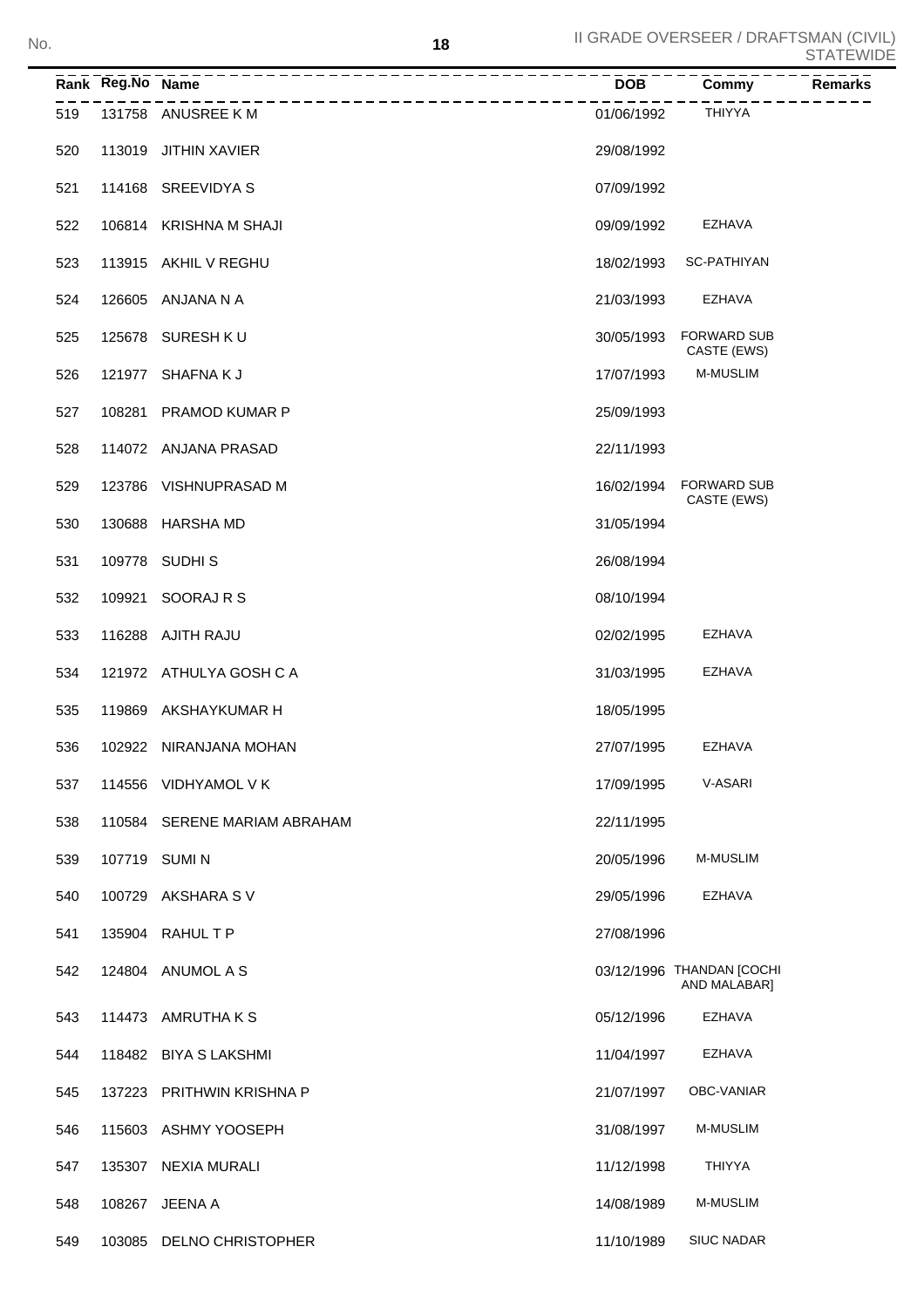|     | Rank Reg.No Name |                           | <b>DOB</b> | Commy                             | <b>Remarks</b> |
|-----|------------------|---------------------------|------------|-----------------------------------|----------------|
| 550 |                  | 104851 ATHUL SUNDAR       | 03/06/1990 | <b>EZHAVA</b>                     |                |
| 551 | 113991           | <b>JOSLY JOLLY</b>        | 10/09/1991 | <b>FORWARD SUB</b><br>CASTE (EWS) |                |
| 552 |                  | 129979 FASNA E            | 12/11/1991 | M-MAPPILA                         |                |
| 553 |                  | 128930 SREERAJK           | 16/06/1992 | <b>THIYYA</b>                     |                |
| 554 |                  | 129941 ANUSREE CK         | 18/09/1992 | <b>THIYYA</b>                     |                |
| 555 |                  | 130754 ASWATHITS          | 04/11/1992 | D-MUKKUVAN                        |                |
| 556 |                  | 118121 SILPA MARY STEPHEN |            | 10/11/1992 LATIN CATHOLICS        |                |
| 557 |                  | 114075 LENY THOMAS        | 15/03/1993 |                                   |                |
| 558 |                  | 132199 SANEESH V S        | 14/04/1993 | <b>THIYYA</b>                     |                |
| 559 |                  | 122835 TINU P THOMAS      | 17/04/1993 |                                   |                |
| 560 |                  | 106979 SREEDEVI S LAL     | 11/05/1993 | <b>EZHAVA</b>                     |                |
| 561 |                  | 136923 SOURABH MOHAN      | 16/05/1993 |                                   |                |
| 562 |                  | 107964 JOJU M R           | 09/06/1993 |                                   |                |
| 563 |                  | 120677 ASWATHY A R        | 18/07/1993 | <b>EZHAVA</b>                     |                |
| 564 |                  | 121026 KRISHNAPRIYA P R   | 30/08/1993 | OBC-<br><b>EZHUTHACHAN</b>        |                |
| 565 |                  | 105402 RAHUL R            | 21/09/1993 | V-ASARI                           |                |
| 566 |                  | 100335 SMRITHY R S        | 10/12/1993 | <b>EZHAVA</b>                     |                |
| 567 |                  | 130517 SANJANA O          | 28/12/1993 | <b>THIYYA</b>                     |                |
| 568 |                  | 115859 SAMITHAMOL SALIM   | 10/02/1994 | M-MUSLIM                          |                |
| 569 |                  | 132748 JASEEL V K         | 14/02/1994 | M-MAPPILA                         |                |
| 570 |                  | 135213 HARITHA M          | 23/08/1994 | <b>THIYYA</b>                     |                |
| 571 |                  | 126890 HARITHA V R        | 01/09/1994 | EZHAVA                            |                |
| 572 |                  | 116764 ANJANA RAVINDRAN   | 04/10/1994 | EZHAVA                            |                |
| 573 |                  | 105796 LORAINE JOY        |            | 24/11/1994 LATIN CATHOLICS        |                |
| 574 |                  | 105975 PARVATHY V S       | 30/01/1995 | <b>FORWARD SUB</b><br>CASTE (EWS) |                |
| 575 |                  | 115874 JOSMI JOHNSON      |            | 24/03/1995 ST-MALA ARAYAN         |                |
| 576 |                  | 112265 SMRUTHI RAJ CR     |            | 21/04/1995 OBC-PATTARIYAS         |                |
| 577 |                  | 105125 ANEESH BABU        | 21/06/1995 |                                   |                |
| 578 |                  | 120729 ARCHANA N B        | 30/06/1995 | EZHAVA                            |                |
| 579 |                  | 107016 SWATHY M R         | 05/02/1996 | EZHAVA                            |                |
| 580 |                  | 131005 VYSHNAVIKK         | 06/02/1996 |                                   |                |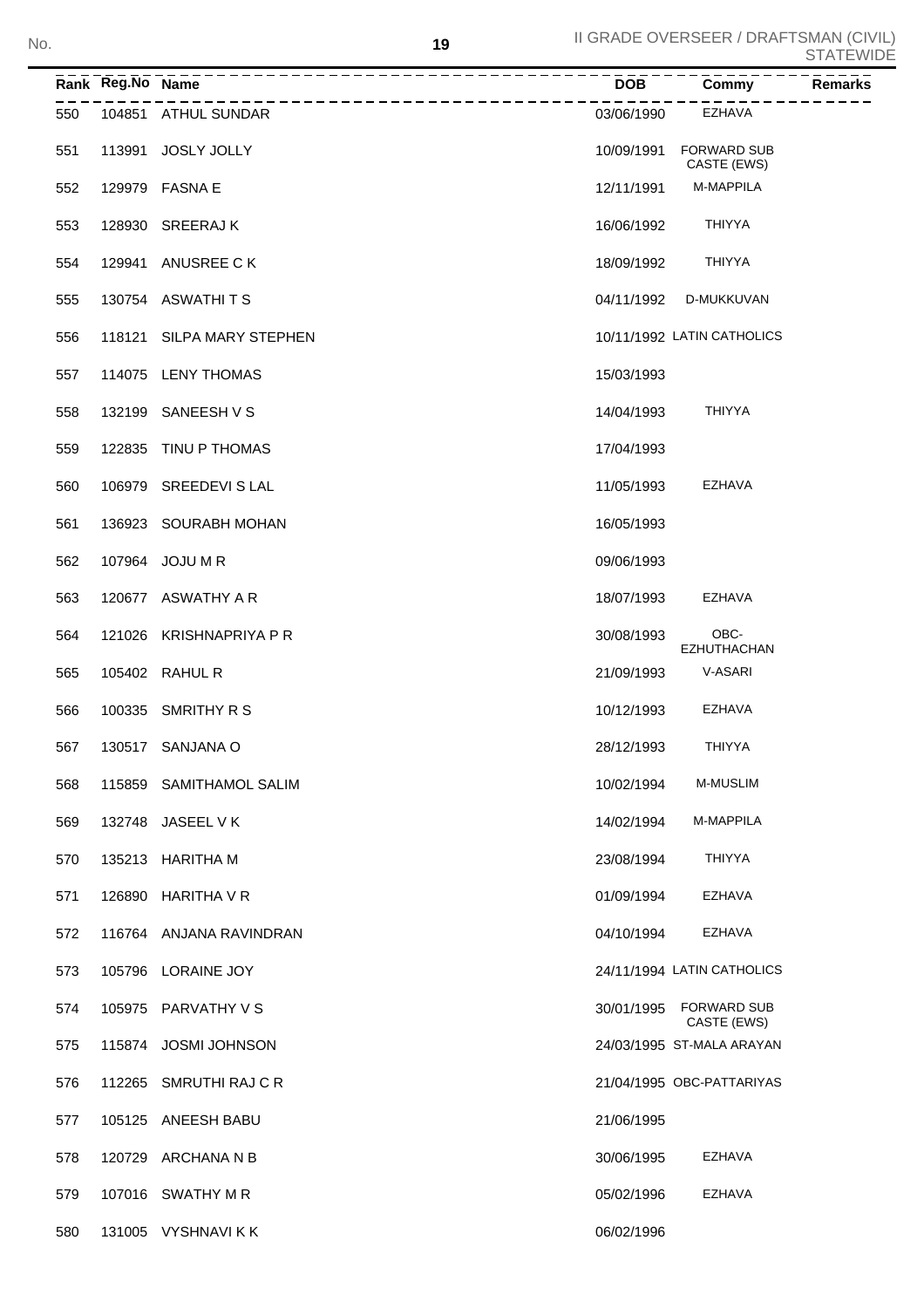|     | Rank Reg.No Name | _______________________________ | $\overline{DOB}$ | Commy                                       | Remarks |
|-----|------------------|---------------------------------|------------------|---------------------------------------------|---------|
| 581 |                  | 131127 JINSHA P                 | 15/03/1996       | <b>THIYYA</b>                               |         |
| 582 |                  | 102790 RUGMA CHAND R J          | 16/04/1996       | <b>EZHAVA</b>                               |         |
| 583 |                  | 136911 RAHUL T                  | 02/05/1996       | <b>THIYYA</b>                               |         |
| 584 |                  | 135331 HANNATH N M              | 15/05/1996       | M-MAPPILA                                   |         |
| 585 |                  | 106131 ARSHAS                   | 20/05/1996       | EZHAVA                                      |         |
| 586 |                  | 110564 SREELEKSHMIS             | 24/08/1996       | <b>FORWARD SUB</b><br>CASTE (EWS)           |         |
| 587 |                  | 118744 HARITHA R NAIR           | 30/08/1996       |                                             |         |
| 588 |                  | 119162 SHALINI M P              | 07/10/1996       | <b>FORWARD SUB</b><br>CASTE (EWS)           |         |
| 589 |                  | 114812 RINU MARY GEORGE         | 25/04/1997       | <b>FORWARD SUB</b><br>CASTE (EWS)           |         |
| 590 |                  | 122324 DHANYA K L               | 29/04/1997       | EZHAVA                                      |         |
| 591 |                  | 125881 SHAHID MUNEER M          | 25/05/1997       | <b>M-MAPPILA</b>                            |         |
| 592 | 106609           | DHANYA SEKHAR                   | 31/05/1997       | <b>FORWARD SUB</b><br>CASTE (EWS)           |         |
| 593 |                  | 135816 SARATH PAUL              | 17/02/1998       |                                             |         |
| 594 |                  | 128399 FAISAL MUBARAK V P       | 23/03/1988       | M-MAPPILA                                   |         |
| 595 | 119011           | CHINCHU SURENDRAN               | 04/04/1989       | EZHAVA                                      |         |
| 596 |                  | 118407 GREESHMA RAJAN           | 26/02/1990       | SC-PARAYAN                                  |         |
| 597 |                  | 122622 HITHA MOHANAN            | 13/05/1990       | V-THATTAN                                   |         |
| 598 |                  | 103126 SREETHU A S              | 26/05/1991       | <b>FORWARD SUB</b><br>CASTE (EWS)           |         |
| 599 |                  | 109277 NITHIN M                 |                  | 04/07/1991 OBC-VILAKKITHALA<br><b>NAIR</b>  |         |
| 600 |                  | 109898 SAJAD N                  | 11/11/1991       |                                             |         |
| 601 |                  | 100245 ANUJA VIJAYAN            | 24/12/1991       | EZHAVA                                      |         |
| 602 |                  | 116679 MINU P R                 | 30/01/1992       | EZHAVA                                      |         |
| 603 |                  | 136092 ATHUL S ASHOK            | 28/03/1992       | <b>THIYYA</b>                               |         |
| 604 |                  | 134648 PRINSHAT                 | 22/04/1992       | <b>THIYYA</b>                               |         |
| 605 |                  | 124363 RIJINA TV                | 18/05/1992       | M-MAPPILA                                   |         |
| 606 |                  | 120857 ALIN MARIA STANLY        | 15/10/1992       |                                             |         |
| 607 |                  | 120342 AKSHAY T J               | 11/02/1993       | EZHAVA                                      |         |
| 608 |                  | 133134 AKHILA A B               |                  | 15/03/1993 OBC-WAYANADAN<br><b>CHETTIES</b> |         |
| 609 |                  | 118913 ATHIRA E V               | 17/03/1993       | EZHAVA                                      |         |
| 610 |                  | 100847 KEERTHI RAJ K            | 20/05/1993       |                                             |         |
| 611 | 125372 RAJI K    |                                 | 20/05/1993       | <b>FORWARD SUB</b><br>CASTE (EWS)           |         |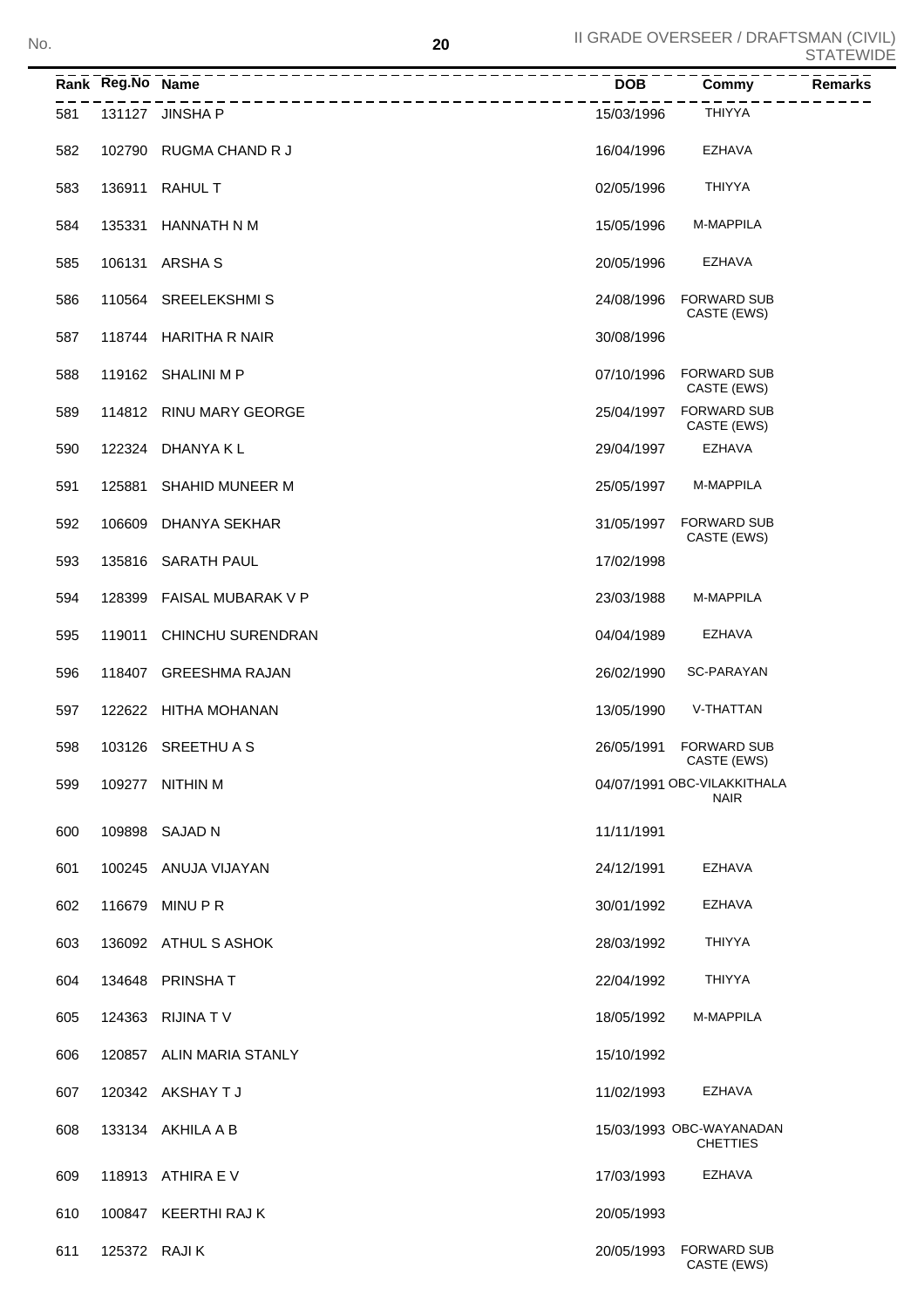|     | Rank Reg.No Name | -------------------------- | <b>DOB</b> | Commy                             | <b>Remarks</b> |
|-----|------------------|----------------------------|------------|-----------------------------------|----------------|
| 612 |                  | 118759 MUHSINA MOIDEEN     | 25/05/1993 | <b>M-MUSLIM</b>                   |                |
| 613 |                  | 137153 SHABIN T            | 17/06/1993 | <b>THIYYA</b>                     |                |
| 614 |                  | 118772 DILFIA PUSHKARAN    | 15/08/1993 | D-DHEEVARA                        |                |
| 615 | 106631           | DARSANA J S                | 31/08/1993 | EZHAVA                            |                |
| 616 |                  | 125119 SIKHA MADHUKUMAR    | 28/10/1993 |                                   |                |
| 617 |                  | 109137 RAHUL M             | 25/03/1994 | OBC-VANIKA<br>VAISYA              |                |
| 618 |                  | 118153 RINU M ROY          | 29/05/1994 |                                   |                |
| 619 |                  | 115008 RENJITH KUMAR       | 04/01/1995 | EZHAVA                            |                |
| 620 |                  | 106474 NAYANA D            | 18/01/1995 | EZHAVA                            |                |
| 621 | 135226           | SREYA P                    | 08/03/1995 | <b>THIYYA</b>                     |                |
| 622 | 131640           | NAYANA K                   | 21/04/1995 | <b>THIYYA</b>                     |                |
| 623 |                  | 129709 AGILA K             | 11/05/1995 | <b>THIYYA</b>                     |                |
| 624 |                  | 123572 ALBIN MATHEW        | 27/05/1995 | <b>FORWARD SUB</b><br>CASTE (EWS) |                |
| 625 | 106859           | <b>GOPIKA R</b>            | 25/12/1995 | OBC-CHETTY                        |                |
| 626 | 119056           | <b>HARIPRIYA S</b>         | 11/06/1996 | <b>FORWARD SUB</b><br>CASTE (EWS) |                |
| 627 |                  | 108154 THANZY S            | 13/06/1996 | <b>M-MUSLIM</b>                   |                |
| 628 |                  | 100346 SAJNA SALIM N       | 15/06/1996 | M-MUSLIM                          |                |
| 629 |                  | 103646 MIDHUN M C          | 21/09/1996 | EZHAVA                            |                |
| 630 |                  | 126653 FATHIMATH ZAHRAH NV | 25/10/1996 | M-MAPPILA                         |                |
| 631 |                  | 116375 ALAN JAMES          | 25/01/1997 | <b>FORWARD SUB</b><br>CASTE (EWS) |                |
| 632 |                  | 121115 SHAIGHADAS T M      | 14/02/1997 | SC-PADANNA                        |                |
| 633 | 117813           | JAYALAKSHMI UDAYAN         | 01/03/1997 | <b>FORWARD SUB</b><br>CASTE (EWS) |                |
| 634 | 134586           | <b>KRISHNENDHU C</b>       | 22/03/1997 | OBC-<br>SALIYA/SALIYAS            |                |
| 635 | 109161           | SABARINATH G               | 29/08/1997 | <b>EZHAVA</b>                     |                |
| 636 | 101647           | NAYANA B                   | 04/03/1998 |                                   |                |
| 637 | 132270           | ARSHAD C                   | 19/04/1998 | M-MAPPILA                         |                |
| 638 | 127376           | RESHMA N                   | 23/07/1998 | <b>THIYYA</b>                     |                |
| 639 | 125461           | <b>SUNU MOL R</b>          | 22/02/1987 | EZHUVA                            |                |
| 640 | 106557           | TINA J                     | 28/09/1988 | <b>EZHAVA</b>                     |                |
| 641 |                  | 120486 RAKHI RAVEENDRAN    | 15/05/1989 |                                   |                |
|     |                  |                            |            |                                   |                |

121569 JESNI N M 22/06/1989 M-MUSLIM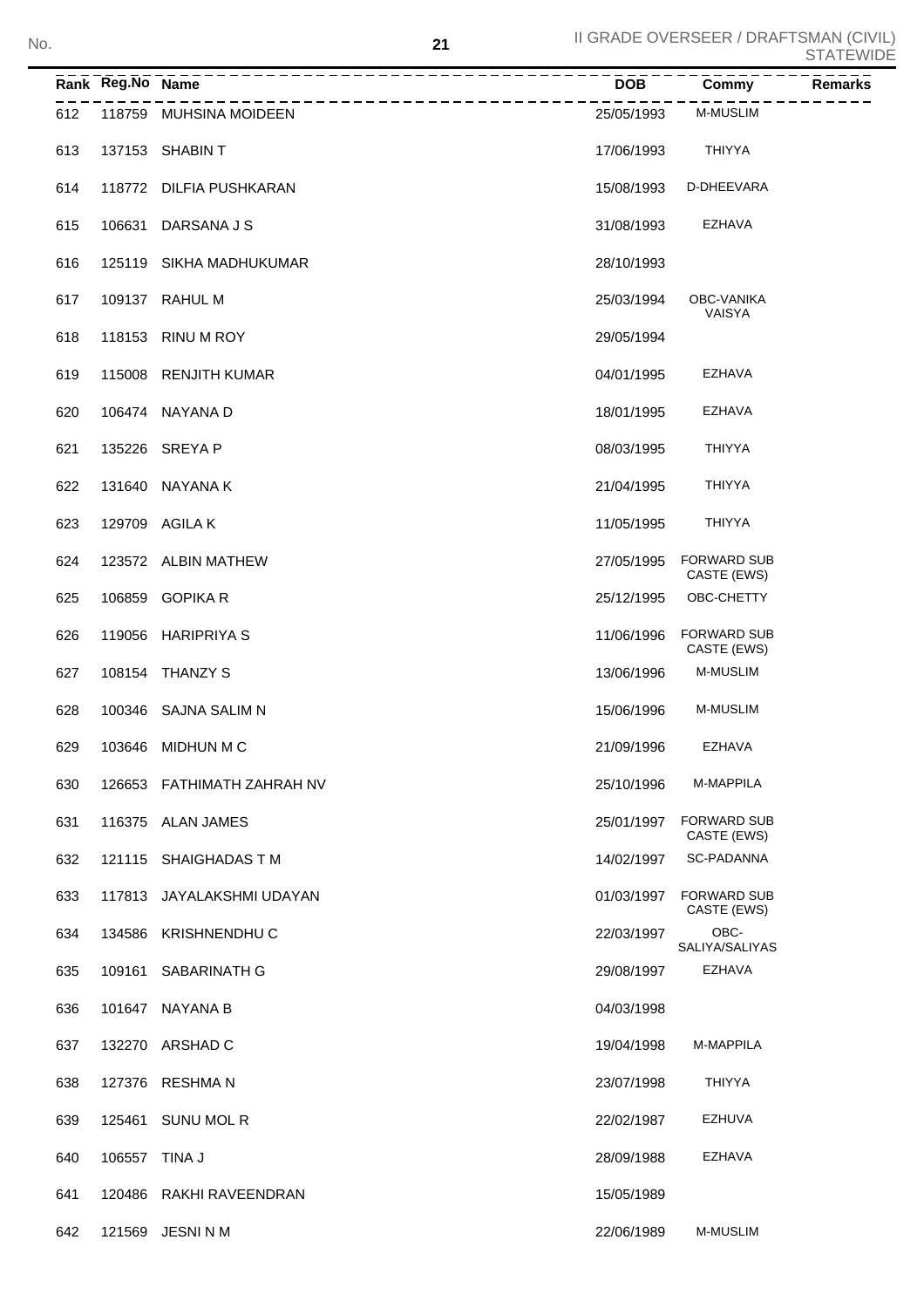|     | Rank Reg.No Name | -----------------------------     | <b>DOB</b> | Commy                                            | <b>Remarks</b> |
|-----|------------------|-----------------------------------|------------|--------------------------------------------------|----------------|
| 643 |                  | ---------------<br>134054 MANJU P | 19/08/1989 | <b>THIYYA</b>                                    |                |
| 644 |                  | 111576 BEDCY BABU                 |            | 22/01/1991 LATIN CATHOLICS                       |                |
| 645 |                  | 127265 RADHIKA K                  | 21/08/1991 |                                                  |                |
| 646 |                  | 106218 AKHILA V M                 |            | 20/04/1992 V-VISWAKARMA                          |                |
| 647 |                  | 117964 SUMAYYA ABBAS              | 07/05/1992 | M-MUSLIM                                         |                |
| 648 |                  | 115700 ASWATHY S                  | 10/06/1992 |                                                  |                |
| 649 |                  | 134410 SHIULI SURESHAN C          | 12/06/1992 | <b>THIYYA</b>                                    |                |
| 650 |                  | 133693 JAYARAJ K S                | 17/08/1992 | <b>FORWARD SUB</b><br>CASTE (EWS)                |                |
| 651 |                  | 107330 BEEMA S                    | 19/09/1992 | <b>M-MUSLIM</b>                                  |                |
| 652 |                  | 121230 SHABEERA P A               | 12/03/1993 | <b>M-MUSLIM</b>                                  |                |
| 653 |                  | 120418 DIVYA BALAKRISHNAN         | 16/04/1993 | <b>EZHAVA</b>                                    |                |
| 654 |                  | 108093 DRISYA AS                  | 17/05/1993 | <b>EZHAVA</b>                                    |                |
| 655 |                  | 114719 ASWATHY V                  | 08/08/1993 | OBC-<br>VELUTHEDATHU                             |                |
| 656 |                  | 121455 SURAMYA V R                | 07/10/1993 | <b>NAIR</b><br><b>FORWARD SUB</b><br>CASTE (EWS) |                |
| 657 |                  | 116218 ASHIK SUBASH               | 29/10/1993 | <b>EZHAVA</b>                                    |                |
| 658 |                  | 114715 BHAMINI B                  |            | 21/12/1993 SC-MANNAN-SC                          |                |
| 659 |                  | 100241 ANJALIS                    | 05/01/1994 | <b>EZHAVA</b>                                    |                |
| 660 |                  | 111674 DHANASREE PS               |            | 19/02/1994 OBC-PATTARIYAS                        |                |
| 661 |                  | 109009 ACHYUTH S                  | 01/03/1994 | EZHAVA                                           |                |
| 662 |                  | 117154 DEVIKA A U                 | 13/04/1994 | EZHAVA                                           |                |
| 663 |                  | 130521 VEENA P K                  | 15/04/1994 | <b>THIYYA</b>                                    |                |
| 664 |                  | 117621 LIYA MARY S                | 02/01/1995 |                                                  |                |
| 665 |                  | 102230 SHABANA H                  | 13/01/1995 | M-MUSLIM                                         |                |
| 666 |                  | 106626 LAKSHMI CHANDRAN V         | 04/03/1995 | <b>FORWARD SUB</b><br>CASTE (EWS)                |                |
| 667 |                  | 122745 LEKSHMY BABU T             | 11/03/1995 | <b>EZHAVA</b>                                    |                |
| 668 |                  | 118262 ATHIRA PRESANNAN           | 17/03/1995 |                                                  |                |
| 669 |                  | 131438 ANJALI M                   | 13/04/1995 | <b>THIYYA</b>                                    |                |
| 670 |                  | 121163 NIVEDYA TM                 | 26/05/1995 | V-ASARI                                          |                |
| 671 |                  | 114334 JENY JACOB                 | 09/06/1995 | <b>FORWARD SUB</b><br>CASTE (EWS)                |                |
| 672 |                  | 115841 ANU K KURIAKOSE            | 21/07/1995 |                                                  |                |
| 673 |                  | 118848 SHILPAKB                   | 03/08/1995 |                                                  |                |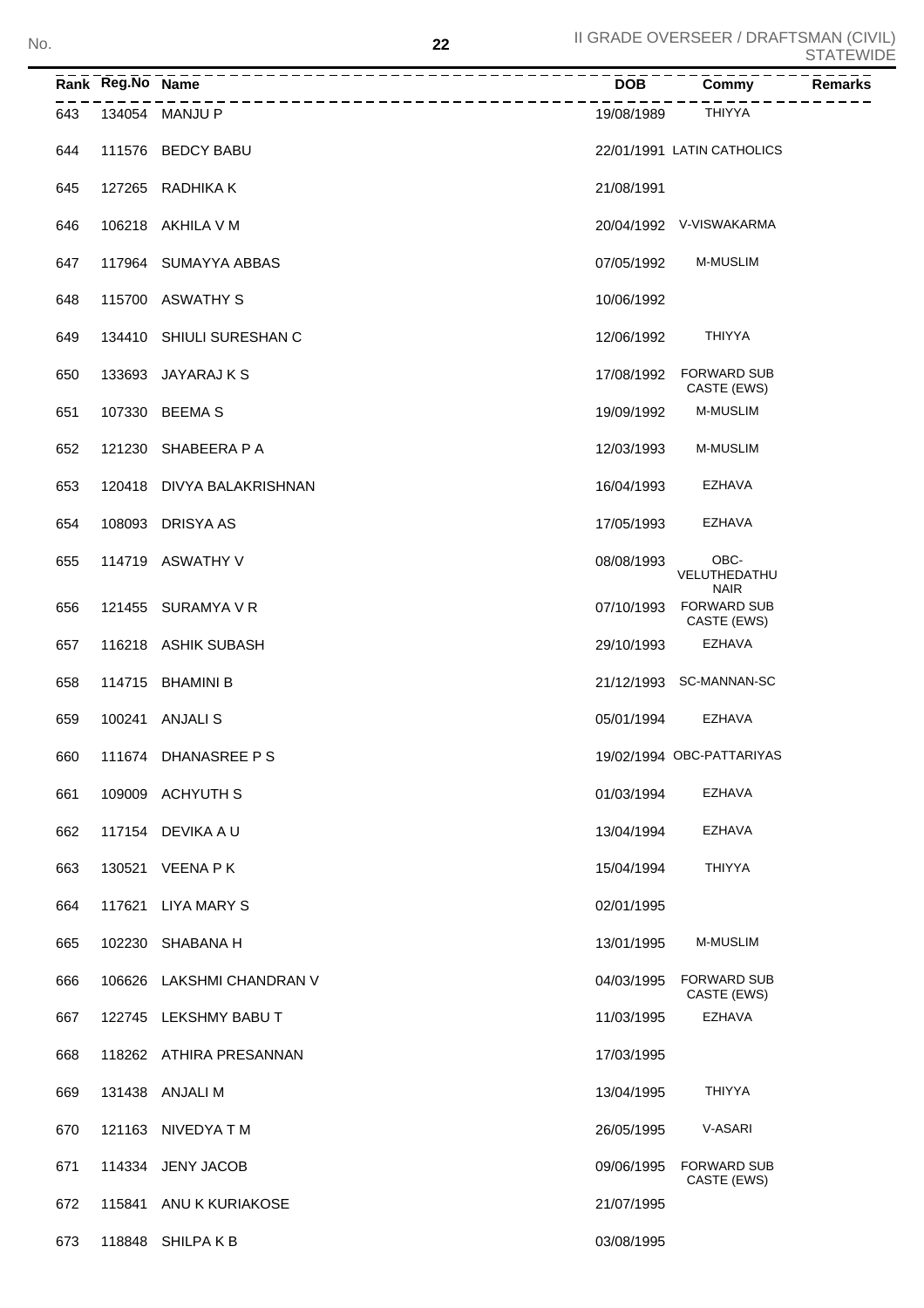|     | Rank Reg.No Name |                              | <b>DOB</b> | Commy                             | <b>Remarks</b> |
|-----|------------------|------------------------------|------------|-----------------------------------|----------------|
| 674 |                  | 102575 SREEKUTTY S           | 15/09/1995 |                                   |                |
| 675 |                  | 116592 ALIFNA MUHAMMED       | 27/12/1995 | <b>M-MUSLIM</b>                   |                |
| 676 |                  | 135522 ASWIN PRAKASH         | 22/02/1996 | THIYYA                            |                |
| 677 |                  | 104287 SHARON N S            | 17/06/1996 | M-MUSLIM                          |                |
| 678 |                  | 100677 ARYA SANKAR M S       | 09/07/1996 | HINDU NADAR                       |                |
| 679 | 136581           | SREENANDINI CHANDRA PRABHA O | 27/09/1996 | OBC-VANIYAN                       |                |
| 680 |                  | 110115 LEKSHMIS              | 18/05/1997 |                                   |                |
| 681 | 118951           | KAVYA P U                    | 19/06/1997 |                                   |                |
| 682 |                  | 109608 ANAND VISHNU B        | 28/06/1997 | EZHAVA                            |                |
| 683 |                  | 117825 VARNA ANDREWS         |            | 05/08/1997 LATIN CATHOLICS        |                |
| 684 |                  | 102318 JENI ELIZABETH KURIEN | 03/10/1997 |                                   |                |
| 685 |                  | 135910 SUSHANTHKUMAR K V     | 03/10/1997 |                                   |                |
| 686 |                  | 134936 ANJU K                | 15/10/1997 |                                   |                |
| 687 | 115017           | <b>MARTIN CHARLES</b>        | 23/06/1998 |                                   |                |
| 688 |                  | 134204 SONY SUNNY            | 29/06/1998 | <b>FORWARD SUB</b><br>CASTE (EWS) |                |
| 689 |                  | 100220 GANGA S S             | 21/09/1998 |                                   |                |
| 690 | 134221           | NADIA ABDUL RAHMAN           | 06/09/1989 | <b>M-MUSLIM</b>                   |                |
| 691 |                  | 119249 ASWATHIO              | 02/02/1990 | <b>THIYYA</b>                     |                |
| 692 |                  | 101895 BIJI V I              | 15/07/1990 | <b>EZHAVA</b>                     |                |
| 693 |                  | 118825 SOUMYA PR             | 21/07/1990 |                                   |                |
| 694 | 103661           | <b>SREERAGS</b>              | 25/08/1990 | EZHAVA                            |                |
| 695 |                  | 126915 FATHIMATH SABIRA PK   | 28/09/1991 | M-MAPPILA                         |                |
| 696 | 110791           | <b>SNEHA S</b>               | 15/01/1992 | <b>EZHAVA</b>                     |                |
| 697 | 120306           | NIGEL JOE ANTONY P M         |            | 12/03/1992 LATIN CATHOLICS        |                |
| 698 | 123338           | SIJO ANTONY A                | 17/03/1992 | <b>FORWARD SUB</b><br>CASTE (EWS) |                |
| 699 | 125311           | <b>RESHMIKR</b>              | 27/12/1992 | V-THATTAN                         |                |
| 700 |                  | 108906 ARJUNKUMAR H          | 29/04/1993 | D-ARAYAN                          |                |
| 701 |                  | 134094 AKHILA C V            | 11/12/1993 |                                   |                |
| 702 |                  | 120648 GEETHU MOHAN          | 18/12/1993 | EZHAVA                            |                |
| 703 |                  | 134554 VARSHA M              | 28/12/1993 | <b>THIYYA</b>                     |                |
| 704 |                  | 116073 GEETHU MARIA JOSEPH   | 01/02/1994 | <b>FORWARD SUB</b><br>CASTE (EWS) |                |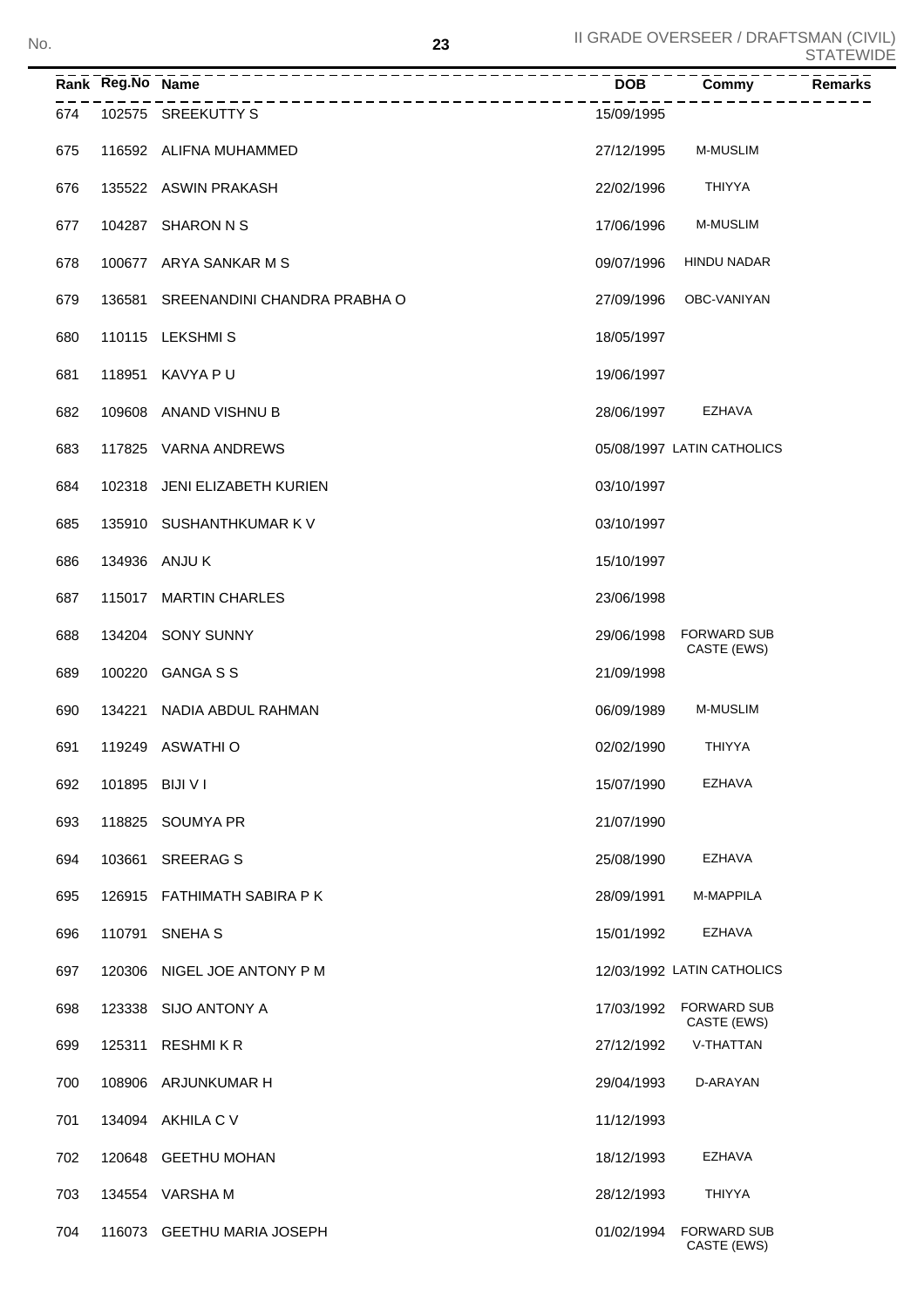|     | Rank Reg.No Name | _________________        | <b>DOB</b> | Commy                             | <b>Remarks</b> |
|-----|------------------|--------------------------|------------|-----------------------------------|----------------|
| 705 |                  | 123511 CEVIN CHARLY      | 07/02/1994 |                                   |                |
| 706 |                  | 101249 GANGA V           | 15/02/1994 | <b>OBC-VANIKA</b><br>VAISYA       |                |
| 707 |                  | 109008 SHIFAN S          | 27/03/1994 | M-MUSLIM                          |                |
| 708 |                  | 111292 SREEJITH RAJ      | 07/05/1994 | FORWARD SUB<br>CASTE (EWS)        |                |
| 709 |                  | 136726 HARITHA NAIR K    | 09/05/1994 | <b>FORWARD SUB</b><br>CASTE (EWS) |                |
| 710 |                  | 120762 ANU T KUNDUKULAM  | 25/06/1994 | <b>FORWARD SUB</b><br>CASTE (EWS) |                |
| 711 |                  | 134564 VARSHA CHANDRAN V | 12/08/1994 | OBC-MANIYANI                      |                |
| 712 |                  | 104799 NASEEM NASEER     | 21/09/1994 | <b>M-MUSLIM</b>                   |                |
| 713 |                  | 135166 RISNAK            | 25/10/1994 | <b>THIYYA</b>                     |                |
| 714 |                  | 102136 SHILPA S          |            | 06/12/1994 OBC-CHAKKALA           |                |
| 715 |                  | 103364 MRIDULA J L       | 06/04/1995 | <b>SIUC NADAR</b>                 |                |
| 716 | 130801           | AMRUTHA RAJ K            | 23/04/1995 | <b>THIYYA</b>                     |                |
| 717 |                  | 119370 AJU JOSE          | 17/05/1995 |                                   |                |
| 718 |                  | 130518 SREEPRIYA M       | 26/05/1995 | OBC-<br>SALIYA/SALIYAS            |                |
| 719 |                  | 130549 SHILPA M P        | 30/05/1995 | <b>THIYYA</b>                     |                |
| 720 | 112620           | AISHA ASHRAF             | 03/07/1995 | <b>M-MUSLIM</b>                   |                |
| 721 |                  | 117748 DONA THOMAS       | 14/01/1996 | <b>FORWARD SUB</b><br>CASTE (EWS) |                |
| 722 |                  | 108581 SAROOP P          |            | 26/02/1996 LATIN CATHOLICS        |                |
| 723 |                  | 124976 APARNA NAIR       | 12/03/1996 | <b>FORWARD SUB</b><br>CASTE (EWS) |                |
| 724 |                  | 116454 HARIKRISHNAN A N  | 20/05/1996 |                                   |                |
| 725 |                  | 136305 LIKHITHA M S      | 02/08/1996 | THIYYA                            |                |
| 726 |                  | 105546 ARUN A V          | 20/08/1996 | EZHAVA                            |                |
| 727 | 126159           | MOHAMMED SHABEER VK      | 16/09/1996 | M-MUSLIM                          |                |
| 728 |                  | 125479 ANJUSHA PU        | 11/12/1996 | EZHAVA                            |                |
| 729 |                  | 101688 PARVATHY A        | 15/01/1997 | EZHAVA                            |                |
| 730 |                  | 129454 SARAYU K          | 05/02/1997 |                                   |                |
| 731 |                  | 100283 ARSHA A S         | 26/05/1997 |                                   |                |
| 732 | 107777           | MEGHA G R                | 25/04/1998 | <b>FORWARD SUB</b><br>CASTE (EWS) |                |
| 733 | 123099           | VINEETH P N              | 11/03/1987 | OBC-<br><b>EZHUTHACHAN</b>        |                |
| 734 |                  | 134941 RAHLA RABIA M P   | 20/06/1988 | <b>M-MAPPILA</b>                  |                |
| 735 |                  | 102122 SALINI K S        | 03/08/1989 |                                   |                |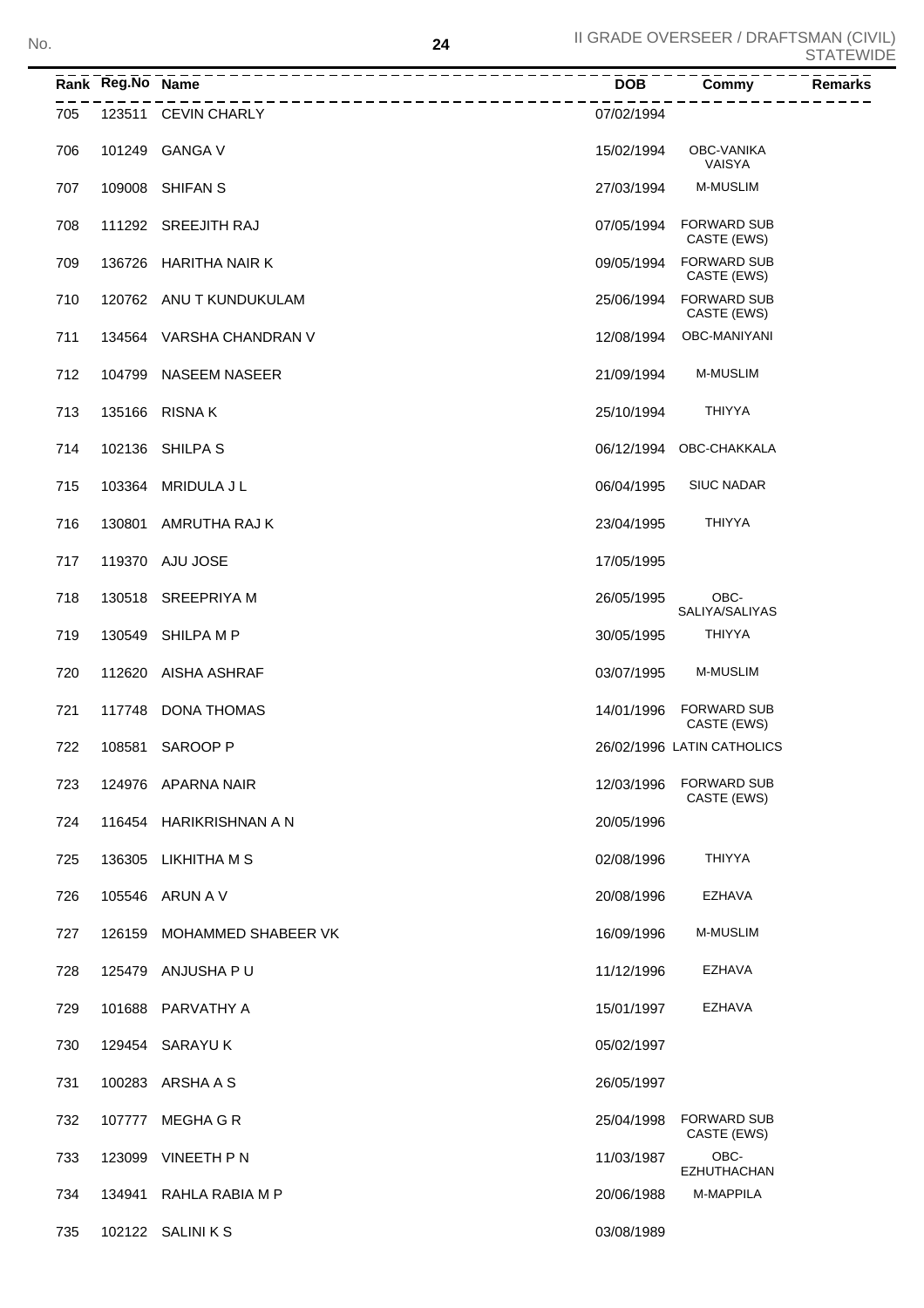SALIYA/SALIYAS

|     | Rank Reg.No Name |                               | $\overline{DOB}$ | Commy<br><b>Remarks</b>           |
|-----|------------------|-------------------------------|------------------|-----------------------------------|
| 736 |                  | 114830 REVATHI P NAIR         | 05/05/1990       | <b>FORWARD SUB</b><br>CASTE (EWS) |
| 737 |                  | 127174 RESMITHA RANI ANTONY   | 26/06/1990       |                                   |
| 738 |                  | 120438 SANU VASUDEVAN TV      | 19/09/1990       | EZHAVA                            |
| 739 |                  | 103887 ASWIN VARGHESE THARIAN | 13/02/1991       | <b>FORWARD SUB</b><br>CASTE (EWS) |
| 740 | 131821           | NAJILA AHMED                  | 28/03/1991       | M-MAPPILA                         |
| 741 |                  | 136229 DIVYA M K              | 05/07/1991       | <b>THIYYA</b>                     |
| 742 |                  | 116598 ARCHANA SUNNY          | 22/08/1991       |                                   |
| 743 |                  | 132090 SALMAN NM              | 29/10/1991       | <b>M-MAPPILA</b>                  |
| 744 |                  | 134482 NIVYA E                | 14/12/1991       | <b>THIYYA</b>                     |
| 745 |                  | 107382 ATHIRA THOMAS          | 14/02/1992       |                                   |
| 746 | 119058           | MEERA U S                     | 05/03/1992       |                                   |
| 747 | 108501           | AKHIL K P                     | 03/05/1992       | <b>EZHAVA</b>                     |
| 748 |                  | 117902 CHANDANA VENUGOPAL     | 28/07/1992       |                                   |
| 749 |                  | 122673 DIVYA JAIRAJ           | 03/12/1992       | <b>EZHAVA</b>                     |
| 750 |                  | 118657 ANJANA C JAIN          | 24/12/1992       | <b>EZHAVA</b>                     |
| 751 |                  | 122398 ADHITHYALAKSHMI U M    | 11/03/1993       |                                   |
| 752 |                  | 108062 ANSHA JOHNSON          | 08/05/1993       |                                   |
| 753 |                  | 107110 RESHMA K ROY           | 13/09/1993       |                                   |
| 754 |                  | 137170 AJITH M                | 25/02/1994       | OBC-MANIYANI                      |
| 755 |                  | 119396 BASIL P ALIAS          | 20/04/1994       |                                   |
| 756 | 128997           | MUHAMMED IJAZ C               | 28/05/1994       | M-MAPPILA                         |
| 757 | 104789           | SREEKUTTAN A S                | 31/05/1994       | <b>HINDU NADAR</b>                |
| 758 |                  | 114179 HARITHAKS              | 25/06/1994       | <b>FORWARD SUB</b><br>CASTE (EWS) |
| 759 |                  | 121336 KAVYA C A              | 01/08/1994       | <b>EZHAVA</b>                     |
| 760 |                  | 121634 SRUTHY SOMASUNDARAN    | 05/11/1994       | <b>EZHAVA</b>                     |
| 761 |                  | 126294 ANUJITH A              | 04/02/1995       | <b>THIYYA</b>                     |
| 762 |                  | 102374 SHALMA S KNOX          |                  | 22/04/1995 LATIN CATHOLICS        |
| 763 |                  | 131766 ANAVADYA N P           | 13/05/1995       |                                   |
| 764 |                  | 108413 ATHUL U G              | 07/06/1995       |                                   |
| 765 | 128497           | NITHINRAJ M R                 | 15/06/1995       |                                   |
| 766 |                  | 136200 AMAL VISHNU KR         | 03/09/1995       | OBC-                              |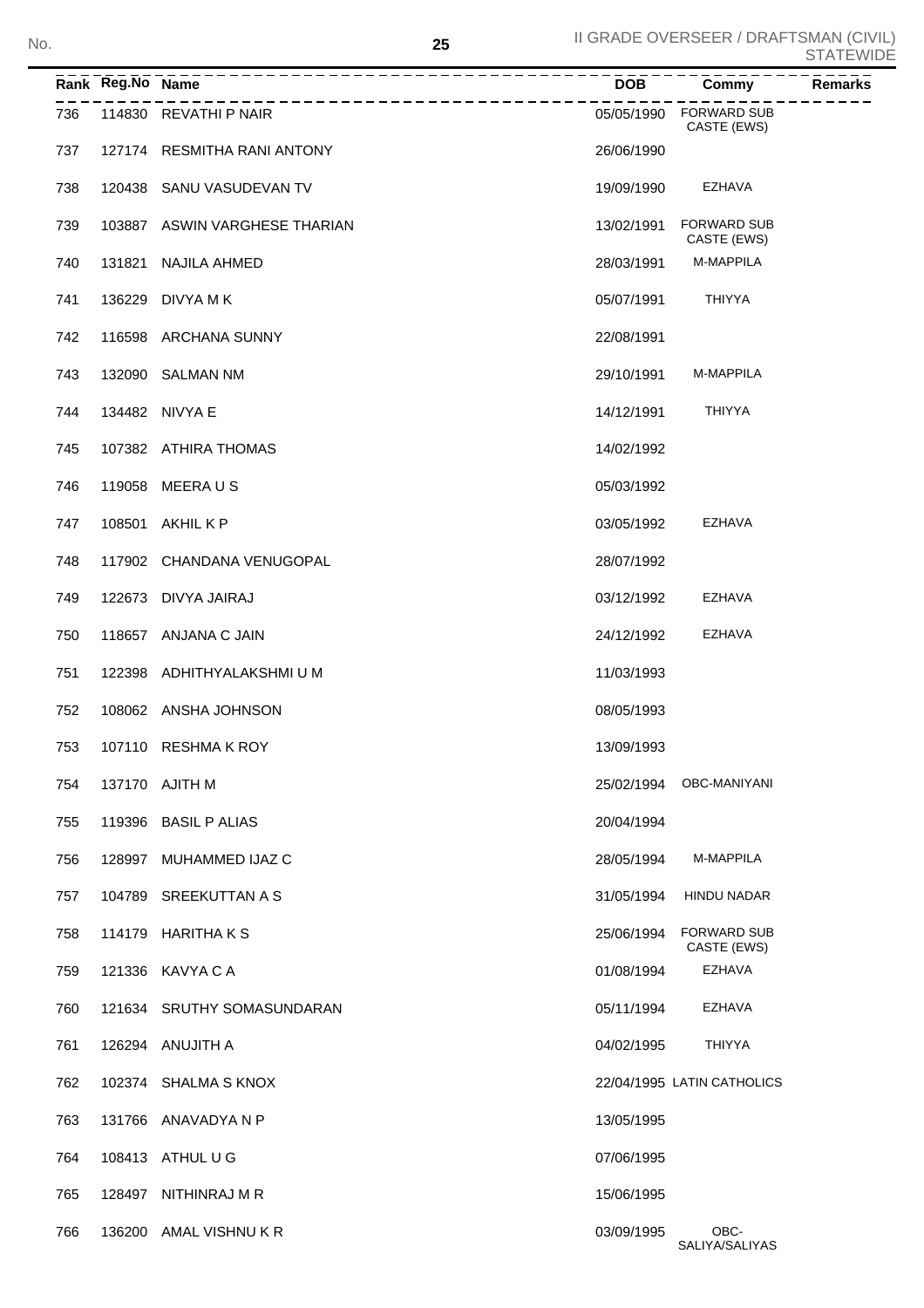|     | Rank Reg.No Name | ---------------------------------<br>_____________________ | $\overline{DOB}$ ---- $\overline{C}$ | $\overline{Commy}$ $-- \overline{R}$       | <b>Remarks</b> |
|-----|------------------|------------------------------------------------------------|--------------------------------------|--------------------------------------------|----------------|
| 767 |                  | 101246 ANUPAMA B                                           | 10/11/1995                           | EZHAVA                                     |                |
| 768 |                  | 116384 MIDHUN SATHYAN                                      | 12/01/1996                           | EZHAVA                                     |                |
| 769 |                  | 113677 JOSEPH T                                            |                                      | 23/01/1996 FORWARD SUB<br>CASTE (EWS)      |                |
| 770 |                  | 133710 AKSHAY RAMESH                                       |                                      | 15/02/1996 OBC-VILAKKITHALA<br><b>NAIR</b> |                |
| 771 |                  | 109594 VISHNULAL PK                                        |                                      | 22/02/1996 V-VISWAKARMA                    |                |
| 772 |                  | 134168 HRIDHYAKC                                           | 05/03/1996                           | THIYYA                                     |                |
| 773 |                  | 115902 ARCHANA DILIP                                       | 08/03/1996                           | <b>FORWARD SUB</b><br>CASTE (EWS)          |                |
| 774 |                  | 108169 ARATHY S                                            | 10/03/1996                           |                                            |                |
| 775 |                  | 128730 SUJITH C                                            | 13/04/1996                           | <b>FORWARD SUB</b><br>CASTE (EWS)          |                |
| 776 |                  | 127911 MUHAMMED SHEBIN K                                   | 20/05/1996                           | <b>M-MUSLIM</b>                            |                |
| 777 |                  | 104265 AKHIL R                                             | 16/01/1997                           |                                            |                |
| 778 |                  | 108254 KEERTHANA SAJI                                      | 16/01/1997                           |                                            |                |
| 779 |                  | 112777 GREESHMA S VIJAYAN                                  | 24/01/1997                           | EZHAVA                                     |                |
| 780 |                  | 119472 MANU MURALI                                         | 01/02/1997                           | EZHAVA                                     |                |
| 781 |                  | 131557 BILMA C P                                           | 06/03/1997                           | THIYYA                                     |                |
| 782 |                  | 115554 GILBERT THOMAS                                      | 02/04/1997                           |                                            |                |
| 783 |                  | 102898 GOURIAS                                             | 08/04/1997                           | EZHAVA                                     |                |
| 784 |                  | 124979 RAGIR                                               |                                      | 07/06/1997 THANDAN [COCHI<br>AND MALABAR]  |                |
| 785 |                  | 102628 SWATHI B                                            | 14/07/1997                           |                                            |                |
| 786 |                  | 120371 SANDRA MANOJ                                        | 05/09/1997                           | EZHAVA                                     |                |
| 787 |                  | 124633 AISWARYA N                                          | 21/09/1997                           | EZHAVA                                     |                |
| 788 |                  | 128355 SAYOOJ P                                            | 08/10/1997                           |                                            |                |
| 789 |                  | 125542 VIPIN M P                                           | 05/12/1997                           |                                            |                |
| 790 |                  | 108054 JAYASREE J S                                        |                                      | 28/04/1998 OBC-VILAKKITHALA<br><b>NAIR</b> |                |
| 791 |                  | 104610 BENOY A V                                           | 24/07/1998                           | <b>SIUC NADAR</b>                          |                |
| 792 |                  | 117523 ANCIA CHERIAN                                       | 07/09/1998                           |                                            |                |
| 793 |                  | 134770 SAVITHRI K M                                        | 09/09/1998                           |                                            |                |
| 794 |                  | 116614 DEVIKA K B                                          | 03/11/1998                           | EZHAVA                                     |                |
| 795 |                  | 131934 JITIN K                                             | 06/03/1999                           | OBC-CHAKKALA                               |                |
| 796 |                  | 102615 SUHANA FATHIMA S                                    | 01/06/1999                           | M-MUSLIM                                   |                |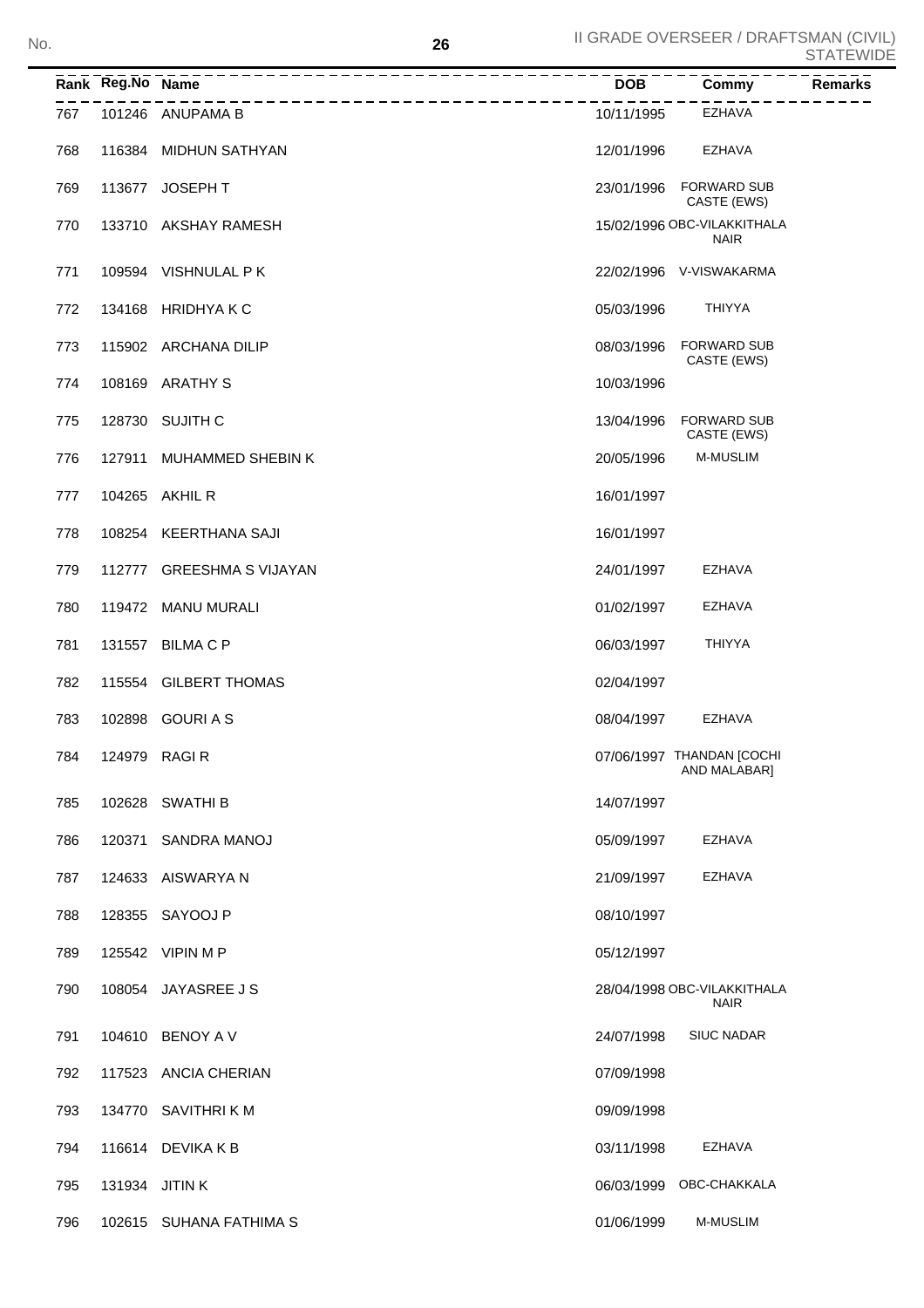|     | Rank Reg.No Name |                                | <b>DOB</b> | Commy                               | <b>Remarks</b> |
|-----|------------------|--------------------------------|------------|-------------------------------------|----------------|
| 797 |                  | 110204 CHANDRALEKHA SK         | 25/08/1987 | V-ASARI                             |                |
| 798 |                  | 129777 ASNIDHA V               | 04/09/1988 | M-MAPPILA                           |                |
| 799 | 121065           | MINI M CHACKO                  | 06/11/1988 | <b>FORWARD SUB</b><br>CASTE (EWS)   |                |
| 800 |                  | 127540 SURYA P                 | 25/10/1990 | <b>EZHAVA</b>                       |                |
| 801 |                  | 133687 LOGI N BOBY             | 02/11/1990 | <b>FORWARD SUB</b><br>CASTE (EWS)   |                |
| 802 |                  | 136334 SRUTHITK                |            | 19/11/1990 OBC-VELUTHEDAN           |                |
| 803 |                  | 121384 ANJU RAJAN K            | 03/12/1990 | EZHAVA                              |                |
| 804 | 113121           | <b>RAKHIL MURALI</b>           | 21/04/1991 |                                     |                |
| 805 | 122435           | SAIRA A I                      | 29/09/1991 | M-MUSLIM                            |                |
| 806 |                  | 107645 SWATHY RAJ S            | 15/10/1991 | <b>FORWARD SUB</b><br>CASTE (EWS)   |                |
| 807 |                  | 116915 ABHIRAMI SURESH         | 18/04/1992 | <b>EZHAVA</b>                       |                |
| 808 | 134784           | NEETHU P V                     | 17/12/1992 | OBC-<br>SALIYA/SALIYAS              |                |
| 809 | 117188           | NITHYA P S                     | 05/03/1993 | OBC-<br>VEERASAIVAS[VEE<br>RASAIVAI |                |
| 810 | 137221           | <b>PRAVEESH B</b>              | 21/04/1993 |                                     |                |
| 811 | 109600           | DAWN JOHN                      |            | 04/05/1993 LATIN CATHOLICS          |                |
| 812 | 131323           | SAMSHIYA MOL V                 | 11/07/1993 | M-MAPPILA                           |                |
| 813 | 108258           | JYOTSNA J                      |            | 17/08/1993 LATIN CATHOLICS          |                |
| 814 |                  | 125015 DHRISYAKR               | 08/12/1993 |                                     |                |
| 815 |                  | 122402 SREELAKSHMI P MANANGATH | 18/03/1994 | <b>THIYYA</b>                       |                |
| 816 |                  | 116023 ASHITHA SULAIMAN        | 13/06/1994 | <b>M-MUSLIM</b>                     |                |
| 817 |                  | 127509 DIVYA P                 | 06/07/1994 |                                     |                |
| 818 |                  | 105332 SARAN GOPAL G R         | 03/08/1994 |                                     |                |
| 819 |                  | 133560 VARADA PRASAD S P       |            | 17/08/1994 V-VISWAKARMA             |                |
| 820 |                  | 100071 APARNA V                | 23/01/1995 | EZHAVA                              |                |
| 821 |                  | 107523 ARYA A G                | 31/03/1995 | <b>FORWARD SUB</b><br>CASTE (EWS)   |                |
| 822 |                  | 106243 CHARUTHA KRISHNA        | 02/04/1995 |                                     |                |
| 823 |                  | 110902 NIRMAL V S              | 03/04/1995 | EZHAVA                              |                |
| 824 |                  | 127341 ANUMOL                  | 16/04/1995 | <b>THIYYA</b>                       |                |
| 825 |                  | 107889 VAIDEHY J A             | 22/04/1995 | V-ASARI                             |                |
| 826 |                  | 112092 HAREESHNA M THILAK      | 26/04/1995 | <b>EZHAVA</b>                       |                |
| 827 |                  | 115075 AMAL PURUSHOTHAMAN      | 15/05/1995 | V-ASARI                             |                |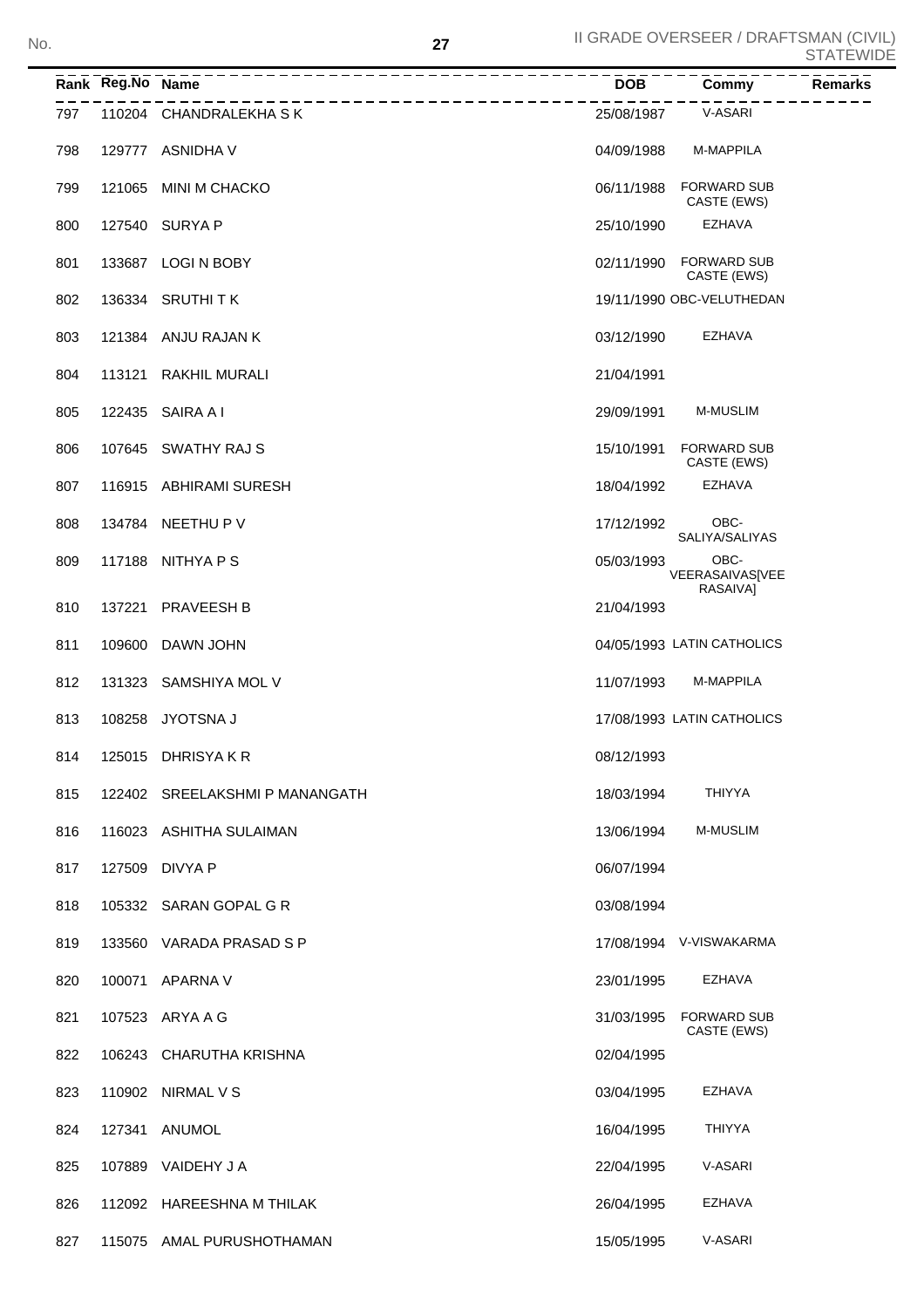|     | Rank Reg.No Name | _____________________________  | <b>DOB</b> | Commy                             | Remarks |
|-----|------------------|--------------------------------|------------|-----------------------------------|---------|
| 828 |                  | 113892 ALEXIN M S              | 21/05/1995 | EZHAVA                            |         |
| 829 |                  | 125504 JAMSEENA K J            | 31/05/1995 | <b>M-MUSLIM</b>                   |         |
| 830 |                  | 107915 AYISHA ANWAR            | 20/07/1995 | <b>M-MUSLIM</b>                   |         |
| 831 |                  | 118984 NOUFIYA V A             | 13/08/1995 | <b>M-MUSLIM</b>                   |         |
| 832 | 122491           | ATHIRA M L                     | 28/09/1995 | <b>THIYYA</b>                     |         |
| 833 |                  | 118306 AJESHNA V S             | 01/11/1995 | <b>EZHAVA</b>                     |         |
| 834 |                  | 117886 SILPA C R               | 03/11/1995 | SC-PULAYAN                        |         |
| 835 |                  | 108711 CHRISTY SINGH           | 15/12/1995 | <b>EZHAVA</b>                     |         |
| 836 |                  | 108976 SUNU D                  | 18/01/1996 | <b>FORWARD SUB</b><br>CASTE (EWS) |         |
| 837 |                  | 113109 REMYA RAVEENDRAN PILLAI | 05/02/1996 | <b>FORWARD SUB</b><br>CASTE (EWS) |         |
| 838 |                  | 114227 POOJALAKSHMIS           | 04/03/1996 | <b>FORWARD SUB</b><br>CASTE (EWS) |         |
| 839 |                  | 137172 ASHWIN ARAVIND K        | 07/03/1996 | <b>THIYYA</b>                     |         |
| 840 |                  | 108137 DEVIPRIYA P             | 14/03/1996 | <b>EZHAVA</b>                     |         |
| 841 | 113828           | AMAL FRANCIS K S               |            | 25/03/1996 LATIN CATHOLICS        |         |
| 842 |                  | 100143 NEETHA PRABHAKAR        | 26/06/1996 | SC-SAMBAVA                        |         |
| 843 | 111519           | LIBITHA JOHN                   |            | 11/08/1996 LATIN CATHOLICS        |         |
| 844 |                  | 116573 AATHIRA A               | 05/10/1996 | <b>SC-PULAYA</b>                  |         |
| 845 |                  | 103404 JISHNU P S              | 11/10/1996 | <b>HINDU NADAR</b>                |         |
| 846 |                  | 126648 CHAITHRA R              | 29/12/1996 |                                   |         |
| 847 |                  | 102656 NAYANA S V              | 09/05/1997 | V-ASARI                           |         |
| 848 |                  | 136617 ANJALI BHARATH K        | 01/06/1997 | <b>THIYYA</b>                     |         |
| 849 |                  | 106726 AMINA SALIM             | 16/06/1997 | <b>M-MUSLIM</b>                   |         |
| 850 |                  | 101996 GOWRI PRIYA L           | 12/07/1998 | EZHAVA                            |         |
| 851 | 126961           | AJISHA C                       | 02/08/1998 | <b>THIYYA</b>                     |         |
| 852 | 103878           | THOUFIL ALI M S                | 25/09/1998 | M-MUSLIM                          |         |
| 853 |                  | 108006 PARVATHY M S            | 21/01/1999 |                                   |         |
| 854 |                  | 123407 ANAND BABU              | 04/09/1999 | EZHAVA                            |         |
| 855 |                  | 100406 KARTHIKA VIJAYAN        | 22/03/1988 | EZHAVA                            |         |
| 856 |                  | 119211 SURAJ V JOY             | 07/10/1988 |                                   |         |
| 857 | 107590           | TINTU RAJ                      | 21/03/1989 | EZHAVA                            |         |
| 858 | 122481           | KRISHNENDHU LAL T              | 11/01/1992 | EZHAVA                            |         |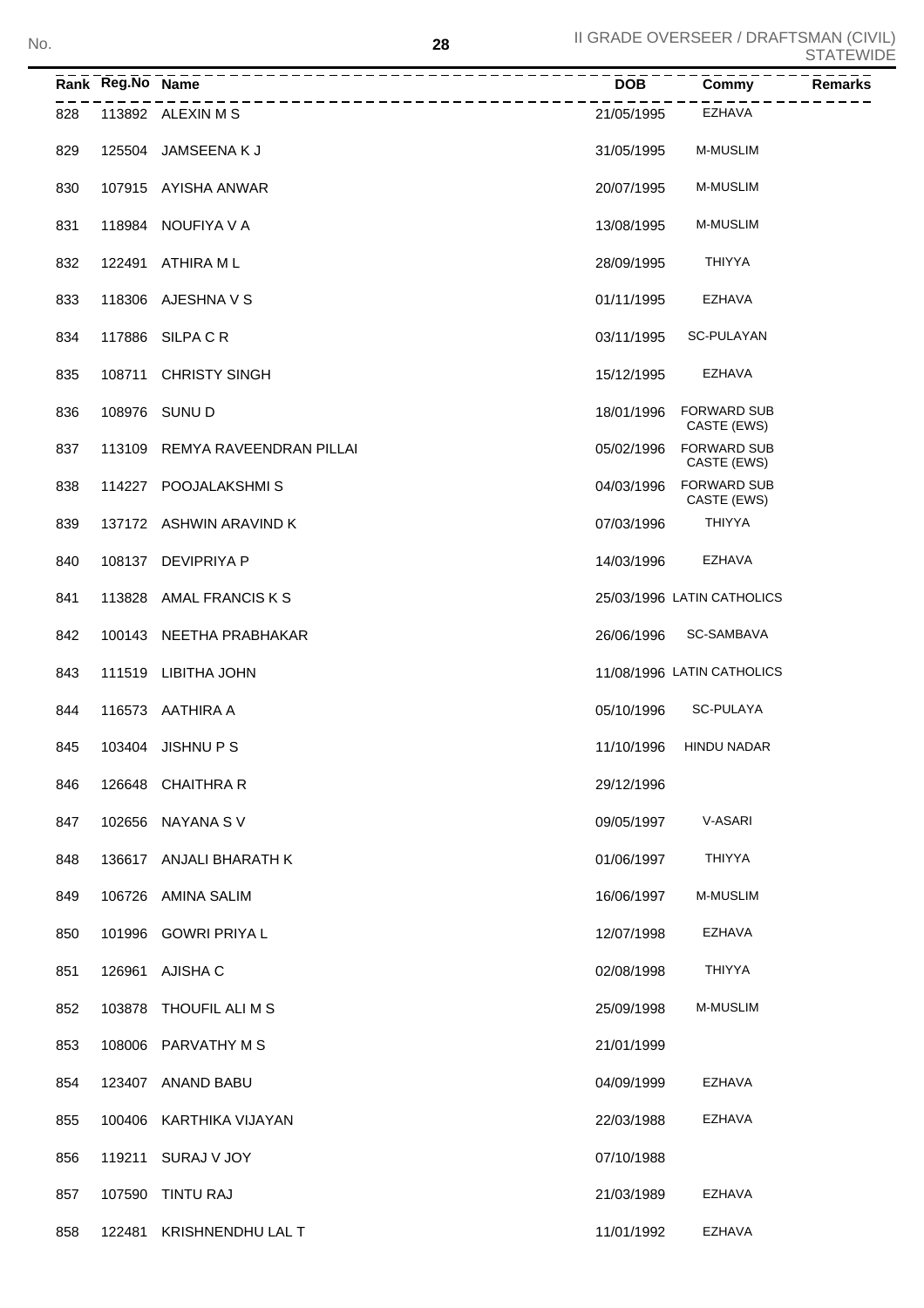|     | Rank Reg.No Name |                                           | <b>DOB</b> | Commy                             | <b>SIAIEVVI</b><br><b>Remarks</b> |
|-----|------------------|-------------------------------------------|------------|-----------------------------------|-----------------------------------|
| 859 |                  | ------------<br>114336 SHINE ANCY CHERIAN | 14/07/1992 |                                   |                                   |
| 860 |                  | 133667 FEBIN MATHEW                       | 04/08/1992 |                                   |                                   |
| 861 |                  | 135580 RIJIN RAJ K K                      | 03/11/1992 | <b>THIYYA</b>                     |                                   |
| 862 |                  | 135269 NAVYA K G                          | 08/12/1992 | <b>THIYYA</b>                     |                                   |
| 863 |                  | 113760 SREENADH N D                       | 15/05/1993 | D-DHEEVARA                        |                                   |
| 864 |                  | 122512 DILJA DAS                          | 16/06/1993 | EZHAVA                            |                                   |
| 865 | 115260           | <b>DIJO JOY</b>                           | 17/11/1993 | <b>FORWARD SUB</b><br>CASTE (EWS) |                                   |
| 866 |                  | 121046 DIVYA JOSHY                        | 15/01/1994 |                                   |                                   |
| 867 |                  | 131597 AMRUTHA G S                        | 23/01/1994 |                                   |                                   |
| 868 | 125590           | <b>JASHIR J</b>                           | 07/03/1994 | M-MAPPILA                         |                                   |
| 869 |                  | 110032 ASWATHY RAJAN                      | 17/03/1994 | V-THACHAN                         |                                   |
| 870 |                  | 134596 ATHIRA RAJENDRAN                   | 17/03/1994 | <b>THIYYA</b>                     |                                   |
| 871 |                  | 130803 ASHIMA K                           | 03/05/1994 | <b>THIYYA</b>                     |                                   |
| 872 |                  | 102140 NITHYA N G                         | 11/05/1994 | <b>FORWARD SUB</b><br>CASTE (EWS) |                                   |
| 873 |                  | 112105 ATHIRA C S                         | 30/05/1994 | EZHAVA                            |                                   |
| 874 | 124754           | <b>JUMANA P</b>                           | 01/07/1994 | M-MAPPILA                         |                                   |
| 875 | 122141           | KEERTHY A R                               | 22/09/1994 | OBC-<br><b>EZHUTHACHAN</b>        |                                   |
| 876 |                  | 109587 VIMAL V S                          | 18/02/1995 | V-ASARI                           |                                   |
| 877 | 125330           | APARNA DANDAPANI                          | 27/02/1995 |                                   |                                   |
| 878 | 105177           | ARSHED AHAMED A                           | 21/04/1995 | <b>M-MUSLIM</b>                   |                                   |
| 879 | 128878           | NIHAD MOHAMED ALI                         | 21/05/1995 | M-MAPPILA                         |                                   |
| 880 | 131889           | ASWIN R C                                 | 07/09/1995 | THIYYA                            |                                   |
| 881 | 131820           | ARSHA R                                   | 29/10/1995 | THIYYA                            |                                   |
| 882 | 131485           | NIVEDITHA S                               | 01/03/1996 |                                   |                                   |
| 883 |                  | 104394 ARAVIND M                          | 25/05/1996 |                                   |                                   |
| 884 | 103038           | DEEPTHI B R                               | 25/05/1996 | <b>SIUC NADAR</b>                 |                                   |
| 885 | 114855           | <b>GANGA V R</b>                          | 01/07/1996 | <b>EZHAVA</b>                     |                                   |
| 886 | 134994           | ATHULYA K                                 | 04/07/1996 | THIYYA                            |                                   |
| 887 |                  | 105108 ATHUL C S                          | 22/10/1996 | <b>EZHAVA</b>                     |                                   |
| 888 | 102339           | <b>SRADHA S</b>                           | 25/11/1996 | <b>EZHAVA</b>                     |                                   |
| 889 |                  | 132167 NISHIN K K                         | 26/12/1996 | <b>FORWARD SUB</b><br>CASTE (EWS) |                                   |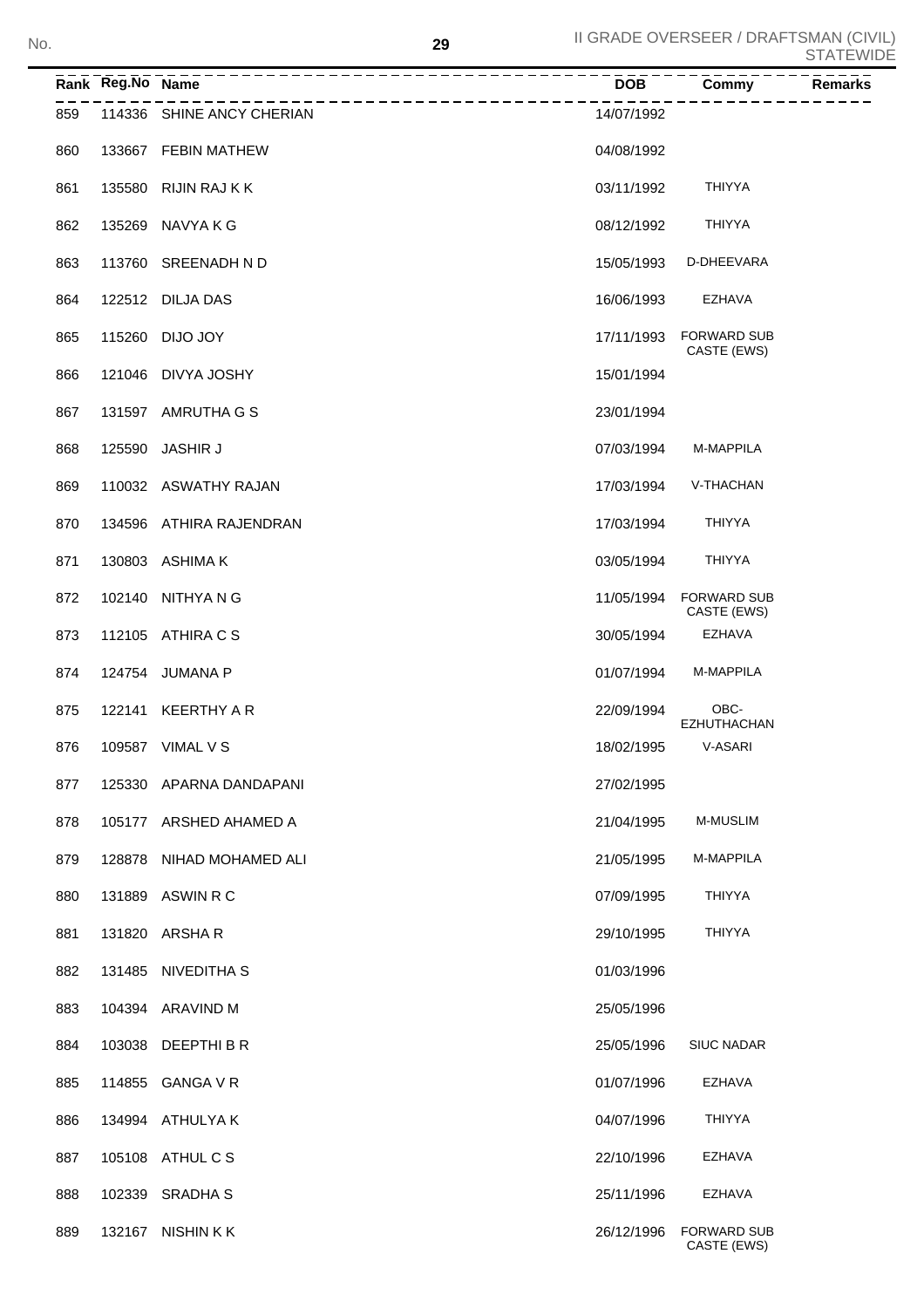|     | Rank Reg.No Name |                               | <b>DOB</b> | Commy                               | <b>Remarks</b> |
|-----|------------------|-------------------------------|------------|-------------------------------------|----------------|
| 890 |                  | 100562 KAVYA M S              | 20/06/1997 |                                     |                |
| 891 |                  | 137194 AKHILESH K V           | 25/08/1998 | OBC-<br>VELUTHEDATHU<br><b>NAIR</b> |                |
| 892 | 117499           | SHERIN C M                    | 03/11/1982 | M-MAPPILA                           |                |
| 893 | 121385           | SOWMYA V S                    | 19/06/1985 | <b>EZHAVA</b>                       |                |
| 894 | 122409           | VACHANA C V                   | 15/05/1987 | <b>EZHAVA</b>                       |                |
| 895 | 121856           | NEETHU SIVAKUMAR              | 13/12/1989 | <b>EZHUVA</b>                       |                |
| 896 | 133214           | JASNA G ELIZABETH             | 03/04/1990 |                                     |                |
| 897 | 132236           | <b>SHYAM SASIK</b>            | 02/06/1990 | <b>THIYYA</b>                       |                |
| 898 |                  | 113007 RENJU REMESAN          | 28/12/1990 | <b>EZHAVA</b>                       |                |
| 899 | 121073           | <b>KRISHNAPRIYA P B</b>       | 09/10/1991 | D-ARAYAN                            |                |
| 900 |                  | 117874 DILNA CHERIAN          | 12/02/1992 |                                     |                |
| 901 |                  | 105763 ANUSMITHA S S          | 04/04/1992 | <b>EZHAVA</b>                       |                |
| 902 |                  | 109132 NANDU B                | 10/05/1992 | <b>EZHAVA</b>                       |                |
| 903 |                  | 108647 GOKUL P ASHOK          | 19/04/1993 | V-KALLASARY                         |                |
| 904 |                  | 114930 VIJI VIJAYAN           | 26/04/1993 | <b>EZHAVA</b>                       |                |
| 905 |                  | 130070 ASWATHI MITHRAN        | 02/05/1993 | <b>THIYYA</b>                       |                |
| 906 |                  | 127849 NASEEF P               | 27/05/1993 | M-MAPPILA                           |                |
| 907 |                  | 125599 KIRAN K S              | 30/05/1993 |                                     |                |
| 908 |                  | 109923 SOORAJ S               | 02/08/1993 | D-ARAYAN                            |                |
| 909 |                  | 108717 MUHAMMED ASHRAFS       | 13/09/1993 | <b>M-MUSLIM</b>                     |                |
| 910 |                  | 130746 ARCHANA SAJITH O       | 06/11/1993 | <b>THIYYA</b>                       |                |
| 911 |                  | 130677 DEVIPRIYA V P          | 07/12/1993 |                                     |                |
| 912 |                  | 101312 LEKSHMI PRAKASH        | 10/12/1993 | <b>EZHAVA</b>                       |                |
| 913 |                  | 110460 MARLYN MARY VARGHESE   | 14/12/1993 |                                     |                |
| 914 |                  | 105819 SHEEBABS               | 22/02/1994 | <b>EZHAVA</b>                       |                |
| 915 |                  | 127637 AMRUTHATP              | 05/05/1994 |                                     |                |
| 916 |                  | 104102 JITHUL DANIEL ZACHARIA | 06/07/1994 |                                     |                |
| 917 |                  | 118317 GANGA SUKUMARAN        |            | 15/07/1994 V-VISWAKARMA             |                |
| 918 |                  | 125140 SARANYA T              | 18/07/1994 | EZHUVA                              |                |
| 919 |                  | 122130 SNEHA V U              | 17/11/1994 | V-KARUVAN                           |                |
| 920 |                  | 134182 SUSMITHA M             | 07/02/1995 | <b>THIYYA</b>                       |                |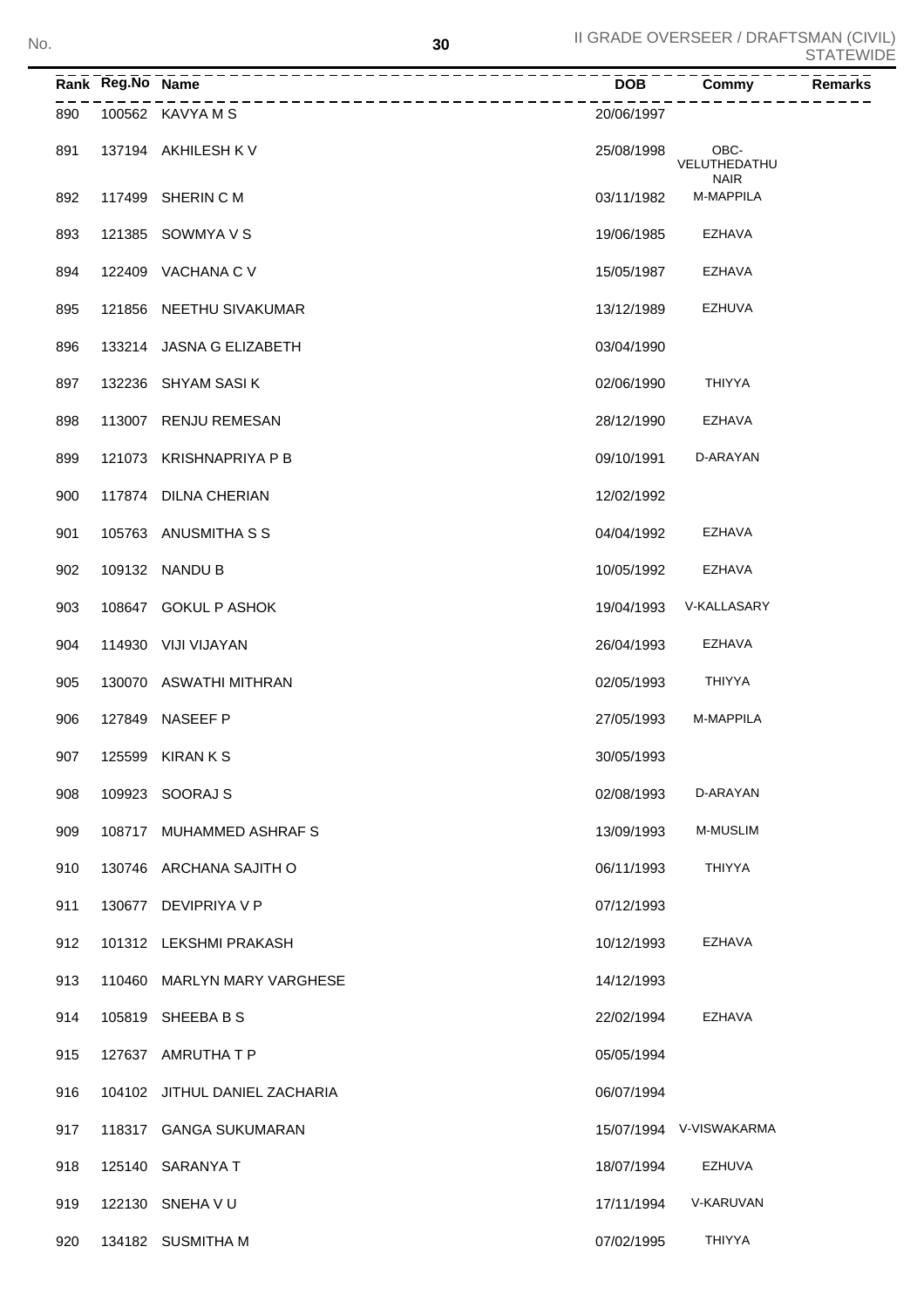|     | Rank Reg.No Name |                              | $\overline{DOB}$ | Commy                                 | <b>Remarks</b> |
|-----|------------------|------------------------------|------------------|---------------------------------------|----------------|
| 921 |                  | 119551 VINAYAK ARAVIND       |                  | 10/03/1995 FORWARD SUB<br>CASTE (EWS) |                |
| 922 |                  | 103979 ARUN RAJ D V          | 29/03/1995       | <b>SIUC NADAR</b>                     |                |
| 923 |                  | 107093 ANJANA J              | 28/05/1995       |                                       |                |
| 924 |                  | 132788 ATHUL T               | 30/05/1995       | <b>THIYYA</b>                         |                |
| 925 |                  | 101169 DIVYA A SUNIL         | 11/11/1995       | <b>EZHAVA</b>                         |                |
| 926 |                  | 135587 AMAL K                | 22/12/1995       | THIYYA                                |                |
| 927 |                  | 128776 MOHAMMED FAZIL P      | 13/02/1996       | M-MAPPILA                             |                |
| 928 |                  | 132291 MUHAMMED HAFIZ A N    | 25/03/1996       | M-MAPPILA                             |                |
| 929 |                  | 101515 KEERTHI KIRON         | 03/05/1996       | <b>EZHAVA</b>                         |                |
| 930 |                  | 130014 ADITHYA E K           | 15/06/1996       | <b>THIYYA</b>                         |                |
| 931 |                  | 117706 ANISHYA E B           |                  | 01/10/1996 LATIN CATHOLICS            |                |
| 932 |                  | 104276 ANANTH KRISHNAN R     | 26/11/1996       | <b>EZHAVA</b>                         |                |
| 933 |                  | 129841 HARSHA JASNITC        |                  | 26/12/1996 SC-MANNAN-SC               |                |
| 934 |                  | 132782 MUHAMMED AJNAS R M    | 19/04/1997       | M-MAPPILA                             |                |
| 935 |                  | 104792 ABHINAND R S          | 14/05/1997       | <b>EZHAVA</b>                         |                |
| 936 |                  | 131141 VINCY VINOD V E       | 15/10/1997       | <b>THIYYA</b>                         |                |
| 937 |                  | 109624 ROSHAN K ROY          | 12/03/1998       |                                       |                |
| 938 |                  | 109269 AMALRAJ D             | 21/03/1998       | <b>EZHAVA</b>                         |                |
| 939 |                  | 132106 AKSHAY SASEENDRAN V P | 25/03/1998       | <b>SC-VELAN</b>                       |                |
| 940 | 132175           | MUHAMMED NABIL K             | 19/05/1998       | <b>M-MUSLIM</b>                       |                |
| 941 |                  | 122472 ASWATHY CR            | 26/01/2000       | V-ASARI                               |                |
| 942 | 107340           | JISHA J                      | 23/03/1990       | <b>FORWARD SUB</b><br>CASTE (EWS)     |                |
| 943 | 104763           | MANU P HARI                  | 03/11/1990       |                                       |                |
| 944 |                  | 132452 SUBEESH BABU K M      | 06/12/1990       | OBC-<br>SALIYA/SALIYAS                |                |
| 945 |                  | 104178 ARUN GOPINATH V       | 15/01/1991       | <b>HINDU NADAR</b>                    |                |
| 946 | 113056           | <b>GOKUL RAMANAN</b>         | 28/01/1991       | <b>EZHAVA</b>                         |                |
| 947 |                  | 113605 SREEJITH S            | 07/10/1991       | OBC-KUDUMBIS                          |                |
| 948 | 103299           | <b>LEKSHMY R</b>             | 18/12/1991       | OBC-VELAANS<br>[VELAAR]               |                |
| 949 | 127899           | <b>JASEER P</b>              | 11/01/1992       | <b>M-MUSLIM</b>                       |                |
| 950 | 117159           | <b>ROSHMIKR</b>              |                  | 22/02/1992 LATIN CATHOLICS            |                |
| 951 |                  | 131796 SARANGA G S           | 24/04/1992       | <b>THIYYA</b>                         |                |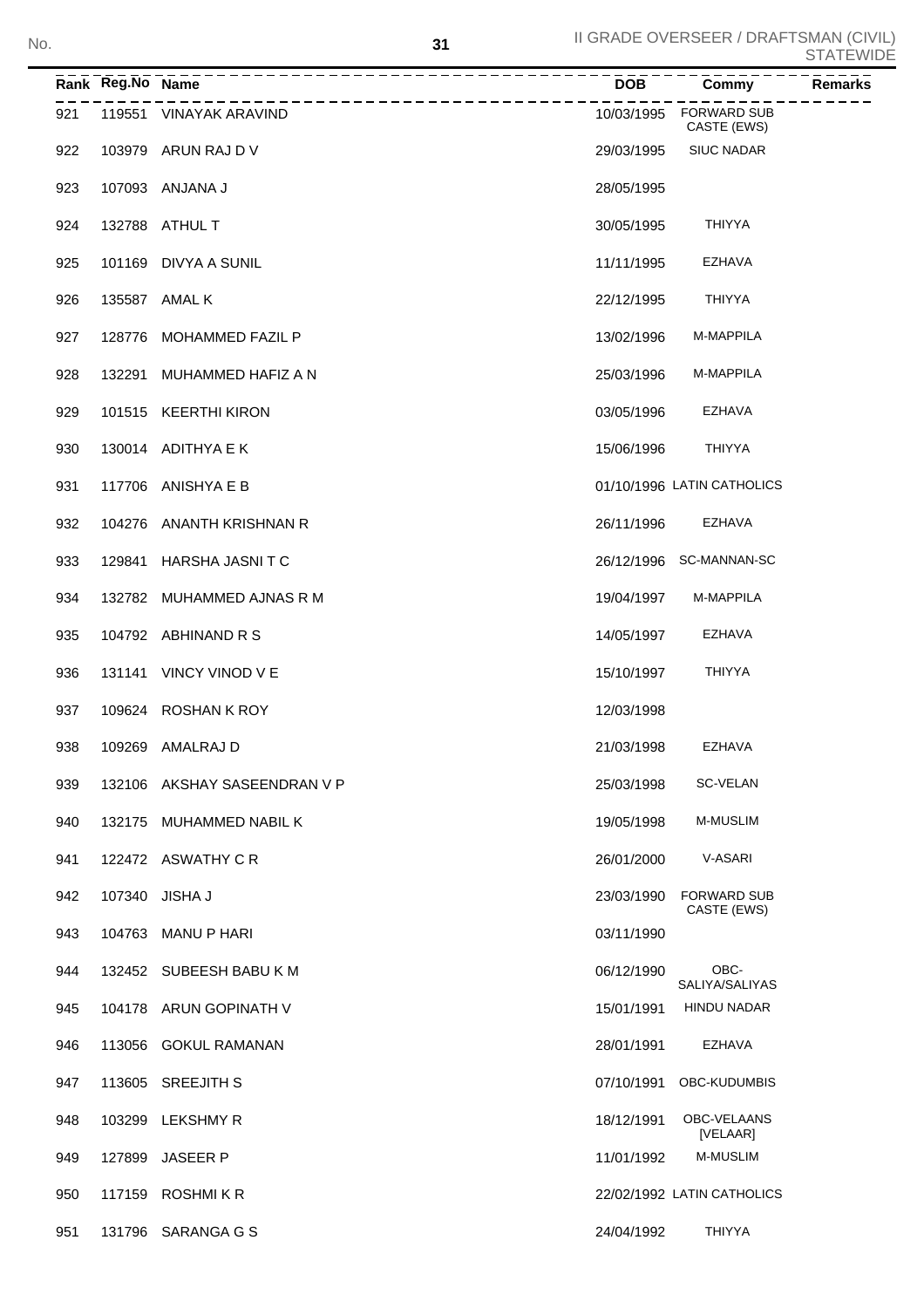|     | Rank Reg.No Name |                           | <b>DOB</b> | Commy                             | <b>Remarks</b> |
|-----|------------------|---------------------------|------------|-----------------------------------|----------------|
| 952 |                  | 111776 APARNA S           | 14/06/1992 | EZHAVA                            |                |
| 953 |                  | 122382 JISHA P R          | 24/10/1992 | EZHAVA                            |                |
| 954 |                  | 127490 SHAHLA C P         | 23/11/1992 | <b>M-MUSLIM</b>                   |                |
| 955 |                  | 108427 SIVEJI J S         | 07/01/1993 | EZHAVA                            |                |
| 956 |                  | 118376 ANEESA MOL U M     | 16/02/1993 | <b>M-MUSLIM</b>                   |                |
| 957 |                  | 108731 ARAVIND S          | 03/03/1993 |                                   |                |
| 958 |                  | 121935 ANUMOL V S         | 25/04/1993 | SC-VELAN                          |                |
| 959 |                  | 109345 SANJAY CHANDRAN C  | 03/08/1993 | V-ASARI                           |                |
| 960 |                  | 124541 BUSHARA V A        | 07/11/1993 | M-MAPPILA                         |                |
| 961 |                  | 103094 AISWARYA G S       | 03/02/1994 | <b>FORWARD SUB</b><br>CASTE (EWS) |                |
| 962 |                  | 105440 VINEETH G NAIR     | 08/03/1994 |                                   |                |
| 963 |                  | 134634 MANJUSHA C P       |            | 25/03/1994 SC-MALAYAN-SC          |                |
| 964 |                  | 120804 BHAGYASREE P P     | 06/05/1994 | SC-PADANNA                        |                |
| 965 |                  | 115545 ANANTHU S NAIR     | 19/05/1994 |                                   |                |
| 966 |                  | 106348 ARCHANA S          | 21/10/1994 | EZHAVA                            |                |
| 967 |                  | 107797 ANISHA U           | 30/12/1994 | <b>EZHAVA</b>                     |                |
| 968 |                  | 116588 ABINA BASHEER      | 05/01/1995 | <b>M-MUSLIM</b>                   |                |
| 969 |                  | 120447 RUGMA P R          | 20/01/1995 | EZHAVA                            |                |
| 970 |                  | 125484 SEETHUKRISHNA CU   | 07/05/1995 | <b>THIYYA</b>                     |                |
| 971 |                  | 123897 YADHU KRISHNAN C S | 20/05/1995 | EZHAVA                            |                |
| 972 |                  | 106864 ARYACS             | 24/05/1995 | EZHAVA                            |                |
| 973 |                  | 127729 FOUSIYA T          | 17/06/1995 | <b>M-MUSLIM</b>                   |                |
| 974 |                  | 103700 SURYAKANTH R J     | 21/08/1995 | EZHAVA                            |                |
| 975 |                  | 105919 ASWATHY A          | 19/09/1995 | EZHAVA                            |                |
| 976 | 118031           | JEWEL RAICHU ABRAHAM      | 27/10/1995 | <b>FORWARD SUB</b><br>CASTE (EWS) |                |
| 977 |                  | 127986 HARIPRASAD V       | 30/10/1995 | <b>THIYYA</b>                     |                |
| 978 |                  | 133743 VIJEESH K P        | 20/11/1995 | <b>FORWARD SUB</b><br>CASTE (EWS) |                |
| 979 |                  | 109741 SREENATH R         | 15/03/1996 | D-ARAYAN                          |                |
| 980 |                  | 118599 ROSHNI VARGHESE    | 13/04/1996 |                                   |                |
| 981 |                  | 129209 RAHUL T P          | 15/05/1996 | <b>THIYYA</b>                     |                |
| 982 |                  | 102719 SOUMYARS           | 15/08/1996 | SC-PARAVAN                        |                |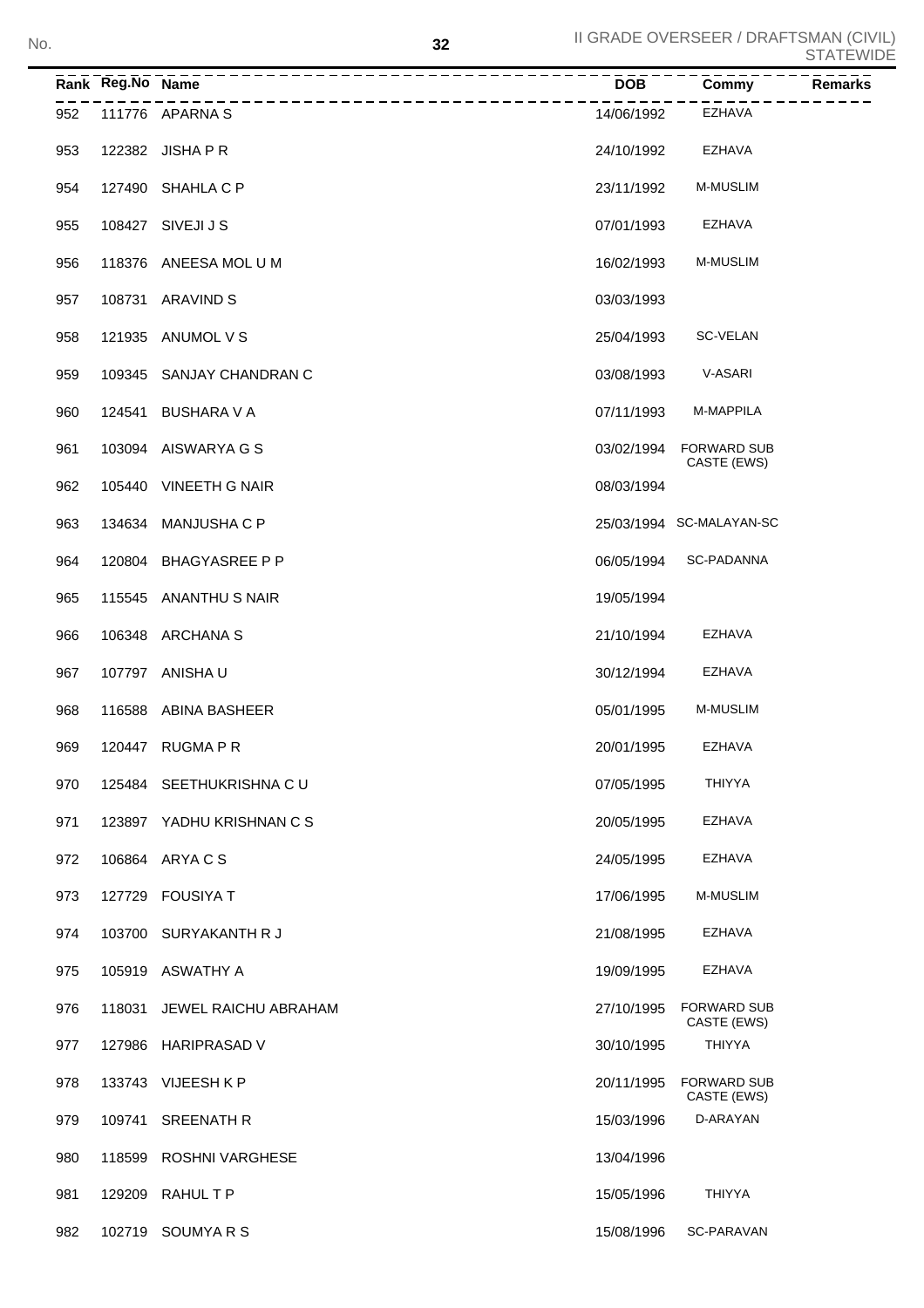|      |                  |                             |            |                            | ◡╷┌╷∟ッッ        |
|------|------------------|-----------------------------|------------|----------------------------|----------------|
|      | Rank Reg.No Name |                             | <b>DOB</b> | Commy                      | <b>Remarks</b> |
| 983  |                  | 128987 MOHAMED THOUFEEQ K P | 28/09/1996 | M-MAPPILA                  |                |
| 984  |                  | 113862 YEGNESH N IYER       | 06/11/1996 |                            |                |
| 985  |                  | 130032 ATHIRA K             | 04/05/1997 | THIYYA                     |                |
| 986  |                  | 121578 SRUTHY SATHYAN       | 20/05/1997 | SC-VETTUVAN                |                |
| 987  |                  | 103666 ATHUL NAIR T         | 20/10/1997 |                            |                |
| 988  |                  | 131727 SONA P S             | 30/10/1997 | OBC-<br>SALIYA/SALIYAS     |                |
| 989  |                  | 125163 SREYA MURALI         | 18/02/1998 |                            |                |
| 990  |                  | 129825 APARNA VINAYAN       | 08/07/1998 |                            |                |
| 991  |                  | 121025 SREELAKSHMITR        | 01/11/1998 | V-ASARI                    |                |
| 992  |                  | 117042 JERIN JOSE           | 21/03/1986 |                            |                |
| 993  |                  | 121577 FEMINA G M           | 08/01/1988 |                            |                |
| 994  | 116969           | MAYA MARY MATHEWS           | 31/07/1988 |                            |                |
| 995  |                  | 131239 RASEENA E            | 24/01/1989 | M-MAPPILA                  |                |
| 996  |                  | 118075 ANASWARA S           | 01/03/1990 | EZHAVA                     |                |
| 997  | 107600           | <b>SANTHINI S LAL</b>       | 12/10/1990 | <b>EZHAVA</b>              |                |
| 998  | 117985           | MARY JOICY JOY              |            | 15/10/1990 LATIN CATHOLICS |                |
| 999  |                  | 121226 SETHULAKSHMY T A     | 22/11/1990 | V-ASARI                    |                |
| 1000 |                  | 104530 AJITH D N            |            | 24/04/1991 LATIN CATHOLICS |                |
| 1001 |                  | 131584 GOPIKA G             | 26/10/1991 | OBC-<br>SALIYA/SALIYAS     |                |
| 1002 | 130820           | JASNA A                     | 19/11/1991 | M-MAPPILA                  |                |
| 1003 |                  | 122562 SUVARNA P            | 05/12/1991 |                            |                |
| 1004 | 122937           | AMRUTHA K V                 | 28/05/1992 | EZHUVA                     |                |
| 1005 | 101320           | <b>SHAMLA H</b>             | 16/07/1992 | M-MUSLIM                   |                |
| 1006 |                  | 108222 APARNA SIVAN         | 06/09/1992 | EZHAVA                     |                |
| 1007 | 113859           | REJITH S                    | 30/11/1992 | EZHAVA                     |                |
| 1008 | 116421           | RAHUL RAJASEKHARAN          | 04/12/1992 |                            |                |
| 1009 | 110105           | MERIN REJI                  | 27/01/1993 |                            |                |
| 1010 | 100385           | <b>SHAHANA H</b>            | 15/02/1993 | M-MUSLIM                   |                |
| 1011 | 130555           | <b>JINCY K K</b>            | 14/04/1993 | THIYYA                     |                |
|      |                  | 1012 102808 ASWANIRAJ V R   | 17/04/1993 | EZHAVA                     |                |
| 1013 |                  | 132419 HEMANTH SREEJ O      | 01/05/1993 | <b>THIYYA</b>              |                |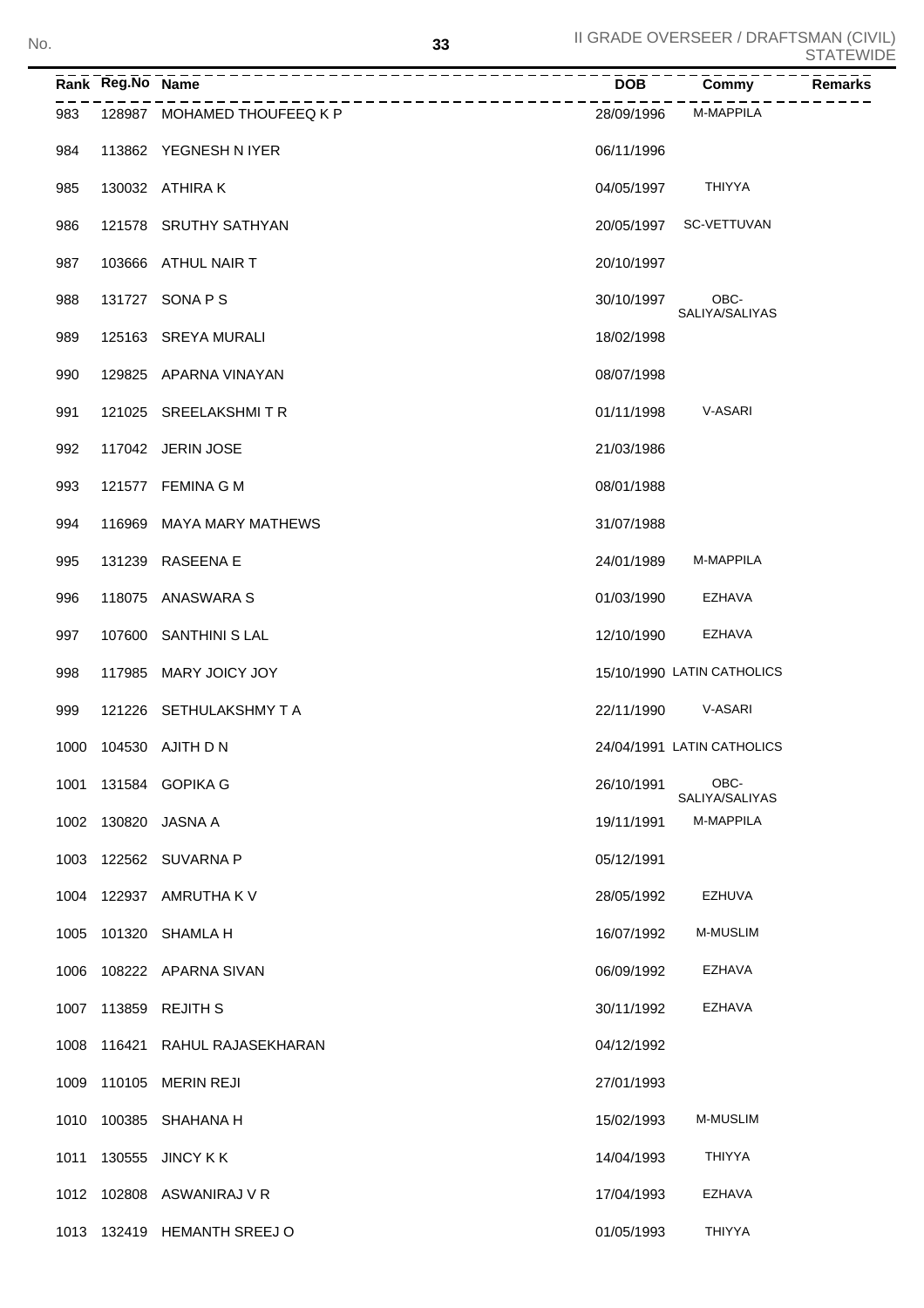|      | Rank Reg.No Name | -------------------      | $\overline{DOB}$ ---- | Commy                             | Remarks |
|------|------------------|--------------------------|-----------------------|-----------------------------------|---------|
|      |                  | 1014 114055 ATHIRA MOHAN | 02/05/1993            | V-ASARI                           |         |
| 1015 |                  | 108265 THAHIRA A         | 01/07/1993            | <b>M-MUSLIM</b>                   |         |
| 1016 |                  | 117841 ASWANI M A        | 03/09/1993            | EZHAVA                            |         |
| 1017 |                  | 130414 DIVYA T           | 03/09/1993            | OBC-<br>SALIYA/SALIYAS            |         |
| 1018 |                  | 103000 JASEENA N J       | 07/11/1993            | <b>M-MUSLIM</b>                   |         |
| 1019 |                  | 117939 ANJITHA E S       | 08/01/1994            | EZHAVA                            |         |
| 1020 |                  | 123816 ASWIN CHANDRAN K  | 13/04/1994            | EZHAVA                            |         |
| 1021 |                  | 113577 UNNIKRISHNAN S    | 14/05/1994            | EZHAVA                            |         |
| 1022 |                  | 137071 KIRAN N           | 25/05/1994            | <b>THIYYA</b>                     |         |
| 1023 |                  | 122820 SREELAKSHMY PS    | 20/06/1994            | EZHAVA                            |         |
| 1024 |                  | 123485 JEPHIN A R        | 06/11/1994            |                                   |         |
| 1025 |                  | 135518 JISHNU J          | 05/02/1995            |                                   |         |
| 1026 |                  | 130491 NEETHU SIDHARTH P | 07/04/1995            | <b>THIYYA</b>                     |         |
| 1027 |                  | 120791 SREYAKS           | 24/04/1995            | D-ARAYAN                          |         |
| 1028 |                  | 137136 NAVEEN NARAYANAN  | 07/05/1995            | <b>THIYYA</b>                     |         |
| 1029 |                  | 105610 NITHIN J NATH     | 07/05/1995            | OBC-CHETTY                        |         |
| 1030 |                  | 106242 VRINDA J          |                       | 31/05/1995 V-VISWAKARMA           |         |
| 1031 |                  | 116035 ANITTA VARGHESE   | 10/08/1995            | <b>FORWARD SUB</b><br>CASTE (EWS) |         |
|      |                  | 1032 132318 ADARSH C K   | 11/01/1996            | OBC-<br>SALIYA/SALIYAS            |         |
| 1033 |                  | 117284 FATHIMA JESNA P N | 05/02/1996            | <b>M-MUSLIM</b>                   |         |
| 1034 |                  | 115281 ABY JOSE          | 02/03/1996            | <b>FORWARD SUB</b><br>CASTE (EWS) |         |
| 1035 |                  | 116445 AROMAL M S        | 02/05/1996            |                                   |         |
| 1036 |                  | 132314 ATHUL PK          | 29/06/1996            | <b>THIYYA</b>                     |         |
| 1037 |                  | 115385 KRISHNAPRASAD P S | 05/07/1996            | EZHAVA                            |         |
| 1038 |                  | 118810 AARON RODRIGUES   | 02/07/1997            | ANGLO INDIAN                      |         |
| 1039 |                  | 134680 SARANYA K         | 21/11/1997            | <b>FORWARD SUB</b><br>CASTE (EWS) |         |
| 1040 |                  | 121078 ATHULYAN P        | 17/01/1998            | OBC-<br><b>EZHUTHACHAN</b>        |         |
| 1041 |                  | 124626 AISWARYA G        | 12/03/1998            | EZHAVA                            |         |
|      |                  | 1042 104499 VISHNURK     | 19/03/1998            | <b>HINDU NADAR</b>                |         |
| 1043 |                  | 124037 KESHAV G NAIR     | 06/04/1998            |                                   |         |
|      |                  | 1044 127387 SUMAYYA K P  | 27/05/1987            | M-MAPPILA                         |         |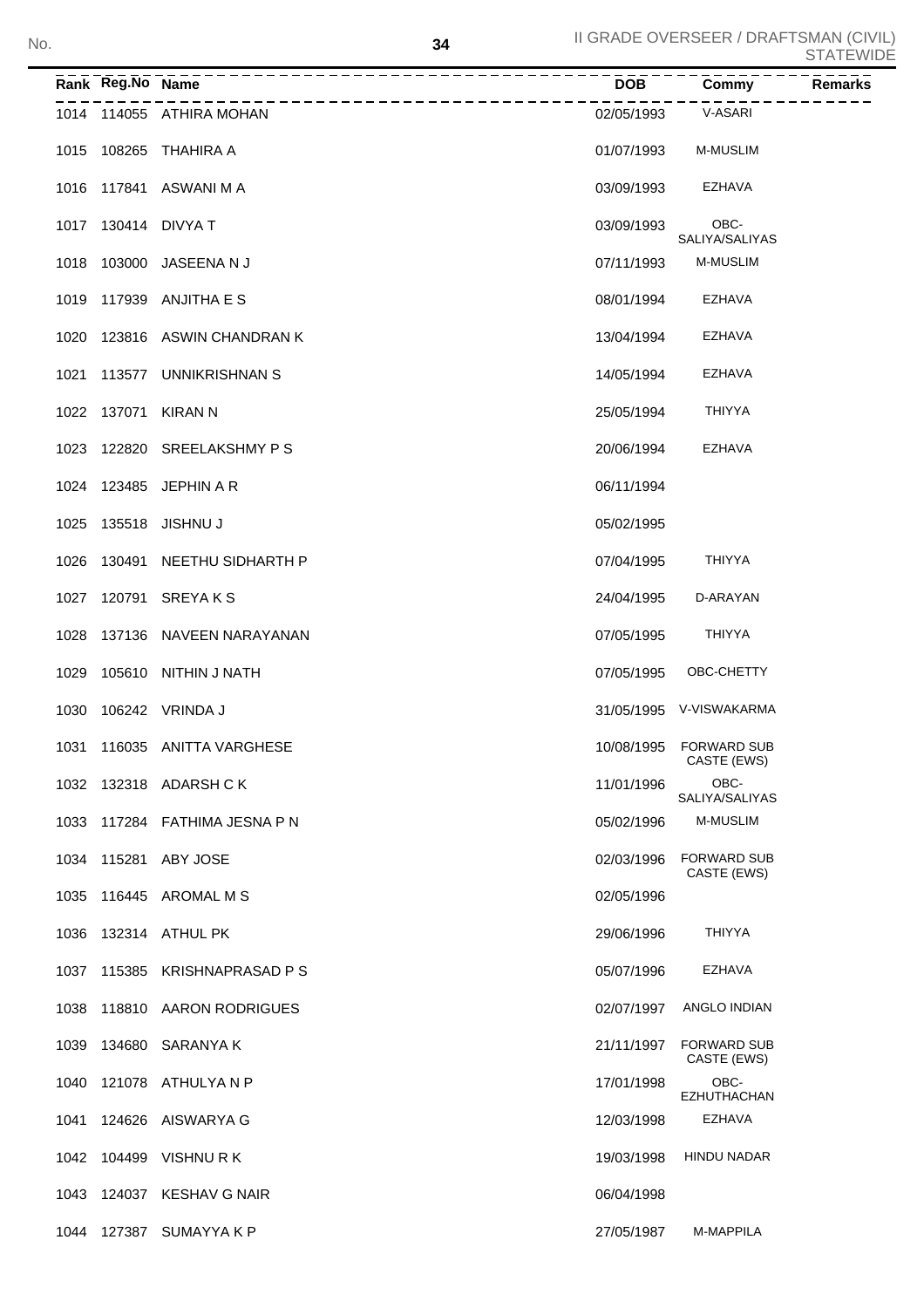| No. |                   |                                                          | 35 |            | II GRADE OVERSEER / DRAFTSMAN (CIVIL)     | <b>STATEWIDE</b> |
|-----|-------------------|----------------------------------------------------------|----|------------|-------------------------------------------|------------------|
|     | Rank Reg.No Name  | ------------------------------------<br>---------------- |    | <b>DOB</b> | Commy                                     | Remarks          |
|     |                   | 1045 105345 DINU KRISHNAN R S                            |    |            | 30/01/1989 OBC-VELAANS<br>[VELAAN]        |                  |
|     |                   | 1046 112795 KRISHNA PRIYA J                              |    | 10/04/1989 |                                           |                  |
|     |                   | 1047 110401 ANISHA SAM THARAKAN                          |    | 25/06/1989 |                                           |                  |
|     |                   | 1048 118638 SHABANA T S                                  |    | 22/01/1990 | <b>M-MUSLIM</b>                           |                  |
|     |                   | 1049 128190 SUHAIL K                                     |    | 01/02/1990 | M-MAPPILA                                 |                  |
|     |                   | 1050 116608 REKHA RAVEENDRAN                             |    | 15/05/1990 |                                           |                  |
|     |                   | 1051 100826 SMITHA DEV                                   |    | 08/04/1991 | EZHAVA                                    |                  |
|     |                   | 1052 132254 SREERAJ PK                                   |    | 25/08/1991 | OBC-<br>SALIYA/SALIYAS                    |                  |
|     |                   | 1053 121793 SANGEETHA K                                  |    | 18/12/1991 | V-THATTAN                                 |                  |
|     |                   | 1054 116317 BASIL S JACOB                                |    | 28/12/1991 |                                           |                  |
|     |                   | 1055 107688 SARANYA MOHAN I                              |    |            | 20/01/1992 OBC-CHETTIES                   |                  |
|     |                   | 1056 124872 FASEELA A                                    |    | 20/02/1992 | M-MAPPILA                                 |                  |
|     |                   | 1057 106147 ANUSREE L                                    |    | 27/02/1992 | <b>EZHAVA</b>                             |                  |
|     |                   | 1058 111637 RESMIKR                                      |    | 18/04/1992 | EZHAVA                                    |                  |
|     |                   | 1059 104459 ANEESH R L                                   |    | 10/06/1992 | HINDU NADAR                               |                  |
|     |                   | 1060 114456 KRUPA SARA THOMAS                            |    | 12/01/1993 |                                           |                  |
|     | 1061 109465 BALUS |                                                          |    | 21/01/1993 | SC-PULAYA                                 |                  |
|     |                   | 1062 114863 GREESHMA G KRISHNAN                          |    | 28/03/1993 | V-THATTAN                                 |                  |
|     |                   | 1063 104316 AJO S RAJ                                    |    |            | 02/04/1993 LATIN CATHOLICS                |                  |
|     |                   | 1064 123290 SUNOJ K C                                    |    | 23/05/1993 | EZHAVA                                    |                  |
|     |                   | 1065 115755 ARSHAKR                                      |    | 26/06/1993 | EZHAVA                                    |                  |
|     |                   | 1066 100954 GEETHU G DAS                                 |    | 28/08/1993 | EZHAVA                                    |                  |
|     |                   | 1067 131928 AJAY T C                                     |    | 15/09/1993 | <b>THIYYA</b>                             |                  |
|     |                   | 1068 100459 ATHIRA SINDHU MANIKANTAN                     |    | 08/10/1993 | EZHAVA                                    |                  |
|     |                   | 1069 106993 SREELEKSHMIR                                 |    | 15/11/1993 |                                           |                  |
|     |                   | 1070 129656 LALNA S S                                    |    | 16/11/1993 |                                           |                  |
|     |                   | 1071 125380 RESHMA A                                     |    |            | 25/11/1993 THANDAN [COCHI<br>AND MALABAR] |                  |
|     |                   | 1072 136186 JINADEV K V                                  |    | 27/11/1993 | THIYYA                                    |                  |
|     |                   | 1073 102266 SRUTHI S NAMBIAR                             |    | 04/03/1994 |                                           |                  |
|     |                   | 1074 132573 ARUN VISHNU R                                |    |            | 14/03/1994 FORWARD SUB<br>CASTE (EWS)     |                  |
|     |                   | 1075 106981 ARYA M S                                     |    |            | 28/05/1994 FORWARD SUB<br>CASTE (EWS)     |                  |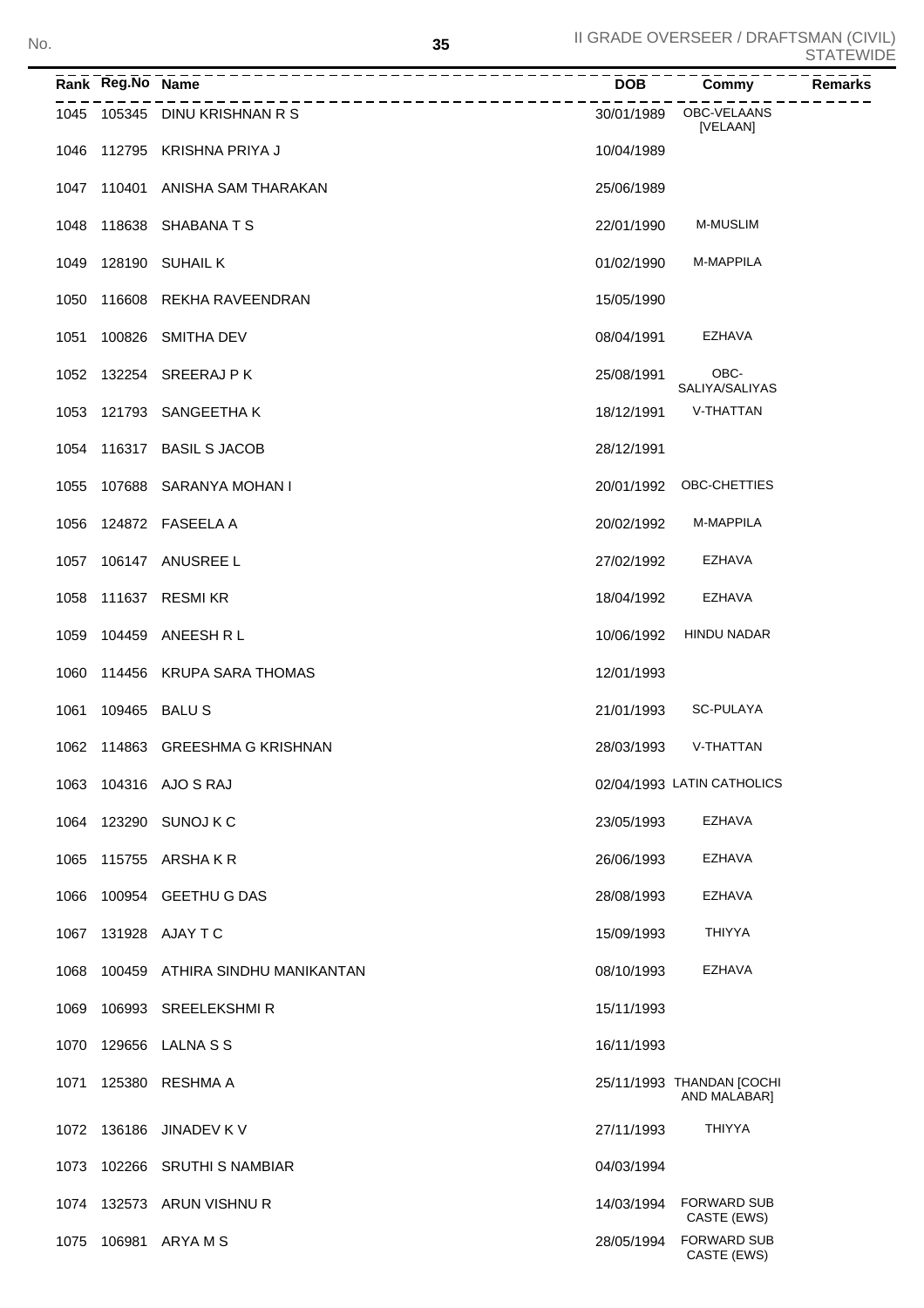|      | Rank Reg.No Name |                                | <b>DOB</b> | <b>Commy</b>                      | <b>Remarks</b> |
|------|------------------|--------------------------------|------------|-----------------------------------|----------------|
|      |                  | 1076 127894 MITHUN RAJ B P     | 01/06/1994 |                                   |                |
|      |                  | 1077 120938 ANJALI A           | 13/06/1994 |                                   |                |
|      |                  | 1078 114150 SNEHA MATHEW       | 22/09/1994 |                                   |                |
|      |                  | 1079 107238 ANJALIS            | 30/11/1994 |                                   |                |
|      |                  | 1080 106811 ARYA KRISHNAN      | 25/03/1995 |                                   |                |
|      |                  | 1081 132873 NAVANEETH KRISHNAN | 29/03/1995 |                                   |                |
|      |                  | 1082 122784 DEEPTHIKR          |            | 15/05/1995 OBC-KUDUMBIS           |                |
|      |                  | 1083 136116 SUJAY RAVINDRAN    | 25/05/1995 | OBC-MANIYANI                      |                |
|      |                  | 1084 100315 NANDANA RAMESH     | 08/08/1995 |                                   |                |
| 1085 |                  | 135662 SHIBU K                 | 20/09/1995 | OBC-<br>SALIYA/SALIYAS            |                |
|      |                  | 1086 128425 SAHIR M            | 25/10/1995 | M-MAPPILA                         |                |
|      |                  | 1087 133344 GEETHU VARGHESE    | 02/02/1996 |                                   |                |
| 1088 |                  | 117671 LINCY BABY              |            | 10/03/1996 SCCC-CHERAMAR          |                |
|      |                  | 1089 120692 ASHLIN STANLY      | 25/03/1996 | <b>FORWARD SUB</b><br>CASTE (EWS) |                |
|      |                  | 1090 114173 ANJALI J           | 30/03/1996 |                                   |                |
|      |                  | 1091 128233 MOHAMED MUBARIS K  | 23/04/1996 | M-MAPPILA                         |                |
|      |                  | 1092 131815 SHIBILA-C-M        | 02/05/1996 | <b>THIYYA</b>                     |                |
|      |                  | 1093 117627 FATHIMA K A        | 05/06/1996 | <b>M-MUSLIM</b>                   |                |
|      |                  | 1094 114119 ANJU PHILIP        | 18/06/1996 |                                   |                |
| 1095 |                  | 117933 SILPA S                 | 05/07/1996 | <b>EZHAVA</b>                     |                |
| 1096 |                  | 135900 AKSHAY C V              | 18/07/1996 | <b>THIYYA</b>                     |                |
|      |                  | 1097 122717 AMEENA RAHMAN TA   | 21/09/1996 | <b>M-MUSLIM</b>                   |                |
| 1098 |                  | 115202 VISHNU K                | 13/10/1996 | <b>EZHAVA</b>                     |                |
| 1099 |                  | 120726 AKHILA UNNI             | 29/10/1996 | <b>FORWARD SUB</b><br>CASTE (EWS) |                |
| 1100 |                  | 106428 ARYA RAJ J              | 04/11/1996 |                                   |                |
| 1101 |                  | 100990 KRISHNA S NAIR          | 15/11/1996 |                                   |                |
|      |                  | 1102 100355 ANJITHA R K        | 17/11/1996 |                                   |                |
|      |                  | 1103 120917 NEENU MARY JOSE    | 28/12/1996 |                                   |                |
|      |                  | 1104 133141 SAAYOOJYA M J      | 31/05/1997 | V-ASARI                           |                |
| 1105 |                  | 102787 ASWATHY S R             | 01/06/1997 |                                   |                |
|      |                  | 1106 116941 FEMI JOSEPH        |            | 01/07/1997 LATIN CATHOLICS        |                |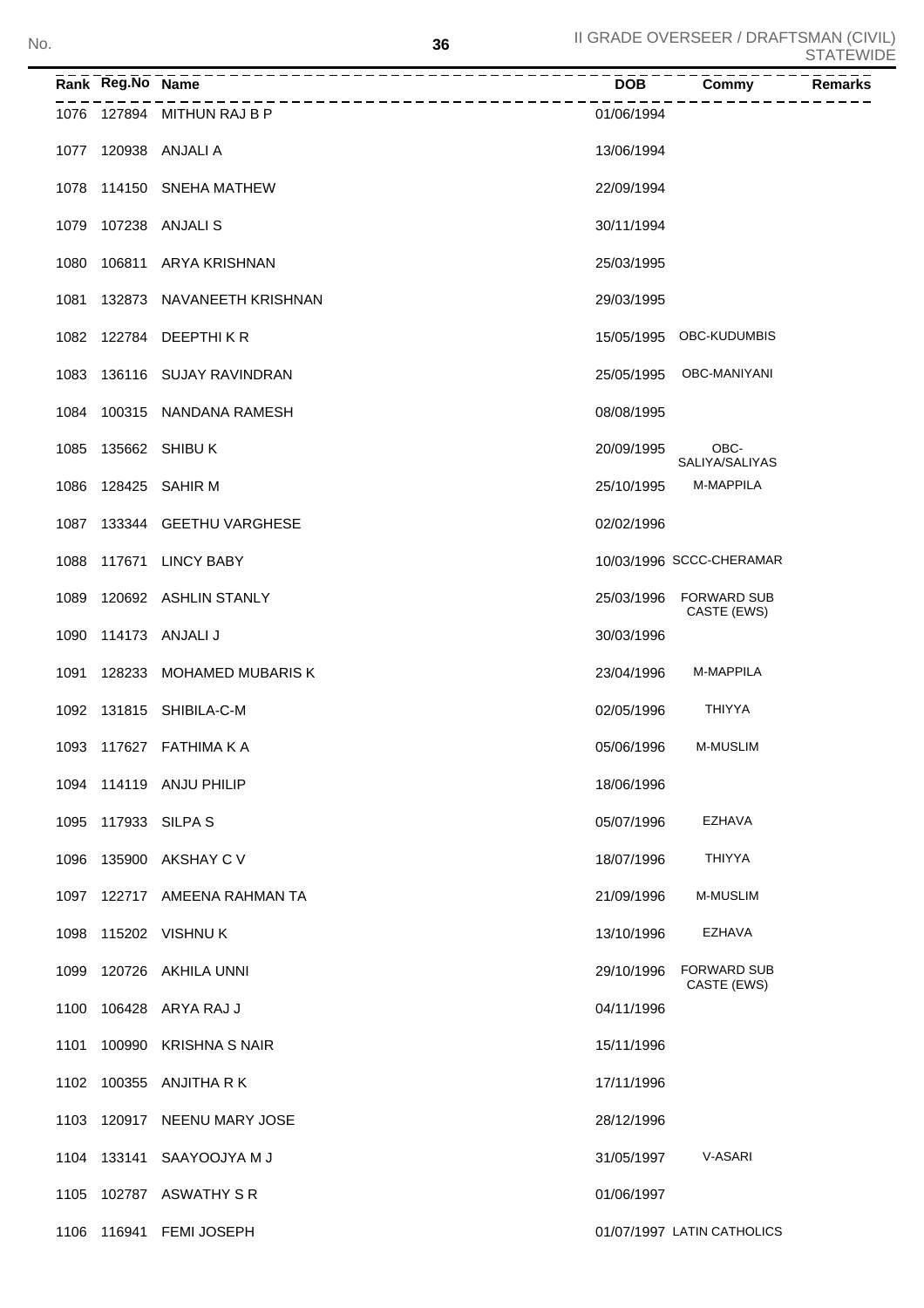|      | Rank Reg.No Name    |                                                          | <b>DOB</b> | Commy                                 | Remarks |
|------|---------------------|----------------------------------------------------------|------------|---------------------------------------|---------|
|      |                     | ______________________________<br>1107 124511 SANDRA V S | 01/11/1997 | V-THATTAN                             |         |
|      |                     | 1108 126422 JUNAID J                                     | 04/12/1998 |                                       |         |
|      |                     | 1109 120678 ASWATHY P G                                  | 24/10/1988 | V-THATTAN                             |         |
|      |                     | 1110 106061 SITHARA R                                    | 17/06/1989 | <b>EZHAVA</b>                         |         |
|      |                     | 1111 108370 RANA S                                       | 24/01/1990 | <b>EZHAVA</b>                         |         |
|      | 1112 103717 JIJIN V |                                                          | 24/11/1990 | EZHAVA                                |         |
|      |                     | 1113 127195 FARSANA C                                    | 15/12/1990 | M-MAPPILA                             |         |
|      |                     | 1114 114582 RESHMA CHANDRAN                              | 01/01/1991 | V-ASARI                               |         |
|      |                     | 1115 137005 NIDHEESH K P                                 | 05/01/1991 | V-ASARI                               |         |
|      |                     | 1116 129676 ASHIKA BALAKRISHNAN                          | 05/10/1991 | THIYYA                                |         |
|      |                     | 1117 108645 SARAN T NAIR                                 | 31/03/1992 |                                       |         |
|      |                     | 1118 122001 NEETHU K S                                   | 20/05/1992 | EZHAVA                                |         |
|      |                     | 1119 116682 PRINCY ABRAHAM                               | 18/07/1992 |                                       |         |
|      |                     | 1120 127857 MOHAMMED SUFAIR N                            | 27/08/1992 | <b>M-MAPPILA</b>                      |         |
|      |                     | 1121 120018 RASIM NAVAS M S                              | 19/09/1992 | <b>M-MUSLIM</b>                       |         |
|      |                     | 1122 108208 JITHA S PILLAI                               | 19/12/1992 | OBC-CHETTY                            |         |
|      |                     | 1123 118022 RESHMA THANKACHAN                            | 12/02/1993 |                                       |         |
|      |                     | 1124 115605 RESHMA RAJENDRAN                             |            | 28/02/1993 FORWARD SUB<br>CASTE (EWS) |         |
|      |                     | 1125 123248 ANAND T M                                    | 04/04/1993 | OBC-<br><b>EZHUTHACHAN</b>            |         |
| 1126 |                     | 103443 LINU RAJ A K                                      | 05/05/1993 | <b>SIUC NADAR</b>                     |         |
| 1127 |                     | 128469 JUNAID P                                          | 07/08/1993 | <b>M-MUSLIM</b>                       |         |
| 1128 |                     | 136523 SMRITHI A                                         | 29/09/1993 | OBC-MANIYANI                          |         |
| 1129 |                     | 117035 AMRUTHA K M                                       | 01/10/1993 | SC-VELAN                              |         |
| 1130 | 127268              | <b>INDUJA V P</b>                                        | 24/10/1993 | V-KAMMALA                             |         |
| 1131 |                     | 121278 ANAKHA P                                          | 06/12/1993 | <b>EZHAVA</b>                         |         |
| 1132 |                     | 123988 VISHNU UR                                         | 16/04/1994 | <b>EZHAVA</b>                         |         |
| 1133 |                     | 133749 RAHUL E C                                         | 09/10/1994 |                                       |         |
| 1134 | 114039              | MUMTHAZ FATHIMA SHAJI                                    | 27/10/1994 | <b>M-MUSLIM</b>                       |         |
| 1135 |                     | 116804 ASHNA RASHEED                                     | 08/11/1994 | <b>M-MUSLIM</b>                       |         |
| 1136 |                     | 119784 JYOTHISH M P                                      | 30/01/1995 | <b>EZHAVA</b>                         |         |
|      |                     | 1137 108366 RAJKRISHNAN R                                | 01/02/1995 | <b>FORWARD SUB</b><br>CASTE (EWS)     |         |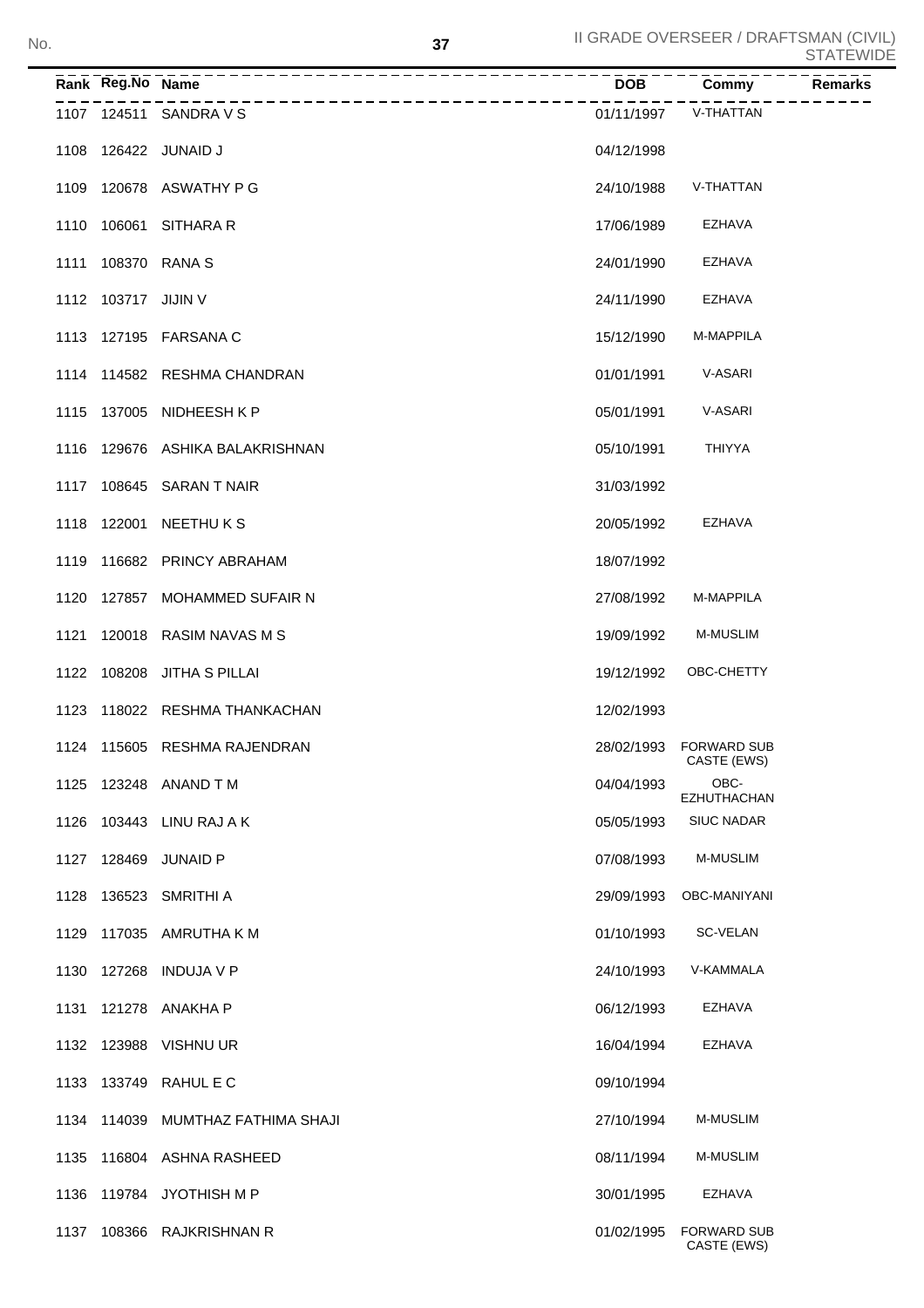|      | Rank Reg.No Name |                           | <b>DOB</b> | Commy                             | <b>Remarks</b> |
|------|------------------|---------------------------|------------|-----------------------------------|----------------|
|      |                  | 1138 132961 VISHNU V      |            | 20/03/1995 SC-MANNAN-SC           |                |
| 1139 | 114231           | <b>MARIA JOSE V</b>       | 22/03/1995 |                                   |                |
| 1140 |                  | 125353 SUMISHA A P        | 14/05/1995 | SC-PULAYAN                        |                |
| 1141 |                  | 119361 ANURAJ K DELEEP    | 30/05/1995 | EZHAVA                            |                |
|      |                  | 1142 101678 ANAGHA G S    | 31/05/1995 | EZHAVA                            |                |
| 1143 |                  | 106194 ANJANA VISWAN      | 05/06/1995 | <b>EZHAVA</b>                     |                |
|      |                  | 1144 117772 KIMI M ANIL   | 08/06/1995 | <b>EZHAVA</b>                     |                |
| 1145 |                  | 107807 ATHULYA SAJEEVE    | 23/08/1995 | <b>EZHAVA</b>                     |                |
| 1146 |                  | 119163 PRIYAMOL ELDHO     | 08/09/1995 |                                   |                |
|      |                  | 1147 128646 SAFWAN T      | 16/09/1995 | M-MAPPILA                         |                |
| 1148 |                  | 110753 ANCY JOY           | 03/10/1995 | <b>FORWARD SUB</b><br>CASTE (EWS) |                |
| 1149 |                  | 111825 NIDHILA V M        | 23/10/1995 | <b>EZHAVA</b>                     |                |
| 1150 |                  | 118928 SNEHA MOLE JACOB   | 05/11/1995 |                                   |                |
| 1151 | 103578 ANUS      |                           | 21/01/1996 | <b>EZHAVA</b>                     |                |
|      |                  | 1152 107718 CHINCHUSR     | 31/01/1996 | <b>EZHAVA</b>                     |                |
| 1153 |                  | 120298 AKHIL E B          | 16/03/1996 | <b>EZHAVA</b>                     |                |
|      |                  | 1154 117382 SUMITHRA P S  |            | 18/03/1996 V-VISWAKARMA           |                |
|      |                  | 1155 120764 ANJANA P MANI | 19/05/1996 | <b>EZHAVA</b>                     |                |
| 1156 |                  | 134976 SARANYA M          | 30/05/1996 | <b>THIYYA</b>                     |                |
| 1157 |                  | 109424 GLADSON T ALEX     | 25/07/1996 |                                   |                |
| 1158 |                  | 101562 NIFA A S           | 30/07/1996 |                                   |                |
| 1159 |                  | 104769 VISHNUS            | 09/08/1996 | <b>EZHAVA</b>                     |                |
| 1160 | 104519           | <b>SACHIN B P</b>         | 16/08/1996 | LC                                |                |
| 1161 | 116180           | <b>SREEJITH P R</b>       | 03/02/1997 | <b>EZHAVA</b>                     |                |
| 1162 | 119620           | AMAL A V                  | 14/03/1997 | D-DHEEVARA                        |                |
| 1163 |                  | 109662 NIJAM N            | 12/04/1997 | <b>M-MUSLIM</b>                   |                |
| 1164 |                  | 101613 AARCHA PRASAD      | 24/05/1997 | <b>EZHAVA</b>                     |                |
| 1165 |                  | 119787 JAYAKRISHNAN V S   | 26/08/1997 | D-DHEEVARA                        |                |
| 1166 |                  | 110967 KRISHNANUNNIS      | 28/08/1997 |                                   |                |
| 1167 |                  | 109064 JIJO JOY           | 06/11/1997 |                                   |                |
| 1168 |                  | 130487 NEELANCHANA KT     | 01/02/1998 | <b>THIYYA</b>                     |                |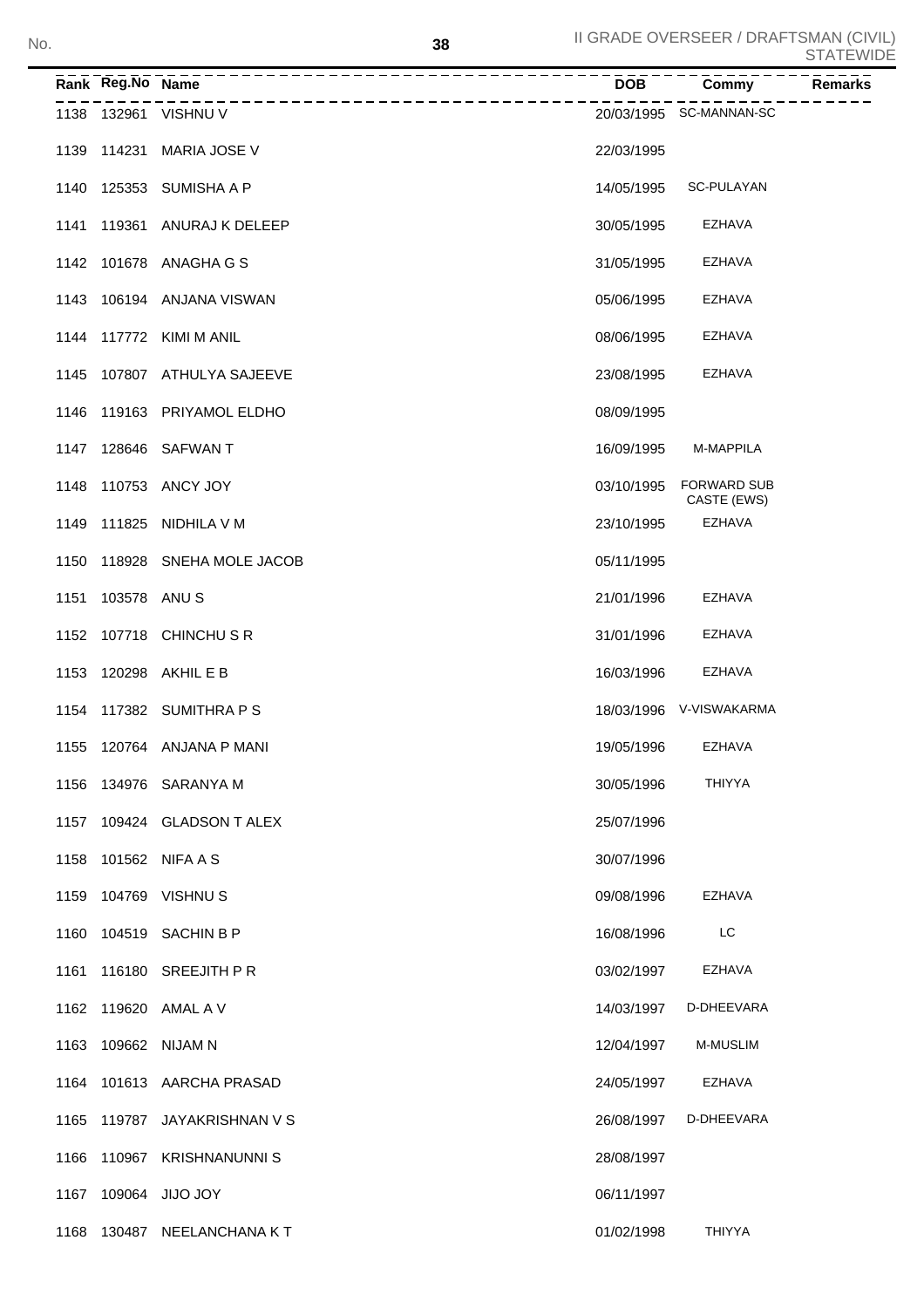|      | Rank Reg.No Name |                                 | <b>DOB</b> | Commy                             | <b>Remarks</b> |
|------|------------------|---------------------------------|------------|-----------------------------------|----------------|
|      |                  | 1169 118532 SHILPA JUSTUS       |            | 30/03/1998 LATIN CATHOLICS        |                |
|      |                  | 1170 117907 ANJANA JAYAKUMAR    | 21/05/1998 | <b>FORWARD SUB</b><br>CASTE (EWS) |                |
|      |                  | 1171 104210 NAVEEN SL           | 31/10/1998 | <b>EZHAVA</b>                     |                |
|      |                  | 1172 129264 HAMEEM IRSHAD P     | 13/05/1990 | M-MAPPILA                         |                |
|      |                  | 1173 134984 SREEKALA CK         | 02/04/1991 |                                   |                |
|      |                  | 1174 121593 ABHAYA UNNIKRISHNAN | 15/05/1991 |                                   |                |
|      |                  | 1175 136351 AKHILA P            | 14/07/1991 |                                   |                |
|      |                  | 1176 118009 REMYA P R           | 19/08/1991 | V-KARUVAN                         |                |
|      |                  | 1177 131409 ATHIRA K P          | 20/11/1991 | <b>FORWARD SUB</b><br>CASTE (EWS) |                |
|      |                  | 1178 108691 HARI KRISHNAN       |            | 19/01/1992 OBC-CHAKKALA           |                |
|      |                  | 1179 126888 SREEKUTTY S         | 30/03/1992 | EZHAVA                            |                |
|      |                  | 1180 116656 LINTA B S           | 03/04/1992 | <b>EZHAVA</b>                     |                |
|      |                  | 1181 121318 SARIKA VENUGOPAL    | 30/05/1992 | <b>THIYYA</b>                     |                |
|      |                  | 1182 134853 SRUTHI P P          | 16/02/1993 | V-KAMMALA                         |                |
|      |                  | 1183 116039 DEVIKA SANTHOSH     | 17/02/1993 | <b>EZHAVA</b>                     |                |
|      |                  | 1184 119077 RITTU JOSEPH        |            | 14/06/1993 LATIN CATHOLICS        |                |
|      |                  | 1185 133396 JOSNIYA JOSE        | 27/08/1993 |                                   |                |
|      |                  | 1186 131540 NOURIN S R          | 27/09/1993 | M-MAPPILA                         |                |
|      |                  | 1187 136065 ATHUL O K           | 02/10/1993 |                                   |                |
| 1188 |                  | 112996 HARIKRISHNAN J           | 27/03/1994 | <b>EZHAVA</b>                     |                |
| 1189 |                  | 123026 ASWATHY K S              | 11/04/1994 | <b>EZHAVA</b>                     |                |
| 1190 |                  | 136847 AMARNATH K               |            | 24/05/1994 V-VISWAKARMA           |                |
| 1191 | 114809           | <b>MEKHA MOHAN</b>              | 25/05/1994 | <b>EZHAVA</b>                     |                |
|      |                  | 1192 106501 ANJU SATHEESH       | 08/06/1994 | <b>EZHAVA</b>                     |                |
| 1193 |                  | 120284 VIGNESH BABU             | 10/07/1994 | <b>EZHAVA</b>                     |                |
|      | 1194 111668      | <b>MONISHA V</b>                | 26/09/1994 | <b>FORWARD SUB</b><br>CASTE (EWS) |                |
| 1195 |                  | 129968 ADHEENA P                | 12/02/1995 | <b>THIYYA</b>                     |                |
| 1196 |                  | 115676 JAIS JOSEPH              | 03/03/1995 |                                   |                |
| 1197 |                  | 131465 ANUSREE P P              | 02/05/1995 | OBC-<br>SALIYA/SALIYAS            |                |
| 1198 |                  | 136276 VISMAYA A                | 11/06/1995 | D-MUKAYA                          |                |
| 1199 |                  | 116818 ARYAKRISHNATG            | 30/08/1995 | <b>EZHAVA</b>                     |                |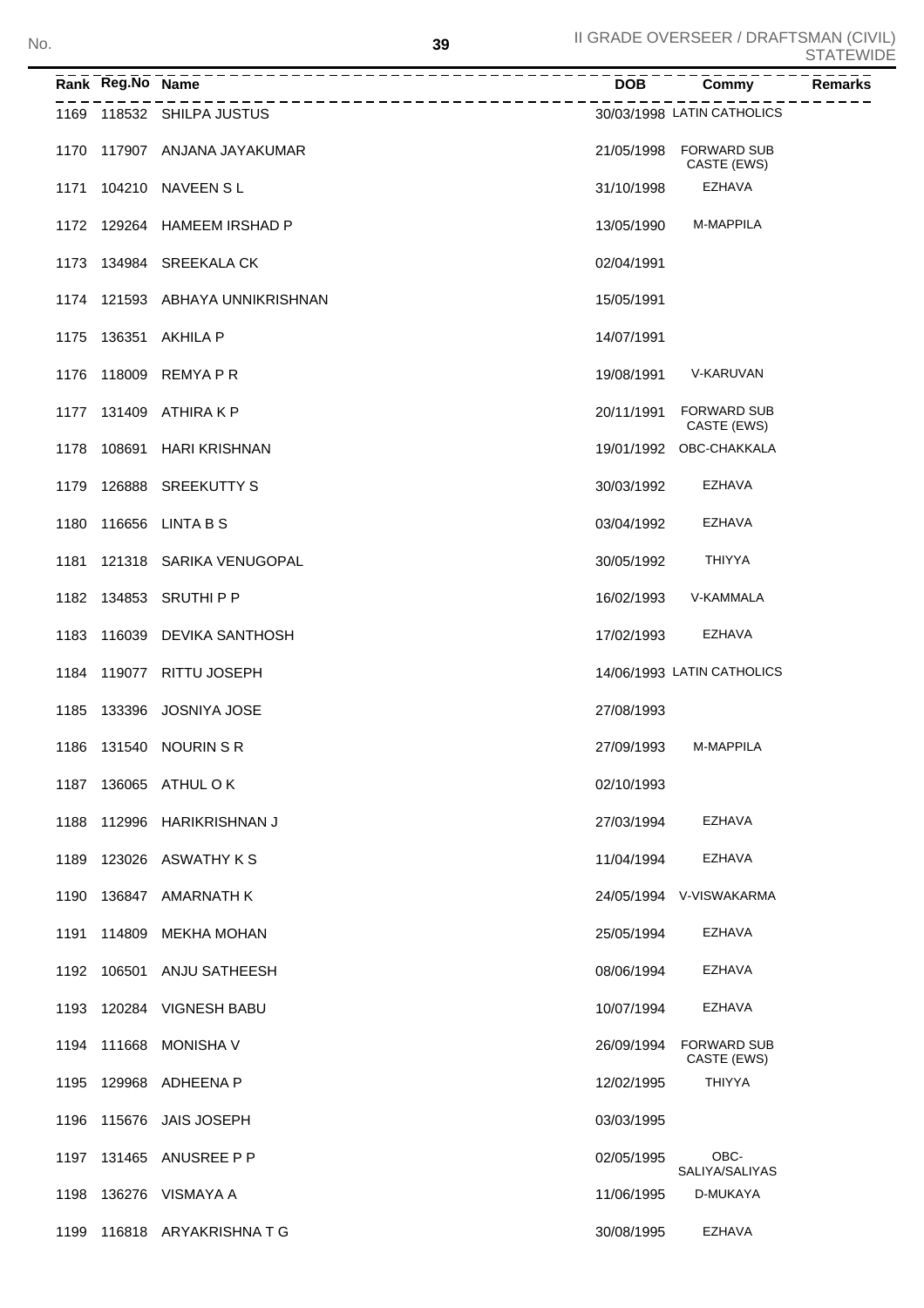|      | Rank Reg.No Name | ----------------------------------<br>________________________ | <b>DOB</b> | Commy                             | <b>Remarks</b> |
|------|------------------|----------------------------------------------------------------|------------|-----------------------------------|----------------|
|      |                  | 1200 129074 SYAMLAL V                                          |            | 20/02/1996 SC-CHERUMAN            |                |
| 1201 |                  | 131150 SAHLAKC                                                 | 24/03/1996 | M-MAPPILA                         |                |
|      |                  | 1202 125021 ANISHA U KRISHNAN                                  | 20/05/1996 | <b>EZHAVA</b>                     |                |
| 1203 |                  | 131583 ADARSHAKK                                               | 27/09/1996 | V-ASARI                           |                |
|      |                  | 1204 136087 JAYESH OK                                          | 19/10/1996 | <b>THIYYA</b>                     |                |
|      |                  | 1205 110214 AMRUTHA VARMA A                                    | 31/12/1996 | <b>FORWARD SUB</b><br>CASTE (EWS) |                |
|      |                  | 1206 129715 NAVYA GIRISH                                       | 22/01/1997 | <b>THIYYA</b>                     |                |
|      |                  | 1207 132312 AKSHAY A P                                         | 17/04/1997 | <b>FORWARD SUB</b><br>CASTE (EWS) |                |
| 1208 |                  | 103815 SRIKANTH P                                              | 05/05/1997 | <b>EZHAVA</b>                     |                |
| 1209 |                  | 100073 AISWARYA AJITH R A                                      | 30/05/1997 | <b>EZHAVA</b>                     |                |
| 1210 |                  | 101401 BIDHYA A S                                              | 12/07/1997 | <b>SIUC NADAR</b>                 |                |
| 1211 |                  | 101813 ARYA M A                                                | 22/07/1997 | <b>SIUC NADAR</b>                 |                |
|      |                  | 1212 107619 KINARASAJJAI                                       | 22/08/1997 | <b>EZHAVA</b>                     |                |
| 1213 |                  | 123586 YADHUKRISHNAN K R                                       | 30/08/1997 | <b>EZHAVA</b>                     |                |
|      |                  | 1214 101006 SREELEKSHMIR                                       | 01/12/1997 |                                   |                |
| 1215 |                  | 121696 MERLIN VARGHESE                                         | 19/05/1998 | <b>FORWARD SUB</b><br>CASTE (EWS) |                |
|      |                  | 1216 106738 SARANGI GOPAN                                      | 25/12/1998 | <b>EZHAVA</b>                     |                |

## **Supplementary List**

## **Ezhava/Thiyya/Billava**

| 1               | 101018 NANDA M S        | 11/06/1997 | <b>EZHAVA</b> | <b>SP</b> |
|-----------------|-------------------------|------------|---------------|-----------|
| 2               | 121864 HARSHA K ARAVIND | 17/09/1990 | EZHAVA        |           |
| 3               | 118738 SREEPRIYA MOHAN  | 02/05/1991 | EZHAVA        |           |
| 4               | 135069 ANISHA T         | 31/05/1991 | <b>THIYYA</b> |           |
| 5               | 121449 RAMBHAKR         | 17/08/1991 | EZHAVA        |           |
| 6               | 119107 SREETHUMB        | 11/09/1991 | <b>EZHAVA</b> |           |
| $\overline{7}$  | 129562 NIVEDYAK         | 23/11/1991 | <b>THIYYA</b> |           |
| 8               | 106686 SILPA RANI M V   | 14/05/1992 | <b>EZHAVA</b> |           |
| 9               | 107511 HARIPRIYA M A    | 01/10/1992 | EZHAVA        |           |
| 10              | 112469 ANJITHA S        | 09/02/1993 | <b>EZHAVA</b> |           |
| 11              | 108510 SREEJU S         | 12/06/1993 | <b>EZHAVA</b> |           |
| 12 <sup>2</sup> | 121642 JITHA K R        | 18/10/1993 | EZHAVA        |           |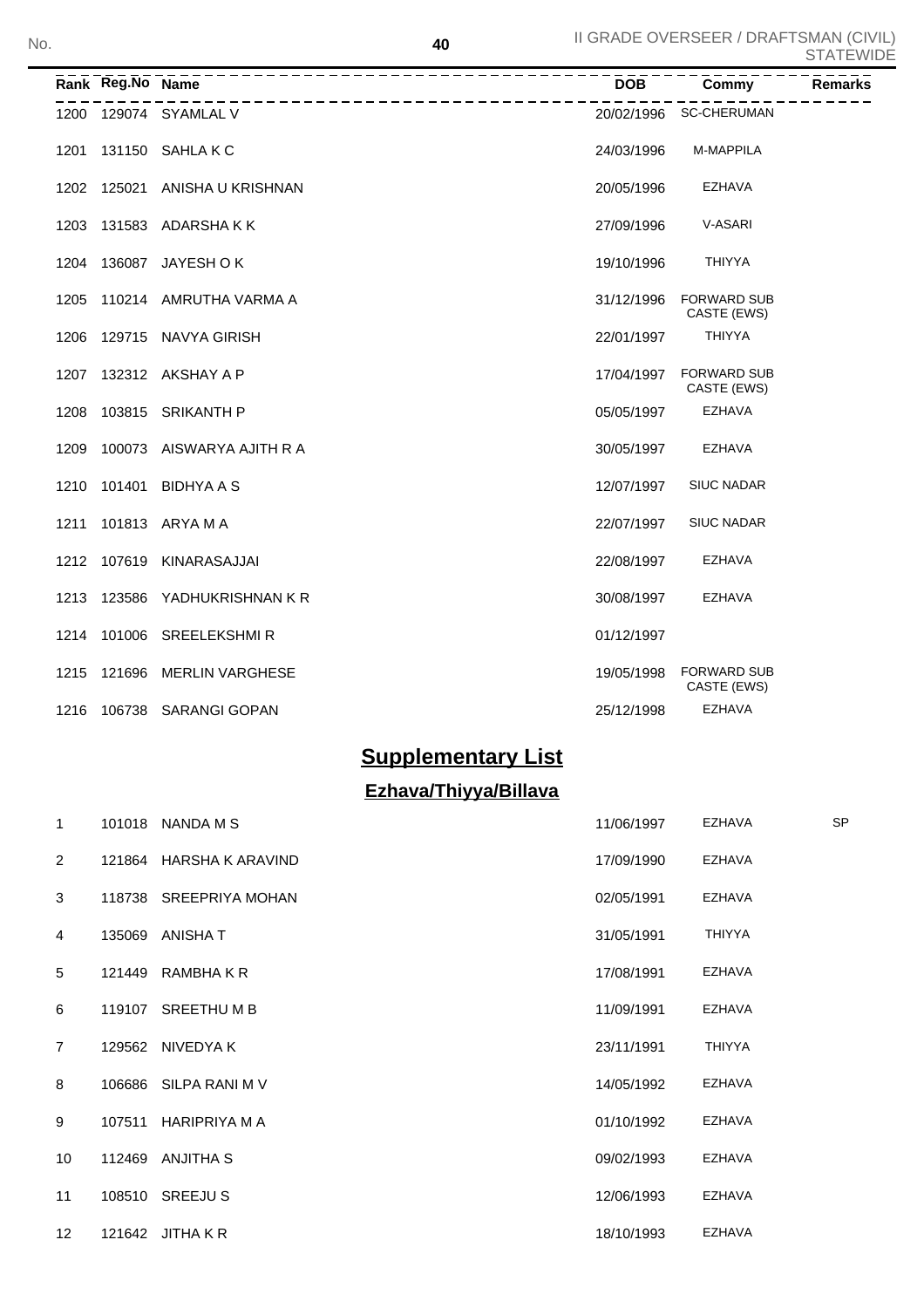|    | Rank Reg.No Name |                                     | $\overline{DOB}$ | Commy         | Remarks |
|----|------------------|-------------------------------------|------------------|---------------|---------|
| 13 |                  | -------------<br>131091 HARITHA P C | 21/10/1993       | <b>THIYYA</b> |         |
| 14 |                  | 101265 KAVYA PRASANNAN              | 11/01/1994       | EZHAVA        |         |
| 15 |                  | 132869 AKHIL M                      | 11/04/1994       | THIYYA        |         |
| 16 |                  | 100285 LEKSHMY GOPAN                | 02/08/1994       | EZHAVA        |         |
| 17 |                  | 113136 AMMU SAJEEV                  | 18/08/1994       | EZHAVA        |         |
| 18 |                  | 131734 SRUTHI V K                   | 08/10/1994       | THIYYA        |         |
| 19 |                  | 101478 ANJU U                       | 23/12/1994       | EZHAVA        |         |
| 20 |                  | 109712 SURJITH LAL                  | 07/01/1995       | EZHAVA        |         |
| 21 |                  | 125027 AISWARYA S                   | 25/03/1995       | EZHAVA        |         |
| 22 |                  | 134254 SHARIKA R                    | 03/05/1996       | THIYYA        |         |
| 23 |                  | 106415 AKHILA ARJUNAN               | 30/05/1996       | EZHAVA        |         |
| 24 |                  | 131092 NEHA S ASOK                  | 31/07/1996       | THIYYA        |         |
| 25 |                  | 107014 ARYA S                       | 29/04/1997       | EZHAVA        |         |
| 26 |                  | 113288 ANANTHU G KRISHNAN           | 21/08/1997       | EZHAVA        |         |
| 27 |                  | 129615 JISHNA P                     | 10/06/1998       | THIYYA        |         |
| 28 |                  | 102749 SANDHRA SURESH               | 12/08/1998       | EZHAVA        |         |
| 29 |                  | 111820 JYOTHI M                     | 29/11/1986       | EZHAVA        |         |
| 30 |                  | 117843 KARTHIKA PT                  | 07/10/1990       | <b>EZHAVA</b> |         |
| 31 |                  | 131670 SISHMA P                     | 23/12/1991       | THIYYA        |         |
| 32 |                  | 124914 AKHILA UNNIKRISHNAN          | 10/02/1992       | <b>EZHAVA</b> |         |
| 33 |                  | 110727 ATHIRA S                     | 15/04/1992       | EZHAVA        |         |
| 34 |                  | 117368 AISWARYA K                   | 02/06/1992       | THIYYA        |         |
| 35 |                  | 120812 SREELAKSHMIPS                | 05/09/1992       | EZHAVA        |         |
| 36 | 128209           | <b>BINEESH M</b>                    | 26/10/1992       | THIYYA        |         |
| 37 |                  | 134919 SUNSI SURESH AK              | 26/01/1993       | THIYYA        |         |
| 38 |                  | 122564 ROSHINI P M                  | 23/02/1993       | EZHAVA        |         |
| 39 |                  | 117840 REHNATS                      | 09/03/1993       | EZHAVA        |         |
| 40 | 120569           | JANUSHA RAVI                        | 07/05/1993       | EZHAVA        |         |
| 41 | 122551           | <b>KRISHNENDU P M</b>               | 03/09/1993       | EZHAVA        |         |
| 42 |                  | 100616 SETHU LEKSHMIS               | 27/03/1994       | EZHAVA        |         |
| 43 |                  | 120574 ANU A N                      | 16/02/1996       | <b>EZHAVA</b> |         |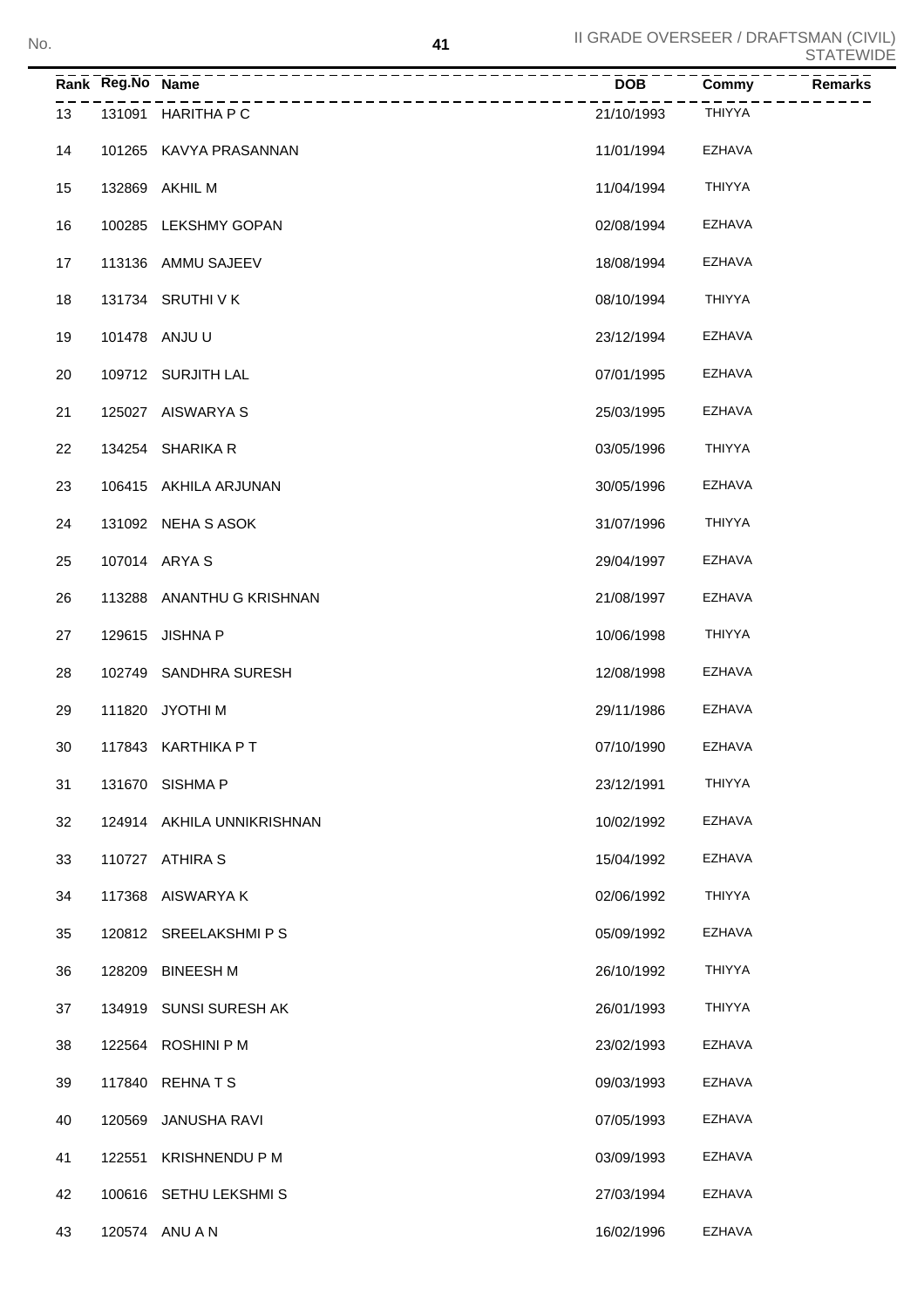## II GRADE OVERSEER / DRAFTSMAN (CIVIL)<br>STATEWIDE **Rank Reg.No Name DOB Commy Remarks** 112621 SARANYA S S 08/04/1996 EZHAVA 134767 LAVANYA K P 05/01/1998 THIYYA 135332 CHASHNA SANTHOSH 23/03/1998 THIYYA 47 103946 SHANU S 30/12/1990 EZHAVA 103249 SRUTHI RAGHUNATH 20/04/1992 EZHAVA 131679 AISWARYA RAGI K 19/09/1992 THIYYA 131538 RAJILA RAJ C K 05/05/1993 THIYYA 131352 ATHIRA M M 25/05/1993 THIYYA 132019 YESWANTH M 03/08/1993 THIYYA 102205 AMRATHA A LAL 31/05/1994 EZHAVA 54 101897 NEETHU MOHAN A M 03/08/1994 EZHAVA 112591 SRUTHI PRAKASH 25/08/1994 EZHAVA 110207 RESHMA RAJAN 03/10/1994 EZHAVA 116776 ALEYA T D 08/02/1995 EZHAVA 130954 KEERTHANA M 10/04/1995 THIYYA 131782 MANJIMA B 15/05/1995 THIYYA 105609 BHAVENTH S J 19/07/1995 EZHAVA 118358 JISHAMOL SHAJI 28/01/1996 EZHAVA 62 117453 NAVYA V L 10/05/1996 EZHAVA 137081 HARSHITH T V 25/06/1996 THIYYA 64 125090 ARDRA E 18/07/1996 THIYYA 65 109472 KIRAN S 14/03/1997 EZHAVA 109083 SREERAJ S 25/04/1997 EZHAVA

| 68 | 134234 SREEDRISHYA T | 24/11/1998 | <b>THIYYA</b> |
|----|----------------------|------------|---------------|
|    |                      |            |               |

67 136202 ASWIN KRISHNAN V 16/10/1998 THIYYA

120959 SOORYA P M 06/04/1986 EZHAVA

104462 AJAY ASOK 12/01/1988 EZHAVA

131772 JITHMA T 03/10/1988 THIYYA

103512 DEEPA RESMI J 25/04/1990 EZHAVA

121047 ASWATHY K M 08/05/1990 EZHAVA

122217 ANJU P R 24/05/1990 EZHAVA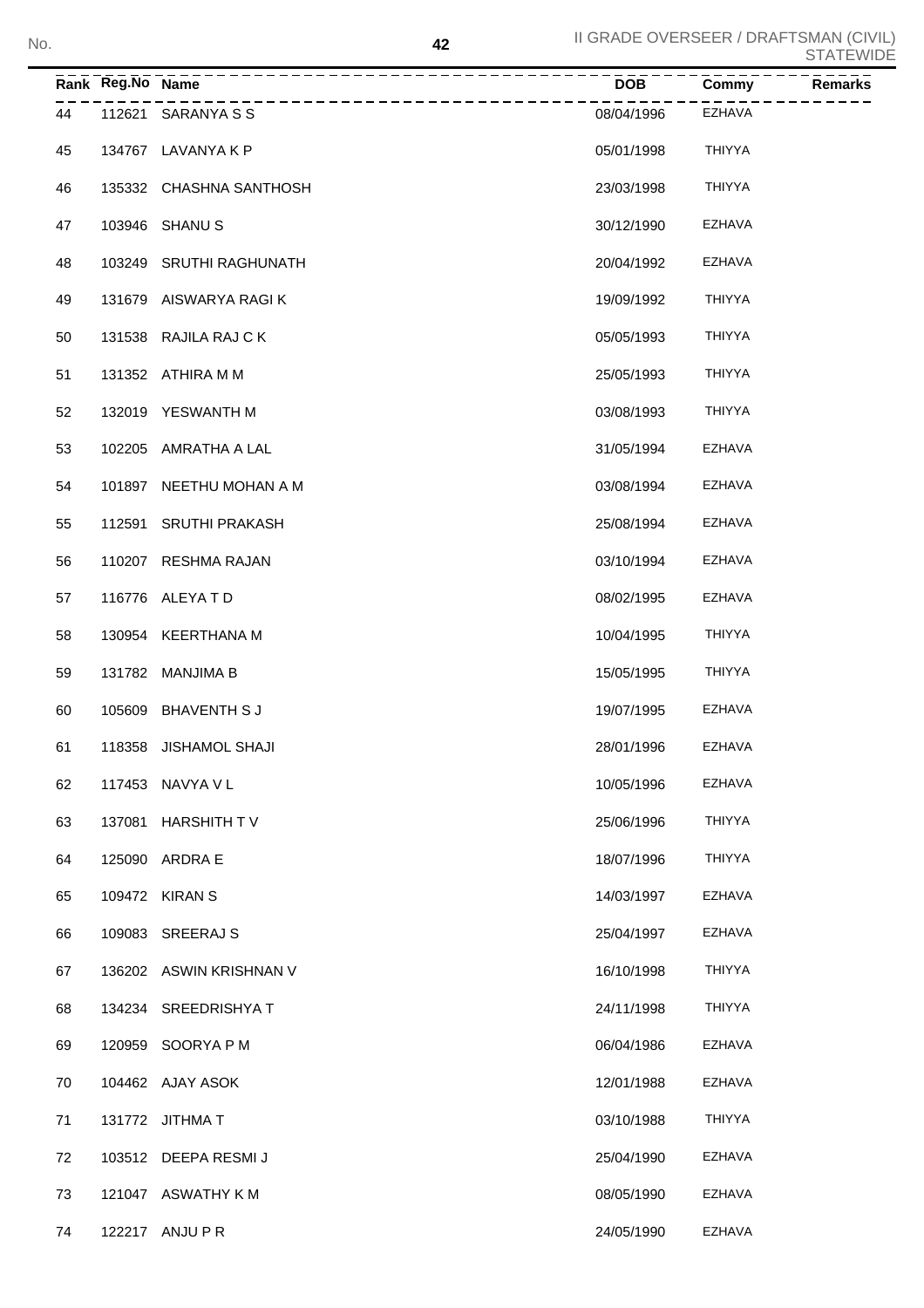|     | Rank Reg.No Name | _________________________<br>__________________________ | <b>DOB</b> | Commy<br><b>Remarks</b> |
|-----|------------------|---------------------------------------------------------|------------|-------------------------|
| 75  |                  | 103895 ANAND M C                                        | 22/12/1991 | EZHAVA                  |
| 76  |                  | 106936 GEETHU DAS S                                     | 26/12/1991 | EZHAVA                  |
| 77  |                  | 117056 AATHIRAKR                                        | 08/01/1993 | EZHAVA                  |
| 78  |                  | 112371 ATHIRA P                                         | 06/05/1993 | EZHAVA                  |
| 79  |                  | 111732 RAJASREE S                                       | 30/05/1993 | EZHAVA                  |
| 80  |                  | 122675 AMRUTHA K S                                      | 09/12/1993 | EZHAVA                  |
| 81  |                  | 105616 THARUN P M                                       | 25/05/1994 | EZHAVA                  |
| 82  |                  | 107789 REVATHY S                                        | 11/09/1995 | EZHAVA                  |
| 83  |                  | 121174 SUJINI SUNILKUMAR                                | 14/09/1995 | EZHAVA                  |
| 84  |                  | 125608 NAVANEETH VIJAY V                                | 18/10/1995 | EZHAVA                  |
| 85  |                  | 136515 ASWATHI P                                        | 24/05/1996 | <b>THIYYA</b>           |
| 86  |                  | 134222 TEERTHA PRAKASH                                  | 29/10/1996 | <b>THIYYA</b>           |
| 87  |                  | 134929 ANAGHA V C                                       | 14/08/1997 | <b>THIYYA</b>           |
| 88  |                  | 132664 PRASOON C                                        | 25/05/1982 | <b>THIYYA</b>           |
| 89  |                  | 133984 LEKSHMI L                                        | 16/10/1988 | EZHAVA                  |
| 90  |                  | 119759 MURUKESH S                                       | 15/05/1989 | <b>EZHAVA</b>           |
| 91  |                  | 104425 SREEJITH PS                                      | 20/05/1989 | EZHAVA                  |
| 92  |                  | 120972 SANYA C S                                        | 01/02/1991 | <b>EZHAVA</b>           |
| 93  |                  | 114136 ARYA MOL D                                       | 10/05/1991 | EZHAVA                  |
| 94  |                  | 120400 VEENA C C                                        | 13/12/1991 | EZHAVA                  |
| 95  |                  | 122224 NITHISHA N PRAKASH                               | 14/05/1992 | <b>THIYYA</b>           |
| 96  |                  | 136846 SAHANA M P                                       | 28/05/1992 | THIYYA                  |
| 97  |                  | 125035 GREESHMAC                                        | 01/06/1992 | EZHAVA                  |
| 98  |                  | 130618 SMITHUNA A                                       | 13/04/1993 | <b>THIYYA</b>           |
| 99  |                  | 106514 JYOTHISHA B R                                    | 23/04/1993 | EZHAVA                  |
| 100 |                  | 109037 JISHNU V S                                       | 04/03/1994 | EZHAVA                  |
| 101 |                  | 122071 ANJU C B                                         | 27/04/1994 | EZHAVA                  |
| 102 |                  | 120534 ASWATHY C B                                      | 27/10/1994 | EZHAVA                  |
| 103 |                  | 104412 MANAS M                                          | 24/01/1995 | EZHAVA                  |
| 104 |                  | 134059 AMRUTHA BABU T                                   | 08/03/1995 | THIYYA                  |
| 105 |                  | 127319 ATHULYA M                                        | 02/06/1995 | THIYYA                  |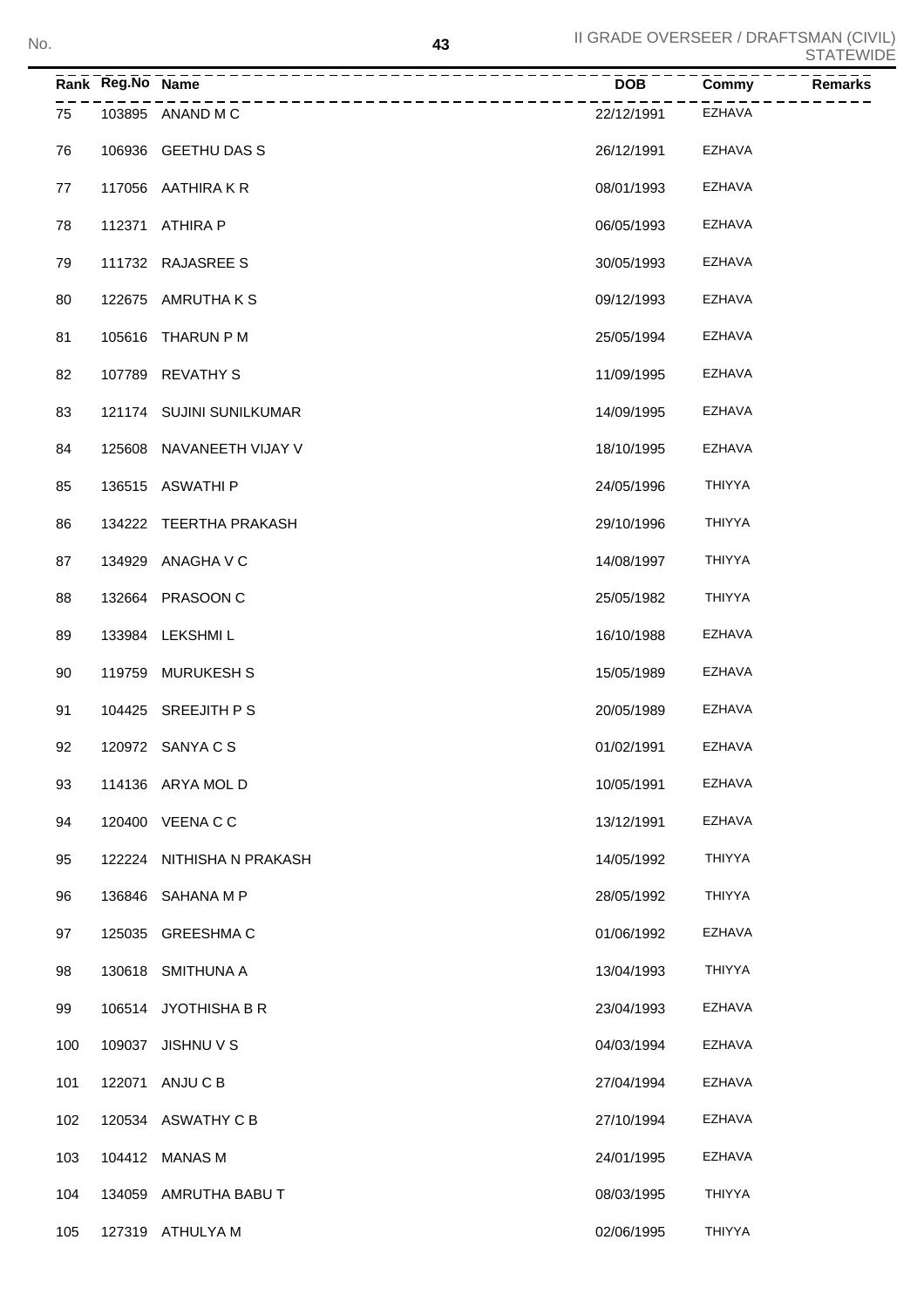|     | Rank Reg.No Name |                                                   | <b>DOB</b> | Commy         | Remarks |
|-----|------------------|---------------------------------------------------|------------|---------------|---------|
| 106 |                  | ____________________________<br>101095 MAHIMA M A | 18/09/1995 | EZHAVA        |         |
| 107 |                  | 129893 ISHANUJEEVAN TK                            | 15/10/1995 | THIYYA        |         |
| 108 |                  | 124259 DILKUSH KD                                 | 22/12/1995 | EZHAVA        |         |
| 109 |                  | 122240 SREELAKSHMY K J                            | 11/01/1996 | THIYYA        |         |
| 110 |                  | 119267 KRISHNA PRADEEP P                          | 23/10/1996 | <b>EZHAVA</b> |         |
| 111 |                  | 126657 BINISHA E                                  | 16/02/1997 | THIYYA        |         |
| 112 |                  | 130758 ARYA N                                     | 17/09/1997 | THIYYA        |         |
| 113 |                  | 134445 DIVYA M                                    | 09/03/1985 | THIYYA        |         |
| 114 |                  | 128146 DHEERAJ KUMAR K                            | 08/12/1987 | THIYYA        |         |
| 115 |                  | 114716 JYOTHIKAMOL SABU                           | 07/02/1990 | EZHAVA        |         |
| 116 |                  | 130961 SWATHI KRISHNA P                           | 28/05/1991 | EZHAVA        |         |
| 117 |                  | 111934 RAJI RAMESH                                | 20/08/1991 | <b>EZHAVA</b> |         |
| 118 |                  | 127097 HARITHA E                                  | 27/11/1992 | THIYYA        |         |
| 119 |                  | 134530 ATHIRA B KRISHNAN                          | 14/12/1992 | THIYYA        |         |
| 120 |                  | 132425 SANOOJ M P                                 | 05/01/1993 | THIYYA        |         |
| 121 |                  | 113622 KRISHNA MOORTHY B                          | 27/05/1993 | EZHAVA        |         |
| 122 |                  | 109837 RAKESH V ANAND                             | 12/10/1993 | EZHAVA        |         |
| 123 |                  | 101217 ASWANY PRAKASH                             | 16/02/1994 | EZHAVA        |         |
| 124 |                  | 108036 NIVYA RAJ                                  | 01/05/1994 | <b>EZHAVA</b> |         |
| 125 |                  | 130527 ARYA E K                                   | 25/03/1995 | <b>THIYYA</b> |         |
| 126 |                  | 130137 VISMAYA T                                  | 06/05/1995 | <b>THIYYA</b> |         |
| 127 |                  | 116952 LAKSHMY ANJANA                             | 18/02/1998 | <b>EZHAVA</b> |         |
| 128 |                  | 118233 PARVATHY SHAJAN                            | 02/12/1998 | <b>EZHAVA</b> |         |
| 129 |                  | 123081 ARJUN CHANDRAN K                           | 24/04/1999 | <b>EZHAVA</b> |         |
| 130 |                  | 111643 ASWATHY M G                                | 23/04/1990 | <b>EZHAVA</b> |         |
| 131 |                  | 119124 AKHIL K AJAY                               | 02/05/1990 | <b>EZHAVA</b> |         |
| 132 |                  | 111815 SARANYA S                                  | 06/01/1992 | <b>EZHAVA</b> |         |
| 133 |                  | 116126 SURYA SUNDER S                             | 24/02/1992 | <b>EZHAVA</b> |         |
| 134 |                  | 133381 SARANYA K                                  | 01/01/1993 | <b>THIYYA</b> |         |
| 135 |                  | 114404 MITHRAR                                    | 28/03/1993 | <b>EZHAVA</b> |         |
| 136 |                  | 132536 ARJUN P                                    | 22/04/1993 | THIYYA        |         |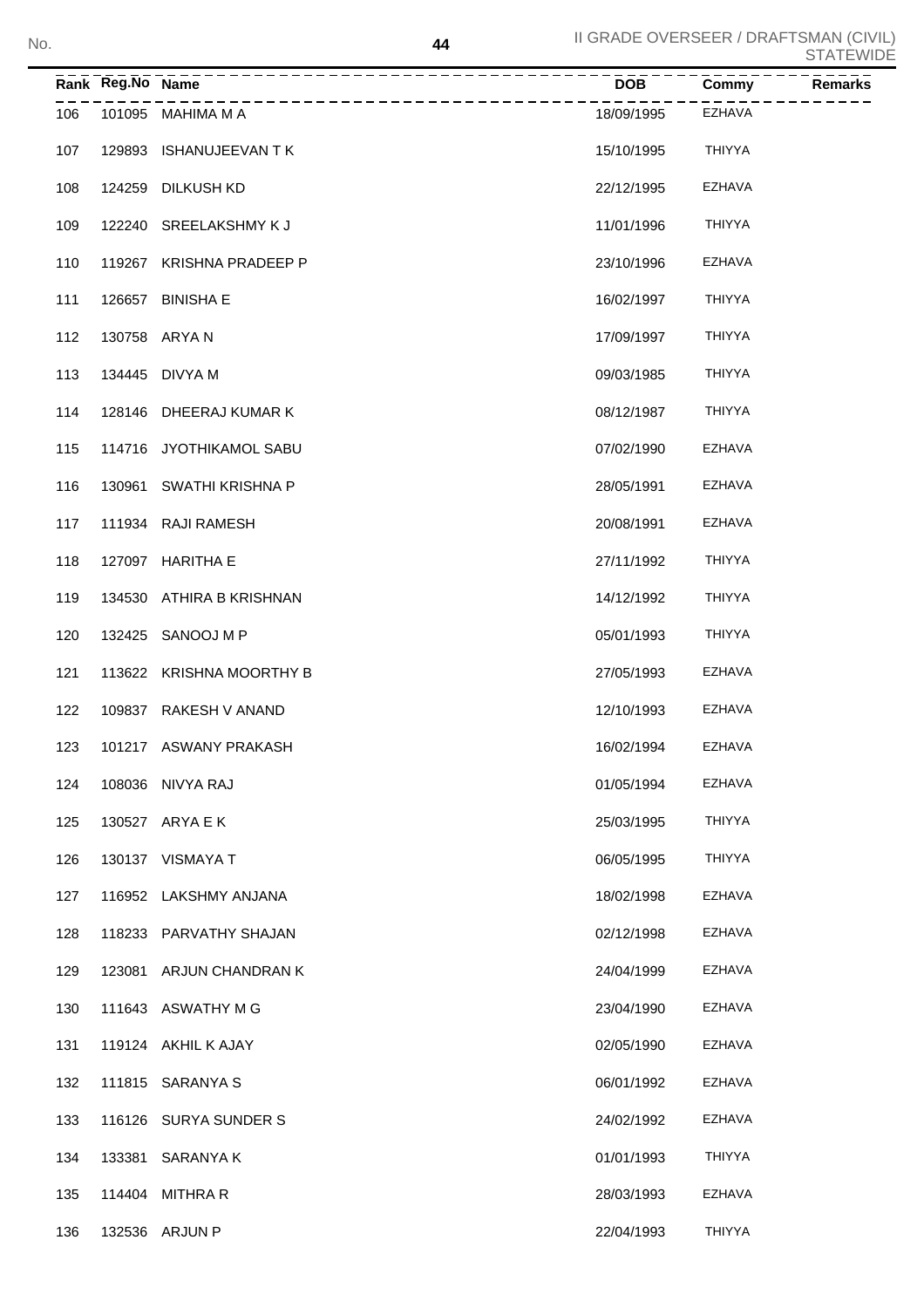|     | Rank Reg.No Name | --------                   | <b>DOB</b> | <b>Remarks</b><br><b>Commy</b> |
|-----|------------------|----------------------------|------------|--------------------------------|
| 137 |                  | 133975 VANDANA K           | 31/05/1993 | <b>THIYYA</b>                  |
| 138 |                  | 116552 ATHIRASUDHI K       | 11/09/1993 | EZHAVA                         |
| 139 |                  | 125823 AMRITHESH UNNI      | 16/01/1994 | EZHAVA                         |
| 140 |                  | 103782 VISHNU VYASAN V     | 19/10/1994 | EZHAVA                         |
| 141 |                  | 112837 AKHILA S            | 28/10/1994 | EZHAVA                         |
| 142 |                  | 100301 RISHIKA R Y         | 03/02/1995 | EZHAVA                         |
| 143 |                  | 129958 SREESHMA B          | 10/03/1995 | <b>THIYYA</b>                  |
| 144 |                  | 111308 AJAS VIJAYAN        | 11/08/1995 | <b>EZHAVA</b>                  |
| 145 |                  | 105699 SREEKKUTTY S S      | 24/08/1995 | EZHAVA                         |
| 146 |                  | 113855 SANDEEP S           | 16/11/1995 | EZHAVA                         |
| 147 |                  | 135945 JYOTHIS K           | 05/02/1996 | <b>THIYYA</b>                  |
| 148 |                  | 114038 ATHIRA B            | 20/02/1996 | EZHAVA                         |
| 149 |                  | 129906 SAIPRIYA P          | 09/09/1996 | <b>THIYYA</b>                  |
| 150 |                  | 127445 ANJITHA P           | 09/01/1997 | <b>THIYYA</b>                  |
| 151 |                  | 116946 VEENA SIVADAS       | 10/06/1997 | EZHAVA                         |
| 152 |                  | 127524 AKSHAYA P           | 14/02/1999 | <b>THIYYA</b>                  |
| 153 |                  | 117362 GREESHMAKS          | 26/04/1984 | EZHAVA                         |
| 154 |                  | 134417 NIMISHA SASINDRAN C | 06/03/1992 | <b>THIYYA</b>                  |
| 155 |                  | 121820 KAVYA A J           | 19/09/1992 | <b>THIYYA</b>                  |
| 156 |                  | 101599 ARYA MOHAN          | 02/10/1992 | EZHAVA                         |
| 157 |                  | 108676 PREJI P             | 04/02/1994 | <b>EZHAVA</b>                  |
| 158 |                  | 126876 HARITHA T           | 20/05/1994 | <b>THIYYA</b>                  |
| 159 |                  | 106204 ARCHA S             | 03/01/1995 | <b>EZHAVA</b>                  |
| 160 | 131721           | ATHIRA BAIJU               | 04/04/1995 | <b>EZHAVA</b>                  |
| 161 |                  | 112973 PRAVEEN PRAKASH     | 13/05/1995 | <b>EZHAVA</b>                  |
| 162 | 124781           | NAYANA P                   | 20/06/1995 | <b>THIYYA</b>                  |
| 163 |                  | 116309 AKHIL S             | 22/06/1995 | <b>EZHAVA</b>                  |
| 164 |                  | 120815 ARYA JOSHI          | 15/07/1995 | <b>EZHAVA</b>                  |
| 165 | 123583           | SIKHIL M H                 | 01/09/1995 | <b>EZHAVA</b>                  |
| 166 |                  | 129834 NEEJU VINOD K       | 17/09/1995 | <b>THIYYA</b>                  |
| 167 |                  | 121962 SANDRA BABU         | 28/10/1995 | EZHAVA                         |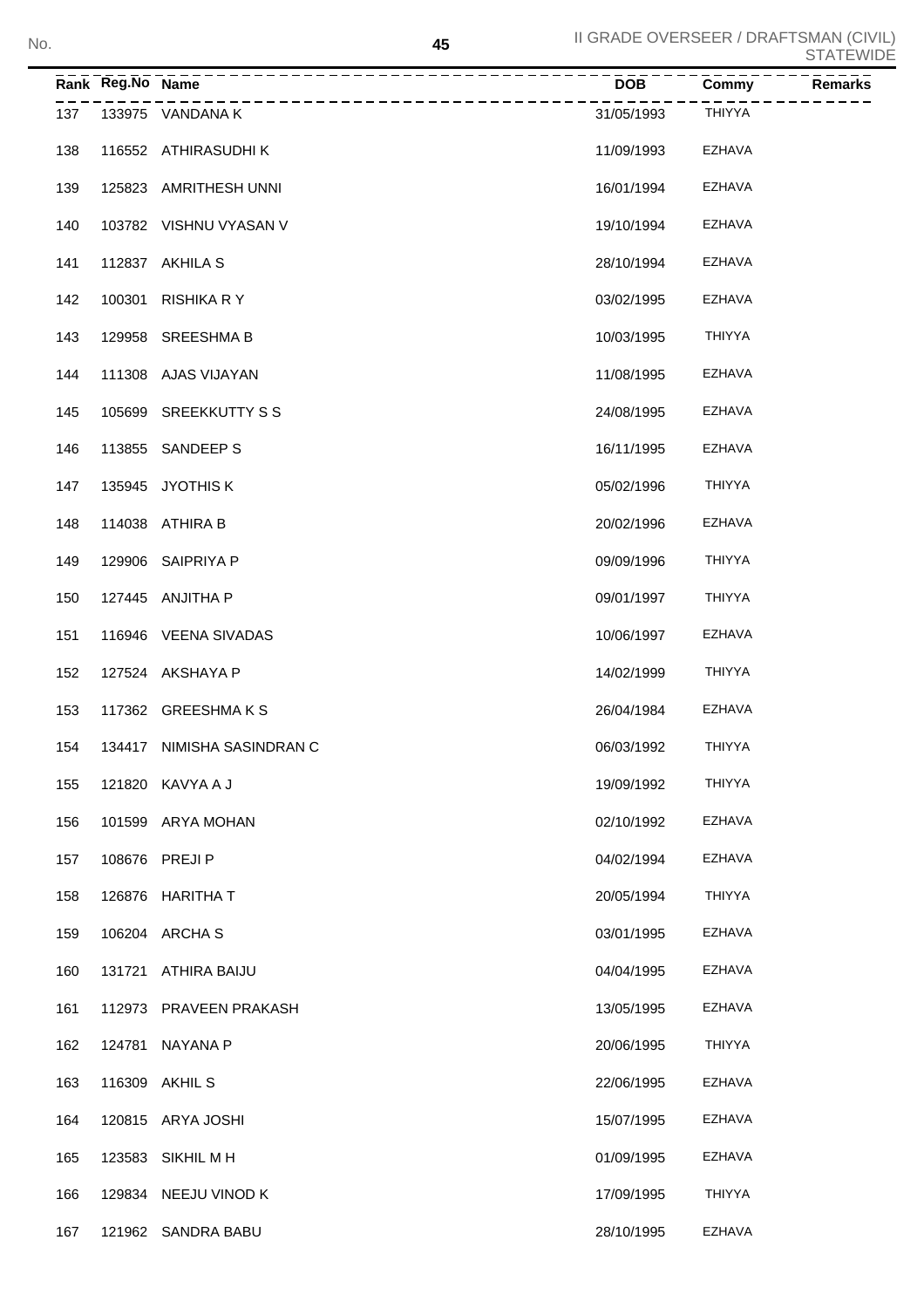|     | Rank Reg.No Name |                           | <b>DOB</b> | Commy         | <b>Remarks</b> |
|-----|------------------|---------------------------|------------|---------------|----------------|
| 168 |                  | 107667 POOJA CHANDRAN     | 23/11/1995 | EZHAVA        |                |
| 169 |                  | 124430 ARUNDHATHI U       | 09/02/1996 | EZHAVA        |                |
| 170 |                  | 133026 SAYANTH S G        | 26/08/1996 | <b>THIYYA</b> |                |
| 171 |                  | 126384 AKSHAY CD          | 13/09/1996 | EZHAVA        |                |
| 172 |                  | 108934 AKSHAY TN          | 24/09/1996 | EZHAVA        |                |
| 173 |                  | 105160 GURUPRAKASH K J    | 10/10/1996 | EZHAVA        |                |
| 174 |                  | 122004 NIROSHA SIVAN      | 11/10/1996 | EZHAVA        |                |
| 175 |                  | 121059 ANUSHA P B         | 15/12/1996 | EZHAVA        |                |
| 176 |                  | 111173 KAHILESH K         | 21/01/1998 | EZHAVA        |                |
| 177 |                  | 112358 NISHA BABU         | 10/03/1984 | EZHAVA        |                |
| 178 |                  | 122849 SINITHA P B        | 22/11/1987 | EZHAVA        |                |
| 179 |                  | 129586 ANEEJA CM          | 25/05/1989 | <b>THIYYA</b> |                |
| 180 |                  | 114811 NAYANA KAMAL       | 03/08/1990 | <b>EZHAVA</b> |                |
| 181 |                  | 131372 ASWATHY CHANDRAN C | 16/10/1990 | <b>THIYYA</b> |                |
| 182 |                  | 130953 PRAJINA C          | 31/05/1991 | <b>THIYYA</b> |                |
| 183 |                  | 120775 ASWATHY K M        | 28/02/1993 | <b>EZHAVA</b> |                |
| 184 |                  | 105133 VAISAKH A          | 05/05/1993 | EZHAVA        |                |
| 185 | 135462 JIJIL P   |                           | 20/05/1993 | <b>THIYYA</b> |                |
| 186 |                  | 124141 AKASH V A          | 01/06/1993 | <b>EZHAVA</b> |                |
| 187 |                  | 116442 PRAVEEN CH         | 16/11/1993 | EZHAVA        |                |
| 188 | 118888           | NANDITHA MURALI           | 10/01/1994 | EZHAVA        |                |
| 189 |                  | 119202 CHITRA SIVAN       | 22/01/1994 | EZHAVA        |                |
| 190 |                  | 114359 ATHIRA P S         | 04/09/1994 | EZHAVA        |                |
| 191 |                  | 136632 AMITHA T           | 11/11/1994 | <b>THIYYA</b> |                |
| 192 |                  | 132276 JIBIN K            | 30/05/1995 | <b>THIYYA</b> |                |
| 193 |                  | 112844 LESHMA L           | 28/07/1995 | EZHAVA        |                |
| 194 | 133680           | AKSHAY K M                | 05/11/1995 | <b>THIYYA</b> |                |
| 195 | 123661           | HARIKRISHNA SUDHAKARAN    | 30/03/1996 | EZHAVA        |                |
| 196 | 117898           | SHILPA SUDHI              | 12/07/1996 | <b>EZHAVA</b> |                |
| 197 |                  | 109160 HARIKRISHNAN S     | 24/07/1996 | EZHAVA        |                |
| 198 |                  | 110306 VEENA VIJAYAN      | 22/04/1997 | <b>IZHAVA</b> |                |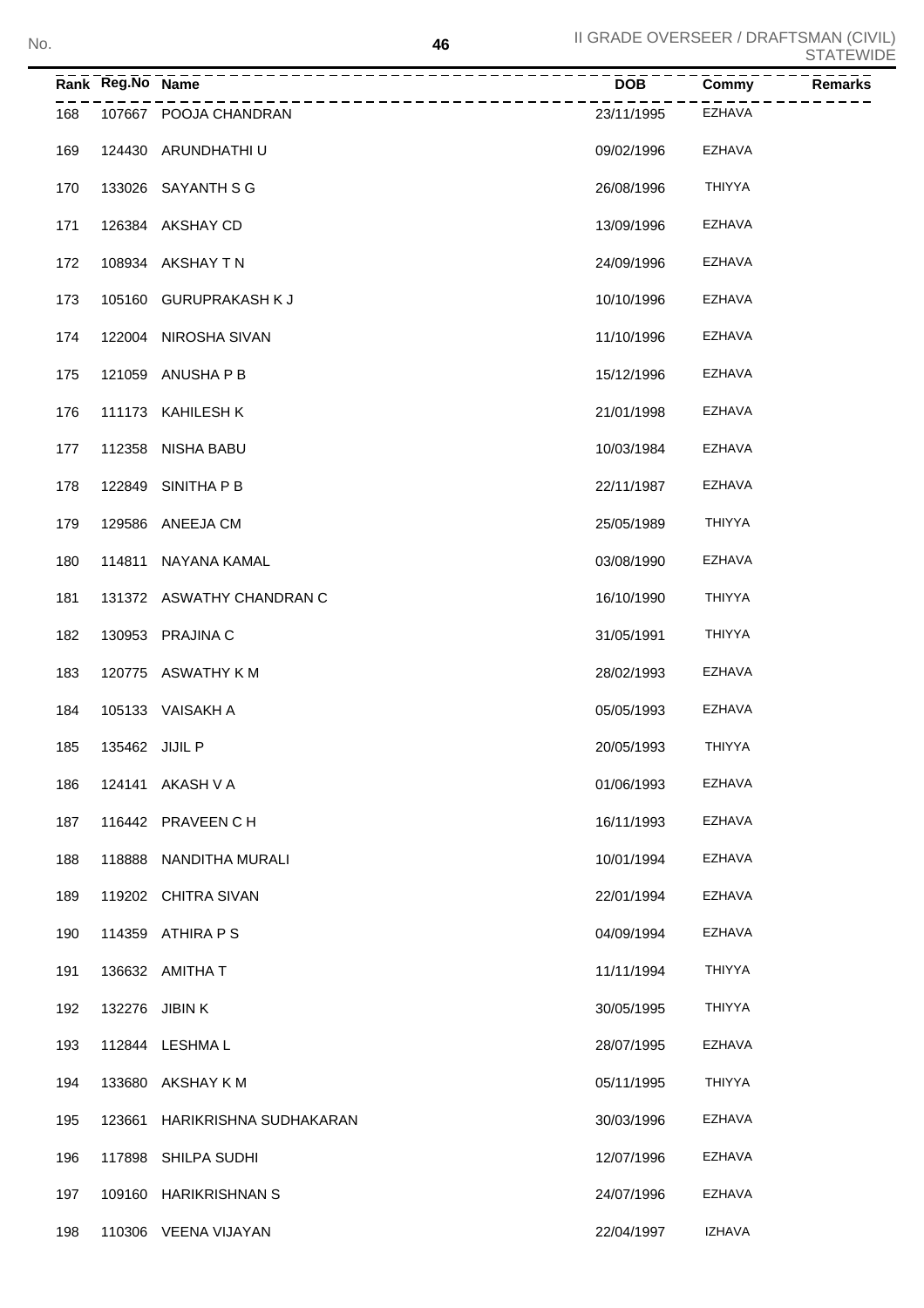| No. |               |                  |                        | 47 | II GRADE OVERSEER / DRAFTSMAN (CIVIL) |               | <b>STATEWIDE</b> |
|-----|---------------|------------------|------------------------|----|---------------------------------------|---------------|------------------|
|     |               | Rank Reg.No Name |                        |    | <b>DOB</b>                            | Commy         | <b>Remarks</b>   |
|     | 199           |                  | 129804 SHARANYA P      |    | 30/05/1997                            | <b>THIYYA</b> |                  |
|     | 200           | 120398           | SANKARI N S            |    | 18/08/1997                            | <b>THIYYA</b> |                  |
|     | 201           | 106121           | ABHIRAMI A KUMAR       |    | 08/09/1997                            | EZHAVA        |                  |
|     | 202           |                  | 122072 ANAMIKA K REGHU |    | 18/10/1997                            | EZHAVA        |                  |
|     | $\sim$ $\sim$ |                  | $101770$ $11711000$    |    | 0.10711000                            | T11117777     |                  |

| 201 |        | 106121 ABHIRAMI A KUMAR  | 08/09/1997 | EZHAVA        |
|-----|--------|--------------------------|------------|---------------|
| 202 |        | 122072 ANAMIKA K REGHU   | 18/10/1997 | EZHAVA        |
| 203 |        | 131778 AMITHASREE V M    | 04/07/1998 | <b>THIYYA</b> |
| 204 |        | 123284 ARUN ASOK         | 22/12/1985 | EZHAVA        |
| 205 | 122131 | <b>MINI VENU</b>         | 10/02/1990 | EZHAVA        |
| 206 |        | 122620 NISA C U          | 17/03/1990 | <b>THIYYA</b> |
| 207 |        | 136833 DIPIN P V         | 13/05/1992 | <b>THIYYA</b> |
| 208 |        | 113085 ARYA C            | 20/07/1992 | EZHAVA        |
| 209 |        | 130243 AISWARYA K        | 14/09/1992 | EZHAVA        |
| 210 |        | 104395 MANU M            | 15/05/1993 | EZHAVA        |
| 211 |        | 109057 KARTHIK SUNIL     | 05/10/1993 | EZHAVAN       |
| 212 | 132551 | SUDHEESH C               | 26/02/1994 | <b>THIYYA</b> |
| 213 |        | 125482 REENA C           | 20/04/1994 | <b>THIYYA</b> |
| 214 |        | 104001 NANDUCHANDRAN P R | 05/06/1994 | EZHAVA        |
| 215 |        | 134618 ANJALIKP          | 30/11/1994 | <b>THIYYA</b> |
| 216 |        | 135937 PRADHYUMNAN T     | 07/12/1994 | <b>THIYYA</b> |
| 217 |        | 111497 DUNIYA PRAKASH    | 27/02/1995 | <b>EZHAVA</b> |
| 218 |        | 134849 NAMITHA P         | 28/05/1995 | <b>THIYYA</b> |
| 219 |        | 102195 NEETHU D S        | 24/06/1996 | <b>EZHAVA</b> |
| 220 |        | 106458 DIVYA VIJAYAN     | 07/09/1996 | <b>EZHAVA</b> |
| 221 | 101070 | AISWARYA H S             | 21/12/1996 | <b>EZHAVA</b> |
| 222 | 127256 | <b>RESHMAVP</b>          | 23/12/1996 | THIYYA        |
| 223 | 122634 | ARYA SOBHANAN            | 29/05/1997 | EZHAVA        |
| 224 | 135352 | AMRUTHA C                | 31/07/1997 | <b>THIYYA</b> |
| 225 | 126264 | ANURUDH R                | 20/10/1997 | EZHAVA        |
| 226 | 114972 | <b>GOKULRAJ V P</b>      | 27/03/1998 | EZHAVA        |
| 227 | 111579 | ARATHI P R               | 18/04/1998 | EZHAVA        |
| 228 | 104967 | ANAND C G                | 04/09/1990 | EZHAVA        |
| 229 |        | 121822 SWATHI K D        | 25/12/1990 | EZHAVA        |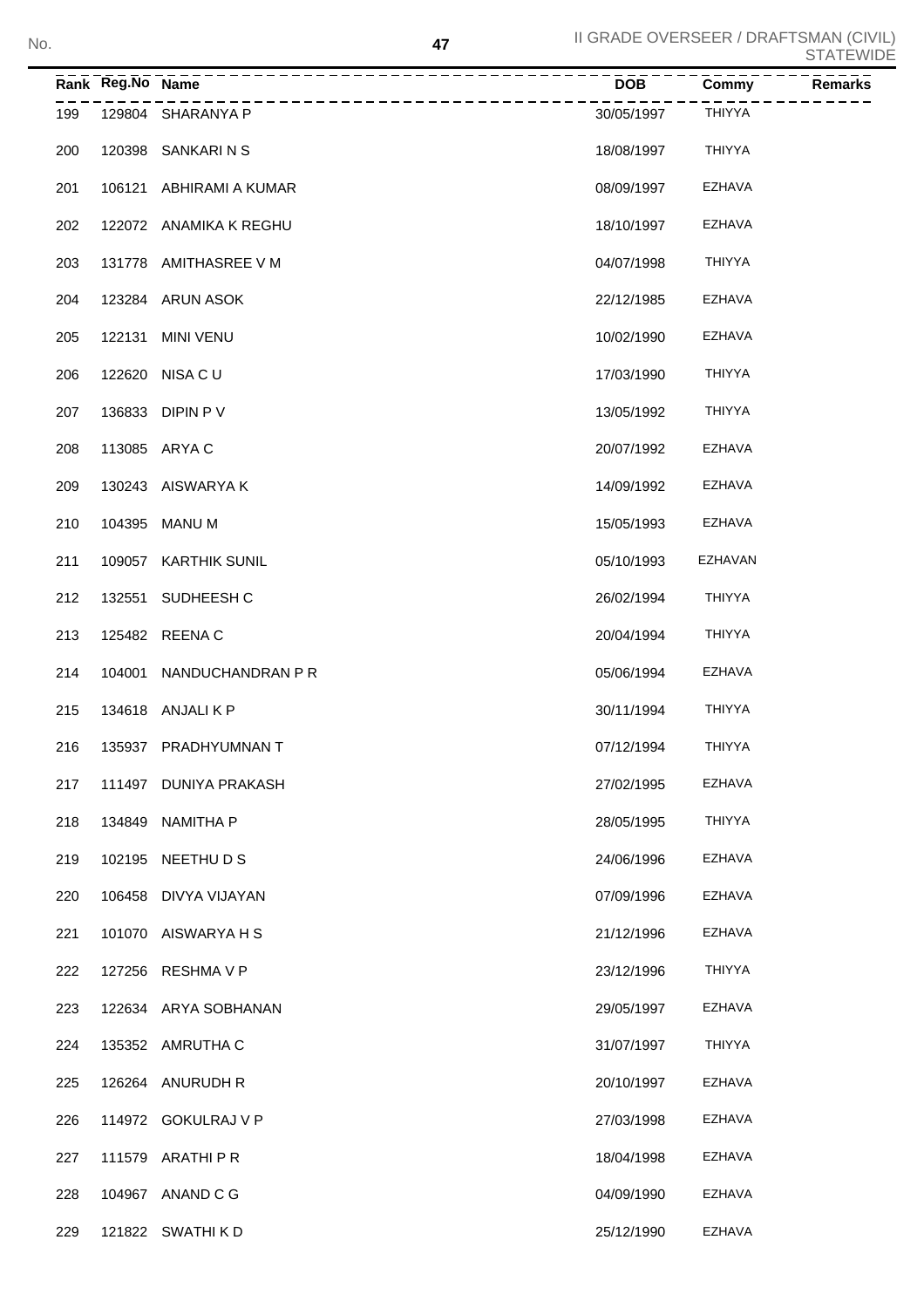| No. |                | 48                         |            | II GRADE OVERSEER / DRAFTSMAN (CIVIL)                 | <b>STATEWIDE</b> |
|-----|----------------|----------------------------|------------|-------------------------------------------------------|------------------|
|     |                | ___________________        | <b>DOB</b> | Commy                                                 | $R$ emarks       |
|     | 230            | 135601 SAMAL KRISHNAN V V  | 17/04/1991 | <b>THIYYA</b>                                         |                  |
|     | 231            | 108091 KARTHIKA GOPI       | 08/07/1991 | <b>EZHAVA</b>                                         |                  |
|     | 232            | 135982 SANIL K             | 03/08/1991 | <b>THIYYA</b>                                         |                  |
|     | 233            | 130799 ATHIRA M            | 16/11/1991 | <b>THIYYA</b>                                         |                  |
|     | 234            | 121774 AMRITHATA           | 18/11/1991 | <b>EZHAVA</b>                                         |                  |
|     | 235            | 130401 DEEPTHA M S         | 31/05/1992 | <b>THIYYA</b>                                         |                  |
|     | 236            | 108144 SRUTHI MOHAN        | 18/01/1993 | <b>EZHAVA</b>                                         |                  |
|     | 237            | 112964 SRUTHI S PRASAD     | 18/02/1993 | <b>EZHAVA</b>                                         |                  |
|     | 238            | 132230 AKARSH S            | 16/03/1993 | <b>THIYYA</b>                                         |                  |
|     | 239            | 125363 NITHYA SUNDHARAN K  |            | 21/05/1993 THANDAN [COCHI<br>AND MALABAR]             |                  |
|     | 240            | 136412 ARYA K M            | 23/07/1993 | <b>THIYYA</b>                                         |                  |
|     | 241            | 108401 ANU KRISHNAN        | 09/12/1993 | <b>EZHAVA</b>                                         |                  |
|     | 242            | 137130 VISHNU P HARIDAS    | 03/02/1994 | <b>THIYYA</b>                                         |                  |
|     | 243            | 107882 NAYANA S KUMAR      | 06/10/1994 | <b>EZHAVA</b>                                         |                  |
|     |                | <b>Scheduled Caste</b>     |            |                                                       |                  |
|     | 1              | 112768 LAVANYA S           | 04/07/1992 | SC-PULAYA                                             |                  |
|     | $\overline{2}$ | 104064 SARATH VS           | 08/08/1992 | SC-<br>Thandan(excluding<br>Ezhuvas and Thiyyas<br>wh |                  |
|     | 3              | 117655 AMRUTHA SIVAN       | 23/01/1998 | <b>SC-PULAYA</b>                                      |                  |
|     | 4              | 109423 MANEESH OMANAKUTTAN | 23/04/1998 | SC-<br>Thandan(excluding<br>Ezhuvas and Thiyyas<br>wh |                  |
|     | 5              | 129412 ATHIRA T            |            | 21/10/1992 SC-MANNAN-SC                               |                  |
|     | 6              | 134830 SNEHA DINESH        |            | 31/05/1995 SC-VETTUVAN                                |                  |
|     | $\overline{7}$ | 128954 SARATH T P          |            | 25/03/1994 SC-PERUMANNAN                              |                  |
|     | 8              | 129152 DIBISH P            |            | 27/07/1990 SC-CHERUMAN                                |                  |
|     | 9              | 106115 ANJU RAJ            | 31/05/1994 | SC-PULAYA                                             |                  |
|     | 10             | 120625 PRAJITHA K P        | 17/01/1987 | SC-VETTUVAN                                           |                  |
|     | 11             | 115161 ARUN KUMAR V R      | 15/01/1988 | <b>SC-PULAYA</b>                                      |                  |
|     | 12             | 111043 ANANTHU VISWAM      | 12/09/1991 | SC-SAMBAVA                                            |                  |
|     | 13             | 129058 GOPAN K             |            | 31/07/1995 SC-CHERUMAN                                |                  |
|     | 14             | 116817 PRAVEENA K G        | 03/03/1998 | SC-PULAYA                                             |                  |
|     | 15             | 103027 MANUPRIYA K         |            | 15/04/1989 SC-CHERAMAR                                |                  |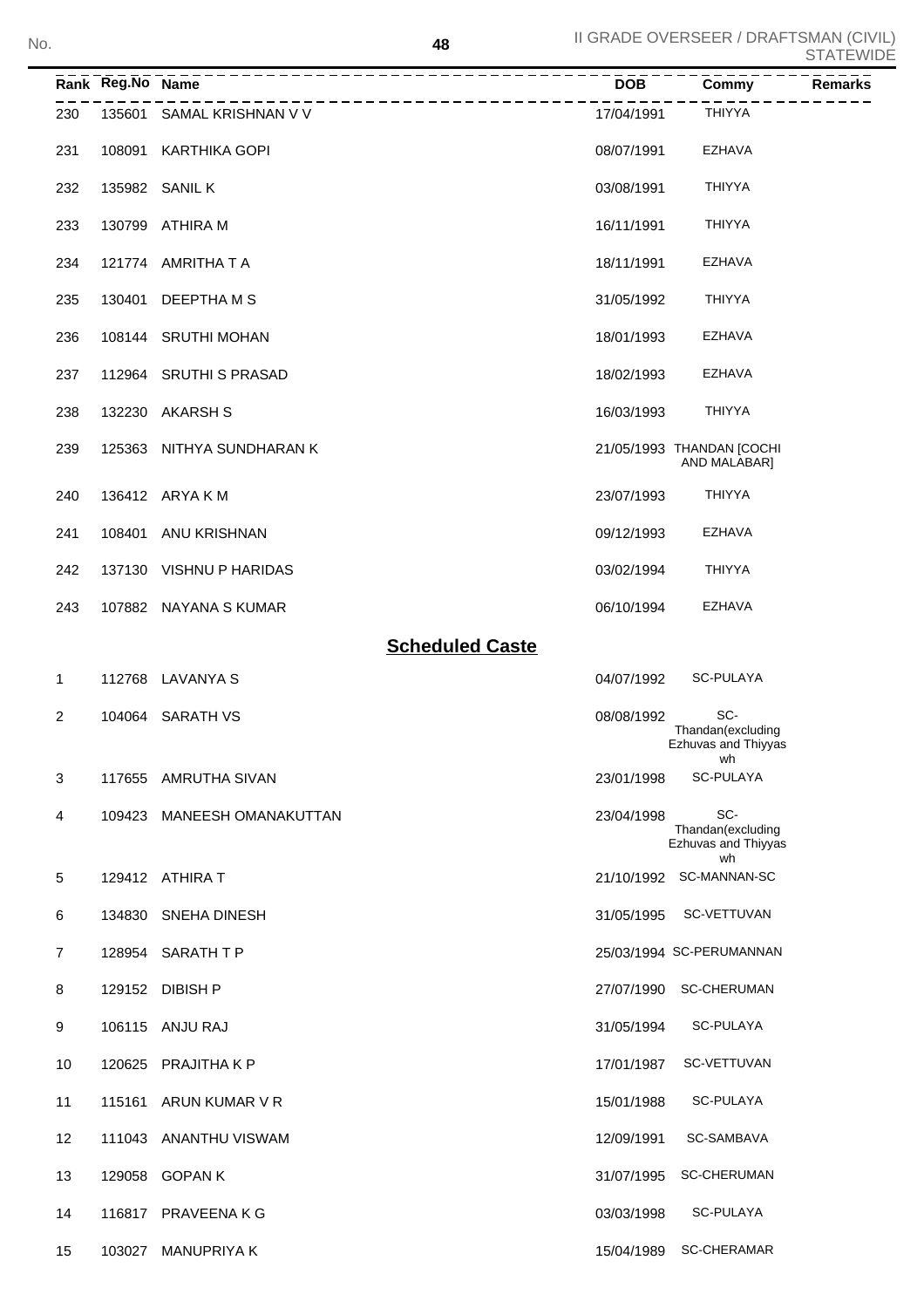|    | Rank Reg.No Name | _____________________________________     | $\overline{DOB}$ | <b>Commy</b>                                    | <b>Remarks</b> |
|----|------------------|-------------------------------------------|------------------|-------------------------------------------------|----------------|
| 16 |                  | ___________________<br>121244 ALAKA RAJ S |                  | 22/08/1990 SC-KANAKKAN                          |                |
| 17 |                  | 118755 NEETHU P NARAYANAN                 |                  | 08/04/1992 SC-PARAYAN                           |                |
| 18 |                  | 126063 NAKUL V R                          |                  | 21/04/1993 SC-MANNAN-SC                         |                |
| 19 |                  | 119064 ATHIRA M S                         |                  | 13/09/1997 SC-CHERUMAN                          |                |
| 20 |                  | 121967 SREELAKSHMI RAMACHANDRAN           |                  | 17/06/1993 SC-PANAN                             |                |
| 21 |                  | 116070 ANCI DEVI K                        |                  | 09/08/1994 SC-PALLAN                            |                |
| 22 |                  | 120504 ATHIRA RAMESSAN                    | 26/02/1996       | SC-VETTUVAN                                     |                |
| 23 |                  | 115684 ATHIRA JAGADEESH                   | 21/02/1998       | SC-PARAYA                                       |                |
| 24 |                  | 124360 SYAMA K                            |                  | 19/09/1990 SC-CHERUMAN                          |                |
| 25 |                  | 114365 DHANASREE TK                       | 22/04/1993       | SC-PULAYA                                       |                |
| 26 |                  | 106492 GEETHU SUGATHAN                    | 30/05/1989       | SC-PARAVAN                                      |                |
| 27 |                  | 134450 SRUTHINA PV                        | 20/05/1993       | SC-VANNAN                                       |                |
| 28 |                  | 119521 ABHILASH A S                       | 11/04/1996       | SC-PULAYA                                       |                |
| 29 |                  | 101394 REVATHY B                          | 26/12/1994       | SC-KAKKALAN                                     |                |
| 30 |                  | 121944 MEGHANA KK                         | 03/09/1998       | SC-PULAYA                                       |                |
| 31 |                  | 102131 ABHIRAMI VASANTH                   |                  | 17/04/1997 SC-MANNAN-SC                         |                |
| 32 |                  | 135389 ASWATHI DAS N                      | 08/07/1988       | SC-PULAYAN                                      |                |
| 33 |                  | 131215 PRASEETHA K M                      |                  | 02/01/1990 SC-CHERUMAN                          |                |
| 34 |                  | 127157 PRAJISHA M                         |                  | 15/05/1995 SC-MANNAN-SC                         |                |
| 35 | 131494           | AMRUTHA P                                 |                  | 19/03/1993 SC-MANNAN-SC                         |                |
| 36 | 122301           | NIMISHA MOHANAN                           |                  | 05/12/1994 SC-PERUMANNAN                        |                |
| 37 | 129597           | <b>GEETHU MP</b>                          |                  | 09/03/1996 SC-MANNAN-SC                         |                |
| 38 | 107089           | CHIPPI B                                  | 12/07/1996       | SC-PULAYA                                       |                |
| 39 |                  | 130546 ASWATHI K                          | 22/05/1990       | <b>SC-VANNAN</b>                                |                |
| 40 | 115447           | VISHNU C DAMODAR                          | 10/04/1993       | <b>SC-PATHIYAN</b>                              |                |
| 41 | 106251           | ABHIRAMI V                                | 30/07/1998       | SC-<br>Thandan(excluding<br>Ezhuvas and Thiyyas |                |
| 42 | 123801           | SANIL C M                                 | 20/05/1982       | wh<br><b>SC-PULAYA</b>                          |                |
| 43 |                  | 100268 ARDRA A S                          | 12/12/1996       | <b>SC-KURAVA</b>                                |                |
| 44 |                  | 122797 RESHMA K U                         | 15/11/1993       | SC-PULAYAN                                      |                |
| 45 |                  | 124969 RAJITHA N                          | 01/10/1987       | SC-KURAVAN                                      |                |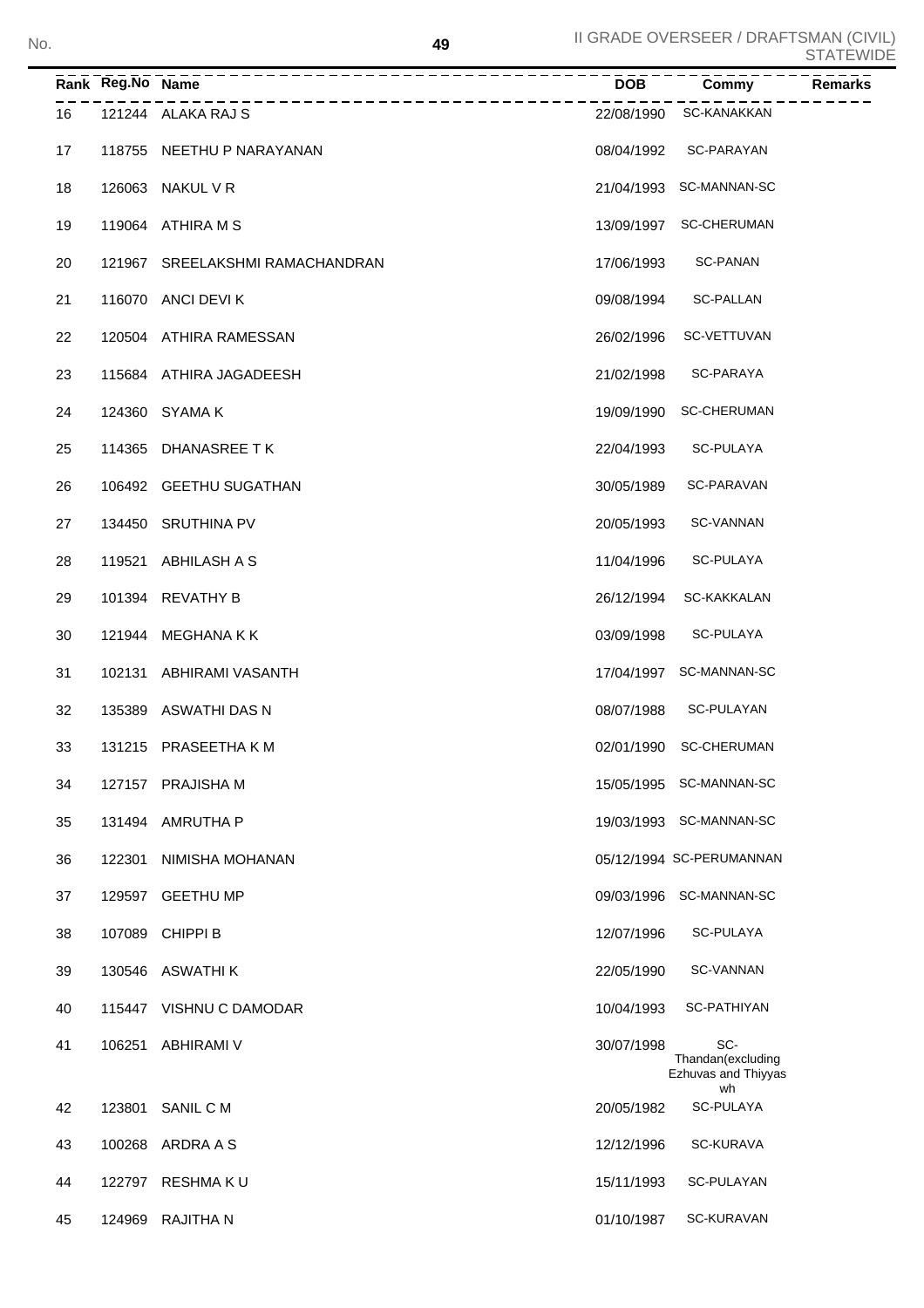|    | Rank Reg.No Name |                             | <b>DOB</b> | Commy                                                 | <b>Remarks</b> |
|----|------------------|-----------------------------|------------|-------------------------------------------------------|----------------|
| 46 |                  | 119568 SACHIN SAS           | 09/04/1995 | <b>SC-PULAYA</b>                                      |                |
| 47 |                  | 120390 KAVYA K S            | 03/05/1995 | SC-VELAN                                              |                |
| 48 | 124770           | <b>SUMITHA S BABU</b>       | 26/05/1997 | <b>SC-KANAKKAN</b>                                    |                |
| 49 |                  | 132395 DILRAJ M P           | 03/09/1990 | SC-PARAVAN                                            |                |
| 50 |                  | 102927 INDHU B              | 04/04/1994 | SC-<br>Thandan(excluding<br>Ezhuvas and Thiyyas<br>wh |                |
| 51 |                  | 113089 VISHNU K             | 13/02/1990 | SC-<br>Thandan(excluding<br>Ezhuvas and Thiyyas<br>wh |                |
| 52 |                  | 107095 LEKSHMIVS            | 04/04/1990 | SC-<br>Thandan(excluding<br>Ezhuvas and Thiyyas<br>wh |                |
| 53 | 120830           | MINI RAMACHANDRAN           | 25/04/1994 | SC-VELAN                                              |                |
| 54 | 101111           | ARYA THUHIN V R             | 10/05/1994 | SC-<br>Thandan(excluding<br>Ezhuvas and Thiyyas<br>wh |                |
| 55 |                  | 100484 REVATHY SURESH       |            | 28/05/1992 SC-CHERAMAR                                |                |
| 56 |                  | 107477 SREELEKSHMIKS        | 08/12/1994 | SC-<br>Thandan(excluding<br>Ezhuvas and Thiyyas<br>wh |                |
| 57 |                  | 113139 ANEESH S             | 25/09/1989 | SC-<br>BHARATHAR(OTHE<br>R THAN                       |                |
| 58 |                  | 132050 SARATH KT            | 06/12/1996 | <b>SC-CHERUMAN</b>                                    |                |
| 59 |                  | 101467 SUSMITHA L RAJEEV    | 10/08/1989 | <b>SC-CHERAMAR</b>                                    |                |
| 60 |                  | 137023 HAREESHAK            | 01/01/1994 | <b>SC-BAIRA</b>                                       |                |
| 61 |                  | 118754 KAVYA S KALA         | 12/04/1992 | SC-VELAN                                              |                |
| 62 |                  | 111811 RESHMA REMESH        | 07/05/1992 | SC-VELAN                                              |                |
| 63 |                  | 113110 THARA SURENDRAN      | 05/06/1992 | SC-PULAYA                                             |                |
| 64 |                  | 113976 ANJALY P M           | 20/10/1993 | SC-PARAVAN                                            |                |
| 65 |                  | 115741 ANUJA VIJAYAN        | 10/05/1994 | SC-PARAVAN                                            |                |
| 66 |                  | 102559 ANJANA V L           | 17/01/1996 | SC-VANNAN                                             |                |
| 67 |                  | 116159 ANJUMOL M SADHU      | 10/07/1997 | SC-SAMBAVAR                                           |                |
| 68 |                  | 130018 SAGEENA PT           | 09/11/1989 | SC-PULAYAN                                            |                |
| 69 |                  | 118326 VYSHNAKM             | 25/09/1991 | SC-PULAYA                                             |                |
| 70 |                  | 106906 SARAYOO K SUDHAKARAN | 20/01/1993 | SC-SAMBAVA                                            |                |
| 71 |                  | 118686 SARANYA SASI         | 15/11/1993 | SC-PULAYA                                             |                |
| 72 |                  | 133127 SUDHARSANA A         | 17/10/1995 | <b>SC-CHERUMAN</b>                                    |                |
| 73 |                  | 100575 VIJIMOL V            | 31/01/1996 | SC-KURAVAN                                            |                |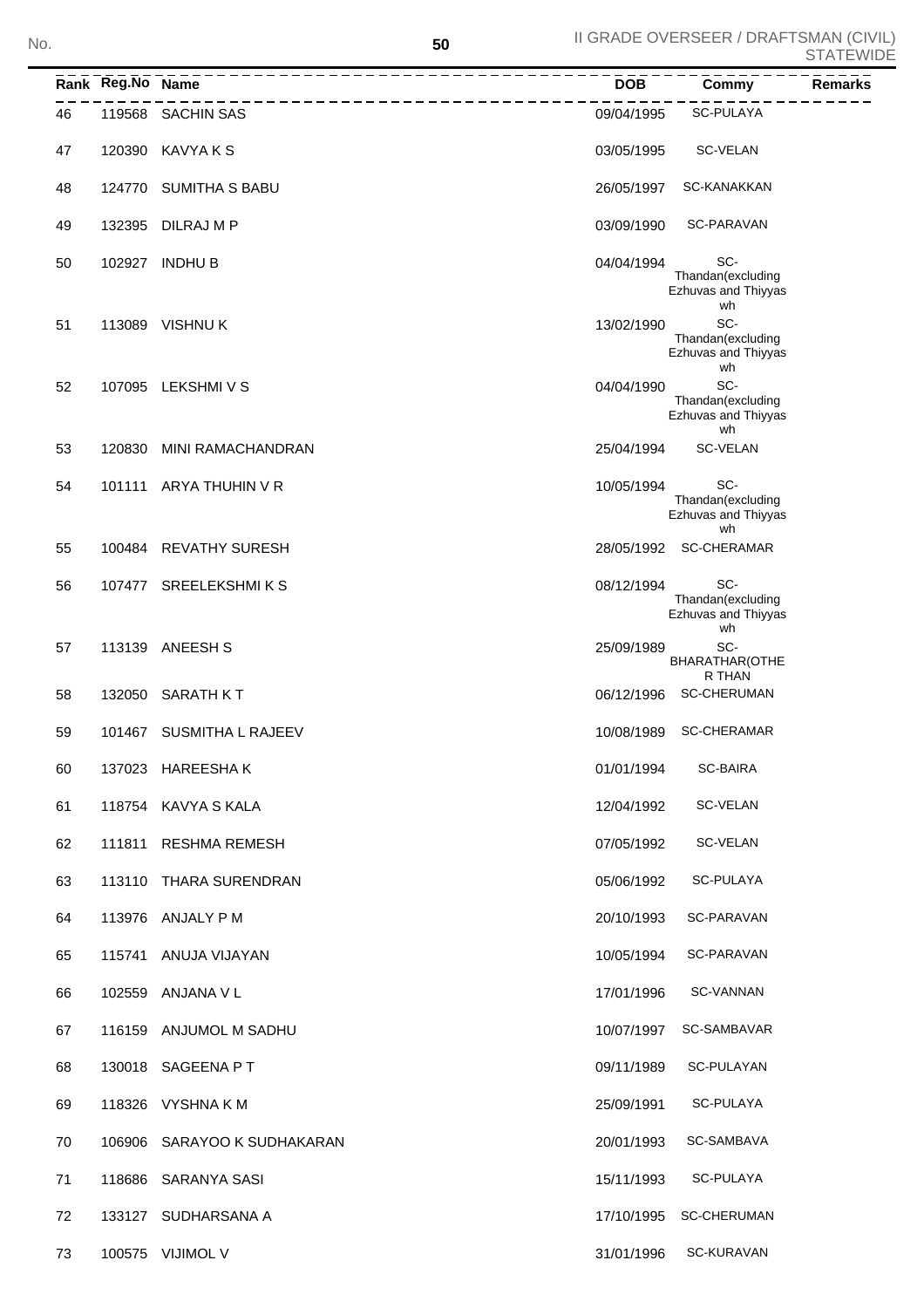|     | Rank Reg.No Name |                       | <b>DOB</b> | Commy<br><b>Remarks</b>                         |
|-----|------------------|-----------------------|------------|-------------------------------------------------|
| 74  |                  | 130103 AISWARYA P RAJ | 28/03/1997 | SC-VELAN                                        |
| 75  |                  | 112237 RENJUR         | 16/05/1997 | SC-PULAYA                                       |
| 76  |                  | 112718 MAHIMA K R     | 01/06/1984 | SC-PULAYA                                       |
| 77  |                  | 115898 DIVYA G NATH   | 06/05/1986 | SC-CHERAMAR                                     |
| 78  |                  | 130081 ROHINI P H     | 17/08/1987 | SC-MANNAN-SC                                    |
| 79  |                  | 112512 ANJU K K       | 07/06/1993 | SC-PULAYA                                       |
| 80  |                  | 100075 DRISYA MOHAN T | 24/10/1993 | SC-PULAYA                                       |
| 81  |                  | 133303 KREESHMA P R   |            | 31/12/1994 SC-MANNAN-SC                         |
| 82  |                  | 104909 ANITH A K      |            | 13/05/1995 SC-AYYANAVAR                         |
| 83  |                  | 115327 AKHIL SABU     | 11/09/1997 | SC-CHERAMAR                                     |
| 84  |                  | 128289 SHIBIN P P     | 20/11/1992 | SC-PULAYA                                       |
| 85  |                  | 128094 SHAJI E P      | 16/02/1995 | SC-KANAKKAN                                     |
| 86  |                  | 110153 SREELAKSHMIS   | 01/11/1995 | <b>SC-VANNAN</b>                                |
| 87  |                  | 120669 ANILA K M      | 19/12/1995 | SC-PULAYAN                                      |
| 88  |                  | 125103 ANISHA T       | 28/03/1997 | SC-KANAKKAN                                     |
| 89  |                  | 126674 DIVYA P        | 04/05/1997 | <b>SC-CHERUMAN</b>                              |
| 90  |                  | 114929 DHANALAKSHMITK | 19/09/1989 | SC-PULAYA                                       |
| 91  |                  | 124597 AISWARYA K V   |            | 26/08/1993 SC-CHERUMAN                          |
| 92  | 103638           | NITHIN P S            | 09/02/1995 | <b>SC-CHERAMAR</b>                              |
| 93  | 100816           | <b>DEEPTHI SHAJI</b>  | 22/02/1995 | SC-KURAVAN                                      |
| 94  | 129494           | SHEEBANK              | 04/04/1995 | <b>SC-CHERUMAN</b>                              |
| 95  | 124466           | <b>SURABHI ES</b>     | 19/09/1995 | <b>SC-CHERUMAN</b>                              |
| 96  | 119590           | ATHUL O PRAKASAN      | 02/06/1996 | SC-PULAYA                                       |
| 97  | 105005           | AMAL BABU             | 19/07/1997 | <b>SC-PANAN</b>                                 |
| 98  | 135290           | <b>SHILNA P</b>       | 16/08/1995 | SC-PARAYAN                                      |
| 99  |                  | 109098 AKSHAI RAJ     | 25/05/1993 | SC-<br>Thandan(excluding<br>Ezhuvas and Thiyyas |
| 100 |                  | 110704 SABITHAKB      | 17/08/1995 | wh<br>SC-KURAVAN                                |
| 101 | 117940           | SIMI DAS M A          | 17/09/1991 | SC-PULAYA                                       |
| 102 | 128251           | ARUNSREENATH A K      | 04/03/1992 | SC-KANAKKAN                                     |
| 103 | 120561           | <b>HIMA M</b>         | 27/07/1996 | SC-PADANNA                                      |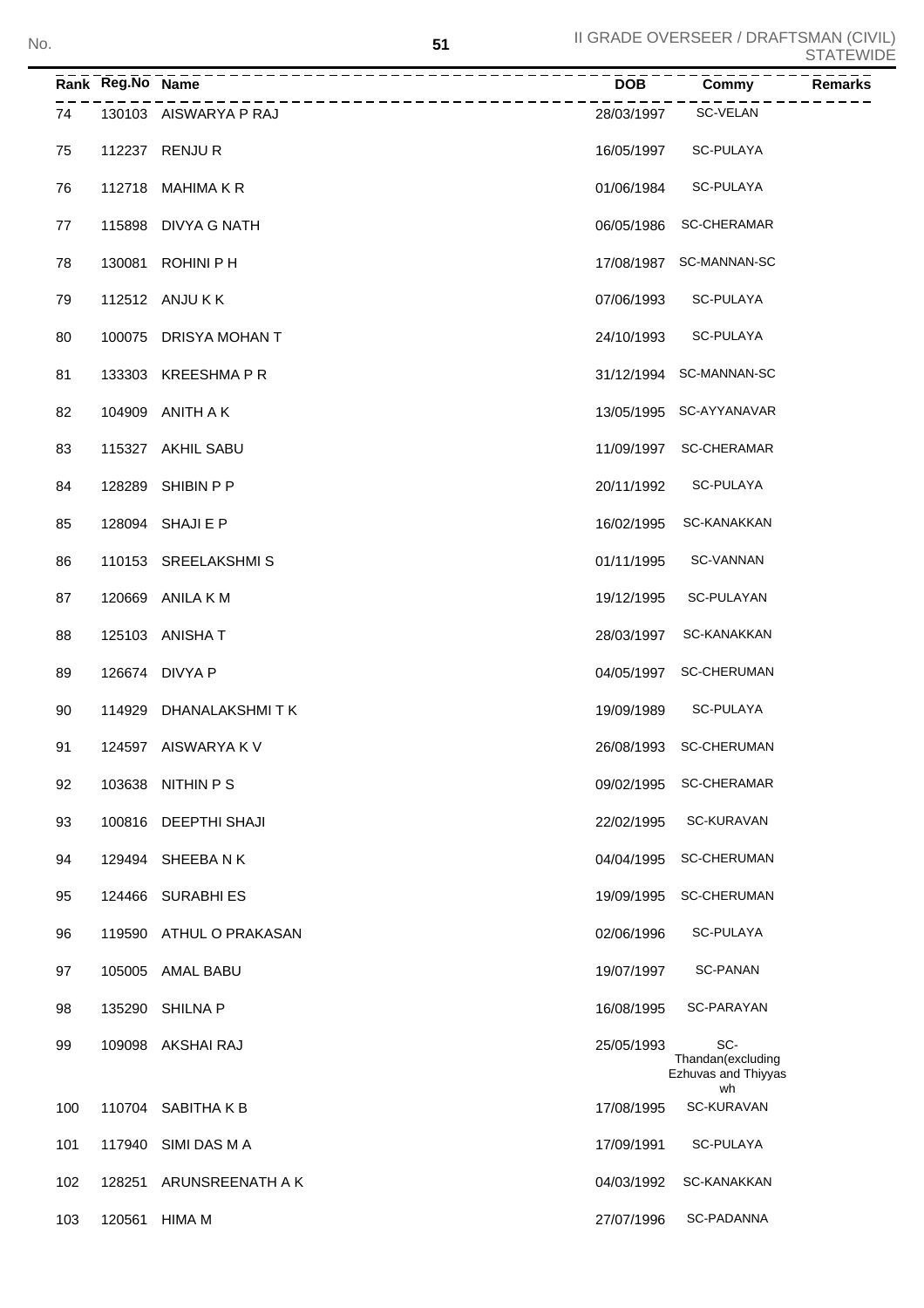Ezhuvas and

|     | Rank Reg.No Name | -----------------------------------     | <b>DOB</b> | Commy                                                 | <b>Remarks</b> |
|-----|------------------|-----------------------------------------|------------|-------------------------------------------------------|----------------|
| 104 |                  | __________________<br>127542 SRUTHI P P |            | 05/08/1995 SC-CHERUMAN                                |                |
| 105 |                  | 134172 ANJU K                           | 21/03/1996 | SC-PULAYAN                                            |                |
| 106 |                  | 102869 CHITHRA D                        | 31/05/1987 | SC-<br>Thandan(excluding<br>Ezhuvas and Thiyyas<br>wh |                |
| 107 |                  | 128713 PREMSHOB M                       |            | 07/08/1991 SC-PERUMANNAN                              |                |
| 108 |                  | 116585 ANISHA SURESH                    | 20/05/1992 | SC-PARAYA                                             |                |
| 109 |                  | 116534 SWATHI LAKSHMI P R               | 10/10/1992 | SC-PULAYAN                                            |                |
| 110 | 118401           | <b>REVATHY T A</b>                      | 08/05/1994 | SC-PULAYA                                             |                |
| 111 |                  | 108892 VISHNU THULASI                   | 09/08/1995 | SC-KURAVA                                             |                |
| 112 | 127164           | AMRUTHA K                               | 14/09/1997 | SC-KANAKKAN                                           |                |
| 113 |                  | 121882 POURNAMI P C                     | 29/05/1988 | SC-PARAYAN                                            |                |
| 114 |                  | 113439 AKASH V                          | 11/03/1993 | SC-<br>Thandan(excluding<br>Ezhuvas and Thiyyas<br>wh |                |
| 115 |                  | 100201 VEENA S                          | 06/11/1989 | <b>SC-PULAYA</b>                                      |                |
| 116 |                  | 112845 VISHNUMAYA L                     | 08/01/1991 | <b>SC-VANNAN</b>                                      |                |
| 117 |                  | 110823 KAVITHA KARUNAN                  | 11/09/1991 | <b>SC-KURAVA</b>                                      |                |
| 118 | 124239           | MANEESH P M                             | 12/06/1993 | <b>SC-PULAYA</b>                                      |                |
| 119 |                  | 101454 KAVYA B R                        | 27/09/1994 | SC-PULAYA                                             |                |
| 120 |                  | 124592 ASWATHY BAI A K                  |            | 29/04/1995 SC-ADI DRAVIDA                             |                |
| 121 |                  | 134270 KARTHIKA RAMESH K V              | 15/09/1995 | SC-VANNAN                                             |                |
| 122 |                  | 126764 SREEVIDHYAKG                     | 03/01/1996 | SC-KANAKKAN                                           |                |
| 123 |                  | 124162 VIPIN V P                        | 28/10/1989 | SC-VELAN                                              |                |
| 124 |                  | 130315 SHYAMA K                         |            | 14/05/1990 SC-PERUVANNAN<br>[VARANAVAR]               |                |
| 125 |                  | 118899 MATHU P SASI                     | 30/05/1991 | SC-PULAYA                                             |                |
| 126 |                  | 110233 SRUTHY SURENDRAN                 |            | 05/03/1995 SC-CHERAMAR                                |                |
| 127 |                  | 121501 RESMIMR                          |            | 24/08/1995 SC-PERUMANNAN                              |                |
| 128 |                  | 128666 SHIBIN C                         | 09/10/1995 | <b>SC-CHERUMAN</b>                                    |                |
| 129 |                  | 116810 UMA K                            | 30/05/1985 | SC-VELAN                                              |                |
| 130 |                  | 116754 ANILA C K                        | 21/10/1988 | SC-VELAN                                              |                |
| 131 |                  | 113245 MIDHUN K S                       | 09/04/1992 | <b>SC-PANAN</b>                                       |                |
| 132 |                  | 121429 JISHNA P P                       | 31/01/1995 | SC-KANAKKAN                                           |                |
| 133 |                  | 108842 SURESH KUMAR K S                 | 25/07/1982 | SC-<br>Thandan(excluding                              |                |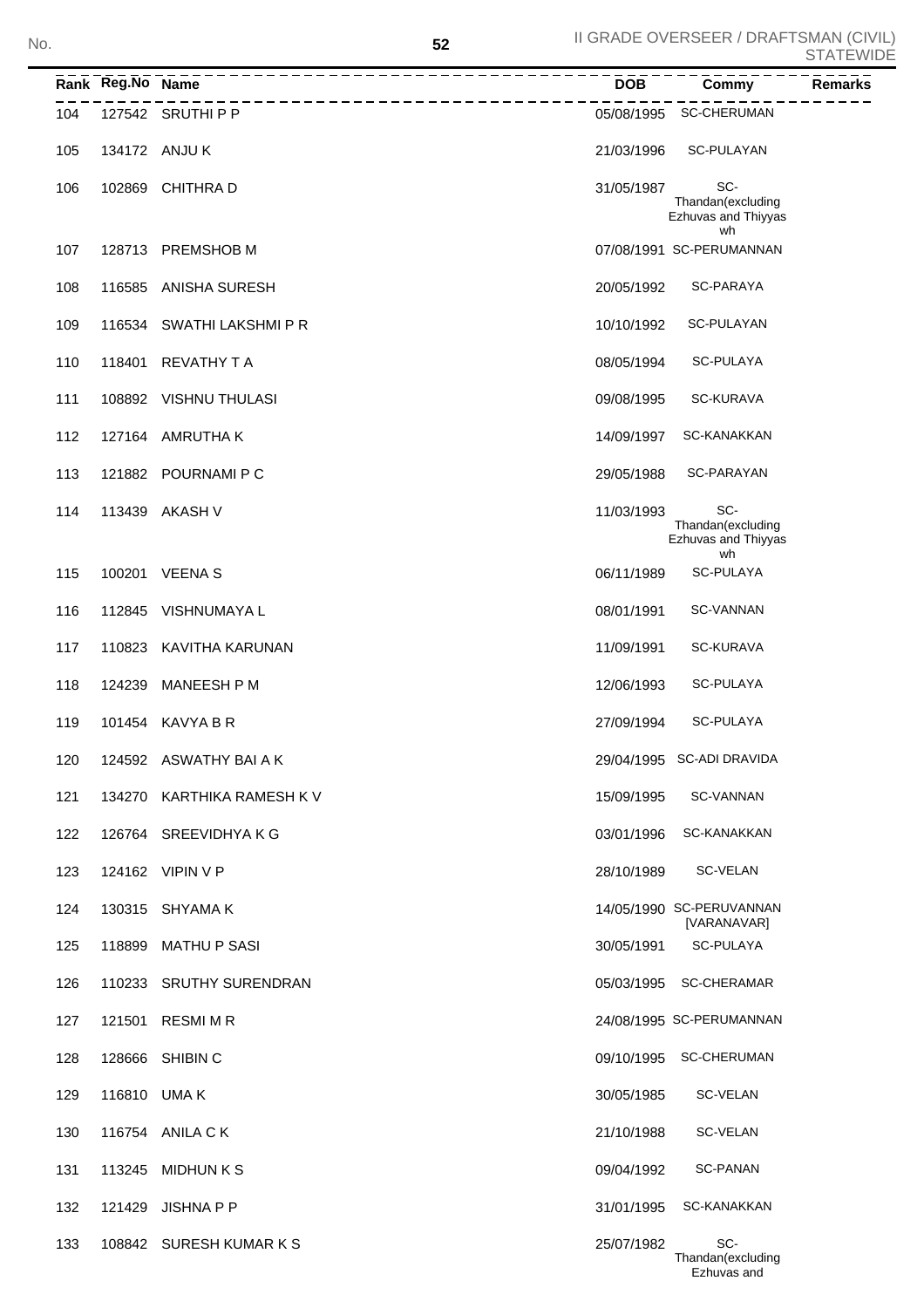|     | Rank Reg.No Name |                                      | $\overline{DOB}$ | <b>Commy</b>                                    | <b>Remarks</b> |
|-----|------------------|--------------------------------------|------------------|-------------------------------------------------|----------------|
|     |                  | __________________                   |                  | Thiyyas wh                                      |                |
| 134 |                  | 122817 JISHA SURESH                  | 21/11/1991       | SC-PADANNA                                      |                |
| 135 |                  | 113462 JISHNU RAJ K R                | 11/05/1992       | <b>SC-KURAVA</b>                                |                |
| 136 | 121553           | LAKSHMI PRIYA MU                     |                  | 25/10/1992 SC-MANNAN-SC                         |                |
| 137 | 126405           | MIDHUNKRISHNAN V U                   | 12/03/1996       | <b>SC-CHERUMAN</b>                              |                |
| 138 | 118567           | <b>SHIJI MK</b>                      | 04/05/1979       | SC-PULAYA                                       |                |
| 139 |                  | 107065 REVATHI KRISHNA G R           | 10/05/1990       | SC-<br>Thandan(excluding<br>Ezhuvas and Thiyyas |                |
|     |                  | <b>Scheduled Tribe</b>               |                  | wh                                              |                |
| 1   |                  | 137204 SANDESH KUMAR K               | 30/01/1998       | ST-MARATI[of<br>Hosdurg and                     |                |
| 2   |                  | 125216 SREEJA C V                    | 01/04/1997       | kasargod Taluk of<br>ST-IRULAN                  |                |
| 3   | 120266           | ARUN KUMAR C S                       | 06/06/1994       | ST-ULLADAN                                      |                |
| 4   | 117815           | ASHNA R                              |                  | 14/08/1995 ST-MALAI ARAYAN                      |                |
| 5   | 115837           | JAYALAKSHMI P                        |                  | 21/01/1995 ST-MALA ARAYAN                       |                |
| 6   | 136892           | <b>SHIJUK</b>                        | 01/10/1996       | ST-MAVILAN                                      |                |
| 7   | 133213           | ANJANA M K                           | 09/01/1998       | ST-KURUMANS                                     |                |
| 8   | 115924           | SETHULAKSHMI M A                     |                  | 09/08/1996 ST-MALAI ARAYAN                      |                |
| 9   | 136301           | SNEHATV                              | 04/12/1998       | ST-MAVILAN                                      |                |
| 10  |                  | 114822 CHRISTENA NEETHU PRIYA C ALEX |                  | 16/03/1993 ST-MALA ARAYAN                       |                |
| 11  |                  | 136747 SIJENA C T                    | 25/10/1996       | ST-MAVILAN                                      |                |
| 12  | 119821           | <b>MANJESHKAR P S</b>                |                  | 30/05/1994 ST-MALA ARAYAN                       |                |
| 13  |                  | 137188 SOBHIN K RAGHAVAN             | 07/11/1997       | ST-MALA<br><b>VETTUVAN</b>                      |                |
| 14  |                  | 124859 GEETHU P                      |                  | 18/02/1997 ST-MALA ARAYAN                       |                |
| 15  |                  | 118757 KAVYA R                       |                  | 26/09/1995 ST-KURICHIYAN                        |                |
| 16  |                  | 114620 SRUTHY JAMES                  |                  | 19/07/1996 ST-MALA ARAYAN                       |                |
| 17  |                  | 137028 RAKESH K                      | 16/02/1998       | ST-MARATI[of<br>Hosdurg and                     |                |
| 18  | 101511           | DEVI E                               | 11/10/1993       | kasargod Taluk of<br>ST-KADAR                   |                |
| 19  |                  | 115975 GREESHMA RAJENDRAN            |                  | 07/02/1997 ST-MALA ARAYAN                       |                |
| 20  | 136838           | JAYESH M V                           | 16/01/2000       | ST-MELAKUDI                                     |                |
| 21  | 133771           | SANGEETH R                           |                  | 31/07/1994 ST-KURICHIYAN                        |                |
| 22  |                  | 133392 SIVANI K B                    | 11/01/1998       | ST-KURUMANS                                     |                |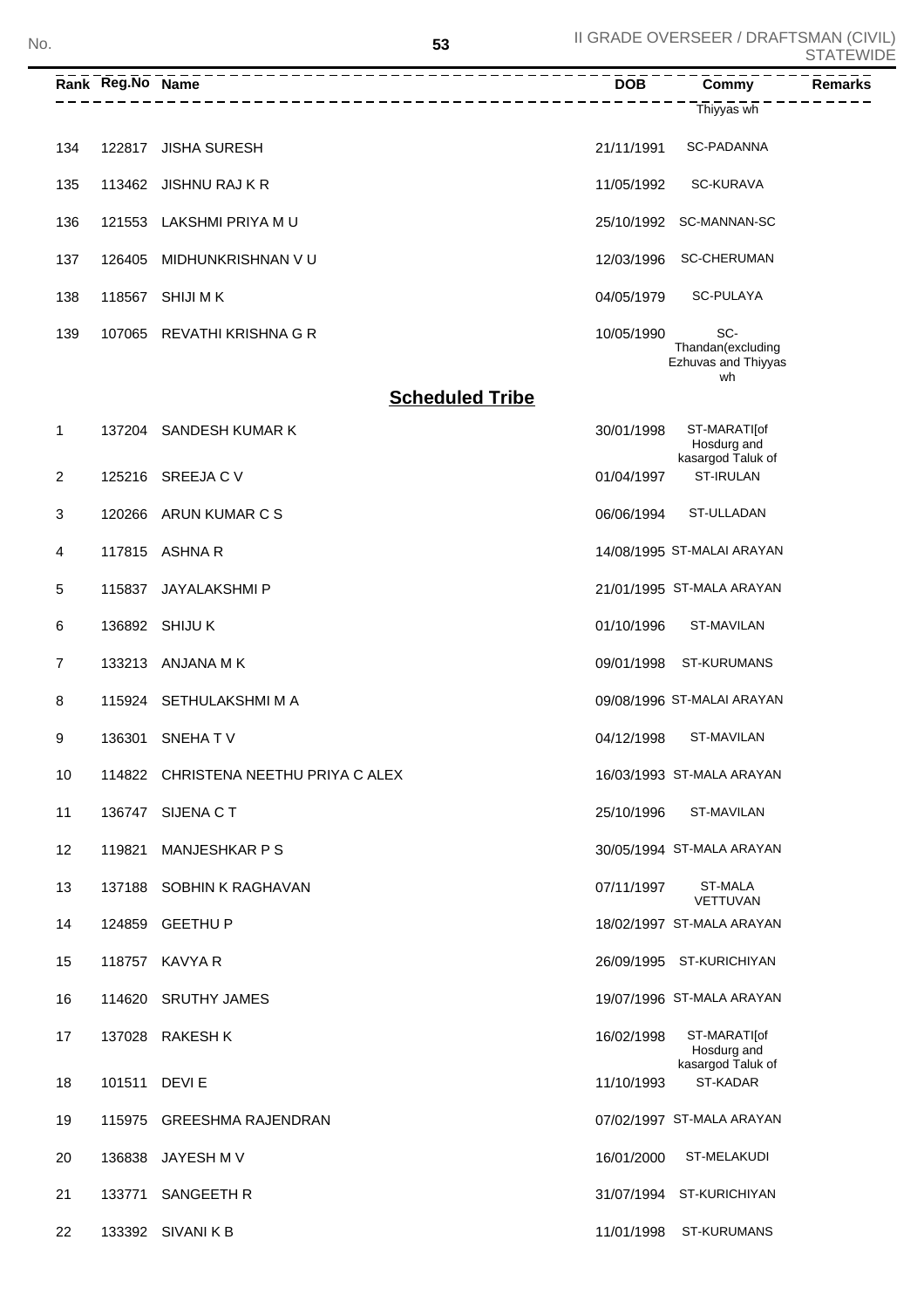|    | Rank Reg.No Name | ---------------------------  | <b>DOB</b> | Commy                                                         | Remarks |
|----|------------------|------------------------------|------------|---------------------------------------------------------------|---------|
| 23 |                  | 115854 JOHNCY JOHN           |            | 08/10/1996 ST-MALA ARAYAN                                     |         |
| 24 |                  | 133200 VIJITHRA PK           |            | 27/03/1993 ST-KURUMANS                                        |         |
| 25 |                  | 133132 GAYATHRI KRISHNAN     |            | 14/04/1996 ST-KURUMANS                                        |         |
| 26 |                  | 117646 EMY GRACE TIJU        |            | 09/12/1997 ST-MALAI ARAYAN                                    |         |
| 27 |                  | 115594 GIFTY ANN JOSE        |            | 13/11/1995 ST-MALA ARAYAN                                     |         |
| 28 |                  | 133161 NEENU LAKSHMANAN      |            | 09/03/1992 ST-KURICHIYAN                                      |         |
| 29 | 133669 SAJI B    |                              |            | 10/05/1993 ST-KURICHIYAN                                      |         |
| 30 |                  | 115157 CICIL ALEX            |            | 30/11/1994 ST-MALA ARAYAN                                     |         |
| 31 |                  | 133355 SUDHEENA P S          |            | 02/02/1994 ST-KURUMANS                                        |         |
| 32 |                  | 105041 MOHITH M R            |            | 29/05/1995 ST-KANIKARAN                                       |         |
| 33 |                  | 114839 SHERIN K JOSE         |            | 22/01/1998 ST-MALA ARAYAN                                     |         |
| 34 |                  | 120233 SANDEEP S S           |            | 27/07/1993 ST-MALAI ARAYAN                                    |         |
| 35 |                  | 114995 SIJO JOSE JAMES       |            | 09/09/1995 ST-MALA ARAYAN                                     |         |
| 36 |                  | 133362 NIKHILA CK            |            | 07/05/1997 ST-KURUMANS                                        |         |
| 37 |                  | 136942 SOBHINDRAN K RAGHAVAN | 09/08/1999 | <b>ST-MALA</b><br>VETTUVAN                                    |         |
| 38 |                  | 135200 ANOOP CHIRANGOD       | 28/02/1996 | ST-PANIYAN                                                    |         |
| 39 |                  | 134778 BILSHA BABU K         | 06/04/1995 | ST-MAVILAN                                                    |         |
| 40 |                  | 136731 ANUSHAK               | 26/07/1996 | ST-MARATI[of<br>Hosdurg and                                   |         |
| 41 |                  | 114239 AMALA P B             | 17/05/1998 | kasargod Taluk of<br>ST-ULLADAN                               |         |
| 42 |                  | 105452 KIRAN L VIJAYAN       |            | 09/11/1992 ST-KANIKKAR - ST                                   |         |
| 43 |                  | 137201 SREERAJ KUMAR V       | 19/05/1999 | ST-MAVILAN                                                    |         |
| 44 |                  | 103861 ARJUN V S             | 06/12/1995 | ST-KANIKARAN                                                  |         |
| 45 | 136830           | MIDHUN M C                   | 15/03/1994 | ST-MARATI[of                                                  |         |
| 46 |                  | 116270 RIJO P SAM            |            | Hosdurg and<br>kasargod Taluk of<br>26/08/1994 ST-MALA ARAYAN |         |
|    |                  | 100180 APARNA S R            | 07/01/1993 | ST-KANIKARAN                                                  |         |
| 47 |                  |                              |            | 12/03/1992 ST-MALA ARAYAN                                     |         |
| 48 | 115001           | JITHIN V JACOB               |            |                                                               |         |
| 49 | 113956           | ANJANA ANNA SUNNY            |            | 06/01/1993 ST-MALAI ARAYAN                                    |         |
| 50 |                  | 136490 VIJEESHAK             | 10/02/1992 | ST-MALA<br>VETTUVAN                                           |         |
| 51 | 133456           | ATHIRA B S                   | 01/06/1997 | ST-KURUMANS                                                   |         |
| 52 |                  | 136535 ATHIRA PK             | 05/11/1999 | ST-MAVILAN                                                    |         |
| 53 |                  | 116345 NIKHIL A              |            | 31/05/1994 ST-MALA ARAYAN                                     |         |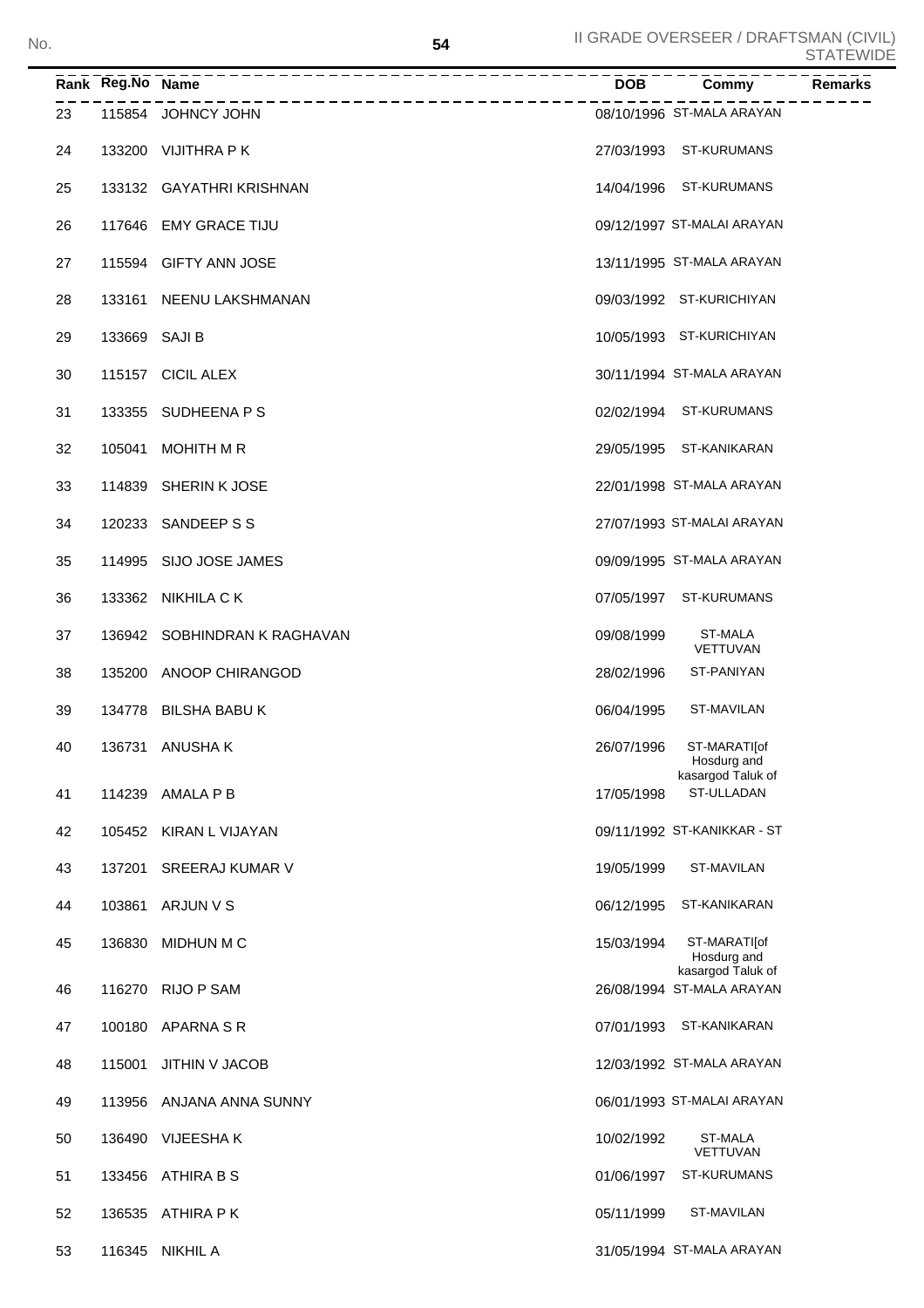|    | Rank Reg.No Name | ___________________________ | <b>DOB</b> | Commy                                            | <b>Remarks</b> |
|----|------------------|-----------------------------|------------|--------------------------------------------------|----------------|
| 54 |                  | 137060 BIJITH B             | 14/01/1998 | ST-MAVILAN                                       |                |
| 55 |                  | 125604 SATHEESH R           | 25/05/1992 | ST-IRULAN                                        |                |
| 56 |                  | 133199 KEERTHANA SURESH     |            | 06/02/1997 ST-KURUMANS                           |                |
| 57 |                  | 115993 JITHU P ASHOK        |            | 17/05/1993 ST-MALA ARAYAN                        |                |
| 58 |                  | 133270 ARYA O S             |            | 09/01/1997 ST-KURUMANS                           |                |
| 59 |                  | 101241 VEENA VIJAY          |            | 10/05/1993 ST-MALA ARAYAN                        |                |
| 60 |                  | 118665 ATHIRA C S           | 28/02/1997 | ST-ULLADAN                                       |                |
| 61 |                  | 133243 RADHA C A            |            | 22/04/1984 ST-KURICHIYAN                         |                |
| 62 |                  | 133529 ANJU C R             |            | 28/03/1996 ST-KURUMANS                           |                |
| 63 |                  | 125420 BINIMOL U            | 08/09/1986 | ST-IRULAN                                        |                |
| 64 |                  | 114559 SHILPA PAUL          |            | 25/05/1992 ST-MALA ARAYAN                        |                |
| 65 |                  | 114417 SABITHA V S          |            | 28/05/1998 ST-MALA ARAYAN                        |                |
| 66 |                  | 116060 CHITHRA K SATHEESAN  |            | 05/03/1988 ST-MALAI ARAYAN                       |                |
| 67 |                  | 115967 RINU JOSEPH          |            | 15/12/1991 ST-MALA ARAYAN                        |                |
| 68 |                  | 114010 POOJAMOL P P         |            | 12/02/1996 ST-MALA ARAYAN                        |                |
| 69 |                  | 137218 RAJESH K             | 29/01/1998 | <b>ST-MALA</b><br>VETTUVAN                       |                |
| 70 |                  | 103158 ATHIRA P S           |            | 14/04/1994 ST-KANIKKAR - ST                      |                |
| 71 |                  | 136693 LAVANYA P S          | 10/03/2000 | ST-MARATI[of<br>Hosdurg and                      |                |
| 72 |                  | 137078 CHARAN KUMAR P       | 23/04/2001 | kasargod Taluk of<br>ST-MARATI[of<br>Hosdurg and |                |
| 73 | 123666           | ABILAL K V                  | 04/10/1999 | kasargod Taluk of<br>ST-ULLADAN                  |                |
| 74 | 133701           | RAMAKRISHNAN A K            | 10/05/1991 | ST-KURICHIYAN                                    |                |
| 75 | 114636           | SHERIN JOSEPH               |            | 07/04/1994 ST-MALA ARAYAN                        |                |
| 76 | 137041           | PRASAD U S                  | 07/04/1987 | ST-MARATI[of<br>Hosdurg and                      |                |
| 77 | 115608           | SHILPA K VIJAYAN            |            | kasargod Taluk of<br>16/02/1992 ST-MALA ARAYAN   |                |
| 78 | 133756           | UNNI A A                    |            | 01/03/1994 ST-KURICHCHAN                         |                |
| 79 | 113209           | UNNIKRISHNAN V              | 23/05/1995 | ST-ULLADAN                                       |                |
| 80 |                  | 131273 ANUSREE M M          |            | 05/05/1996 ST-KARIMPALAN                         |                |
| 81 |                  | 136826 CHANDINI K P         | 08/12/1980 | ST-MAVILAN                                       |                |
| 82 |                  | 133747 JITHIN P B           | 03/02/1997 | ST-KURUMANS                                      |                |
| 83 |                  | 133799 CHANDRAN S           | 24/01/1986 | ST-<br>KATTUNAYAKAN                              |                |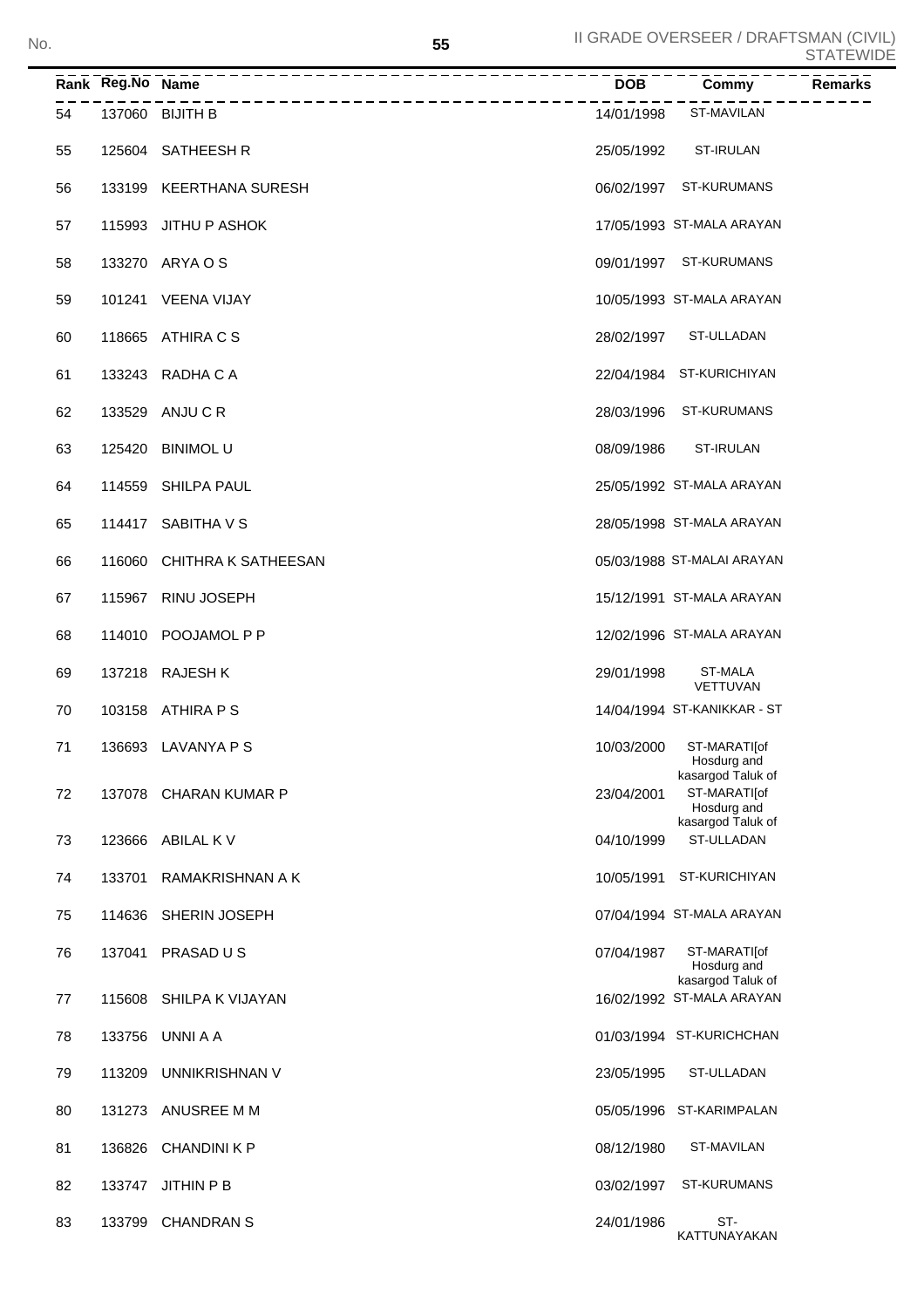|              | Rank Reg.No Name | --------------------                      | <b>DOB</b> | Commy                                       | ◡ ╷┌╮╷ ∟ ѵѵ<br><b>Remarks</b> |
|--------------|------------------|-------------------------------------------|------------|---------------------------------------------|-------------------------------|
| 84           |                  | ---------------------<br>118199 ASHA JOSE |            | 05/03/1988 ST-MALA ARAYAN                   |                               |
| 85           | 137161           | JAYESH K                                  | 10/11/1992 | ST-MAVILAN                                  |                               |
| 86           |                  | 136948 SREERAJ B                          | 02/08/1994 | ST-MAVILAN                                  |                               |
| 87           | 136421           | DHANYA K                                  | 30/05/1993 | ST-MALA<br><b>VETTUVAN</b>                  |                               |
| 88           |                  | 117374 MANEESHA V T                       | 20/05/1995 | ST-ULLADAN                                  |                               |
| 89           | 136400           | ANITHA P                                  | 29/06/1989 | ST-MAVILAN                                  |                               |
| 90           |                  | 133653 ANILA N P                          | 24/12/1993 | ST-PANIYAN                                  |                               |
| 91           |                  | 116308 ELSON V GEORGE                     |            | 12/01/1993 ST-MALA ARAYAN                   |                               |
| 92           |                  | 133337 ATHIRA MK                          | 21/03/1996 | ST-KURUMANS                                 |                               |
| 93           | 133630           | <b>SANITHA P</b>                          |            | 25/05/1993 ST-KURICHIYAN                    |                               |
| 94           | 115081           | SANEESH P S                               |            | 14/11/1993 ST-MALA ARAYAN                   |                               |
| 95           |                  | 136417 ASWATHICM                          | 07/05/1993 | ST-MAVILAN                                  |                               |
| 96           | 100324           | SANDHYA L M                               |            | 14/02/1994 ST-KANIKKAR - ST                 |                               |
| 97           |                  | 134186 LEENU MOHAN A P                    |            | 16/08/1998 ST-KURICHIYAN                    |                               |
| 98           | 136821           | <b>MANOJ KUMAR NAIK</b>                   | 10/03/1993 | ST-MARATI[of<br>Hosdurg and                 |                               |
| 99           |                  | 133252 UCHITHRAKC                         |            | kasargod Taluk of<br>19/07/1992 ST-KURUMANS |                               |
| 100          |                  | 111909 HANIMOL M                          | 26/03/1992 | ST-ULLADAN                                  |                               |
| 101          |                  | 133280 ATHIRA V K                         |            | 10/05/1996 ST-KURICHIYAN                    |                               |
| 102          |                  | 136163 VIPIN K C                          |            | 07/04/1992 ST-KURICHIYAN                    |                               |
| 103          | 136361           | RAMYA MOL H                               | 09/01/2000 | ST-MAVILAN                                  |                               |
| 104          |                  | 136380 NISHAK                             | 10/02/1988 | ST-MAVILAN                                  |                               |
| 105          |                  | 136653 RENUKA K                           | 03/06/1997 | ST-MAVILAN                                  |                               |
| 106          |                  | 100407 REVATHY S S                        | 15/01/1997 | ST-KANIKARAN                                |                               |
| 107          |                  | 110879 MANU FRANCIS                       |            | 25/03/1994 ST-MALAI ARAYAN                  |                               |
| 108          |                  | 125397 ATHIRA A                           | 23/05/1999 | ST-ULLADAN                                  |                               |
| 109          |                  | 133666 RAJESH V V                         |            | 10/07/1992 ST-KURUMANS                      |                               |
|              |                  | <b>Muslim</b>                             |            |                                             |                               |
| $\mathbf{1}$ |                  | 134122 AFSATH K                           | 23/11/1983 | M-MAPPILA                                   |                               |

| 2 | 128024 SHAHEER K        | 30/09/1989 | M-MUSLIM         |
|---|-------------------------|------------|------------------|
| 3 | 128029 ABDUL GAFOOR K N | 02/11/1990 | M-MAPPILA        |
| 4 | 133142 SHABNA P U       | 14/11/1990 | <b>M-MAPPILA</b> |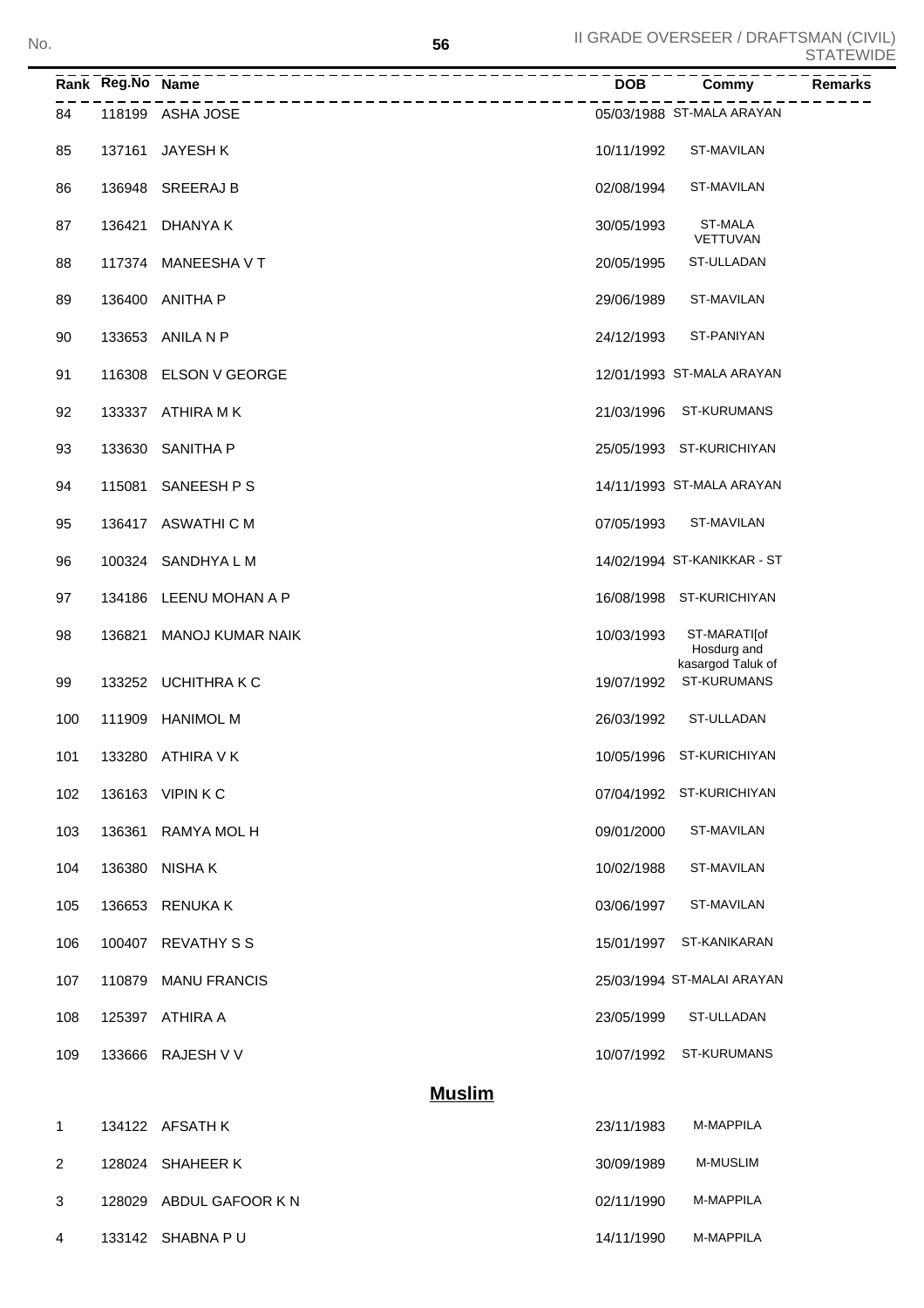|                | Rank Reg.No Name | ______________             | <b>DOB</b> | Commy           | Remarks |
|----------------|------------------|----------------------------|------------|-----------------|---------|
| 5              |                  | 115440 ARIF AHAMED         | 03/11/1992 | <b>M-MUSLIM</b> |         |
| 6              |                  | 109927 ALAMAL S            | 25/04/1995 | <b>M-MUSLIM</b> |         |
| $\overline{7}$ | 104268           | MUHAMMED A                 | 08/09/1995 | M-MUSLIM        |         |
| 8              |                  | 106368 FATHIMA NASARUDHEEN | 24/02/1996 | M-MUSLIM        |         |
| 9              |                  | 116794 FAMITHA SHAMSUDHEEN | 26/05/1997 | M-MUSLIM        |         |
| 10             | 128715           | MOHAMMED SHAHEEN K         | 31/10/1997 | M-MUSLIM        |         |
| 11             |                  | 123518 NAJEEB E V          | 26/02/1992 | M-MAPPILA       |         |
| 12             |                  | 102225 AKHILA SHIRIN S     | 03/04/1992 | <b>M-MUSLIM</b> |         |
| 13             |                  | 107984 AKHILA A RAHIM      | 26/01/1993 | <b>M-MUSLIM</b> |         |
| 14             |                  | 118834 SAFNA SALAM         | 25/03/1997 | M-MUSLIM        |         |
| 15             | 132420           | SHAHEER K                  | 31/05/1988 | <b>M-MUSLIM</b> |         |
| 16             | 121956           | SHAFNA A M                 | 05/04/1990 | M-MAPPILA       |         |
| 17             |                  | 117132 NAZRINE T SYED      | 03/07/1992 | M-MUSLIM        |         |
| 18             |                  | 117144 SHAFEENA M S        | 23/09/1992 | M-MUSLIM        |         |
| 19             |                  | 127719 ANEESAKM            | 30/05/1993 | M-MAPPILA       |         |
| 20             |                  | 100918 SABNA FAZIL         | 21/01/1992 | M-MUSLIM        |         |
| 21             |                  | 102139 ANSY M R            | 31/05/1993 | M-MUSLIM        |         |
| 22             |                  | 117935 RISANA N M          | 01/08/1993 | M-MUSLIM        |         |
| 23             |                  | 132518 JAZEEL IS           | 13/10/1993 | M-MAPPILA       |         |
| 24             | 112351           | AMINA K R                  | 13/06/1994 | M-MUSLIM        |         |
| 25             | 128611           | ALI RASHAD T               | 01/12/1994 | M-MUSLIM        |         |
| 26             |                  | 103536 FAISAL N S          | 29/10/1996 | M-MUSLIM        |         |
| 27             |                  | 112982 FOUSAD MUHAMMED H   | 24/07/1989 | M-MUSLIM        |         |
| 28             | 100065           | JASMI A                    | 23/05/1991 | M-MUSLIM        |         |
| 29             |                  | 126682 SHANIBA K           | 17/09/1992 | M-MUSLIM        |         |
| 30             | 117780           | AMEERA SHAH                | 03/05/1994 | M-MUSLIM        |         |
| 31             | 126144           | MUHAMMED SHAFEED C         | 09/02/1995 | M-MAPPILA       |         |
| 32             | 129128           | MUHAMMED ANAS K            | 18/04/1995 | M-MAPPILA       |         |
| 33             |                  | 131602 RISBANA FARSI       | 13/09/1995 | M-MAPPILA       |         |
| 34             | 129421           | <b>HANNATH PV</b>          | 24/04/1996 | M-MUSLIM        |         |

131336 HILNA SHANU M M 30/06/1996 M-MAPPILA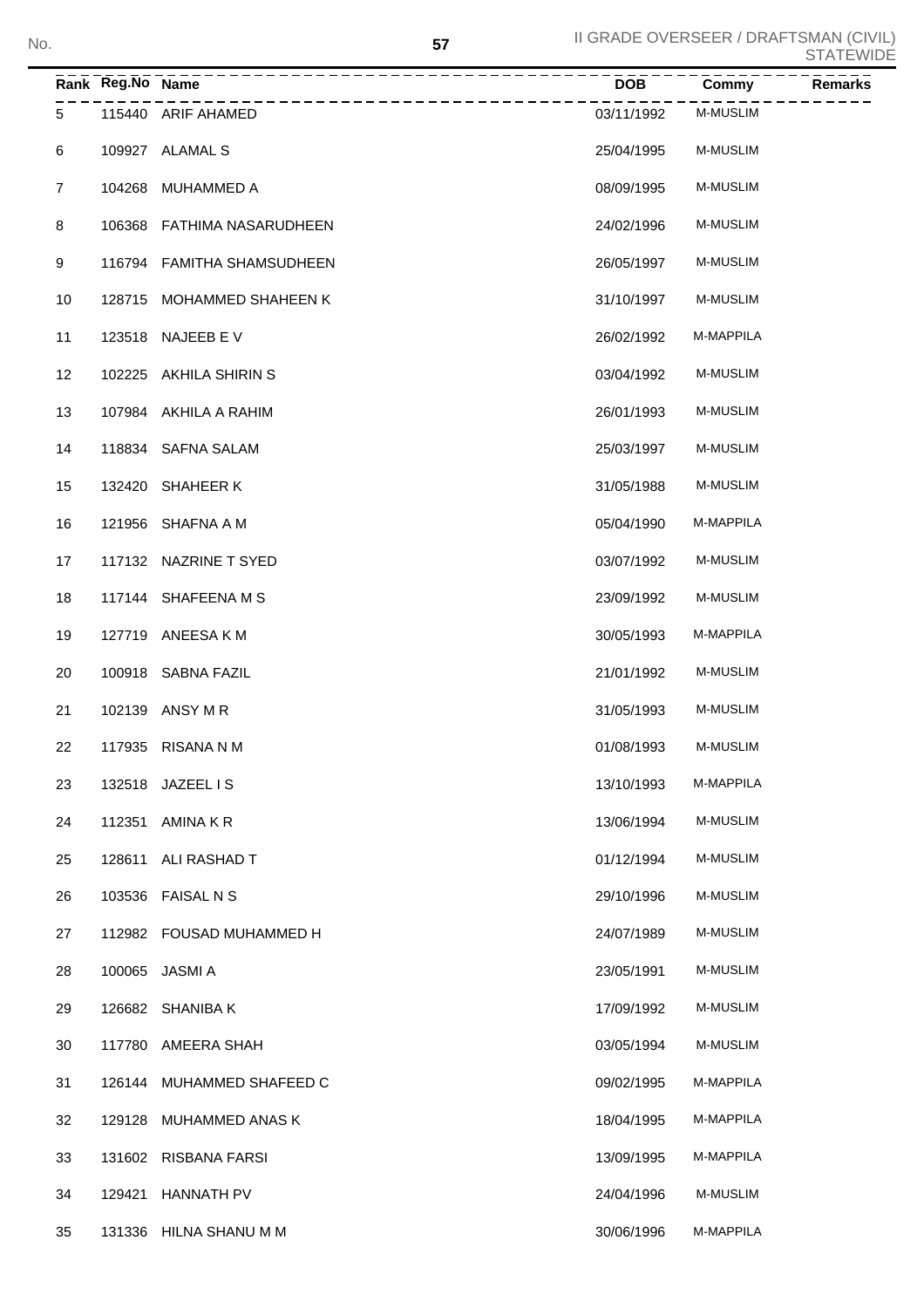|    | Rank Reg.No Name                     | $\overline{DOB}$ | Commy           | <b>Remarks</b> |
|----|--------------------------------------|------------------|-----------------|----------------|
| 36 | 103866 SHIYAS S H                    | 11/07/1996       | M-MUSLIM        |                |
| 37 | 118649 MEHARBAN K SALIM              | 16/08/1996       | M-MUSLIM        |                |
| 38 | 123332 NAJEEB V A                    | 17/08/1998       | <b>M-MUSLIM</b> |                |
| 39 | 128775 SUHAIL K                      | 01/11/1998       | M-MAPPILA       |                |
| 40 | 117070 SHAMILA LATHEEF               | 29/01/1993       | <b>M-MUSLIM</b> |                |
| 41 | 129703 ANJALA ASHRAFS                | 14/06/1993       | M-MAPPILA       |                |
| 42 | 110631 SWALIHA S                     | 10/10/1994       | <b>M-MUSLIM</b> |                |
| 43 | 128936 MOHAMMED ROSHAN MC            | 27/12/1995       | <b>M-MUSLIM</b> |                |
| 44 | 129363 MOHAMED SADIQUE KT            | 07/01/1996       | M-MAPPILA       |                |
| 45 | 105866 RAJINA BEEGUM R               | 04/04/1996       | <b>M-MUSLIM</b> |                |
| 46 | 127420 DILSHATH P                    | 30/05/1996       | M-MAPPILA       |                |
| 47 | 119852 ABINAS K A                    | 22/06/1996       | <b>M-MUSLIM</b> |                |
| 48 | 127835 SHIBIL UMAR A                 | 18/04/1990       | <b>M-MUSLIM</b> |                |
| 49 | 122809 JASMINKK                      | 22/01/1991       | <b>M-MUSLIM</b> |                |
| 50 | 117804 JASNA K A                     | 26/11/1991       | <b>M-MUSLIM</b> |                |
| 51 | 131187 FATHIMA RINEESHA P P          | 19/04/1992       | M-MAPPILA       |                |
| 52 | 119562 ASHIF A R                     | 15/02/1994       | M-MUSLIM        |                |
| 53 | 130543 JILKA SALAM                   | 04/05/1994       | M-MAPPILA       |                |
| 54 | 101282 SHEHINA S J                   | 12/03/1995       | <b>M-MUSLIM</b> |                |
| 55 | 116923 SHAMSIYA C S                  | 28/05/1995       | <b>M-MUSLIM</b> |                |
| 56 | 100972 SHEMISN                       | 27/06/1995       | <b>M-MUSLIM</b> |                |
| 57 | 116430 ALIAKBAR                      | 03/07/1995       | <b>M-MUSLIM</b> |                |
| 58 | 113318 MOHAMMED HASHIM T             | 08/08/1995       | M-MUSLIM        |                |
| 59 | 105977 AKHILA SUBAIR                 | 27/08/1995       | M-MUSLIM        |                |
| 60 | 119154 RISNA P S                     | 06/10/1995       | <b>M-MUSLIM</b> |                |
| 61 | 119726 BASIL P S                     | 08/12/1995       | <b>M-MUSLIM</b> |                |
| 62 | 116757 AFTHAB SHERIN VU              | 27/06/1996       | <b>M-MUSLIM</b> |                |
| 63 | 105273 SHEIK MOHAMED                 | 20/10/1997       | <b>M-MUSLIM</b> |                |
| 64 | 120325 MUHAMMED SHAROON              | 21/12/1989       | <b>M-MUSLIM</b> |                |
| 65 | 136807 ABDUL KHADER ZAKKIYUDDEEN K V | 10/03/1991       | M-MAPPILA       |                |
| 66 | 126793 SUMAYYA V                     | 25/07/1994       | M-MAPPILA       |                |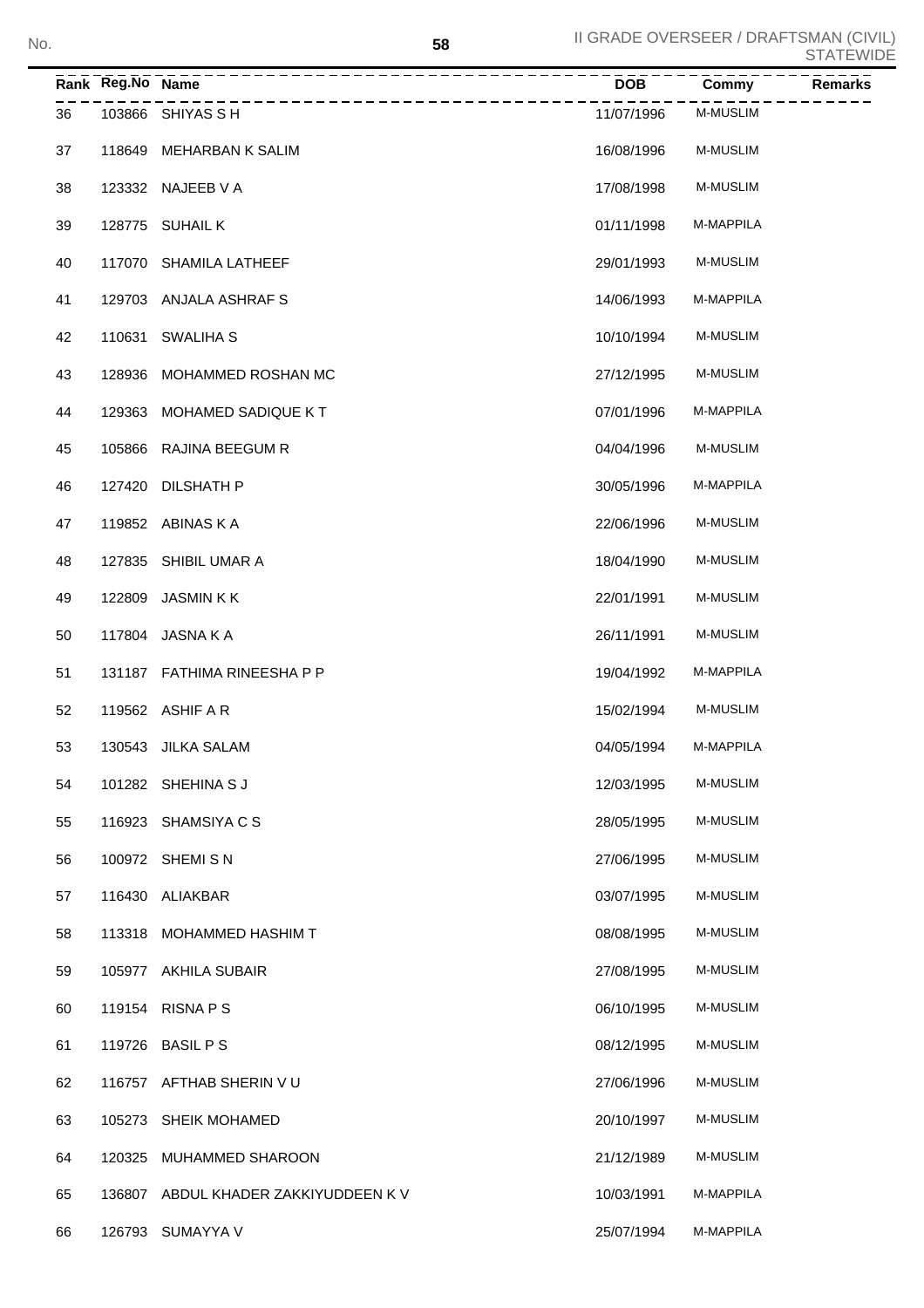| No. |    |                  |                              | 59 | II GRADE OVERSEER / DRAFTSMAN (CIVIL) |                 | <b>STATEWIDE</b> |
|-----|----|------------------|------------------------------|----|---------------------------------------|-----------------|------------------|
|     |    | Rank Reg.No Name | <u>______________</u>        |    | <b>DOB</b>                            | Commy           | Remarks          |
|     | 67 |                  | 106247 AMEENA SALIM          |    | 24/11/1994                            | <b>M-MUSLIM</b> |                  |
|     | 68 |                  | 108216 HANNA A               |    | 12/06/1995                            | <b>M-MUSLIM</b> |                  |
|     | 69 |                  | 128553 NIYAS N K             |    | 12/11/1995                            | <b>M-MUSLIM</b> |                  |
|     | 70 |                  | 126935 SHAHNA JASMIN K       |    | 01/09/1998                            | M-MAPPILA       |                  |
|     | 71 |                  | 126746 SAJNA O               |    | 03/05/1990                            | M-MAPPILA       |                  |
|     | 72 |                  | 110673 DHWAYASREE M SIMLA    |    | 10/05/1991                            | <b>M-MUSLIM</b> |                  |
|     | 73 |                  | 119672 AJMAL SHA A           |    | 17/03/1992                            | <b>M-MUSLIM</b> |                  |
|     | 74 |                  | 119586 ARIF M A              |    | 04/04/1992                            | <b>M-MUSLIM</b> |                  |
|     | 75 |                  | 115577 NOORJAHAN KHADAR      |    | 01/12/1992                            | <b>M-MUSLIM</b> |                  |
|     | 76 |                  | 126782 SUNEERA VP            |    | 05/09/1993                            | M-MAPPILA       |                  |
|     | 77 |                  | 114197 FATHIMAKJ             |    | 25/04/1994                            | <b>M-MUSLIM</b> |                  |
|     | 78 |                  | 130513 FINSIA MUHAMMED P     |    | 02/05/1994                            | M-MAPPILA       |                  |
|     | 79 |                  | 113851 ZAJEEL S RAJ          |    | 11/12/1995                            | <b>M-MUSLIM</b> |                  |
|     | 80 |                  | 128092 FIROZ P K             |    | 30/07/1991                            | <b>M-MUSLIM</b> |                  |
|     | 81 |                  | 117861 SHAKIRA ISMAIL        |    | 22/04/1992                            | <b>M-MUSLIM</b> |                  |
|     | 82 |                  | 116623 ALFINA ABDUL SAMAD    |    | 17/05/1992                            | <b>M-MUSLIM</b> |                  |
|     | 83 |                  | 107629 MANSIJA A S           |    | 29/10/1992                            | <b>M-MUSLIM</b> |                  |
|     | 84 |                  | 117896 UMAIBA KU             |    | 09/02/1994                            | <b>M-MUSLIM</b> |                  |
|     | 85 |                  | 108383 MUHAMMED AMEEN Y      |    | 08/04/1994                            | M-MUSLIM        |                  |
|     | 86 |                  | 129620 JUMANA M              |    | 06/05/1994                            | M-MAPPILA       |                  |
|     | 87 |                  | 118227 LAMYA T               |    | 14/04/1995                            | M-MAPPILA       |                  |
|     | 88 |                  | 106288 SAFEERA ASHRAF        |    | 28/10/1995                            | M-MUSLIM        |                  |
|     | 89 |                  | 126042 SHAMJU KAJA HUSSAIN S |    | 22/11/1995                            | M-MUSLIM        |                  |
|     | 90 |                  | 127201 THASNEEM BANU         |    | 21/03/1996                            | M-MAPPILA       |                  |
|     | 91 |                  | 107752 SHIFA MUSTHAFA        |    | 13/04/1996                            | M-MUSLIM        |                  |
|     | 92 |                  | 116792 RUMAISA K A           |    | 15/02/1997                            | M-MUSLIM        |                  |
|     | 93 |                  | 126221 SHAMEEM A             |    | 25/05/1986                            | M-MUSLIM        |                  |
|     | 94 |                  | 113470 MUHAMMED SHAREEF K    |    | 01/04/1988                            | M-MUSLIM        |                  |
|     | 95 |                  | 127791 SUHAIL P P            |    | 08/02/1992                            | M-MAPPILA       |                  |
|     | 96 |                  | 130785 SAFNA K               |    | 05/02/1993                            | M-MAPPILA       |                  |
|     | 97 |                  | 110602 SHAHANA E             |    | 04/10/1993                            | M-MUSLIM        |                  |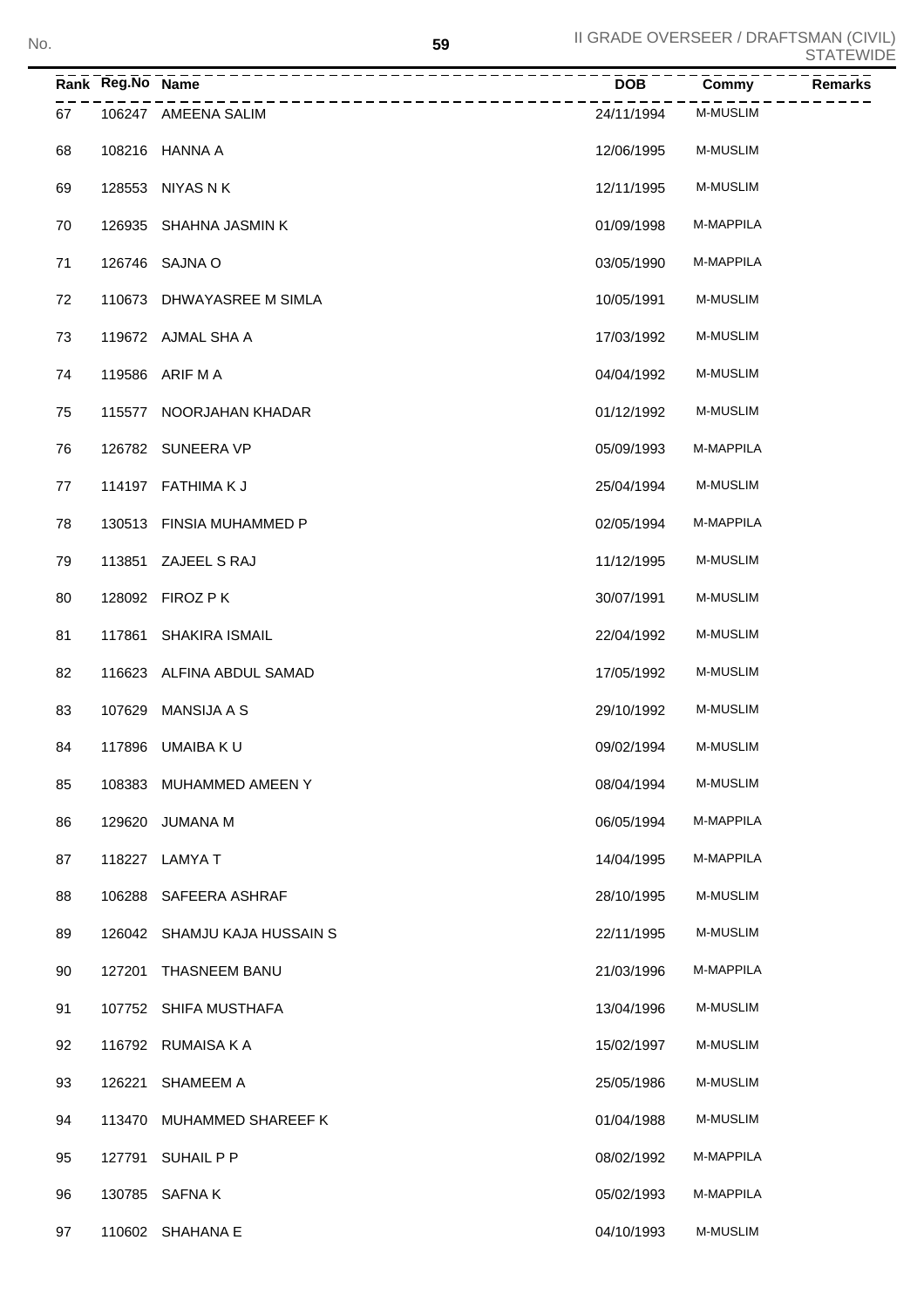|     | Rank Reg.No Name |                                | <b>DOB</b> | Commy           | Remarks |
|-----|------------------|--------------------------------|------------|-----------------|---------|
| 98  |                  | 114761 ASHIBAKK                | 30/11/1993 | <b>M-MUSLIM</b> |         |
| 99  |                  | 101976 NIMISHA S               | 15/02/1994 | <b>M-MUSLIM</b> |         |
| 100 | 131365 AFNA      |                                | 24/03/1994 | M-MAPPILA       |         |
| 101 |                  | 116542 NISMA E A               | 29/04/1994 | <b>M-MUSLIM</b> |         |
| 102 |                  | 108346 SALMAN A                | 13/06/1994 | <b>M-MUSLIM</b> |         |
| 103 |                  | 128638 SALMAN P                | 26/11/1995 | M-MAPPILA       |         |
| 104 |                  | 108409 SALMA S                 | 13/08/1996 | <b>M-MUSLIM</b> |         |
| 105 |                  | 128276 MUHAMMED FAHEEM P       | 02/05/1997 | <b>M-MUSLIM</b> |         |
| 106 |                  | 133553 RUBEENA T               | 22/05/1997 | M-MAPPILA       |         |
| 107 |                  | 121490 MUHSINA KM              | 27/05/1998 | <b>M-MUSLIM</b> |         |
| 108 |                  | 128568 MOIDEENKUTTY M V        | 16/05/1981 | M-MAPPILA       |         |
| 109 |                  | 107556 NOUFIDA K BASHEER       | 30/01/1992 | <b>M-MUSLIM</b> |         |
| 110 |                  | 105535 SEYYAD HANSHAD H        | 22/05/1992 | <b>M-MUSLIM</b> |         |
| 111 |                  | 128374 IRSHAD K                | 22/04/1993 | M-MAPPILA       |         |
| 112 |                  | 132157 SHANAD V K              | 19/11/1994 | M-MAPPILA       |         |
| 113 |                  | 137100 SADIQ M                 | 24/01/1996 | M-MAPPILA       |         |
| 114 |                  | 101682 FAZEELA BEEVI B R       | 31/07/1997 | <b>M-MUSLIM</b> |         |
| 115 |                  | 119319 SHAMJAD A A             | 16/05/1985 | <b>M-MUSLIM</b> |         |
| 116 |                  | 127780 MUZAFFIR MAHMOODALI K M | 04/03/1991 | M-MAPPILA       |         |
| 117 | 120941           | SHAJEENA K H                   | 22/03/1992 | M-MUSLIM        |         |
| 118 | 109210           | <b>JABIN JABBAR</b>            | 13/10/1992 | <b>M-MUSLIM</b> |         |
| 119 | 118257           | FATHIMA SHAHAN V S             | 22/10/1992 | M-MUSLIM        |         |
| 120 | 117427           | <b>SERINA SALIM</b>            | 26/09/1993 | M-MUSLIM        |         |
| 121 | 121635           | NILSHA KADER                   | 18/12/1994 | M-MUSLIM        |         |
| 122 | 128773           | MOHAMMED NOUFAL M K            | 03/02/1995 | M-MUSLIM        |         |
| 123 |                  | 119072 NEJMA C U               | 02/03/1996 | M-MUSLIM        |         |
| 124 | 107834           | <b>JISHANA S</b>               | 02/11/1997 | M-MUSLIM        |         |
| 125 |                  | 130065 AYISHA SHEBIN M         | 27/08/1998 | M-MAPPILA       |         |
| 126 |                  | 131849 FAVAS N M               | 02/10/1981 | M-MAPPILA       |         |
| 127 |                  | 118458 ASHNATE                 | 25/05/1990 | M-MUSLIM        |         |
| 128 |                  | 127366 MURSHIDA T              | 02/10/1992 | <b>M-MUSLIM</b> |         |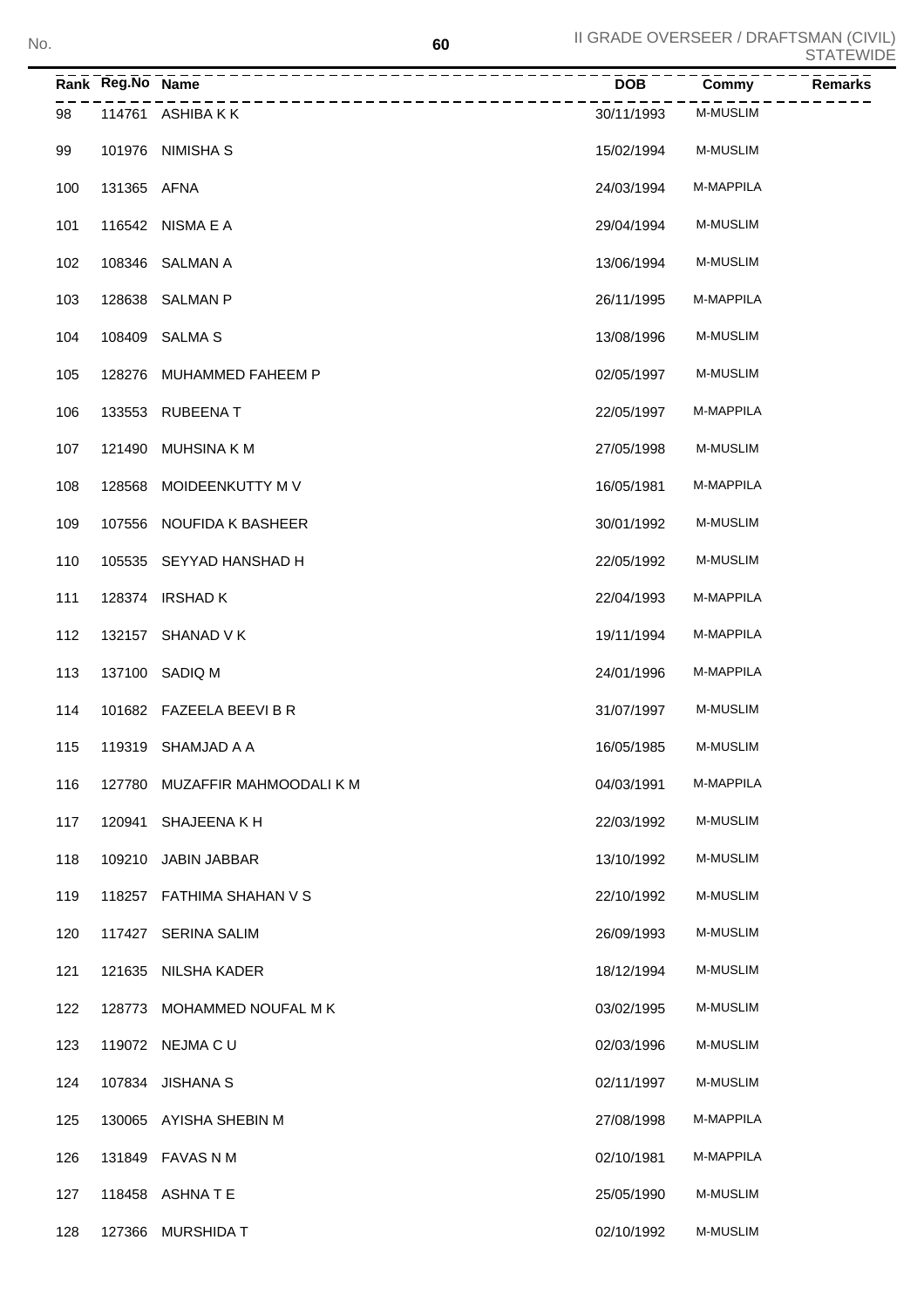|     | Rank Reg.No Name |                                       | <b>DOB</b> | Commy           | <b>Remarks</b> |
|-----|------------------|---------------------------------------|------------|-----------------|----------------|
| 129 |                  | -----------------<br>136105 ASHIQUE P | 27/03/1994 | M-MAPPILA       |                |
| 130 |                  | 103477 JASNA S S                      | 17/02/1995 | M-MUSLIM        |                |
| 131 |                  | 106276 NISHMA N H                     | 26/04/1995 | M-MUSLIM        |                |
| 132 |                  | 124535 SHANITHA V S                   | 30/04/1995 | M-MAPPILA       |                |
| 133 |                  | 124512 SHIFANA K                      | 15/05/1995 | M-MUSLIM        |                |
| 134 |                  | 116337 SIYA M BASHEER                 | 13/10/1995 | M-MUSLIM        |                |
| 135 |                  | 113684 AFSAL M                        | 20/04/1983 | M-MUSLIM        |                |
| 136 |                  | 119476 THANVEER AZIM ALI              | 18/04/1991 | M-MUSLIM        |                |
| 137 |                  | 129623 RUKSANA OP                     | 20/02/1992 | M-MUSLIM        |                |
| 138 |                  | 110150 SALMA SALEEM                   | 12/02/1993 | M-MUSLIM        |                |
| 139 |                  | 104867 AFSAL RAFI                     | 23/02/1993 | <b>M-MUSLIM</b> |                |
| 140 |                  | 103447 NISHITHA AS                    | 07/03/1993 | M-MUSLIM        |                |
| 141 |                  | 129072 MUHAMMED ASLAM KHAN P          | 03/10/1995 | M-MAPPILA       |                |
| 142 |                  | 124774 SHAJINA A                      | 13/03/1996 | M-MAPPILA       |                |
| 143 |                  | 117357 AMEENA V J                     | 30/09/1996 | M-MUSLIM        |                |
| 144 | 132711           | MUHAMMED YASAR E K                    | 21/07/1997 | M-MAPPILA       |                |
| 145 |                  | 135869 ANFAR THATTANKANDI             | 07/03/1987 | M-MAPPILA       |                |
| 146 |                  | 106849 SOUFYA S                       | 02/05/1987 | M-MUSLIM        |                |
| 147 |                  | 110458 SHIGANA ABDUL KARIM            | 11/03/1991 | M-MUSLIM        |                |
| 148 | 105871           | MUMTHAS M                             | 17/03/1993 | M-MUSLIM        |                |
| 149 | 105706           | NISHA SALAM M                         | 22/05/1993 | M-MUSLIM        |                |
| 150 | 118294           | FATHIMATH NUZRIN N R                  | 25/01/1994 | M-MUSLIM        |                |
| 151 | 134821           | <b>THASLEEMA P</b>                    | 09/05/1994 | M-MAPPILA       |                |
| 152 |                  | 115633 AZNA P A                       | 09/08/1996 | M-MUSLIM        |                |
| 153 | 116907           | <b>FOUSIYA K F</b>                    | 15/03/1997 | M-MUSLIM        |                |
| 154 |                  | 135632 IRSHAD EBRAHIM                 | 20/03/1988 | M-MAPPILA       |                |
| 155 |                  | 133734 ANVAR O                        | 20/05/1989 | M-MAPPILA       |                |
| 156 | 105618           | MUHAMMED RASHID AT                    | 18/06/1991 | M-MUSLIM        |                |
| 157 |                  | 108637 AMJAD KHAN A                   | 22/12/1992 | M-MUSLIM        |                |
| 158 | 112389           | HASHNA N                              | 31/01/1993 | M-MUSLIM        |                |
| 159 |                  | 129476 HADIYA K                       | 07/06/1993 | M-MAPPILA       |                |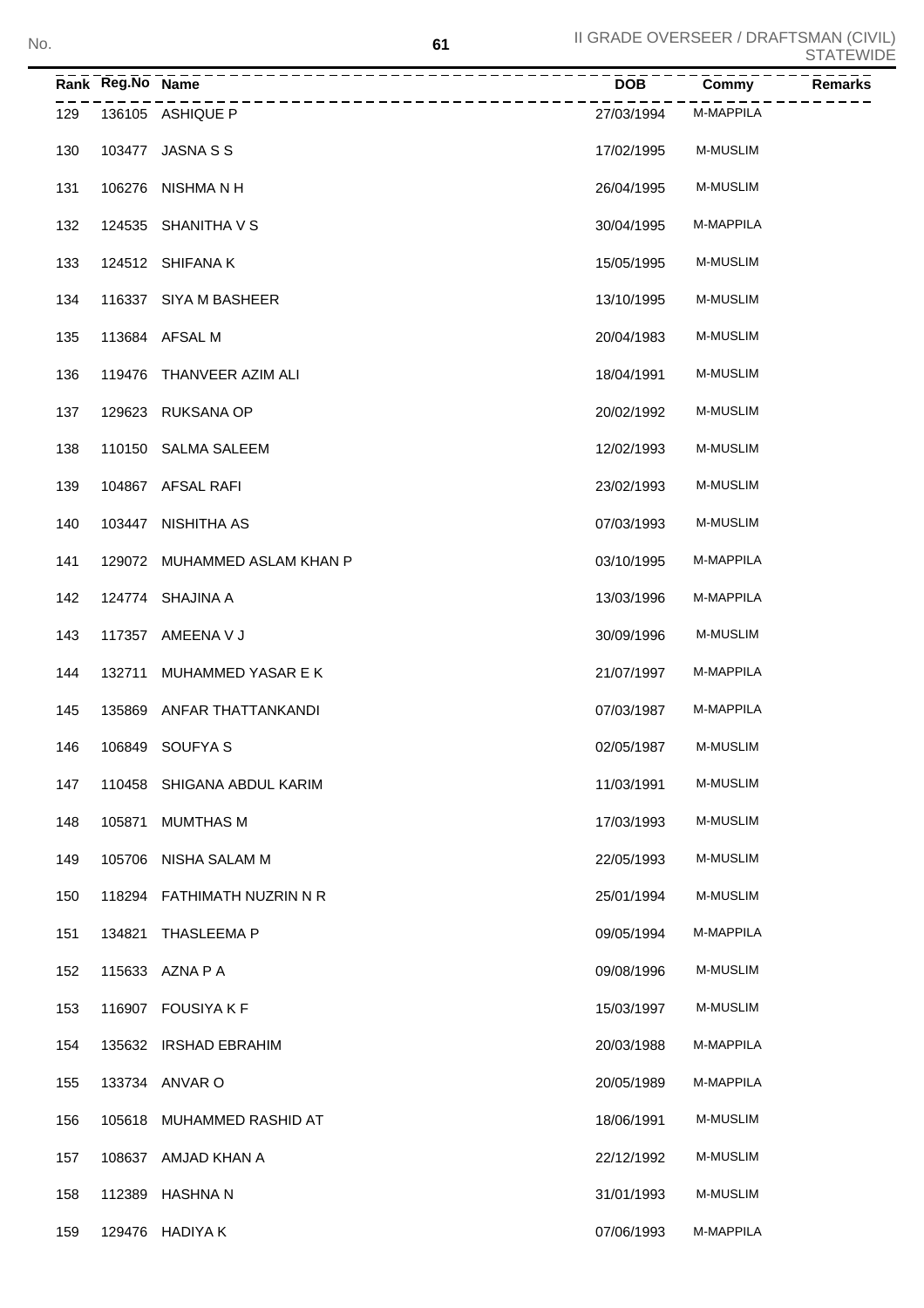|     | Rank Reg.No Name |                                       | <b>DOB</b> | Remarks<br>Commy |
|-----|------------------|---------------------------------------|------------|------------------|
| 160 |                  | _________________<br>128362 SHIMIL CP | 08/10/1993 | M-MUSLIM         |
| 161 |                  | 110268 MUMTAZ BEEGUM S                | 06/04/1994 | <b>M-MUSLIM</b>  |
| 162 |                  | 128797 AYYOOB SWADIQUE KK             | 01/05/1994 | M-MAPPILA        |
| 163 |                  | 117189 ABINSHAKP                      | 19/05/1995 | <b>M-MUSLIM</b>  |
| 164 |                  | 127236 SHABEEBAKT                     | 11/10/1995 | <b>M-MUSLIM</b>  |
| 165 |                  | 102067 SHYNI M S                      | 24/01/1996 | <b>M-MUSLIM</b>  |
| 166 |                  | 128201 RAJEESH BABU K                 | 16/01/1984 | M-MAPPILA        |
| 167 |                  | 128394 SALEEL K                       | 19/02/1989 | M-MAPPILA        |
| 168 |                  | 105988 SAMEENA SALIM                  | 17/09/1990 | <b>M-MUSLIM</b>  |
| 169 |                  | 126630 NAJMA C                        | 28/12/1990 | M-MAPPILA        |
| 170 |                  | 117201 BABITHAKS                      | 15/05/1993 | <b>M-MUSLIM</b>  |
| 171 |                  | 132510 ARSHAD KM                      | 14/08/1993 | M-MAPPILA        |
| 172 |                  | 106685 LUJAINA S                      | 15/08/1993 | <b>M-MUSLIM</b>  |
| 173 |                  | 124928 NISHEEJA M                     | 14/02/1994 | <b>M-MUSLIM</b>  |
| 174 |                  | 126892 SHADIYA M A                    | 20/10/1994 | M-MAPPILA        |
| 175 |                  | 124887 AFNA K H                       | 05/03/1995 | <b>M-MUSLIM</b>  |
| 176 |                  | 112858 SAYANA MUHAMMED                | 01/06/1995 | <b>M-MUSLIM</b>  |
| 177 |                  | 121254 RIYA ABDUL RAHMAN              | 02/06/1998 | M-MAPPILA        |
| 178 |                  | 133242 JUSAINA M                      | 17/10/1992 | M-MAPPILA        |
| 179 |                  | 118892 FARSANA V A                    | 27/03/1993 | M-MUSLIM         |
| 180 | 102703           | BASIMA SHAHNA U S                     | 19/07/1993 | M-MUSLIM         |
| 181 |                  | 100224 AZIYA A S                      | 06/02/1994 | M-MUSLIM         |
| 182 | 127305           | NAJIHA SHABNA U                       | 07/12/1994 | M-MUSLIM         |
| 183 | 108033           | SUMAYYA SULTHAN S                     | 05/02/1995 | M-MUSLIM         |
| 184 |                  | 119500 AJMAL E B                      | 03/05/1995 | M-MUSLIM         |
| 185 |                  | 118662 BEEMA NAUSHAD                  | 20/11/1995 | M-MUSLIM         |
| 186 | 118789           | THANSEELA T A                         | 06/12/1996 | M-MUSLIM         |
| 187 | 129526           | SAHNAJ K C                            | 11/05/1997 | M-MAPPILA        |
| 188 |                  | 101606 ASHIDA SHABEER S               | 06/12/1997 | M-MUSLIM         |
| 189 | 117681           | ASNAMOL M A                           | 31/10/1998 | M-MUSLIM         |
| 190 | 123589           | MANSOOR V J                           | 22/05/1988 | M-MUSLIM         |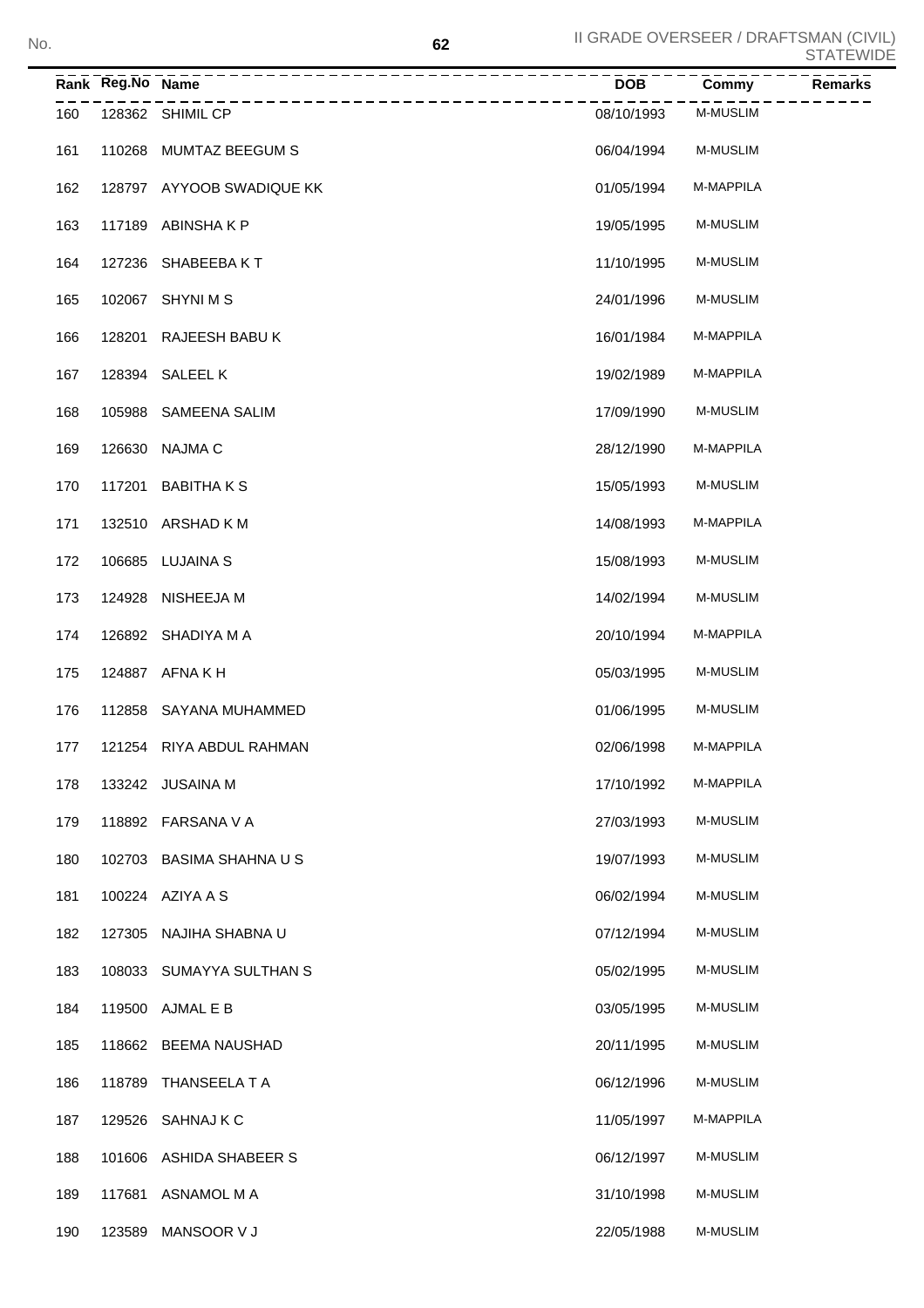| No. |                |                  |                              | 63                         |            | II GRADE OVERSEER / DRAFTSMAN (CIVIL) | <b>STATEWIDE</b> |
|-----|----------------|------------------|------------------------------|----------------------------|------------|---------------------------------------|------------------|
|     |                | Rank Reg.No Name | --------------               |                            | <b>DOB</b> | Commy                                 | Remarks          |
|     | 191            |                  | 112476 SAJEENA S             |                            | 26/05/1988 | <b>M-MUSLIM</b>                       |                  |
|     | 192            |                  | 126663 HASEENA E             |                            | 08/03/1991 | M-MAPPILA                             |                  |
|     | 193            |                  | 126864 SIBILA NARGEES KP     |                            | 26/03/1991 | <b>M-MUSLIM</b>                       |                  |
|     | 194            |                  | 105721 ANSIA S HAMEED        |                            | 20/06/1991 | <b>M-MUSLIM</b>                       |                  |
|     | 195            |                  | 110379 BINISHAN              |                            | 23/05/1992 | <b>M-MUSLIM</b>                       |                  |
|     | 196            |                  | 129371 MUBASHIRA P           |                            | 27/12/1992 | M-MAPPILA                             |                  |
|     | 197            |                  | 103280 AJINA A N             |                            | 20/07/1995 | <b>M-MUSLIM</b>                       |                  |
|     | 198            |                  | 118077 FARISA UMMER          |                            | 18/02/1996 | <b>M-MUSLIM</b>                       |                  |
|     | 199            |                  | 120194 AMEER BASHEER         |                            | 20/11/1996 | <b>M-MUSLIM</b>                       |                  |
|     | 200            |                  | 109690 MUHAMMED ALI K        |                            | 28/03/1997 | <b>M-MUSLIM</b>                       |                  |
|     | 201            |                  | 101631 HASEENA A             |                            | 12/04/1997 | <b>M-MUSLIM</b>                       |                  |
|     | 202            |                  | 102216 NAMITHA FATHIM A      |                            | 26/11/1991 | <b>M-MUSLIM</b>                       |                  |
|     | 203            |                  | 103230 SOUMYA M S            |                            | 25/04/1992 | <b>M-MUSLIM</b>                       |                  |
|     | 204            |                  | 111390 SHIFANA A N           |                            | 09/06/1992 | <b>M-MUSLIM</b>                       |                  |
|     | 205            |                  | 127486 FASNA PANTHAKKALAKATH |                            | 30/05/1993 | <b>M-MUSLIM</b>                       |                  |
|     | 206            |                  | 133102 BAJEEL N P            |                            | 14/06/1994 | M-MAPPILA                             |                  |
|     |                |                  |                              | <b>Latin Catholics/A.I</b> |            |                                       |                  |
|     | 1              |                  | 104762 JOSEPH CAMRON CULAS   |                            |            | 11/09/1990 LATIN CATHOLICS            |                  |
|     | $\overline{2}$ |                  | 105429 ANJITH BENZ           |                            |            | 18/05/1998 LATIN CATHOLICS            |                  |
|     | 3              |                  | 119867 FIGIN ANTONY K A      |                            |            | 19/12/1991 LATIN CATHOLICS            |                  |
|     | 4              |                  | 101564 ANU SEBASTIAN         |                            |            | 06/08/1995 LATIN CATHOLICS            |                  |
|     | 5              |                  | 117550 ANUMOL FRANCIS K      |                            |            | 02/06/1998 LATIN CATHOLICS            |                  |
|     | 6              |                  | 118530 NEEMA FRANCIS         |                            |            | 02/06/1994 LATIN CATHOLICS            |                  |
|     | $\overline{7}$ |                  | 112598 LITTISHAMOL K F       |                            |            | 18/09/1994 LATIN CATHOLICS            |                  |
|     | 8              |                  | 117016 STEPHY MARY STEPHEN   |                            |            | 17/08/1990 LATIN CATHOLICS            |                  |
|     | 9              |                  | 108432 JINA JOB              |                            |            | 15/12/1990 LATIN CATHOLICS            |                  |
|     | 10             |                  | 106399 HIMA LAL              |                            |            | 13/12/1994 LATIN CATHOLICS            |                  |
|     | 11             |                  | 104987 CLIMSON CLEETUS       |                            |            | 08/11/1995 LATIN CATHOLICS            |                  |
|     | 12             |                  | 105808 ARUNIMA JOSE          |                            |            | 12/07/1995 LATIN CATHOLICS            |                  |
|     | 13             |                  | 104236 NITHIN J B            |                            |            | 31/05/1994 LATIN CATHOLICS            |                  |

14 107103 DAYANA JUSTIN 2009 100 100 2009/06/1997 LATIN CATHOLICS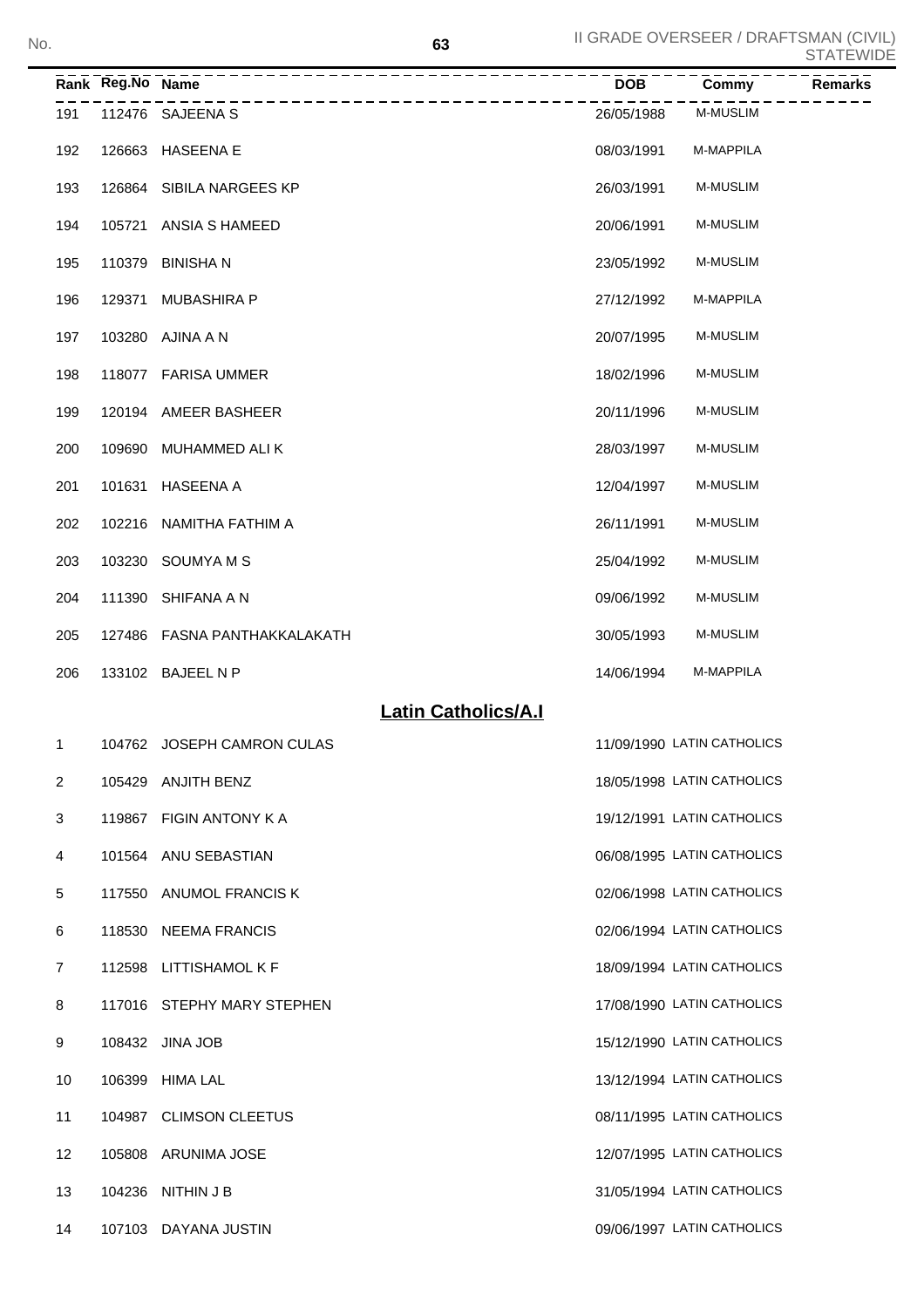|    | Rank Reg.No Name | ---------------------------- | $\overline{DOB}$ ----- | $\overline{Commy}$         | Remarks |
|----|------------------|------------------------------|------------------------|----------------------------|---------|
| 15 |                  | 111828 MARTINA EDWARD        |                        | 01/06/1990 LATIN CATHOLICS |         |
| 16 |                  | 108549 ALEN AUSTIN           |                        | 28/11/1993 LATIN CATHOLICS |         |
| 17 |                  | 105463 ALBERT R              |                        | 20/01/1998 LATIN CATHOLICS |         |
| 18 |                  | 107443 SAJNA ALOYSIUS        |                        | 28/05/1997 LATIN CATHOLICS |         |
| 19 |                  | 117848 SUMITHA THOMAS        |                        | 01/05/1991 LATIN CATHOLICS |         |
| 20 |                  | 133649 ANU JACOB             |                        | 21/04/1993 LATIN CATHOLICS |         |
| 21 |                  | 124943 PRIYANKA L S          |                        | 19/09/1994 LATIN CATHOLICS |         |
| 22 |                  | 102376 NISHA S N             |                        | 18/04/1995 LATIN CATHOLICS |         |
| 23 |                  | 107050 ALISHA RAJ Y          |                        | 18/09/1997 LATIN CATHOLICS |         |
| 24 |                  | 117309 JEENU MARY VICTOR     |                        | 07/02/1991 LATIN CATHOLICS |         |
| 25 |                  | 111376 ANILA CELIN           |                        | 22/04/1994 LATIN CATHOLICS |         |
| 26 |                  | 116945 ANJALI VARGHESE       |                        | 04/10/1993 LATIN CATHOLICS |         |
| 27 |                  | 103975 SAJITH C A            |                        | 31/10/1994 LATIN CATHOLICS |         |
| 28 |                  | 116536 ROSEMARY K P          |                        | 14/03/1984 LATIN CATHOLICS |         |
| 29 | 118473           | MAGDELIN K G                 |                        | 16/05/1992 LATIN CATHOLICS |         |
| 30 |                  | 118802 KQUINY SABIN          |                        | 18/04/1993 LATIN CATHOLICS |         |
| 31 |                  | 102065 LEENA V N             |                        | 15/02/1996 LATIN CATHOLICS |         |
| 32 |                  | 101150 ANNIE LAL SL          |                        | 11/09/1996 LATIN CATHOLICS |         |
| 33 |                  | 105828 ARYA STEPHEN          |                        | 13/01/1997 LATIN CATHOLICS |         |
| 34 |                  | 116788 NAMRUTHA FRANCIS      |                        | 19/11/1990 LATIN CATHOLICS |         |
| 35 |                  | 104596 SIBIN JOHN            |                        | 07/07/1993 LATIN CATHOLICS |         |
| 36 |                  | 119116 NOEL SIMON A B        |                        | 16/01/1994 LATIN CATHOLICS |         |
| 37 |                  | 121015 NEETHU K A            |                        | 09/02/1996 LATIN CATHOLICS |         |
| 38 |                  | 102947 JYOTHIRMAYI J         |                        | 23/02/1996 LATIN CATHOLICS |         |
| 39 |                  | 117803 LIMIA MARY            |                        | 08/05/1997 LATIN CATHOLICS |         |
| 40 |                  | 118538 TEENA JOHN K          |                        | 03/09/1995 LATIN CATHOLICS |         |
| 41 |                  | 101418 VINCY VIJAYAN         |                        | 01/11/1993 LATIN CATHOLICS |         |
| 42 |                  | 100537 THARA R DAS           |                        | 01/05/1994 LATIN CATHOLICS |         |
| 43 |                  | 108595 VIJESH KUMAR V        |                        | 07/02/1997 LATIN CATHOLICS |         |
| 44 |                  | 117773 BIA JACOB             |                        | 02/12/1992 LATIN CATHOLICS |         |
| 45 |                  | 107230 GEETHU FRANCIS        |                        | 08/04/1994 LATIN CATHOLICS |         |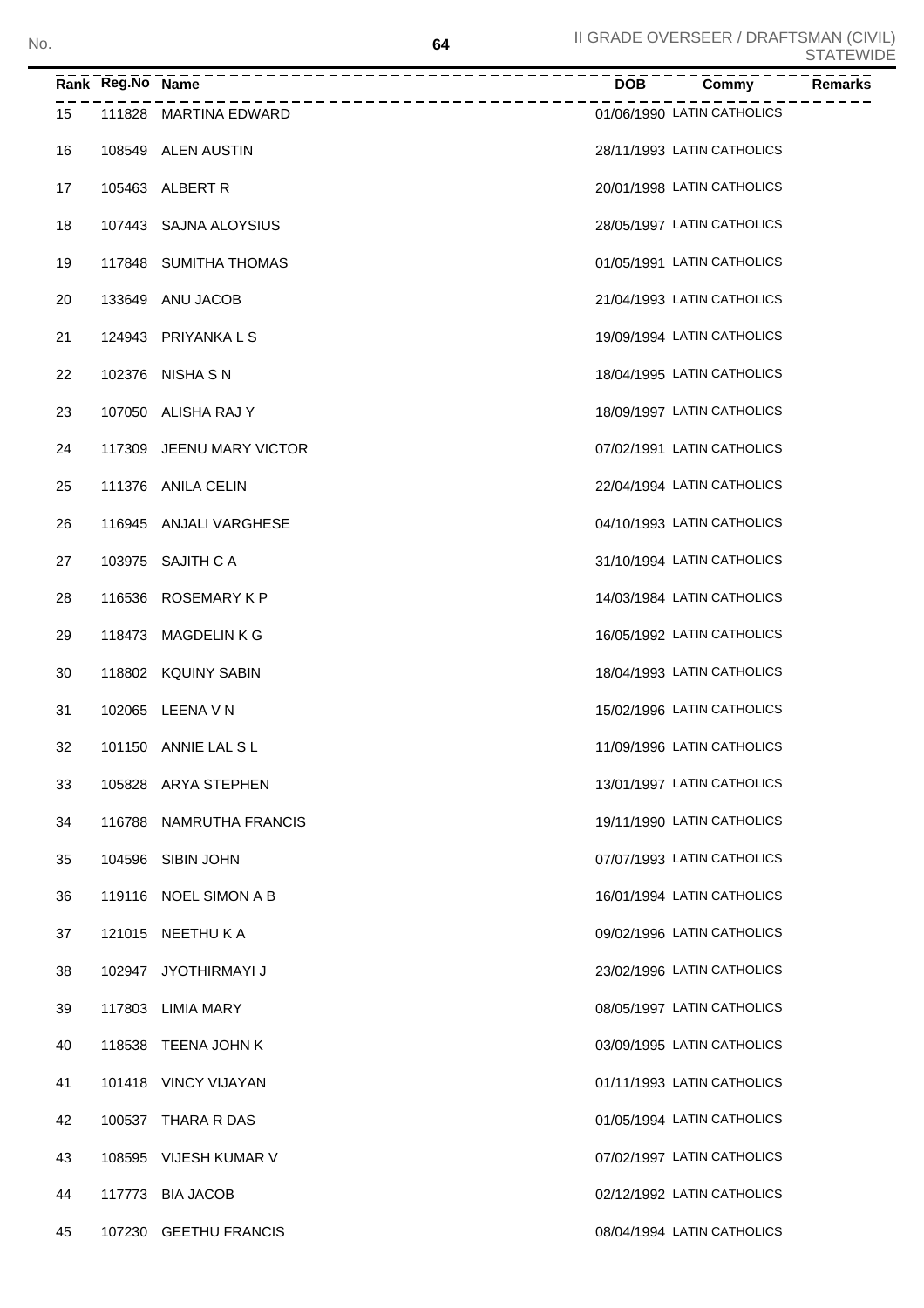| No. |  |                                                   | 65         |            | II GRADE OVERSEER / DRAFTSMAN (CIVIL) | <b>STATEWIDE</b> |
|-----|--|---------------------------------------------------|------------|------------|---------------------------------------|------------------|
|     |  |                                                   |            | <b>DOB</b> | . <u>.</u><br>Commy                   | Remarks          |
| 46  |  | ---------------------------<br>108967 BAJIO TERRY |            |            | 05/09/1994 LATIN CATHOLICS            |                  |
| 47  |  | 100303 SHELTY RAJ R R                             |            |            | 05/02/1997 LATIN CATHOLICS            |                  |
| 48  |  | 108991 VIPIN VINCENT                              |            |            | 23/07/1993 LATIN CATHOLICS            |                  |
| 49  |  | 120026 JITHIN V P                                 |            |            | 04/07/1995 LATIN CATHOLICS            |                  |
| 50  |  | 107514 ELZA THEODOSIA                             |            |            | 23/03/1998 LATIN CATHOLICS            |                  |
| 51  |  | 103279 AJILA V V                                  |            |            | 25/05/1993 LATIN CATHOLICS            |                  |
| 52  |  | 119125 TEENU GEORGE                               |            |            | 04/01/1995 LATIN CATHOLICS            |                  |
| 53  |  | 116191 ASHIK JOY                                  |            |            | 13/02/1999 LATIN CATHOLICS            |                  |
| 54  |  | 123894 MAMMAN VARGHESE                            |            |            | 23/11/1995 LATIN CATHOLICS            |                  |
| 55  |  | 106054 REETHU GRACIOUS                            |            |            | 05/01/1998 LATIN CATHOLICS            |                  |
| 56  |  | 105718 DUITHY GEORGE                              |            |            | 29/05/1990 LATIN CATHOLICS            |                  |
| 57  |  | 105814 HEBI MADONA                                |            |            | 04/02/1994 LATIN CATHOLICS            |                  |
| 58  |  | 106518 LIJI JOHN                                  |            |            | 04/10/1993 LATIN CATHOLICS            |                  |
| 59  |  | 106687 ROSHNA RANI P                              |            |            | 30/11/1994 LATIN CATHOLICS            |                  |
| 60  |  | 106071 DEEPTHI DAS                                |            |            | 27/04/1997 LATIN CATHOLICS            |                  |
| 61  |  | 118161 NIYANKA K ABRAHAM                          |            |            | 03/08/1993 LATIN CATHOLICS            |                  |
| 62  |  | 104690 JIJO G S                                   |            |            | 20/05/1994 LATIN CATHOLICS            |                  |
| 63  |  | 106211 VERONI JOSEPH                              |            |            | 10/08/1994 LATIN CATHOLICS            |                  |
| 64  |  | 101473 ARATHI M JUSTIN                            |            |            | 06/02/1996 LATIN CATHOLICS            |                  |
| 65  |  | 119739 ASWIN JOSEPH MICHEAL                       |            |            | 30/04/1991 LATIN CATHOLICS            |                  |
| 66  |  | 107147 SRUTHI ROBERT                              |            |            | 03/11/1994 LATIN CATHOLICS            |                  |
| 67  |  | 118205 AMRUTHA THOMAS                             |            |            | 05/07/1995 LATIN CATHOLICS            |                  |
| 68  |  | 116633 AIMY ROSE JOY                              |            |            | 14/07/1995 LATIN CATHOLICS            |                  |
| 69  |  | 105849 JINCY JOHNSON                              |            |            | 03/12/1996 LATIN CATHOLICS            |                  |
| 70  |  | 107429 SUNITTA NELSON                             |            |            | 06/05/1987 LATIN CATHOLICS            |                  |
|     |  |                                                   | <b>OBC</b> |            |                                       |                  |
| 1   |  | 136673 RASHMIKR                                   |            |            | 11/02/1992 OBC-MANIYANI               |                  |
|     |  |                                                   |            |            |                                       |                  |

| 1 | 136673 | RASHMI K R | 11/02/1992 | OBC-MANIYANI                               |
|---|--------|------------|------------|--------------------------------------------|
| 2 | 134106 | ANJANA V P | 14/03/1992 | OBC-MANIYANI                               |
| 3 | 108070 | VIDHYA V S |            | 29/10/1993 OBC-VILAKKITHALA<br><b>NAIR</b> |
| 4 | 131999 | NITHIN BAL | 25/10/1994 | OBC-VANIYAN                                |
| 5 | 129673 | ARATHI K   | 12/04/1996 | OBC-VANIYAN                                |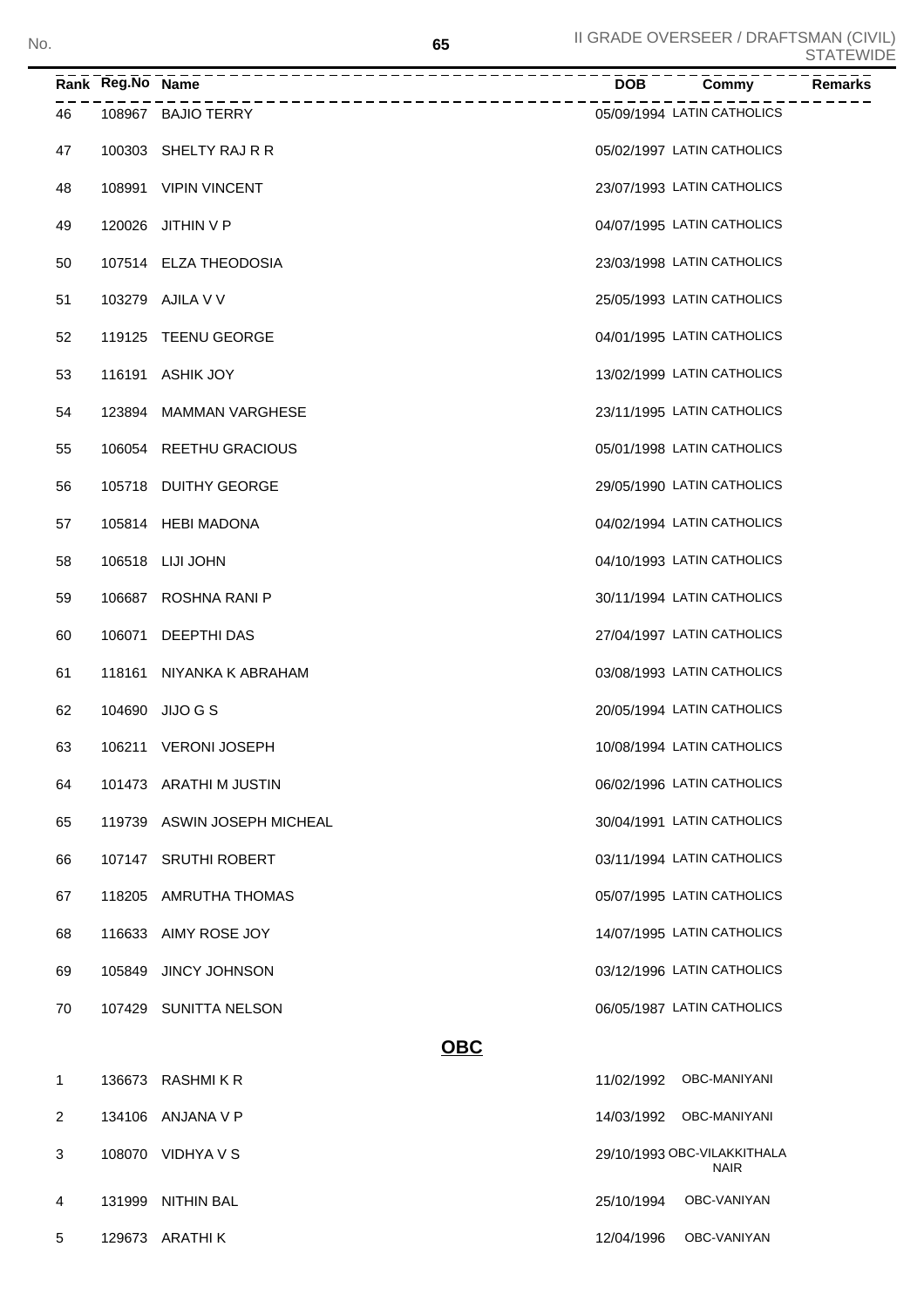|                | Rank Reg.No Name | ______________________________ | <b>DOB</b> | Commy                                      | Remarks |
|----------------|------------------|--------------------------------|------------|--------------------------------------------|---------|
| 6              |                  | 136640 SUMICV                  |            | 10/01/1992 OBC-MANIYANI                    |         |
| $\overline{7}$ |                  | 122075 ASWATHY SUNDARAN        | 26/02/1993 | OBC-VANIKA<br>VAISYA                       |         |
| 8              |                  | 135008 SRUTHI KOTTAYAN         | 22/11/1997 | OBC-CHALIYA                                |         |
| 9              |                  | 122368 MINUKRISHNA P           | 08/09/1993 | OBC-<br><b>EZHUTHACHAN</b>                 |         |
| 10             |                  | 116550 POOJA M S               | 27/07/1994 | OBC-VANIYAN                                |         |
| 11             |                  | 129868 ANJU B                  | 11/05/1995 | OBC-<br>SALIYA/SALIYAS                     |         |
| 12             |                  | 123388 MIDHUN PM               | 17/07/1997 | OBC-<br><b>EZHUTHACHAN</b>                 |         |
| 13             |                  | 135064 ANITHA M                | 30/05/1984 | OBC-<br>SALIYA/SALIYAS                     |         |
| 14             |                  | 134523 DEEPTHI KRISHNAN K      | 25/05/1991 | OBC-VANIAN                                 |         |
| 15             |                  | 130360 ANJU M V                | 11/07/1992 | OBC-VANIAN                                 |         |
| 16             |                  | 102858 PAVITHRA V              |            | 23/03/1994 OBC-VILAKKITHALA<br><b>NAIR</b> |         |
| 17             |                  | 136347 ANJANA R                | 03/04/1997 | OBC-<br>Mukhari/Moovari                    |         |
| 18             |                  | 134044 VARSHA MANU             | 24/05/1998 | OBC-VANIYAN                                |         |
| 19             |                  | 120410 SHYAMA PANKAJ           | 23/07/1991 | OBC-<br><b>EZHUTHACHAN</b>                 |         |
| 20             |                  | 101408 SOUMYA S B              | 30/07/1992 | OBC-VANIKA<br>VAISYA                       |         |
| 21             |                  | 132824 ARJUN RAJ P K           | 20/05/1994 | OBC-<br>SALIYA/SALIYAS                     |         |
| 22             |                  | 125413 SUJANA R                | 24/09/1995 | OBC-<br><b>EZHUTHACHAN</b>                 |         |
| 23             |                  | 103258 ANJANA T S              | 14/10/1995 | OBC-<br>VELUTHEDATHU<br><b>NAIR</b>        |         |
| 24             |                  | 103096 ATHIRA M S              | 07/11/1997 | OBC-VELAANS<br>[VELAAN]                    |         |
| 25             |                  | 134173 CHATHURA R K            | 28/04/1990 | OBC-<br>SALIYA/SALIYAS                     |         |
| 26             |                  | 126973 DIVYA K                 | 26/05/1990 | OBC-<br>SALIYA/SALIYAS                     |         |
| 27             |                  | 117652 NEETHU M A              | 15/03/1996 | OBC-KUDUMBIS                               |         |
| 28             |                  | 134912 ASWATHIC                | 30/05/1996 | OBC-KULALA                                 |         |
| 29             |                  | 136884 PRIYANKA K              | 11/06/1997 | OBC-MANIYANI                               |         |
| 30             |                  | 135258 ABHIRAMI B              | 11/08/1997 | OBC-VANIYAN                                |         |
| 31             |                  | 112218 TEENA RAJ               |            | 26/11/1997 OBC-PATTARIYAS                  |         |
| 32             |                  | 131997 VISHNU M R              | 16/01/1999 | OBC-<br>SALIYA/SALIYAS                     |         |
| 33             |                  | 121412 LAKSHMI DIVAKARAN P     | 28/09/1990 | OBC-<br><b>EZHUTHACHAN</b>                 |         |
| 34             |                  | 104232 RAKESH K R              | 01/10/1993 | OBC-<br>VEERASAIVAS[YOG<br>ISYOGEESWARA]   |         |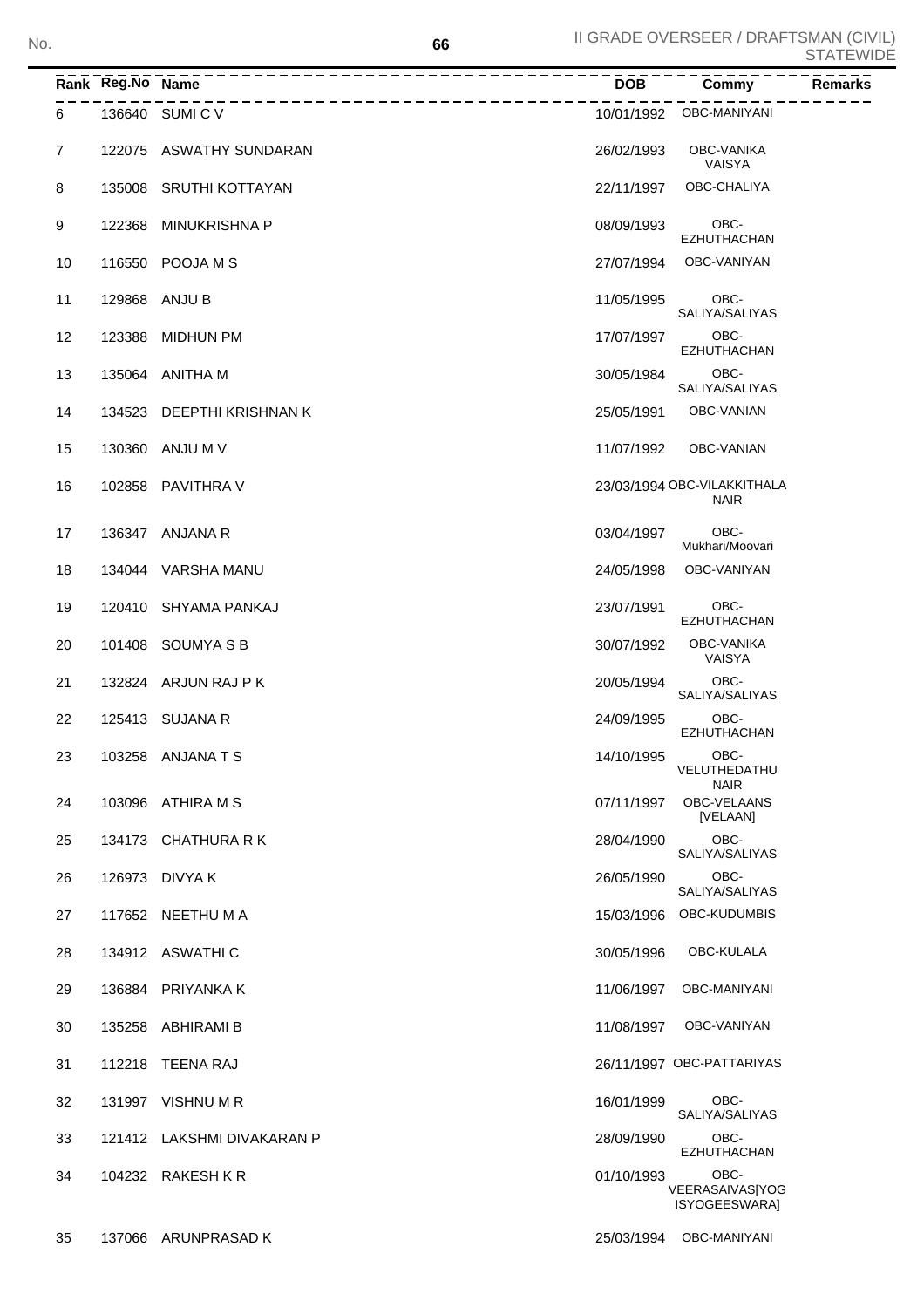|                | Rank Reg.No Name | _________________            | <b>DOB</b> | Commy                                       | <b>Remarks</b> |
|----------------|------------------|------------------------------|------------|---------------------------------------------|----------------|
| 36             |                  | 136730 NAVEENA R             |            | 28/02/1996 OBC-MANIYANI                     |                |
| 37             |                  | 133562 LINU CHANDRAN         |            | 30/07/1996 OBC-WAYANADAN<br><b>CHETTIES</b> |                |
| 38             |                  | 130372 ATHULYA VENUGOPAL E M | 04/03/1997 | OBC-VANIYAN                                 |                |
| 39             |                  | 101788 KARTHIKA K G          | 15/05/1997 | OBC-<br>VEERASAIVAS[VEE<br>RASAIVAI         |                |
| 40             |                  | 123207 ARUN K A              | 13/12/1993 | OBC-<br><b>EZHUTHACHAN</b>                  |                |
| 41             |                  | 125389 ANAND K VISWANATH     | 29/01/1997 | OBC-VANIAN                                  |                |
| 42             |                  | 123196 HARIPRASAD TR         | 28/04/1992 | OBC-<br><b>EZHUTHACHAN</b>                  |                |
| 43             |                  | 127962 JAYAKRISHNAN A P      | 03/10/1993 | OBC-SADHU<br><b>CHETTIES</b>                |                |
| 44             |                  | 101734 MOOKAMBIKA G L        | 17/03/1996 | OBC-<br>SALIYA/SALIYAS                      |                |
| 45             |                  | 134157 RESHMA RAMESH         | 30/12/1996 | <b>OBC-MANIYANI</b>                         |                |
| 46             |                  | 134764 CHAITHRA K V          | 10/12/1994 | OBC-MANIYANI                                |                |
| 47             |                  | 136240 NIJISHA A M           | 30/12/1995 | OBC-SADHU<br><b>CHETTIES</b>                |                |
| 48             |                  | 123169 VIVEK P M             | 16/06/1997 | OBC-<br>EZHUTHACHAN                         |                |
| 49             |                  | 108644 GOVIND G              | 13/03/1998 | OBC-CHETTY                                  |                |
| 50             |                  | 104496 NIMAL M               |            | 20/07/1998 OBC-CHAKKALA                     |                |
| 51             |                  | 130505 ANUSREEBAISK          | 27/05/1991 | OBC-VANIYAN                                 |                |
| 52             |                  | 136050 ANOOJ P               | 06/08/1993 | OBC-VANIYAN                                 |                |
|                |                  | <u>Viswakarma</u>            |            |                                             |                |
| 1              |                  | 130430 SUBILA K              | 15/06/1994 | V-ASARI                                     |                |
| $\overline{2}$ |                  | 129278 DHEERAJ R PRASAD      | 06/04/1994 | V-THATTAN                                   |                |
| 3              |                  | 126873 ANJU P                | 24/06/1994 | V-THATTAN                                   |                |
| 4              |                  | 120146 VISHNU K B            |            | 11/01/1996 V-VISWAKARMA                     |                |
| 5              |                  | 105865 ASHA RAJ              | 05/04/1989 | V-ASARI                                     |                |
| 6              |                  | 119878 ANANDHU SATHEESAN     | 14/01/1995 | V-THATTAN                                   |                |
| $\overline{7}$ |                  | 123773 RAKESH E M            | 05/05/1995 | V-ASARI                                     |                |
| 8              |                  | 124155 HARIKRISHNAN K K      | 05/08/1997 | V-ASARI                                     |                |
| 9              |                  | 134935 ANUSHA P              | 22/11/1990 | V-MOOSARI                                   |                |
| 10             |                  | 135324 SRUTHI V              | 18/07/1991 | V-ASARI                                     |                |
| 11             |                  | 109141 ROHITH KR             |            | 20/08/1993 V-VISWAKARMA                     |                |
| 12             |                  | 128854 AJITH K G             | 26/09/1995 | V-KOLLAN                                    |                |
| 13             |                  | 118965 RESHMA REVI           | 18/03/1997 | V-KOLLAN                                    |                |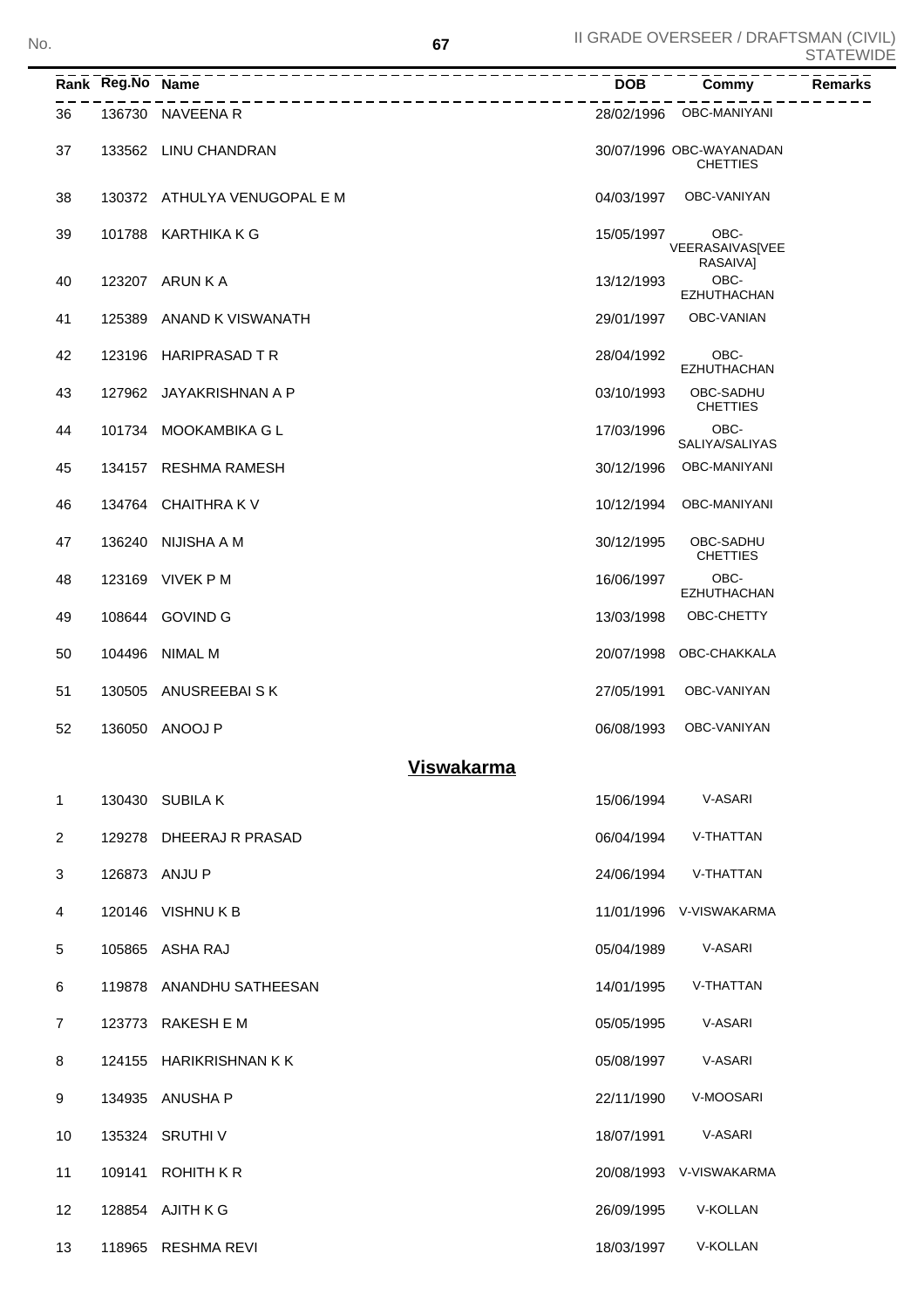|    | Rank Reg.No Name | ---------------<br>__________________ | $\overline{DOB}$ | Commy                   | <b>Remarks</b> |
|----|------------------|---------------------------------------|------------------|-------------------------|----------------|
| 14 |                  | 118323 SUMITHRA S KUMAR               | 23/01/1995       | V-ASARI                 |                |
| 15 |                  | 135834 AKSHAY P P                     |                  | 24/12/1994 V-ASARI      |                |
| 16 |                  | 109456 AKHIL J KUMAR                  | 04/09/1990       | V-ASARI                 |                |
| 17 |                  | 130278 SHARI RAJAN E K                | 15/11/1991       | V-THATTAN               |                |
| 18 |                  | 106857 JINIRAJ R B                    |                  | 18/05/1994 V-VISWAKARMA |                |
| 19 |                  | 103422 AKSHARA A S                    |                  | 16/04/1996 V-VISWAKARMA |                |
| 20 |                  | 109891 ABHILASH S A                   | 05/07/1996       | V-ASARI                 |                |
| 21 |                  | 102474 SWATHI R                       | 31/10/1991       | V-ASARI                 |                |
| 22 |                  | 124004 VIPIN P V                      | 25/05/1992       | V-KARUVAN               |                |
| 23 |                  | 100780 MEKHANA S S                    | 01/10/1992       | V-ASARI                 |                |
| 24 |                  | 114714 JYOTHIMOL P                    | 20/07/1995       | V-KOLLAN                |                |
| 25 |                  | 120343 AKSHAY M PAVI                  | 28/11/1995       | V-KALLASARY             |                |
| 26 |                  | 117068 NITHYA E THILAK                | 06/05/1993       | V-ASARI                 |                |
| 27 |                  | 121426 SRIYA P R                      | 10/02/1994       | V-ASARI                 |                |
| 28 |                  | 123294 SREEKANTH PT                   | 31/01/1988       | V-VIL KURUP             |                |
| 29 |                  | 106740 NEETHU THULASEEDHARAN          |                  | 17/07/1993 V-VISWAKARMA |                |
| 30 |                  | 114663 SUNUMOL V S                    | 13/10/1994       | V-THATTAN               |                |
| 31 |                  | 123355 RAHUL P R                      | 28/08/1995       | V-ASARI                 |                |
| 32 |                  | 106420 ATHIRA R                       |                  | 17/09/1995 V-VISWAKARMA |                |
| 33 |                  | 124248 SREEHARI SANTHOSH              | 30/10/1995       | V-ASARI                 |                |
| 34 |                  | 110342 MEENU G KRISHNAN               |                  | 15/03/1997 V-VISWAKARMA |                |
| 35 |                  | 101000 ARYA S                         | 28/01/1998       | V-ASARI                 |                |
| 36 |                  | 116604 BABITHA BABU                   | 07/07/1990       | V-KOLLAN                |                |
| 37 |                  | 128640 RAHUL P                        | 16/09/1994       | V-KARUVAN               |                |
| 38 | 128440           | JISHNU V P                            | 27/05/1989       | V-KAMMALA               |                |
| 39 | 132387           | <b>BHAVINLAL K</b>                    | 01/06/1994       | V-KAMMALA               |                |
| 40 |                  | 126944 DIVYA K M                      | 17/10/1994       | V-MOOSARI               |                |
| 41 |                  | 100168 HARITHA KRISHNA M S            | 15/01/1996       | V-VISWAKARMA            |                |
| 42 |                  | 129612 MEENA KRISHNA M                | 27/08/1997       | V-ASARI                 |                |
| 43 |                  | 124219 DIMITHRAYOV K G                | 17/10/1993       | V-ASARI                 |                |
| 44 |                  | 120391 RAKHITR                        | 30/01/1992       | V-ASARI                 |                |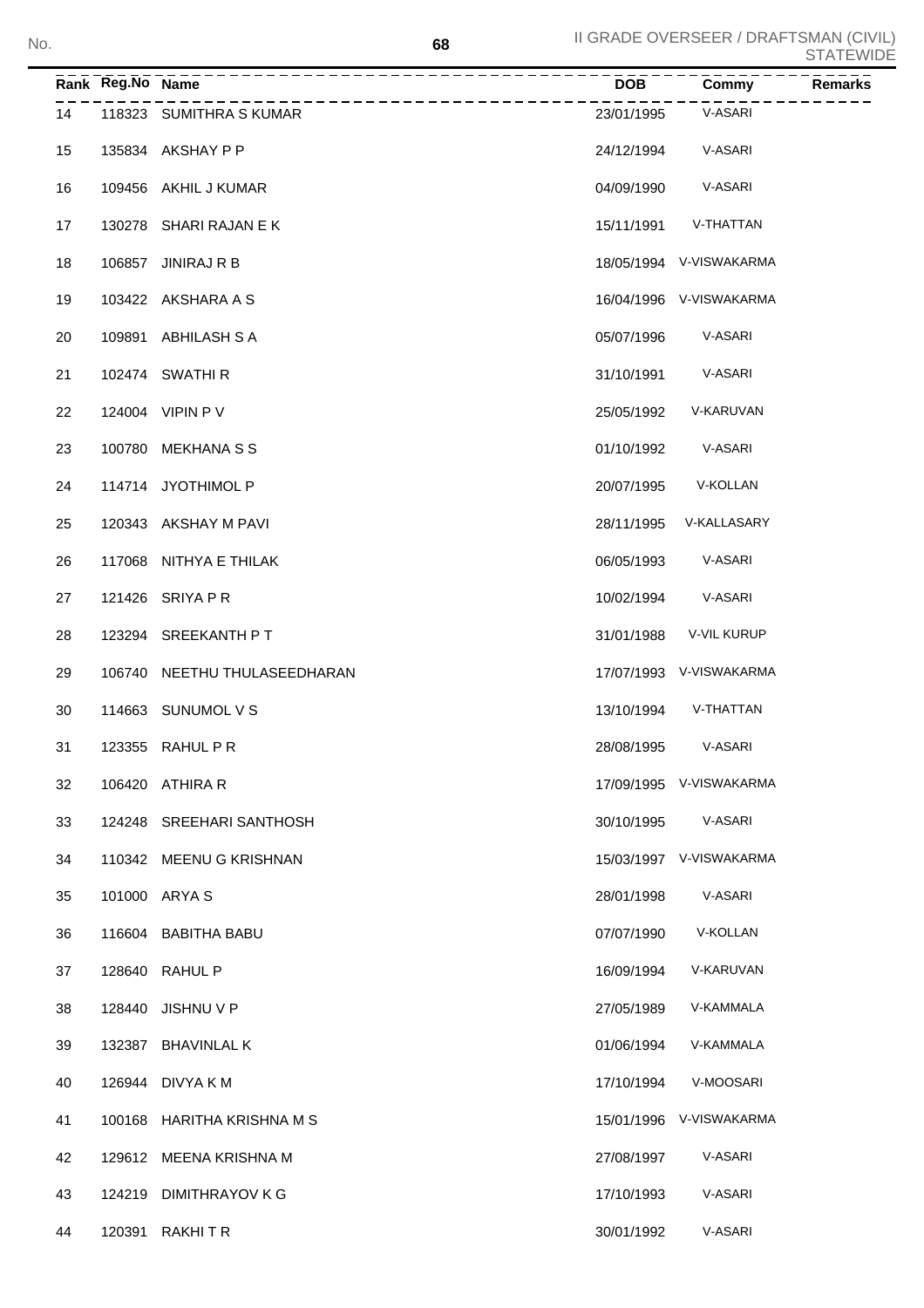| No.            |                  |                         | 69                                              |            | II GRADE OVERSEER / DRAFTSMAN (CIVIL) | <b>STATEWIDE</b> |
|----------------|------------------|-------------------------|-------------------------------------------------|------------|---------------------------------------|------------------|
|                | Rank Reg.No Name |                         | ----------------------------------              | <b>DOB</b> | Commy                                 | Remarks          |
| 45             |                  | 132326 ASISH MT         |                                                 | 07/10/1995 | V-ASARI                               |                  |
| 46             |                  | 130044 DRISYA PRAKASH K |                                                 | 16/02/1996 | V-THATTAN                             |                  |
| 47             |                  | 117667 SREEMOL C S      |                                                 | 23/02/1996 | V-KOLLAN                              |                  |
| 48             |                  | 127065 RAJITHA K        |                                                 | 05/11/1988 | V-KARUVAN                             |                  |
| 49             |                  | 114015 VISHNU PRIYA C M |                                                 | 29/12/1990 | V-VISWA<br><b>BRAHMANAN</b>           |                  |
| 50             |                  | 101906 SRUTHI BABULAN   |                                                 | 24/07/1994 | V-ASARI                               |                  |
| 51             |                  | 100129 RENJITHA V       |                                                 | 16/10/1995 | V-THATTAN                             |                  |
|                |                  |                         | <b>SIUC Nadar</b>                               |            |                                       |                  |
| $\mathbf{1}$   |                  | 100443 JINILA J P       |                                                 | 30/05/1989 | <b>SIUC NADAR</b>                     |                  |
| $\overline{2}$ |                  | 101083 ANJUS            |                                                 | 21/01/1993 | <b>SIUC NADAR</b>                     |                  |
| 3              |                  | 103631 SUNU RAJ B S     |                                                 | 19/11/1996 | <b>SIUC NADAR</b>                     |                  |
| 4              |                  | 102562 APARNA S F       |                                                 | 22/01/1999 | <b>SIUC NADAR</b>                     |                  |
| 5              |                  | 103272 NITHYA J C       |                                                 | 30/03/1993 | <b>SIUC NADAR</b>                     |                  |
| 6              |                  | 102783 AKSARAJ S S      |                                                 | 17/05/1994 | <b>SIUC NADAR</b>                     |                  |
| $\overline{7}$ |                  | 103582 ANISHA S S RAJ   |                                                 | 26/10/1998 | <b>SIUC NADAR</b>                     |                  |
| 8              |                  | 104295 JOSHY S MOHAN    |                                                 | 01/07/1995 | <b>SIUC NADAR</b>                     |                  |
| 9              |                  | 100808 SHYNISK          |                                                 | 25/05/1995 | <b>SIUC NADAR</b>                     |                  |
| 10             |                  | 101050 ANCY RAJ V E     |                                                 | 13/07/1998 | <b>SIUC NADAR</b>                     |                  |
| 11             |                  | 100151 JOSHMI RAJ SL    |                                                 | 22/08/1994 | <b>SIUC NADAR</b>                     |                  |
| 12             |                  | 101313 HYMA C J         |                                                 | 02/03/1998 | <b>SIUC NADAR</b>                     |                  |
| 13             |                  | 102526 BOBY V L         |                                                 | 22/08/1992 | <b>SIUC NADAR</b>                     |                  |
| 14             |                  | 100181 PRABHITHA Y DAS  |                                                 | 17/06/1998 | <b>SIUC NADAR</b>                     |                  |
| 15             |                  | 101140 DEEPA IRENE C    |                                                 | 12/02/1996 | <b>SIUC NADAR</b>                     |                  |
| 16             |                  | 103749 SANU RAJ B S     |                                                 | 19/11/1996 | <b>SIUC NADAR</b>                     |                  |
| 17             |                  | 105186 AAJISH L G       |                                                 | 18/05/1991 | <b>SIUC NADAR</b>                     |                  |
|                |                  |                         | <b>Scheduled Caste Converts to Christianity</b> |            |                                       |                  |
| $\mathbf{1}$   |                  | 125469 SONIMOL P J      |                                                 |            | 11/05/1993 SCCC-CHERAMAR              |                  |
| $\overline{2}$ |                  | 110349 AMRUTHA RAJAN    |                                                 |            | 27/03/1992 SCCC-CHERAMAR              |                  |

|  | 116453 DURAIRAJ N |  | 25/10/1991 SCCC-PALLAN |
|--|-------------------|--|------------------------|

- 114325 ANU SABU 07/02/1994 SCCC-CHERAMAR
- 5 103228 MANISHA F 22/02/1997 SCCC-
	- BHARATHAR(OTHE R THAN PARATHAR)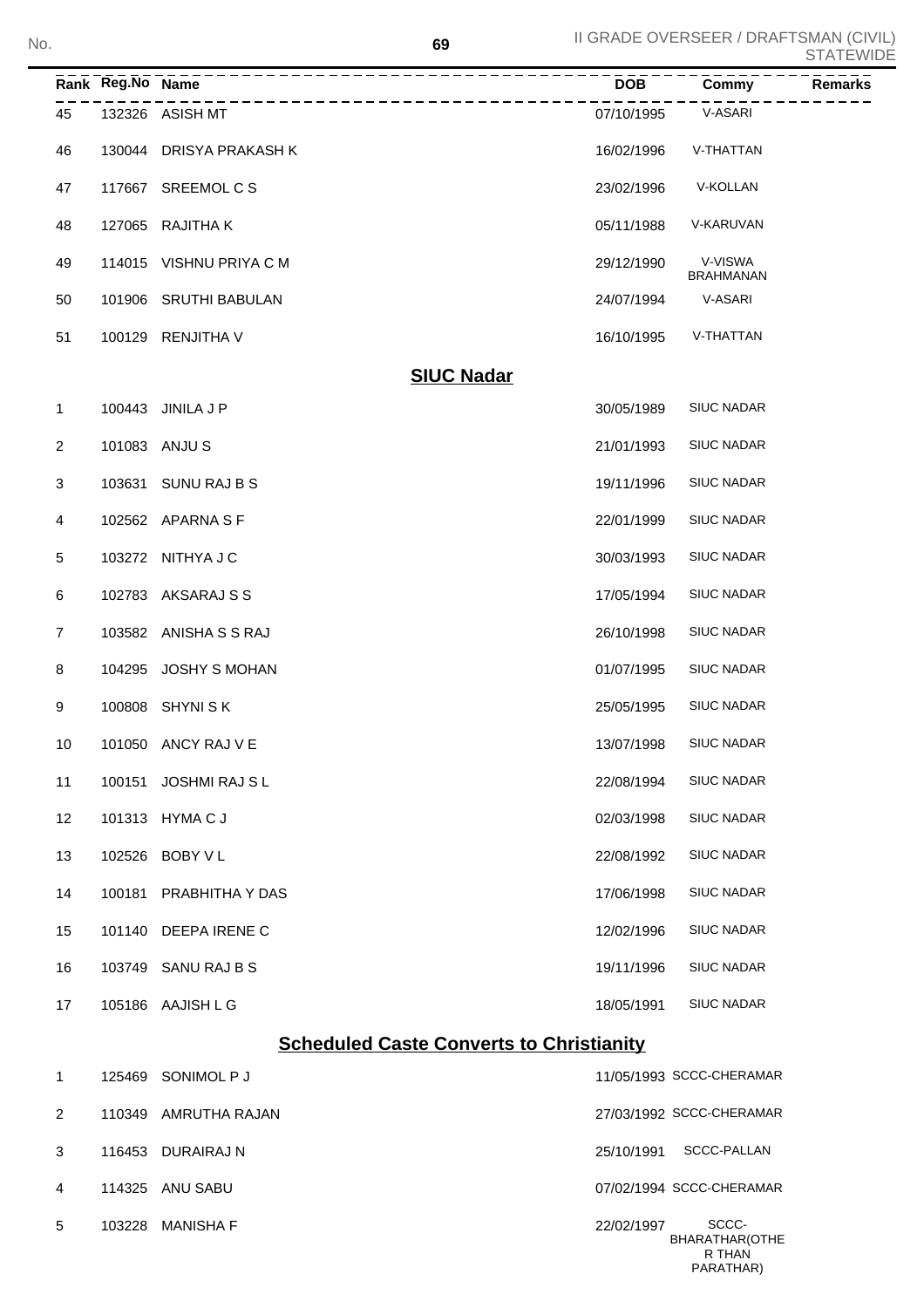|                | Rank Reg.No Name | -------------------     | <b>DOB</b> | Commy<br><b>Remarks</b>  |
|----------------|------------------|-------------------------|------------|--------------------------|
| 6              |                  | 114661 ALEENA C JOSE    |            | 10/03/1998 SCCC-CHERAMAR |
| $\overline{7}$ |                  | 109862 SOJU S J         |            | 19/08/1998 SCCC-PULAYA   |
| 8              |                  | 103947 ASHIN ALEX       |            | 29/11/1993 SCCC-SIDHANAR |
| 9              |                  | 123000 FLEMY ANTONY     |            | 29/09/1992 SCCC-PULAYA   |
| 10             |                  | 115393 JISSMON P JOHN   |            | 05/07/1997 SCCC-SAMBAVAR |
| 11             |                  | 136749 DENITTA CD       |            | 25/06/1999 SCCC-PULAYA   |
| 12             |                  | 135545 MELVIN T JACOB   |            | 11/08/1991 SCCC-CHERAMAR |
| 13             |                  | 114013 SONA THOMAS      |            | 05/11/1993 SCCC-CHERAMAR |
| 14             |                  | 107937 GRACE K MIKHAYEL |            | 18/03/1994 SCCC-SIDHANAR |
| 15             |                  | 108489 BLESSON S        |            | 30/05/1997 SCCC-KURAVA   |
| 16             |                  | 110325 JIBILY JOY       |            | 06/03/1997 SCCC-CHERAMAR |
| 17             |                  | 114561 FLORA PHILIP     |            | 05/02/1998 SCCC-SAMBAVA  |
|                |                  | <b>Dheevara</b>         |            |                          |
| 1              |                  | 107577 ASWATHY S        | 26/04/1991 | D-DHEEVARA               |
| $\overline{2}$ |                  | 119465 VARUNDEV P N     | 09/07/1998 | D-DHEEVARA               |
| 3              |                  | 118967 GAYATHRY TJ      | 17/05/1996 | D-VALAN                  |
| 4              |                  | 118424 SWATHY KRISHNA   | 10/09/1997 | D-DHEEVARA               |
| 5              |                  | 130260 ATHIRA MK        | 07/03/1998 | D-MUKAYA                 |
| 6              |                  | 130764 DIVYA O P        | 20/04/1993 | D-MUKKUVAN               |
| $\overline{7}$ |                  | 120675 DIVYA THAMBI K   | 30/05/1993 | D-ARAYAN                 |
| 8              |                  | 112171 DRISYAC          | 15/09/1997 | D-ARAYAN                 |
| 9              |                  | 136495 AKHILA A         | 31/05/1994 | D-MUKAYA                 |
| 10             |                  | 111968 MALAVIKA S       | 17/12/1995 | D-ARAYAN                 |
| 11             |                  | 120894 SEETHAL IV       | 04/02/1995 | D-MUKKUVAN               |
| 12             |                  | 122975 AISWARYA M S     | 29/08/1990 | D-MUKKUVAN               |
| 13             |                  | 111680 GOPIKA SHAJI S   | 06/02/1992 | D-ARAYAN                 |
| 14             |                  | 120547 CHARUTHA P S     | 08/10/1994 | D-MUKKUVAN               |
| 15             |                  | 112656 GAYATHRI P R     | 22/11/1995 | D-ARAYAN                 |
| 16             |                  | 119416 AMALKRISHNA V U  | 26/11/1998 | D-VALAN                  |
| 17             |                  | 112709 SREEREKHA RAJ S  | 13/11/1994 | D-ARAYAN                 |

## **Hindu Nadar**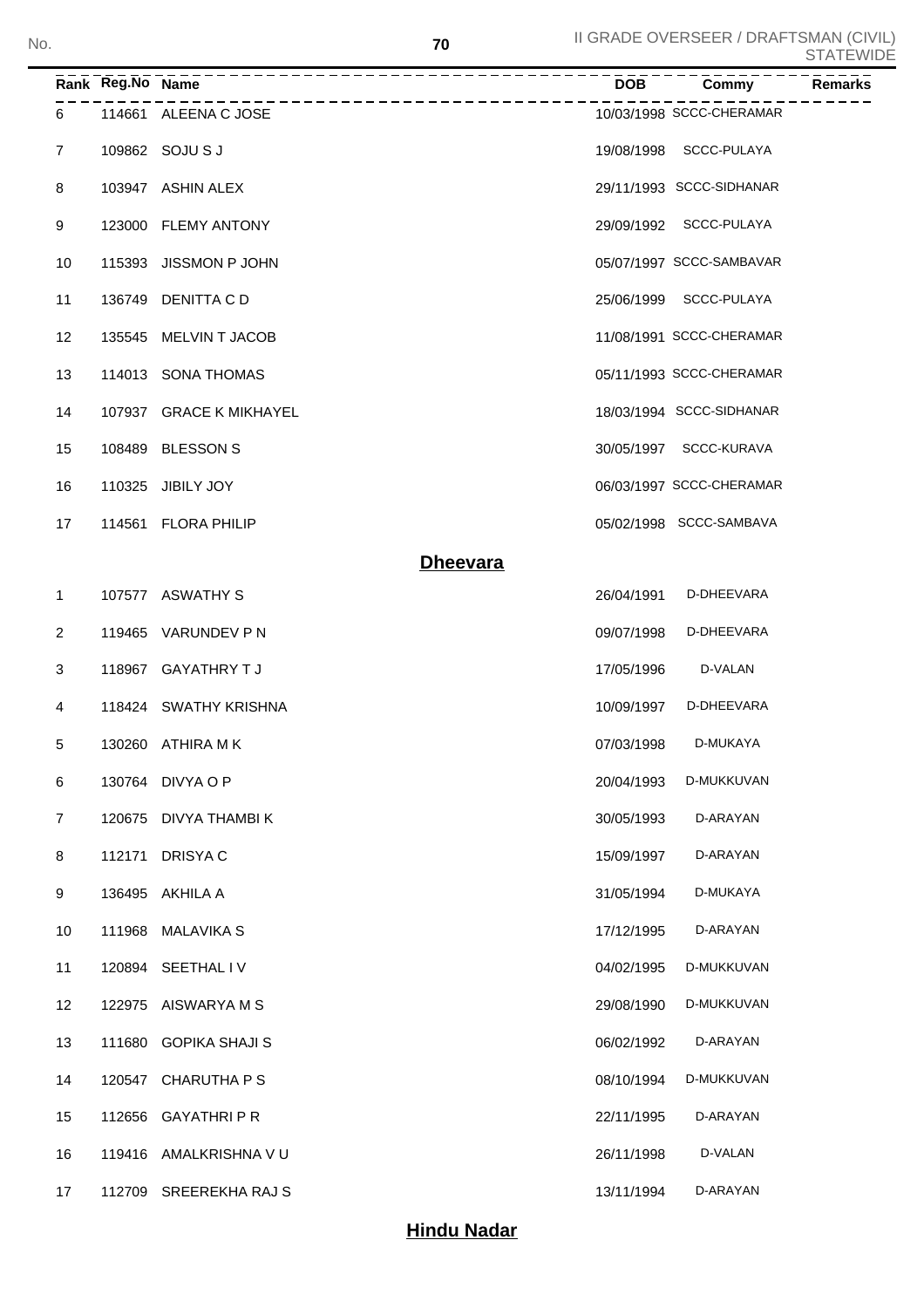CASTE (EWS)

|                | Rank Reg.No Name |                                                      | <b>DOB</b> | Commy                             | ──────<br><b>Remarks</b> |
|----------------|------------------|------------------------------------------------------|------------|-----------------------------------|--------------------------|
| 1.             |                  | ________________________________<br>102489 ASWATHY B | 07/12/1996 | <b>HINDU NADAR</b>                |                          |
| 2              |                  | 104063 NIDHIN G RAJ                                  | 18/09/1990 | <b>HINDU NADAR</b>                |                          |
| 3              |                  | 101548 ASWATHY S S                                   | 30/09/1995 | <b>HINDU NADAR</b>                |                          |
| 4              |                  | 102348 ANJITHA M S                                   | 01/08/1996 | <b>HINDU NADAR</b>                |                          |
| 5              |                  | 101537 GOPIKA V A                                    | 07/11/1998 | <b>HINDU NADAR</b>                |                          |
| 6              |                  | 103196 DIVYA K S                                     | 17/12/1994 | <b>HINDU NADAR</b>                |                          |
| $\overline{7}$ |                  | 104143 ARUN RAJ R S                                  | 29/08/1995 | <b>HINDU NADAR</b>                |                          |
| 8              |                  | 100604 ANITHAKS                                      | 16/12/1996 | <b>HINDU NADAR</b>                |                          |
| 9              |                  | 104636 JYOTHISH KIRAN A S                            | 05/09/1992 | <b>HINDU NADAR</b>                |                          |
| 10             |                  | 105558 AKHIL C V                                     | 16/05/1996 | <b>HINDU NADAR</b>                |                          |
| 11             |                  | 101657 RAJITHA B R                                   | 07/02/1992 | <b>HINDU NADAR</b>                |                          |
| 12             |                  | 130644 ANUSHA P                                      | 06/04/1993 | <b>HINDU NADAR</b>                |                          |
| 13             |                  | 100421 VINDHUJA V S                                  | 10/05/1991 | <b>HINDU NADAR</b>                |                          |
| 14             |                  | 101900 SOORYA SURESH K S                             | 20/05/1992 | <b>HINDU NADAR</b>                |                          |
| 15             |                  | 103025 SMRITHI S S                                   | 01/06/1995 | <b>HINDU NADAR</b>                |                          |
| 16             |                  | 104915 AKHIN R S                                     | 26/06/1997 | <b>HINDU NADAR</b>                |                          |
| 17             |                  | 103093 GAYATHRIS KUMAR                               | 24/08/1994 | <b>HINDU NADAR</b>                |                          |
|                |                  | <b>Economically Weaker Section</b>                   |            |                                   |                          |
| $\mathbf 1$    |                  | 118447 NIMYA T VARKICHAN                             | 02/04/1994 | <b>FORWARD SUB</b><br>CASTE (EWS) |                          |
| $\overline{2}$ |                  | 135714 ATHUL P                                       | 30/05/1994 | <b>FORWARD SUB</b><br>CASTE (EWS) |                          |
| 3              |                  | 115165 ARUN T K                                      | 28/03/1995 | <b>FORWARD SUB</b><br>CASTE (EWS) |                          |
| 4              |                  | 107406 GOPIKA G                                      | 08/06/1995 | <b>FORWARD SUB</b><br>CASTE (EWS) |                          |
| 5              |                  | 104966 MIDHUN S                                      | 13/07/1996 | <b>FORWARD SUB</b><br>CASTE (EWS) |                          |
| 6              |                  | 106435 JAYASREE US                                   | 10/05/1992 | <b>FORWARD SUB</b><br>CASTE (EWS) |                          |
| $\overline{7}$ |                  | 131799 JISNA P M                                     | 18/05/1994 | <b>FORWARD SUB</b><br>CASTE (EWS) |                          |
| 8              |                  | 117250 AISWARYA S                                    | 08/04/1995 | <b>FORWARD SUB</b><br>CASTE (EWS) |                          |
| 9              |                  | 120772 LIYA FRANCIS                                  | 05/09/1995 | <b>FORWARD SUB</b><br>CASTE (EWS) |                          |
| 10             |                  | 123138 CLINT JAIN                                    | 22/12/1995 | <b>FORWARD SUB</b><br>CASTE (EWS) |                          |
| 11             |                  | 107356 SANDHYA RAJ R                                 | 17/01/1997 | <b>FORWARD SUB</b><br>CASTE (EWS) |                          |
| 12             |                  | 106792 ARCHA C G                                     | 31/05/1997 | <b>FORWARD SUB</b><br>CASTE (EWS) |                          |

13 107631 ATHULYA N AJAY 18/04/1992 FORWARD SUB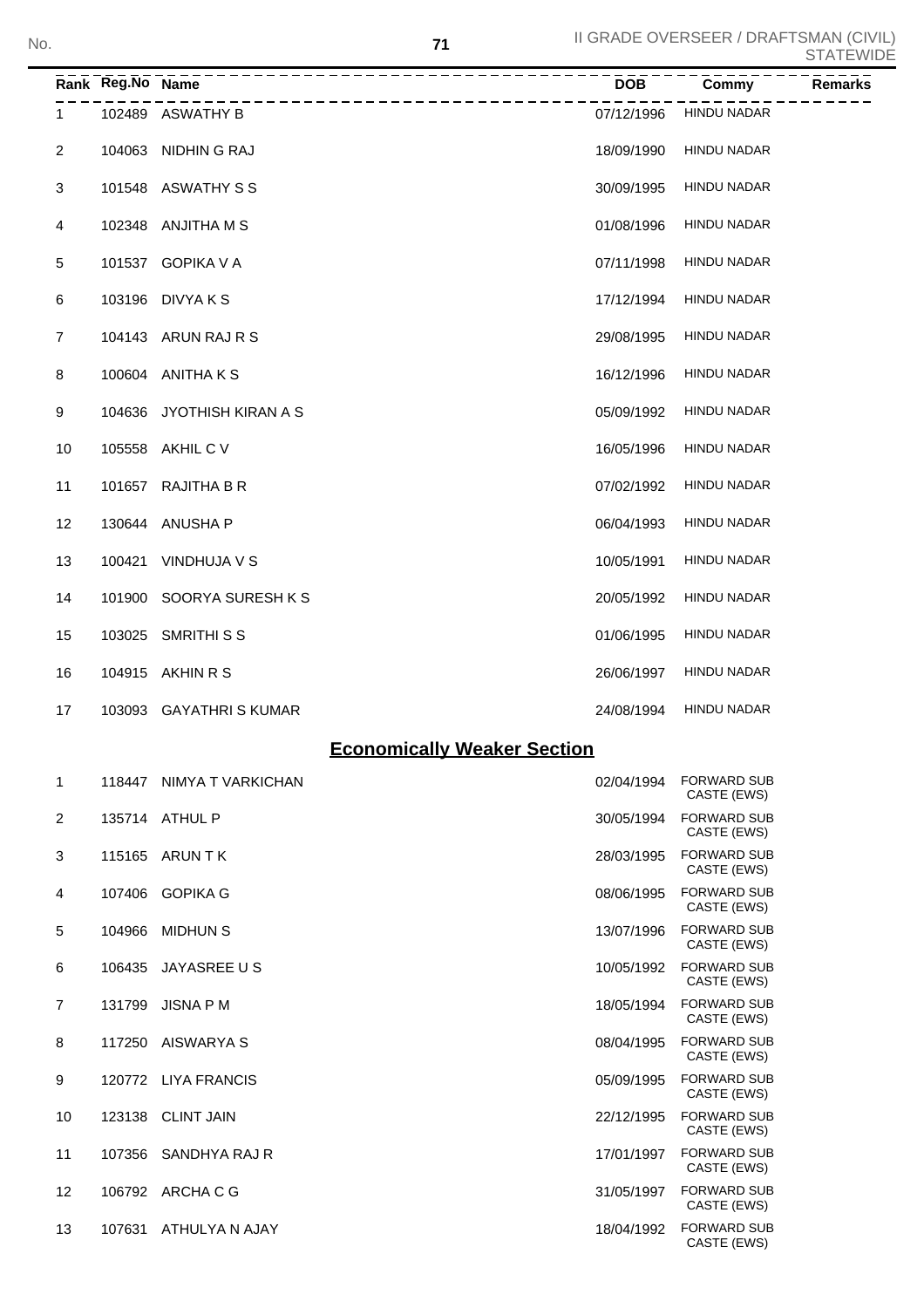|    | Rank Reg.No Name |                                    | <b>DOB</b> | Commy<br><b>Remarks</b>           |
|----|------------------|------------------------------------|------------|-----------------------------------|
| 14 |                  | 110712 CHRISTY ALEXANDER           | 06/09/1992 | <b>FORWARD SUB</b><br>CASTE (EWS) |
| 15 | 105480           | VISHNU J R                         | 28/11/1993 | <b>FORWARD SUB</b><br>CASTE (EWS) |
| 16 | 121579           | ANJALY SANKAR P                    | 05/12/1993 | <b>FORWARD SUB</b><br>CASTE (EWS) |
| 17 | 107100           | ATHULYA M G                        | 07/05/1994 | <b>FORWARD SUB</b><br>CASTE (EWS) |
| 18 | 136946           | NITHIN KARUN K                     | 20/03/1995 | <b>FORWARD SUB</b><br>CASTE (EWS) |
| 19 | 111253           | <b>BEN THOMAS OOMMEN</b>           | 08/05/1995 | <b>FORWARD SUB</b><br>CASTE (EWS) |
| 20 |                  | 118902 AMALA D                     | 25/05/1995 | <b>FORWARD SUB</b><br>CASTE (EWS) |
| 21 | 100249           | AMRUTHA M                          | 31/05/1995 | <b>FORWARD SUB</b><br>CASTE (EWS) |
| 22 |                  | 107378 DONA ALEX                   | 02/08/1995 | <b>FORWARD SUB</b><br>CASTE (EWS) |
| 23 | 123268           | VIPUL V NAIR                       | 17/05/1996 | <b>FORWARD SUB</b><br>CASTE (EWS) |
| 24 | 135676           | <b>MIDHUN K V</b>                  | 27/07/1994 | <b>FORWARD SUB</b><br>CASTE (EWS) |
| 25 | 130268           | ATHULYA P                          | 11/05/1996 | <b>FORWARD SUB</b><br>CASTE (EWS) |
| 26 | 134689           | ANJALI P                           | 29/06/1996 | <b>FORWARD SUB</b><br>CASTE (EWS) |
| 27 | 115609           | RANI J MARY KURIAN                 | 23/11/1996 | <b>FORWARD SUB</b><br>CASTE (EWS) |
| 28 | 117891           | <b>JASMY JOSE</b>                  | 07/05/1991 | <b>FORWARD SUB</b><br>CASTE (EWS) |
| 29 | 115679           | AMALU E V                          | 22/03/1993 | <b>FORWARD SUB</b><br>CASTE (EWS) |
| 30 |                  | 120834 SNEHA ANDREWS               | 12/10/1994 | <b>FORWARD SUB</b><br>CASTE (EWS) |
| 31 | 114330           | NEETHA MATHEW                      | 02/02/1996 | <b>FORWARD SUB</b><br>CASTE (EWS) |
| 32 |                  | 100048 ATHULYAUS                   | 01/04/1997 | <b>FORWARD SUB</b><br>CASTE (EWS) |
| 33 |                  | 107529 GOPIKA G K                  | 22/08/1997 | <b>FORWARD SUB</b><br>CASTE (EWS) |
| 34 |                  | 104522 VISHNU PRASAD M             | 15/05/1993 | <b>FORWARD SUB</b><br>CASTE (EWS) |
| 35 |                  | 115215 ANAND P                     | 09/03/1994 | <b>FORWARD SUB</b><br>CASTE (EWS) |
| 36 |                  | 114619 GREESHMA RAJU               | 10/05/1995 | <b>FORWARD SUB</b><br>CASTE (EWS) |
| 37 |                  | 106756 VAISAKHI A                  | 22/01/1998 | <b>FORWARD SUB</b><br>CASTE (EWS) |
| 38 |                  | 133010 VISHNU PRASAD M             | 01/01/1999 | <b>FORWARD SUB</b><br>CASTE (EWS) |
| 39 |                  | 116714 ARATHY GOPINATH             | 09/11/1993 | <b>FORWARD SUB</b><br>CASTE (EWS) |
| 40 |                  | 105877 ATHIRA RAJ                  | 24/04/1996 | <b>FORWARD SUB</b><br>CASTE (EWS) |
| 41 |                  | 120636 ALEESHA THERESA VITHAYATHIL | 04/09/1996 | <b>FORWARD SUB</b><br>CASTE (EWS) |
| 42 |                  | 106713 BLESSY M                    | 09/11/1996 | <b>FORWARD SUB</b><br>CASTE (EWS) |
| 43 | 120690           | MARIYA JOY                         | 05/11/1997 | <b>FORWARD SUB</b><br>CASTE (EWS) |
| 44 |                  | 115713 CHITHRA SUNNY               | 24/05/1991 | <b>FORWARD SUB</b><br>CASTE (EWS) |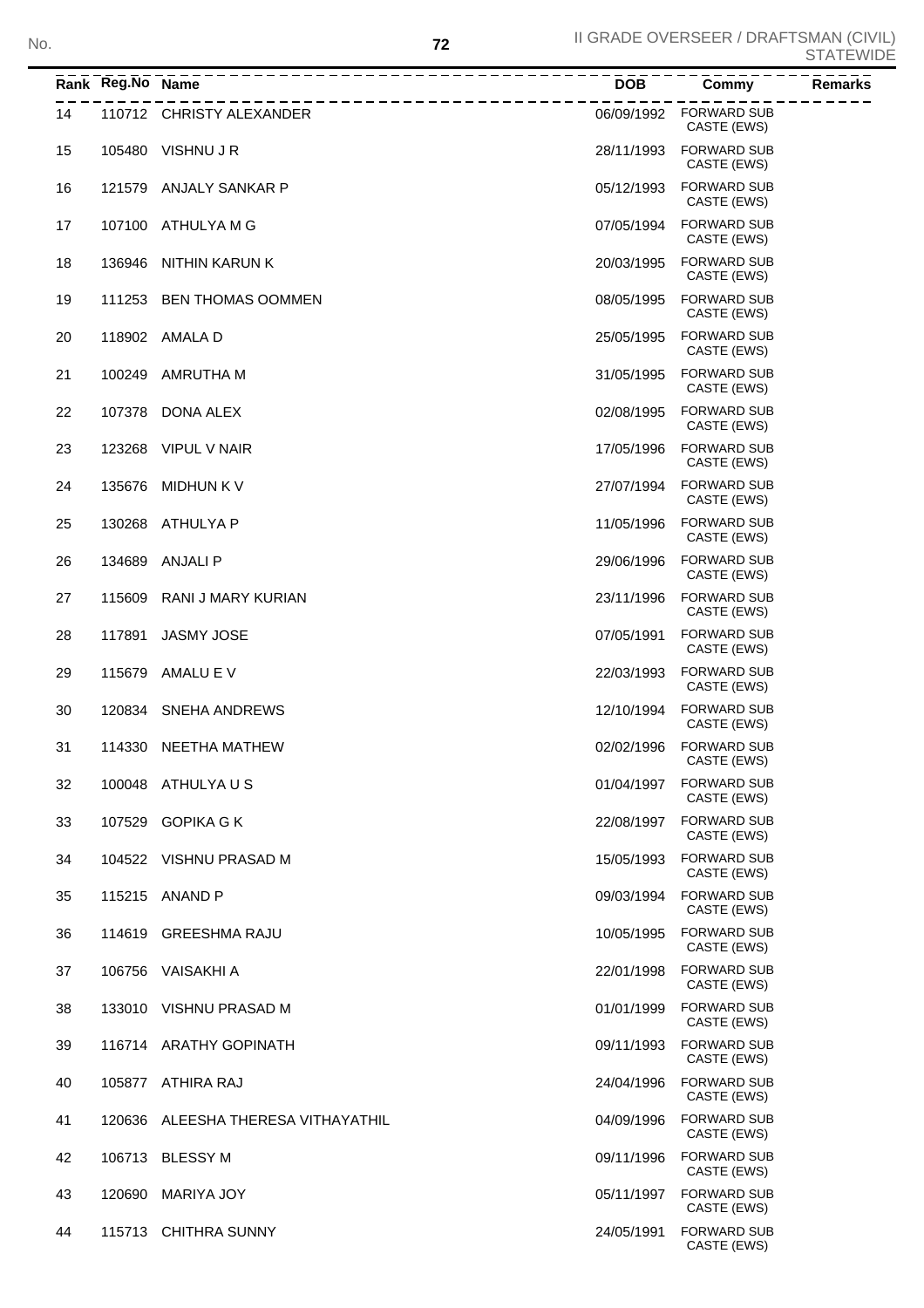CASTE (EWS)

|    | Rank Reg.No Name | __________________________<br>_________________ | $\overline{DOB}$ - - - | Commy                                 | <b>Remarks</b> |
|----|------------------|-------------------------------------------------|------------------------|---------------------------------------|----------------|
| 45 |                  | 110431 ADHEENA DAS                              |                        | 01/04/1994 FORWARD SUB<br>CASTE (EWS) |                |
| 46 | 121939           | LIVEENA VARGHESE                                | 04/02/1997             | <b>FORWARD SUB</b><br>CASTE (EWS)     |                |
| 47 | 110295           | <b>RESHMAR</b>                                  | 01/10/1997             | <b>FORWARD SUB</b><br>CASTE (EWS)     |                |
| 48 | 123433           | <b>JIBIN JOSE</b>                               | 07/06/1994             | <b>FORWARD SUB</b><br>CASTE (EWS)     |                |
| 49 |                  | 133178 ASWINISS                                 | 31/05/1995             | <b>FORWARD SUB</b><br>CASTE (EWS)     |                |
| 50 | 106456           | <b>RINCY SAM</b>                                | 19/06/1996             | <b>FORWARD SUB</b><br>CASTE (EWS)     |                |
| 51 | 128117           | ROHIT RAJ K                                     | 24/12/1997             | <b>FORWARD SUB</b><br>CASTE (EWS)     |                |
| 52 | 102667           | ANUJA N                                         | 16/01/1988             | <b>FORWARD SUB</b><br>CASTE (EWS)     |                |
| 53 | 111229           | ABHILASH P NAIR                                 | 15/08/1989             | <b>FORWARD SUB</b><br>CASTE (EWS)     |                |
| 54 | 102862           | RADHIKA P NAIR                                  | 13/05/1992             | <b>FORWARD SUB</b><br>CASTE (EWS)     |                |
| 55 | 111495           | NEETHU T DAS                                    | 07/06/1992             | <b>FORWARD SUB</b><br>CASTE (EWS)     |                |
| 56 | 122023           | <b>MANJU P NAIR</b>                             | 26/03/1994             | <b>FORWARD SUB</b><br>CASTE (EWS)     |                |
| 57 | 121292           | <b>VINITHA K VARGHESE</b>                       | 30/11/1995             | <b>FORWARD SUB</b><br>CASTE (EWS)     |                |
| 58 | 119200           | <b>SUSMITHA JACOB</b>                           | 19/01/1996             | <b>FORWARD SUB</b><br>CASTE (EWS)     |                |
| 59 | 135949           | ROHITH U                                        | 17/11/1996             | <b>FORWARD SUB</b><br>CASTE (EWS)     |                |
| 60 |                  | 103794 ARUN M J                                 | 23/08/1997             | <b>FORWARD SUB</b><br>CASTE (EWS)     |                |
| 61 | 118263           | MEEVA GEORGE                                    | 04/12/1994             | <b>FORWARD SUB</b><br>CASTE (EWS)     |                |
| 62 |                  | 118637 AMMU DAVID                               | 14/12/1994             | <b>FORWARD SUB</b><br>CASTE (EWS)     |                |
| 63 |                  | 120317 BABLU M SEBASTIAN                        | 12/01/1996             | <b>FORWARD SUB</b><br>CASTE (EWS)     |                |
| 64 | 131518           | NAYANA M                                        | 25/05/1996             | <b>FORWARD SUB</b><br>CASTE (EWS)     |                |
| 65 | 117628           | ANNA JOHN                                       | 20/10/1997             | <b>FORWARD SUB</b><br>CASTE (EWS)     |                |
| 66 | 129998           | NITHYA K                                        | 09/04/1993             | <b>FORWARD SUB</b><br>CASTE (EWS)     |                |
| 67 |                  | 117128 DEEPA ABRAHAM                            | 07/04/1995             | <b>FORWARD SUB</b><br>CASTE (EWS)     |                |
| 68 | 107493           | ANJALY R                                        | 18/06/1995             | <b>FORWARD SUB</b><br>CASTE (EWS)     |                |
| 69 | 136279           | <b>NEETHU P</b>                                 | 09/06/1996             | <b>FORWARD SUB</b><br>CASTE (EWS)     |                |
| 70 |                  | 105773 ATHULYA S NAIR                           | 06/03/1997             | <b>FORWARD SUB</b><br>CASTE (EWS)     |                |
| 71 | 117216           | <b>MINJU GEORGE</b>                             | 11/12/1990             | <b>FORWARD SUB</b><br>CASTE (EWS)     |                |
| 72 |                  | 102570 SREELEKSHMIBG                            | 19/02/1995             | <b>FORWARD SUB</b><br>CASTE (EWS)     |                |
| 73 | 135104           | VISHNU PRIYA B                                  | 26/04/1996             | <b>FORWARD SUB</b><br>CASTE (EWS)     |                |
| 74 | 115988           | <b>JINTAMOL P Y</b>                             | 17/08/1997             | <b>FORWARD SUB</b><br>CASTE (EWS)     |                |
| 75 | 102803           | ANJU RAJAN                                      | 29/09/1993             | <b>FORWARD SUB</b>                    |                |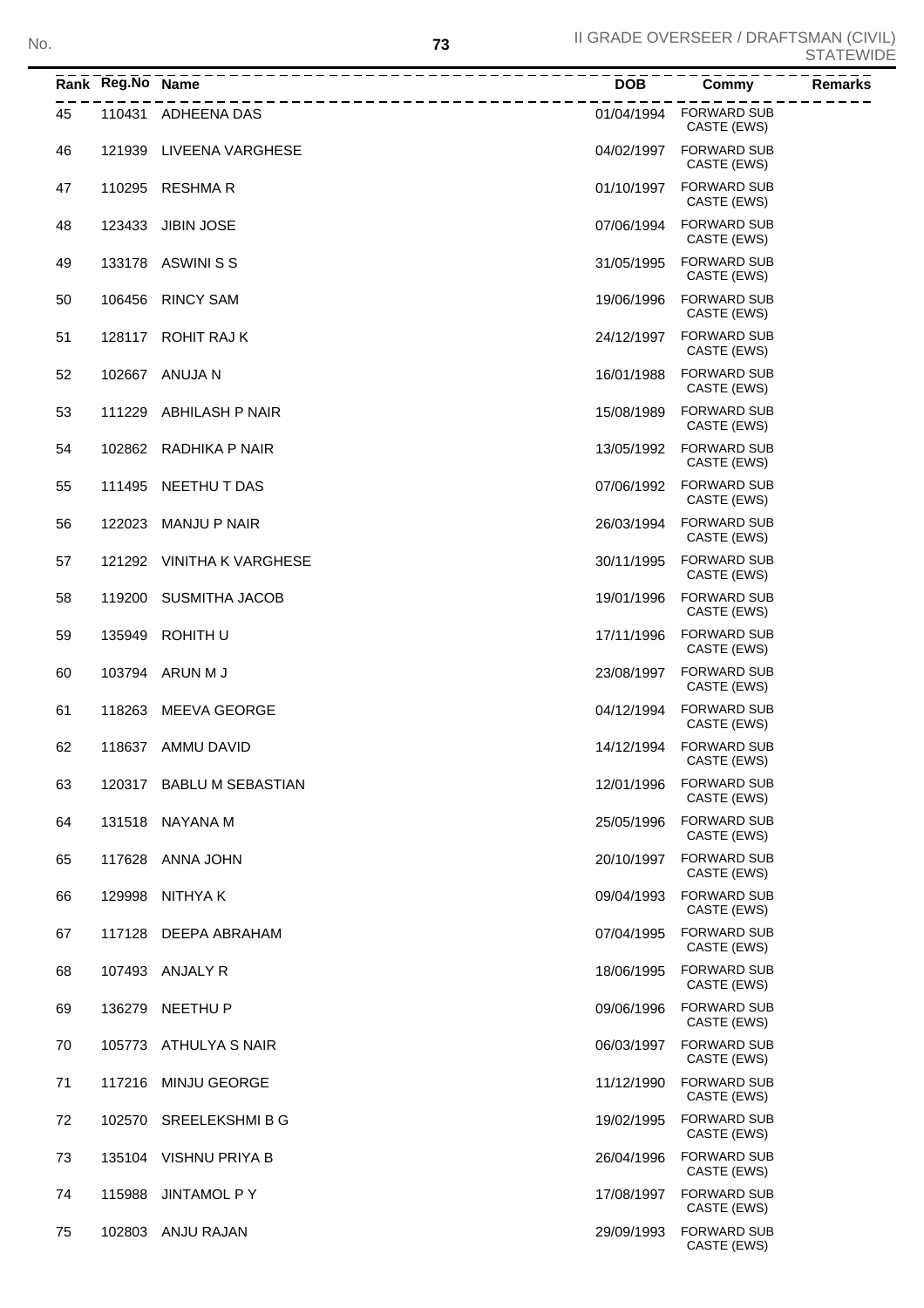CASTE (EWS)

CASTE (EWS)

|     | Rank Reg.No Name | ______________________   | <b>DOB</b> | <b>Commy</b><br><b>Remarks</b>    |
|-----|------------------|--------------------------|------------|-----------------------------------|
| 76  |                  | 134178 ASWATHI DIVAKARAN | 08/05/1994 | <b>FORWARD SUB</b><br>CASTE (EWS) |
| 77  |                  | 114364 DONA PHILIP       | 26/08/1994 | <b>FORWARD SUB</b><br>CASTE (EWS) |
| 78  |                  | 130388 ANJU K            | 19/11/1994 | <b>FORWARD SUB</b><br>CASTE (EWS) |
| 79  | 108786           | RALATHRAJ A R            | 12/01/1995 | <b>FORWARD SUB</b><br>CASTE (EWS) |
| 80  |                  | 110504 ARYA CHANDRAN     | 06/06/1995 | <b>FORWARD SUB</b><br>CASTE (EWS) |
| 81  | 125813           | TITTU K PHILIP           | 14/03/1996 | <b>FORWARD SUB</b><br>CASTE (EWS) |
| 82  | 112240           | MAJEESHA M               | 07/01/1997 | <b>FORWARD SUB</b><br>CASTE (EWS) |
| 83  |                  | 105843 ASWANI A PILLAI   | 13/05/1992 | <b>FORWARD SUB</b><br>CASTE (EWS) |
| 84  |                  | 104317 CHANTHUR          | 12/12/1994 | <b>FORWARD SUB</b><br>CASTE (EWS) |
| 85  | 124166           | JEO C JOHNSON            | 06/06/1995 | <b>FORWARD SUB</b><br>CASTE (EWS) |
| 86  | 100483           | PANCHAMI RAJ             | 25/07/1995 | <b>FORWARD SUB</b><br>CASTE (EWS) |
| 87  | 121476           | NEETHU SUKUMARAN         | 28/04/1989 | <b>FORWARD SUB</b><br>CASTE (EWS) |
| 88  | 109156           | SREEKUMAR C              | 24/10/1992 | <b>FORWARD SUB</b><br>CASTE (EWS) |
| 89  | 114303           | <b>JISSA DAVIS</b>       | 12/11/1992 | <b>FORWARD SUB</b><br>CASTE (EWS) |
| 90  | 136522           | MEENAKSHY K K            | 02/05/1993 | <b>FORWARD SUB</b><br>CASTE (EWS) |
| 91  | 120305           | <b>JOBIN JOSE</b>        | 05/06/1996 | <b>FORWARD SUB</b><br>CASTE (EWS) |
| 92  | 119226           | <b>ELSA JOHN</b>         | 29/06/1996 | <b>FORWARD SUB</b><br>CASTE (EWS) |
| 93  |                  | 118607 EBITTA JOY        | 20/09/1991 | <b>FORWARD SUB</b><br>CASTE (EWS) |
| 94  |                  | 117981 SHALINI MOHAN     | 18/05/1992 | <b>FORWARD SUB</b><br>CASTE (EWS) |
| 95  |                  | 106014 ANCY RAJAN        | 20/11/1992 | <b>FORWARD SUB</b><br>CASTE (EWS) |
| 96  | 120689           | HARSHANANDA T N          | 28/02/1994 | <b>FORWARD SUB</b><br>CASTE (EWS) |
| 97  | 120788           | SIMI M SIMON             | 14/03/1994 | <b>FORWARD SUB</b><br>CASTE (EWS) |
| 98  |                  | 117497 SONU JOHNY        | 25/03/1995 | <b>FORWARD SUB</b><br>CASTE (EWS) |
| 99  | 113073           | JOBIN JOSE SAMUEL        | 30/11/1995 | <b>FORWARD SUB</b><br>CASTE (EWS) |
| 100 |                  | 103827 SREEKANTH S G     | 20/02/1996 | <b>FORWARD SUB</b><br>CASTE (EWS) |
| 101 | 115078           | KEVIN MATHEW KORAH       | 29/04/1996 | <b>FORWARD SUB</b><br>CASTE (EWS) |
| 102 | 117208           | ANJANA J NAIR            | 14/06/1996 | <b>FORWARD SUB</b><br>CASTE (EWS) |
| 103 | 110579           | ATHIRA K J               | 08/07/1996 | <b>FORWARD SUB</b><br>CASTE (EWS) |
| 104 |                  | 130449 AMRUTHA P S       | 13/01/1997 | <b>FORWARD SUB</b><br>CASTE (EWS) |

105 107022 SHEENA SHAJI 2008 13/10/1997 FORWARD SUB 107022 SHEENA SHAJI

106 130202 AISWARYA K JAYAN 02/07/1998 FORWARD SUB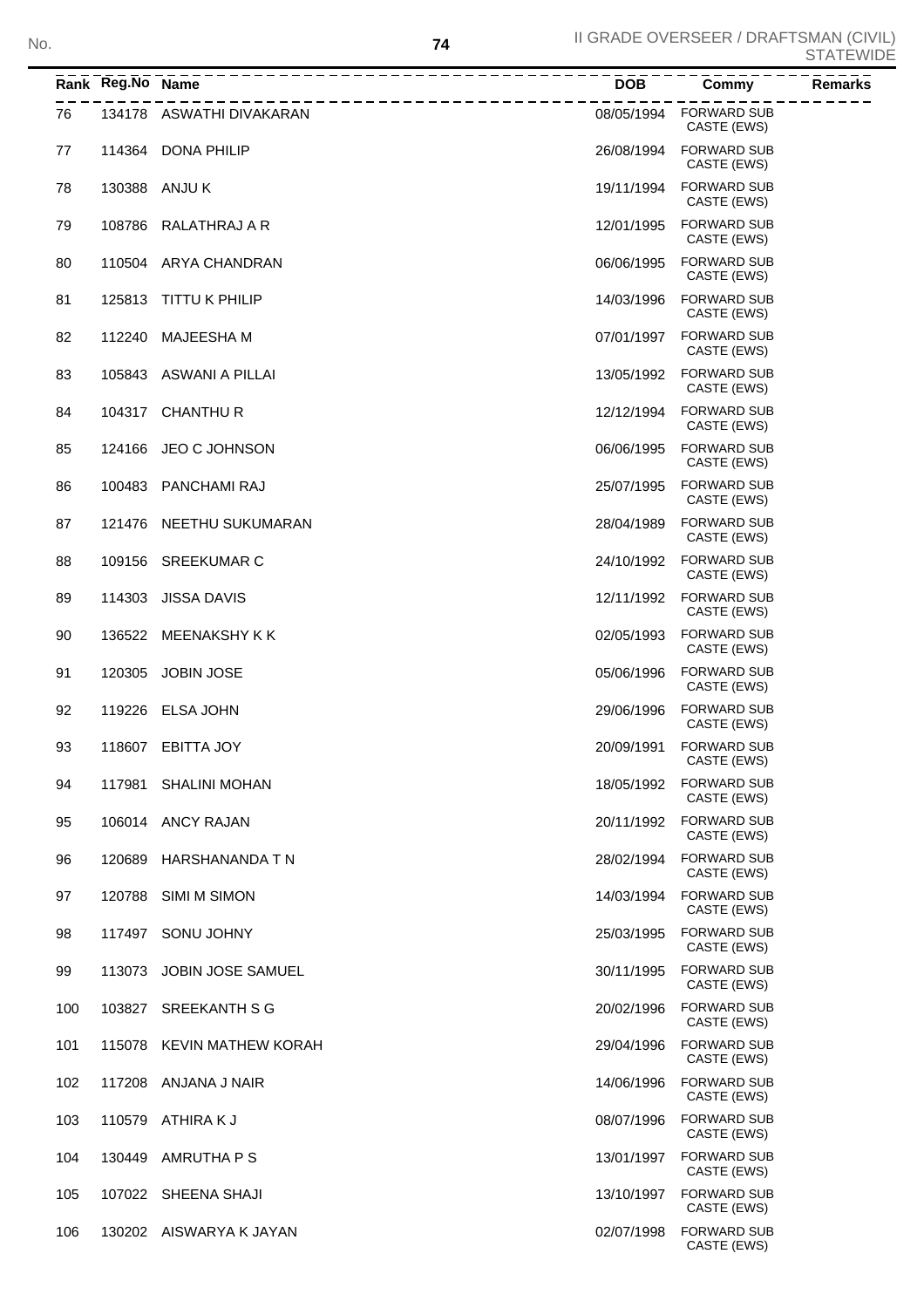|     | Rank Reg.No Name | ____________________________ | <b>DOB</b> | Commy                                 | <b>Remarks</b> |
|-----|------------------|------------------------------|------------|---------------------------------------|----------------|
| 107 |                  | 129245 GOKUL A               |            | 31/12/1992 FORWARD SUB<br>CASTE (EWS) |                |
| 108 | 121208           | <b>SRUTHY KM</b>             | 06/01/1993 | <b>FORWARD SUB</b><br>CASTE (EWS)     |                |
| 109 |                  | 134233 PRANYA ALORUMBAN      | 07/01/1995 | <b>FORWARD SUB</b><br>CASTE (EWS)     |                |
| 110 |                  | 136171 ROJEESH OK            | 09/01/1995 | <b>FORWARD SUB</b><br>CASTE (EWS)     |                |
| 111 | 136010           | MANAS C O                    | 11/02/1995 | <b>FORWARD SUB</b><br>CASTE (EWS)     |                |
| 112 | 114286           | <b>MARIA ANN THOMAS</b>      | 08/08/1995 | <b>FORWARD SUB</b><br>CASTE (EWS)     |                |
| 113 | 110521           | ATHIRA T NAIR                | 28/08/1995 | <b>FORWARD SUB</b><br>CASTE (EWS)     |                |
| 114 | 107486           | ATHULYA J S                  | 10/11/1995 | <b>FORWARD SUB</b><br>CASTE (EWS)     |                |
| 115 | 133150           | <b>DILNA BABY</b>            | 03/04/1998 | <b>FORWARD SUB</b><br>CASTE (EWS)     |                |
| 116 |                  | 134742 KAVYA HARIDAS         | 22/04/1998 | <b>FORWARD SUB</b><br>CASTE (EWS)     |                |
| 117 |                  | 120074 SOORAJ RAMESH         | 02/07/1999 | <b>FORWARD SUB</b><br>CASTE (EWS)     |                |
| 118 |                  | 126774 ASWATHIS              | 13/04/1994 | <b>FORWARD SUB</b><br>CASTE (EWS)     |                |
| 119 |                  | 121918 RESHMA P R            | 07/09/1996 | <b>FORWARD SUB</b><br>CASTE (EWS)     |                |
| 120 | 122970           | SARANYA S NAIR               | 13/04/1992 | <b>FORWARD SUB</b><br>CASTE (EWS)     |                |
| 121 | 102471           | ANISHA MOHAN J               | 11/05/1992 | <b>FORWARD SUB</b><br>CASTE (EWS)     |                |
| 122 | 136823           | ABHIJITH P V                 | 16/02/1993 | <b>FORWARD SUB</b><br>CASTE (EWS)     |                |
| 123 | 113475           | JISHNU V KUMAR               | 21/09/1993 | <b>FORWARD SUB</b><br>CASTE (EWS)     |                |
| 124 |                  | 110718 GREESHMAGS            | 18/05/1994 | <b>FORWARD SUB</b><br>CASTE (EWS)     |                |
| 125 |                  | 119575 FEBIN LALU            | 22/11/1994 | <b>FORWARD SUB</b><br>CASTE (EWS)     |                |
| 126 |                  | 133202 ANJANA P V            | 30/11/1994 | <b>FORWARD SUB</b><br>CASTE (EWS)     |                |
| 127 | 108868           | AKHIL BABU                   | 30/04/1995 | <b>FORWARD SUB</b><br>CASTE (EWS)     |                |
| 128 | 125054           | RAMYA K                      | 24/05/1996 | <b>FORWARD SUB</b><br>CASTE (EWS)     |                |
| 129 | 108865           | THUSHANTH T                  | 22/05/1997 | <b>FORWARD SUB</b><br>CASTE (EWS)     |                |
| 130 |                  | 122802 JEJI JOSEPH           | 30/05/1992 | <b>FORWARD SUB</b><br>CASTE (EWS)     |                |
| 131 |                  | 116226 JERLIT DEVASIA        | 24/02/1994 | <b>FORWARD SUB</b><br>CASTE (EWS)     |                |
| 132 | 110591           | MERIN ELIZABETH BABY         | 31/07/1994 | <b>FORWARD SUB</b><br>CASTE (EWS)     |                |
| 133 | 101315           | SWATHY NAIR M S              | 20/03/1995 | <b>FORWARD SUB</b><br>CASTE (EWS)     |                |
| 134 | 128523           | SREEKANTH P M                | 31/05/1993 | <b>FORWARD SUB</b><br>CASTE (EWS)     |                |
| 135 | 122286           | DEENA P DAVID                | 02/02/1995 | <b>FORWARD SUB</b><br>CASTE (EWS)     |                |
| 136 |                  | 100539 APARNA R L            | 02/04/1996 | <b>FORWARD SUB</b><br>CASTE (EWS)     |                |
| 137 |                  | 100543 ANJITHA J S           | 06/06/1998 | <b>FORWARD SUB</b><br>CASTE (EWS)     |                |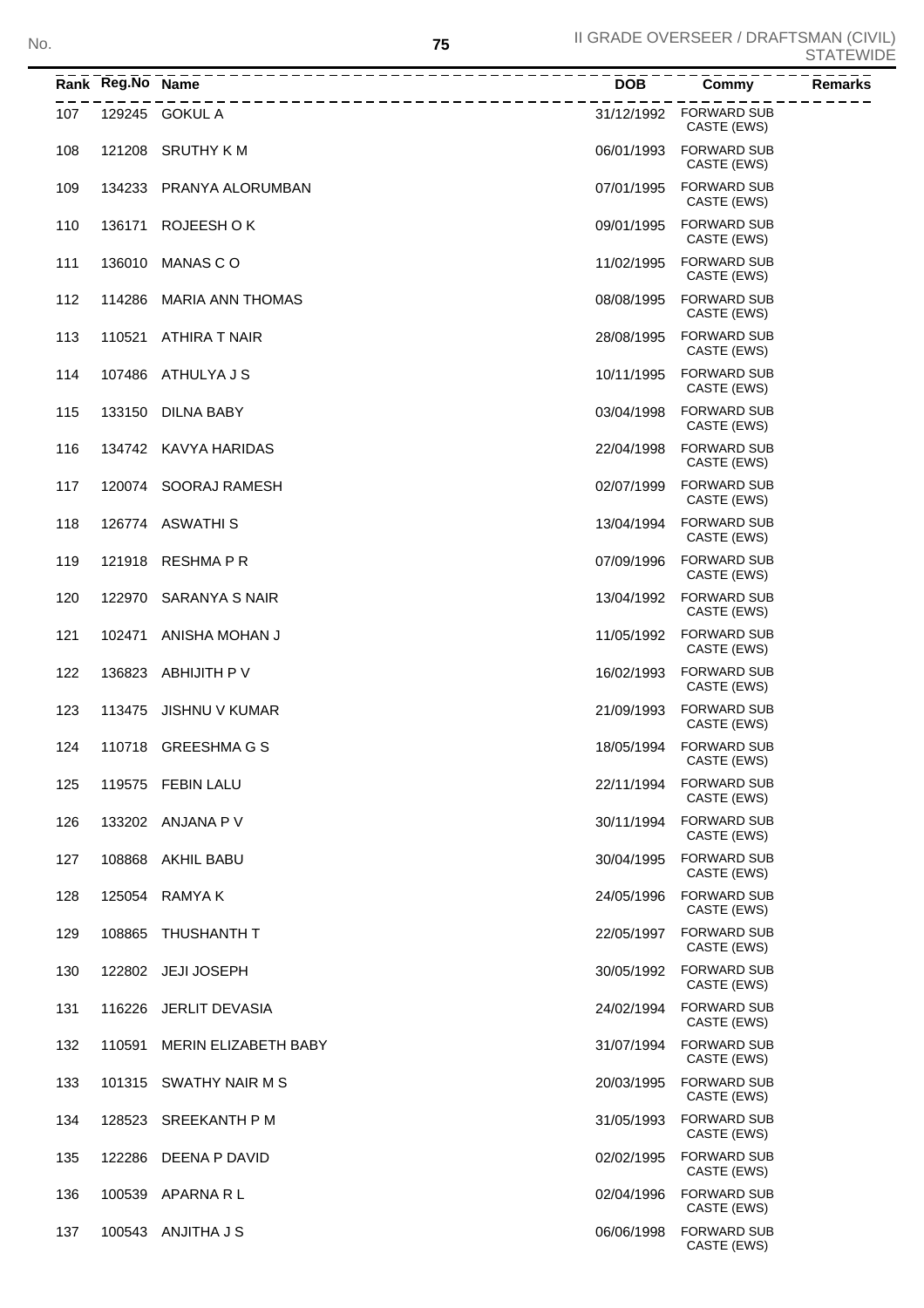**<sup>76</sup>** II GRADE OVERSEER / DRAFTSMAN (CIVIL) STATEWIDE No.

|     | Rank Reg.No Name |                       | <b>DOB</b> | Commy                             | <b>Remarks</b> |
|-----|------------------|-----------------------|------------|-----------------------------------|----------------|
| 138 |                  | 121715 NEENU K CHANDY | 05/05/1995 | <b>FORWARD SUB</b><br>CASTE (EWS) |                |
| 139 | 110556           | SWETHA SUSAN SHIBU    | 23/09/1995 | <b>FORWARD SUB</b><br>CASTE (EWS) |                |
| 140 | 124145           | ABHILASH P U          | 22/11/1995 | <b>FORWARD SUB</b><br>CASTE (EWS) |                |
| 141 | 119462           | BASIL ELDHOSE         | 08/11/1996 | <b>FORWARD SUB</b><br>CASTE (EWS) |                |

## **List of Differently Abled Candidates for 3% Reservation**

**Low Vision**

| 1              |        | 135756 RAHUL P K         | 03/09/1992 | DA-LV |
|----------------|--------|--------------------------|------------|-------|
| 2              | 129646 | MUHAMMED SHIBIL P        | 19/04/1993 | DA-LV |
| 3              |        | 115772 ATHIRA VIJAYAN    | 05/03/1997 | DA-LV |
| 4              | 135460 | NIMIL R T                | 02/09/1994 | DA-LV |
| 5              | 105673 | SNEHA SANTHOSH           | 14/02/2000 | DA-LV |
| 6              | 129636 | SILPA PRASAD P           | 01/06/1995 | DA-LV |
| $\overline{7}$ | 129649 | MUHAMMED SHANID P        | 01/08/1995 | DA-LV |
| 8              | 110858 | ABINASH                  | 26/09/1995 | DA-LV |
| 9              | 104715 | <b>UMESHKRISHNAN HS</b>  | 13/07/1995 | DA-LV |
| 10             | 109579 | JACOB ALEX               | 22/03/1994 | DA-LV |
| 11             | 108979 | <b>HARISANTH K S</b>     | 29/09/1992 | DA-LV |
| 12             | 113358 | <b>RAJEESH S</b>         | 08/04/1993 | DA-LV |
| 13             | 129637 | ARCHANA K                | 18/05/1997 | DA-LV |
| 14             | 126768 | <b>GIREESH KUMAR B P</b> | 30/05/1988 | DA-LV |
| 15             | 133659 | DEEPESH K                | 24/08/1981 | DA-LV |
| 16             |        | 129168 AFSIN V           | 24/12/1992 | DA-LV |
| 17             | 129638 | AHAMMED SAFAD P          | 05/03/1994 | DA-LV |
| 18             | 100019 | UNNIKRISHNAN H S         | 05/05/1993 | DA-LV |
| 19             |        | 132034 AFSAL A N         | 07/07/1992 | DA-LV |
| 20             | 116701 | <b>MARIA JOSE</b>        | 01/03/1996 | DA-LV |
| 21             |        | 113158 VISHNU V S        | 24/11/1990 | DA-LV |
| 22             |        | 129642 SINOY PK          | 02/01/1987 | DA-LV |
| 23             | 119901 | JERIN V T                | 12/03/1990 | DA-LV |
| 24             |        | 134156 VINJUSHA N        | 31/05/1989 | DA-LV |
| 25             |        | 133956 RHIDHU K V        | 28/01/1992 | DA-LV |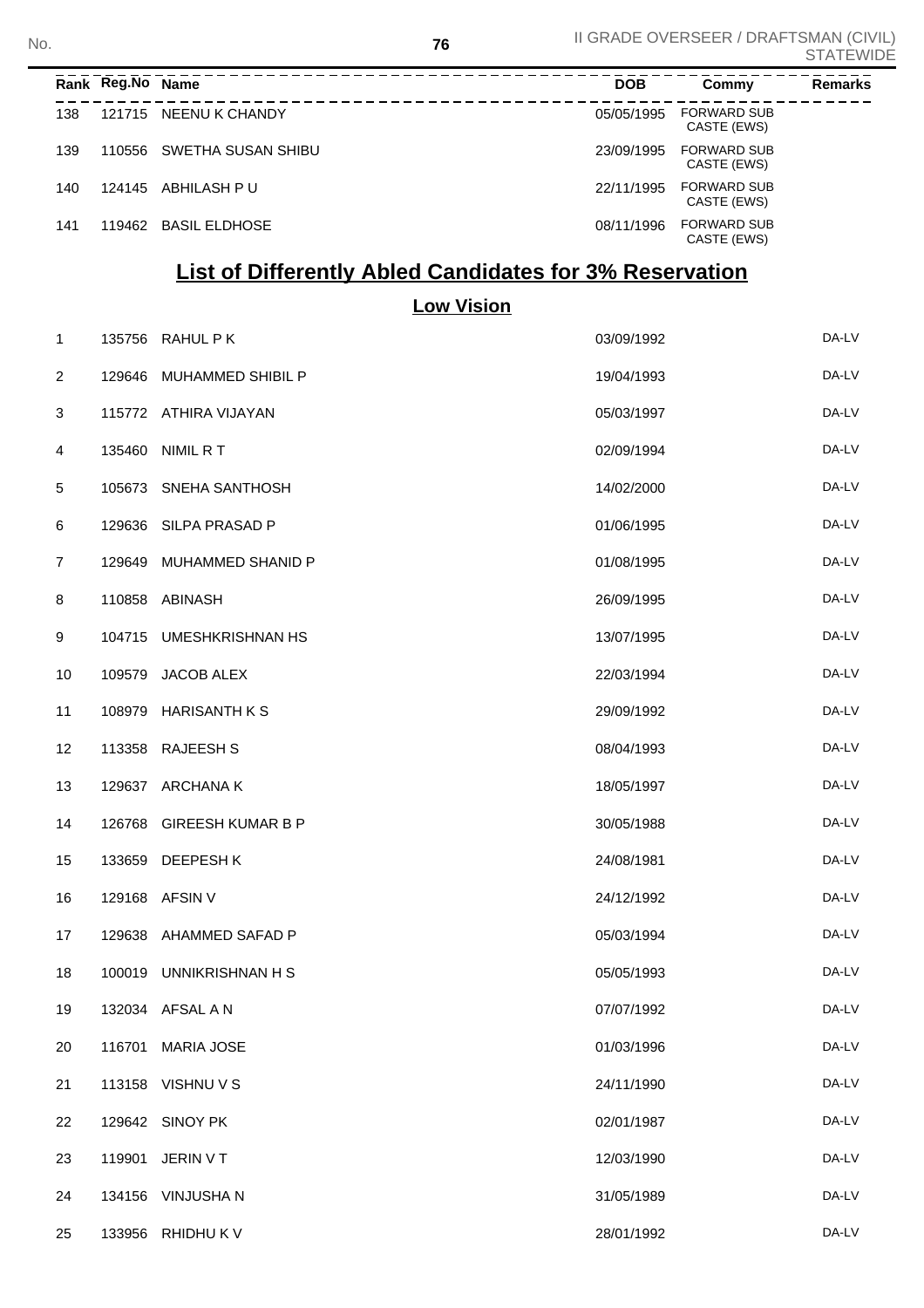**<sup>77</sup>** II GRADE OVERSEER / DRAFTSMAN (CIVIL) STATEWIDE No.

|                | Rank Reg.No Name                             |                           | <b>DOB</b><br>Commy | Remarks  |  |  |
|----------------|----------------------------------------------|---------------------------|---------------------|----------|--|--|
| 26             |                                              | 104312 SHIBU V            | 16/05/1985          | DA-LV    |  |  |
|                |                                              | <b>Hearing Impairment</b> |                     |          |  |  |
| $\mathbf{1}$   | 113946                                       | <b>JERIN THOMAS</b>       | 06/04/1996          | DA-HI    |  |  |
| $\overline{2}$ |                                              | 100012 PARVATHY A S       | 03/12/1996          | DA-HI    |  |  |
| 3              | 135461                                       | NEERAJ P P                | 30/12/1994          | DA-HI    |  |  |
| 4              | 135958                                       | ANURAJ K V                | 09/10/1997          | DA-HI    |  |  |
| $\,$ 5 $\,$    | 108778                                       | <b>MOHAMMED ASHIK</b>     | 02/03/1995          | DA-HI    |  |  |
| 6              |                                              | 105212 BASITH J B         | 04/11/1994          | DA-HI    |  |  |
| $\overline{7}$ | 118301                                       | <b>BLESSY PAUL</b>        | 04/03/1995          | DA-HI    |  |  |
| 8              |                                              | 100013 KARTHIK M          | 15/11/1996          | DA-HI    |  |  |
| 9              |                                              | 104713 ANEESH KUMAR J N   | 20/05/1991          | DA-HI    |  |  |
| 10             |                                              | 124322 SHINOJ C           | 08/03/1985          | DA-HI    |  |  |
| 11             | 125723                                       | <b>VISHNUKR</b>           | 06/09/1993          | DA-HI    |  |  |
| 12             | 123447                                       | VISHNU NARAYANAN V N      | 12/11/1994          | DA-HI    |  |  |
| 13             | 119101                                       | JEASON SHAJU              | 20/10/1995          | DA-HI    |  |  |
| 14             | 123647                                       | FAHAD R H                 | 09/07/1993          | DA-HI    |  |  |
| 15             |                                              | 106468 ARCHANA C P        | 28/11/1992          | DA-HI    |  |  |
| 16             |                                              | 129640 AMAL R SATHIAN     | 31/12/1996          | DA-HI    |  |  |
| 17             |                                              | 135957 AMAL BABU          | 16/06/1996          | DA-HI    |  |  |
| 18             |                                              | 104311 SANIL D            | 02/05/1980          | DA-HI    |  |  |
| 19             |                                              | 118302 NEETHU SURESH      | 13/11/1995          | DA-HI    |  |  |
| 20             |                                              | 100015 CLIFF JOHN         | 08/11/1993          | DA-HI    |  |  |
| 21             |                                              | 123047 AKSHAYA RAM P R    | 15/01/1995          | DA-HI    |  |  |
| 22             |                                              | 119302 LEO POLY           | 19/04/1996          | DA-HI    |  |  |
| 23             |                                              | 120546 DHANALAKSHMIVK     | 14/04/1992          | DA-HI    |  |  |
| 24             |                                              | 123046 MUBARIS MU         | 12/11/1992          | DA-HI    |  |  |
| 25             |                                              | 126773 JAYIN THAMBI       | 09/05/1991          | DA-HI    |  |  |
| 26             | 125921                                       | SANOOP S                  | 17/07/1996          | DA-HI    |  |  |
|                | <b>Locomotor Disability / Cerebral Palsy</b> |                           |                     |          |  |  |
| $\mathbf{1}$   |                                              | 117101 BESSY JOHN         | 27/12/1990          | DA-LD/CP |  |  |

133959 MITHILA N V 20/08/1997 DA-LD/CP

| v<br>۰,<br>$\sim$ |  |
|-------------------|--|
|                   |  |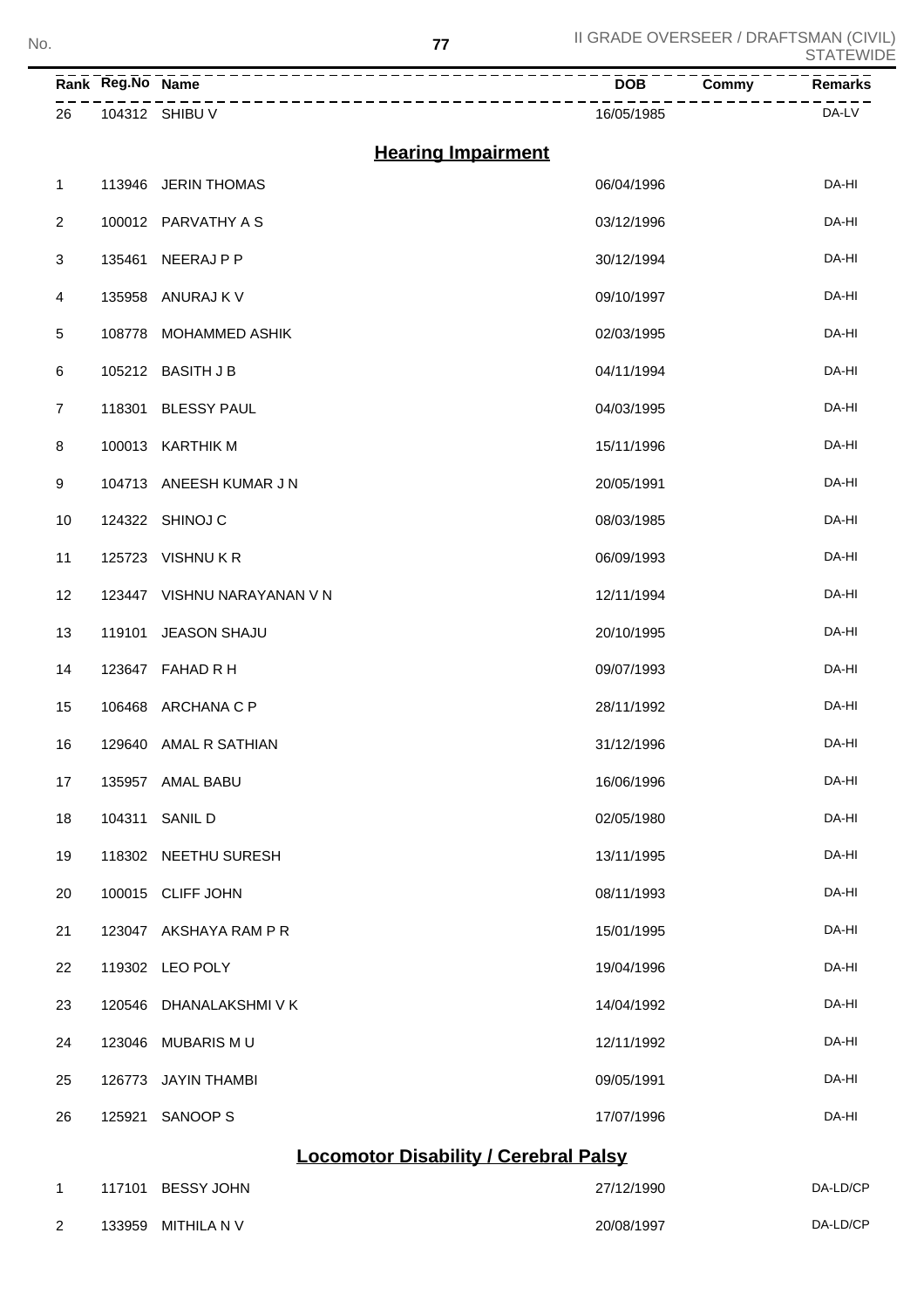|                | Rank Reg.No Name |                            | <b>DOB</b> | <b>Remarks</b><br>Commy |
|----------------|------------------|----------------------------|------------|-------------------------|
| 3              |                  | 101411 RAKHIRB             | 30/04/1996 | DA-LD/CP                |
| 4              |                  | 129650 MUNEESHANK          | 10/09/1990 | DA-LD/CP                |
| $\,$ 5 $\,$    |                  | 124046 BLESTO CHERIYAN     | 22/05/1995 | DA-LD/CP                |
| 6              |                  | 127568 AMALA O T           | 14/11/1991 | DA-LD/CP                |
| $\overline{7}$ |                  | 116172 SAJIMON K B         | 09/12/1978 | DA-LD/CP                |
| 8              |                  | 120352 SILVY V J           | 12/06/1991 | DA-LD/CP                |
| 9              |                  | 129648 ASWIN A             | 23/12/1993 | DA-LD/CP                |
| 10             | 102911           | NAJIYA N                   | 01/05/1993 | DA-LD/CP                |
| 11             |                  | 100312 ARYA V V            | 09/01/1994 | DA-LD/CP                |
| 12             |                  | 132234 ASHIK KT            | 19/05/1996 | DA-LD/CP                |
| 13             |                  | 133958 HARSHA SURESH       | 01/06/1995 | DA-LD/CP                |
| 14             |                  | 124325 ANASWARA S          | 23/12/1996 | DA-LD/CP                |
| 15             |                  | 105869 SANDRA BYJU         | 25/05/1994 | DA-LD/CP                |
| 16             |                  | 137007 ASWIN RAJ C G       | 26/05/1995 | DA-LD/CP                |
| 17             | 117501           | ASHA C S                   | 19/09/1983 | DA-LD/CP                |
| 18             |                  | 128968 ABDUL NASEER MK     | 18/08/1988 | DA-LD/CP                |
| 19             |                  | 108779 DHANUSH S S         | 27/03/1995 | DA-LD/CP                |
| 20             |                  | 120348 CLINTON JOHN        | 11/09/1992 | DA-LD/CP                |
| 21             |                  | 132934 SAJJAD K P          | 10/02/1990 | DA-LD/CP                |
| 22             |                  | 133658 VEENA C             | 19/03/1994 | DA-LD/CP                |
| 23             |                  | 116503 JUEL SAVIO MENDEZ   | 15/10/1994 | DA-LD/CP                |
| 24             |                  | 111360 LISY VARGHESE       | 15/10/1999 | DA-LD/CP                |
| 25             |                  | 120353 VISHNUPRASAD KS     | 07/02/1990 | DA-LD/CP                |
| 26             |                  | 108078 ARYA P              | 01/09/1997 | DA-LD/CP                |
| 27             |                  | 105672 PRADEEP B           | 20/03/1984 | DA-LD/CP                |
| 28             | 116505           | DHANEESH A N               | 10/05/1994 | DA-LD/CP                |
| 29             | 129647           | SHAMEEJA SHAFI             | 14/04/1991 | DA-LD/CP                |
| 30             | 119303           | <b>MANU K CHACKO</b>       | 29/05/1983 | DA-LD/CP                |
| 31             | 113558           | ARUN BABY A                | 30/05/1993 | DA-LD/CP                |
| 32             |                  | 116504 ELDHOSE C ZACHARIAH | 26/06/1993 | DA-LD/CP                |
| 33             |                  | 124324 JAISON JOY          | 14/04/1994 | DA-LD/CP                |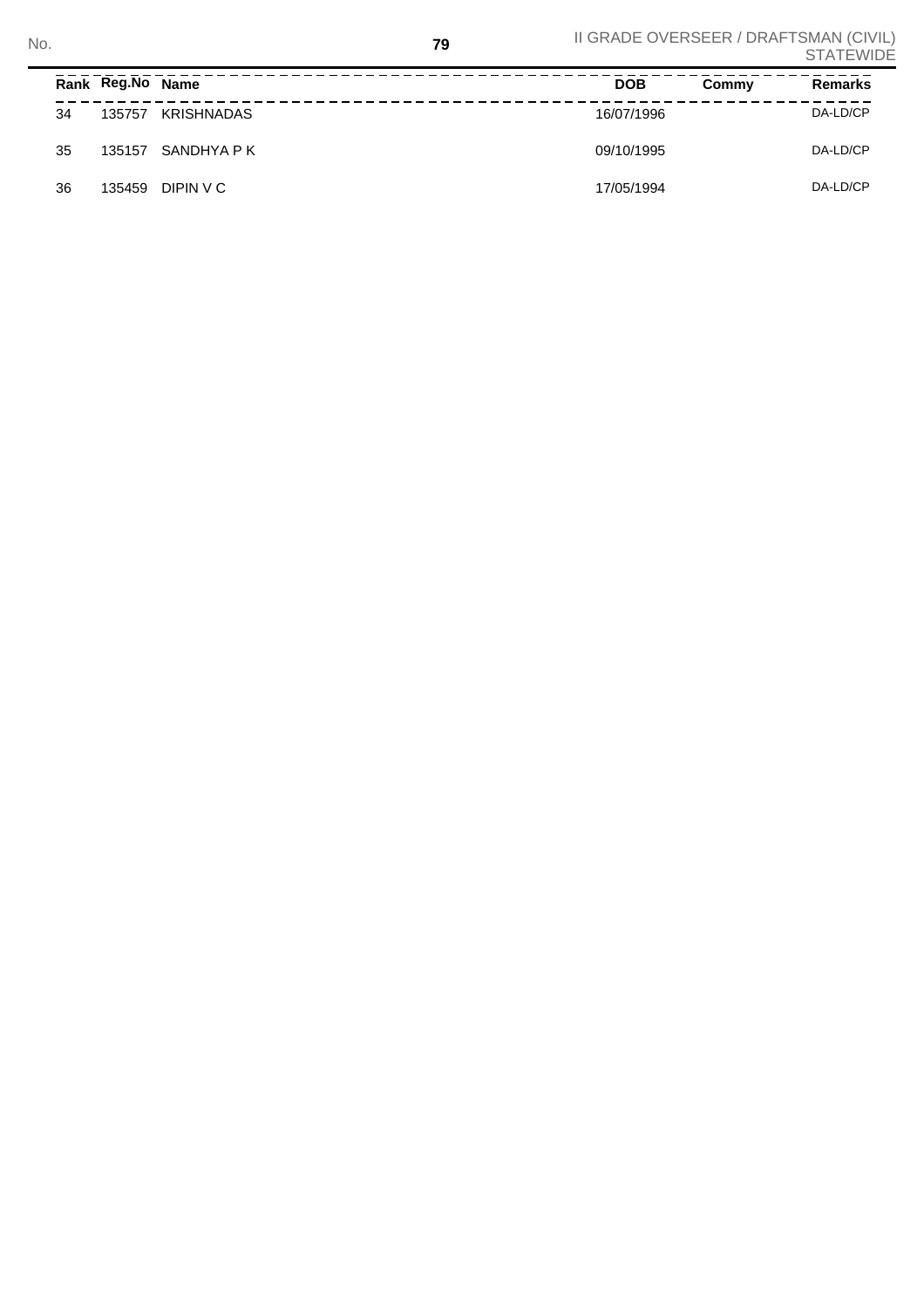**NOTE (1)** :- The Ranked List shall remain in force for a minimum period of one year provided that the said Ranked List will continue to be in force till the publication of a new Ranked List after expiry of a minimum period of one year or till the expiry of three years whichever is earlier. Candidates from the Ranked List will be advised for appointment in accordance with the rules and orders regarding reservation and rotation as amended from time to time, if applicable, against vacancies reported to the Commission during the pendancy of the Ranked List. As the advice for appointment depends on the occurance of vacancies there is no gauarantee that all the candidates included in the Ranked List will secure appointment. The candidates remaining in the Ranked List at the time of cancellation will have no claim at all for appointment on the basis of the inclusion of their names in the Ranked List.

**NOTE (2)** :- According to the existing procedure, revaluation of Answer Script is not allowed. But Answer Scripts will be rechecked if the candidates apply for in the prescribed application form available free of cost from the Enquiry Sections of the various Offices of the Commission or its photocopy, or downloaded and printed in A 4 size paper from the Commission's website www.keralapsc.gov.in or Photocopied there from along with prescribed fee of Rs. 85/- (Rupees Eighty Five Only) under the Head of Account 0051 - PSC - 105 State PSC 99 - Examination Fee addressed to the Deputy Secretary (Examinations)-II, Kerala Public Service Commission, Pattom P.O.,Thiruvananthapuram-695004. Applications submitted in any other manner will not be considered. A period of 45 (Forty Five) days time to apply for rechecking of Answer Scripts will be allowed to candidates with effect from the Date of of uploading of the Ranked List in the commission's website (on or before 08/07/2022). The candidates can avail only one chance after the Approval of Ranked List. Rechecking of invalidated answer scripts due to any defects will not be considered. Application for Rechecking received after the stipulated time will not be entertained and Fee once remitted will not be refunded.

**NOTE (3)** :- Candidates who wish to obtain a photocopy of their OMR Answer Sheets (Part A & Part B) relating to this selection shall remit a Fee of Rs. 335/- (Rupees Three Hundred and Thirty Five only) in any of the Treasuries in the State (Head of Account : 0051 - PSC - 800 - State PSC -99-Other Receipts). The duly filled in application in the prescribed form available from the Commission's website www.keralapsc.gov.in along with the original chalan should be submitted to the Deputy Secretary (Examinations)-II, Kerala Public Service Commission, Pattom P.O., Thiruvananthapuram- 695004 within 45 (Forty Five) days from the date of uploading of the Ranked List in the website of the commission. A copy of an answer sheet will be issued only once to a candidate.Copies of OMR answer sheets invalidated due to any defect will not be issued. Candidates are prohibited from applying for copy of an answer sheet which is not their own, and legal proceedings will be initiated against those who do so. The last date for receipt of applications is 08/07/2022. Applications received after the prescribed date will not be entertained.

**NOTE (4)** :- The entries put in column (8) are based on the Communities specified by the candidate in their Application forms and proved by them with necessary documents. The candidate whose Communities have not been correctly noted in the Ranked List as proved by them in their Application should intimate the fact to the Deputy Secretary (Examinations) -I, Kerala Public Service Commission, Thiruvananthapuram - 695004 within one month from the Date of publication of the Ranked List to get the benefit of Reservation to which they are entitled to. In the absence of timely information regarding discrepancies if any, the candidate will be advised as incorporated in the Ranked List.

**NOTE (5)** :- Any candidate can relinquish his/her right for appointment in writing duly attested by a Gazetted Officer of State/ Central Government with Signature, Name, Designation and Office Seal along with a notarized affidavit and a self attested copy of an ID proof bearing photograph as enlisted in the general conditions. The request for relinquishment received within 15 days from the date of publication of Ranked List in the official website of the Commission will be honoured against the requisitions of vacancies that are pending with the Commission up to the finalization of the Ranked List. After the publication of the Ranked List, the request for relinquishment will be considered only if such request is received on or before the date of receipt of requisition, based on which he/she is to be advised.

**NOTE (6) :-** The resultof the candidates with Register Numbers 105668,111361,121948,129169,133116 has been withheld.

**NOTE (7) :**- Since a common OMR Test with common candidates for other posts was conducted for this post , the marks awarded to the candidates in this Ranked List will be published only after publication of all other posts for which common test was conducted.